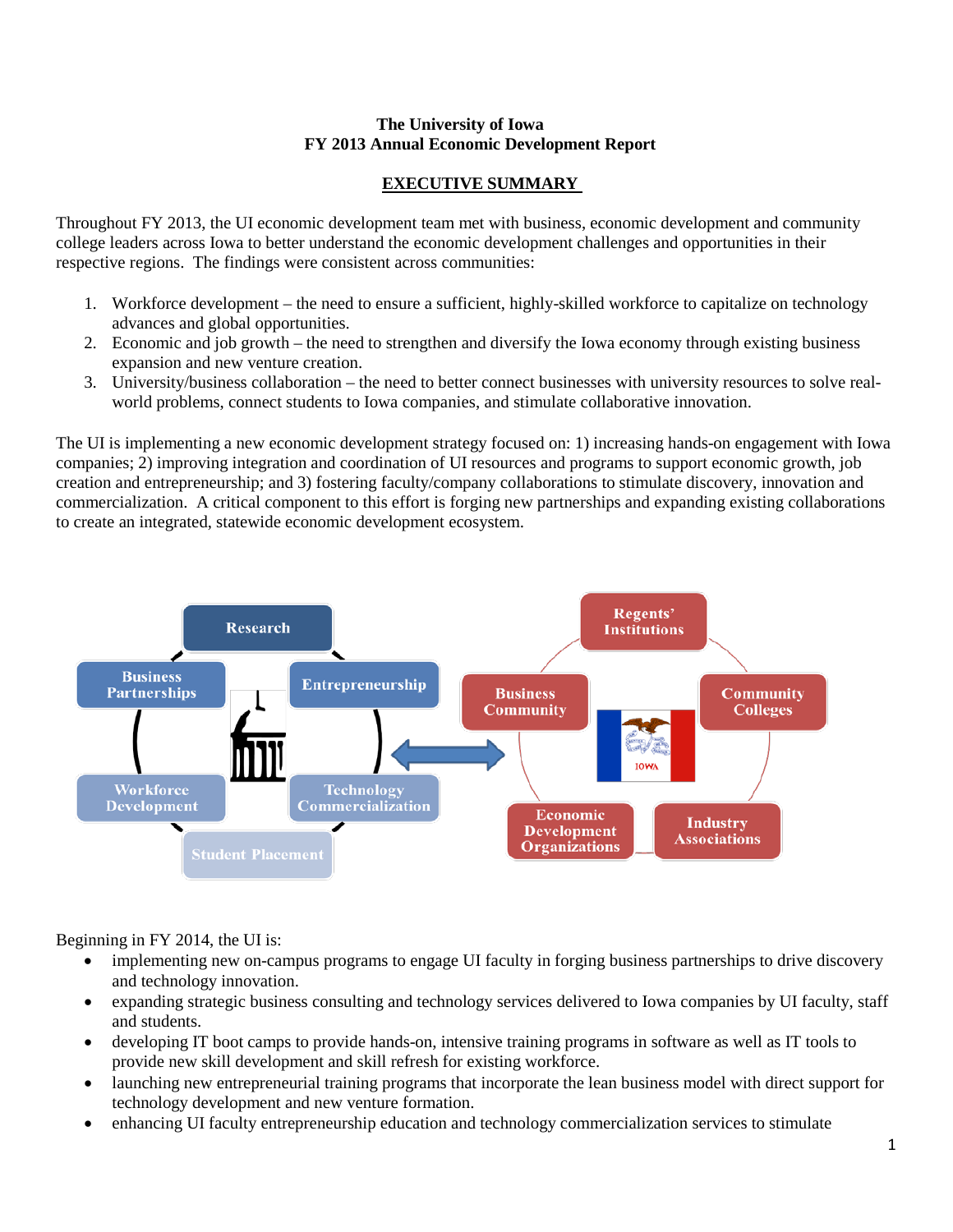licensing of technology to Iowa companies and creation of new startups through the Ventures @ Iowa program.

• expanding student experiential learning and internship opportunities with small to medium-sized Iowa companies

This new approach is already yielding important economic development impact as highlighted below.

- Through JPEC's Entrepreneurship: Business Consulting course, a total of 58 Iowa small to medium-sized businesses received strategic business consulting services provided by UI faculty and undergraduate student teams. The program is designed to provide high quality assistance to Iowa companies while providing real-world experience and connectivity to the Iowa business community for UI students.
	- o Market research and analysis conducted for an Algona, IA area entrepreneur who has invented a fencepost hole digging device.
	- o Competitive and SWOT analysis performed for SpendSmart, a Clive, IA company that has developed a secure payment system that helps to teach teens responsible spending habits.
- Forty-eight student businesses were under development through the John Pappajohn Entrepreneurial Center's (JPEC) student incubator program housed at the Bedell Entrepreneurship Learning Laboratory.
	- o Tutor Universe is a social networking-based market for online tutoring services. It was formed out of the Bedell Entrepreneurship Learning Laboratory in 2011 by UI graduate students in Computer Science Thomas Hornbeck and Hung Tran.. The company has raised in excess of \$500,000 in investment and was named the UI Student Startup of the Year at the inaugural Hawkeye Innovation Summit in FY 2013.
	- o TranslaCare is a UI student startup that has recently been awarded \$100,000 from the Iowa Economic Development Authority. Ryan Ries, a UI Neurobiology and Linguistics major, started the company in 2011 from the Bedell Entrepreneurship Learning Laboratory. TranslaCare is developing a software application for individuals with speech disabilities; the company plans to begin beta testing during the fall of 2013 with a product release scheduled for 2014.
- Two new companies located at the University of Iowa Research Park added over 160 jobs to the region;
	- o MediRevv, a revenue cycle management company, opened their new facility on the research park in August 2012. MediRevv currently employees approximately 130 people. Plans are underway to expand their presence on the park by building an addition to their current facility in FY 2014.
	- o Leepfrog Technologies, a custom computer software development company for higher learning, located on the park in FY 2013. The company currently employs 32 people.
- Kirkwood Community College and the University of Iowa announced a joint partnership to build a regional STEM education center on the UI Research Park. The center will focus on enhancing technical education and examining new models to stimulate additional student interest in STEM careers and four-year degrees. The location will provide students unique learning opportunities to interact with the State Hygienic Laboratory and other technology companies and UI research facilities located there. It is scheduled to open in fall 2015.
- The University of Iowa Research Foundation (UIRF) executed 8 option and license agreements to startups based on UI intellectual property in FY 2013. In the past 6 years, UIRF has executed a total of 31 licenses and options with 21 startups based on UI technologies. Of those 21 companies, 19 are still in operation. Over the last two years, the UIRF has increased efforts to increase the rate of technology disclosures; over this two year period, the UIRF received 200 disclosures compared to the prior three year total of 208.
- In partnership with several regional and statewide organizations, the UI co-sponsored and/or hosted several entrepreneurial and business development programs including the Innovation Expo (600+ attendees), Pitch and Grow (14 company presenters) and multiple community lectures (350+ attendees each).
	- o This October, the University will be hosting the UP America Summit—an event bringing 150-200 entrepreneurs and community leaders to the region to discuss strategies for enhancing community entrepreneurial and business ecosystems.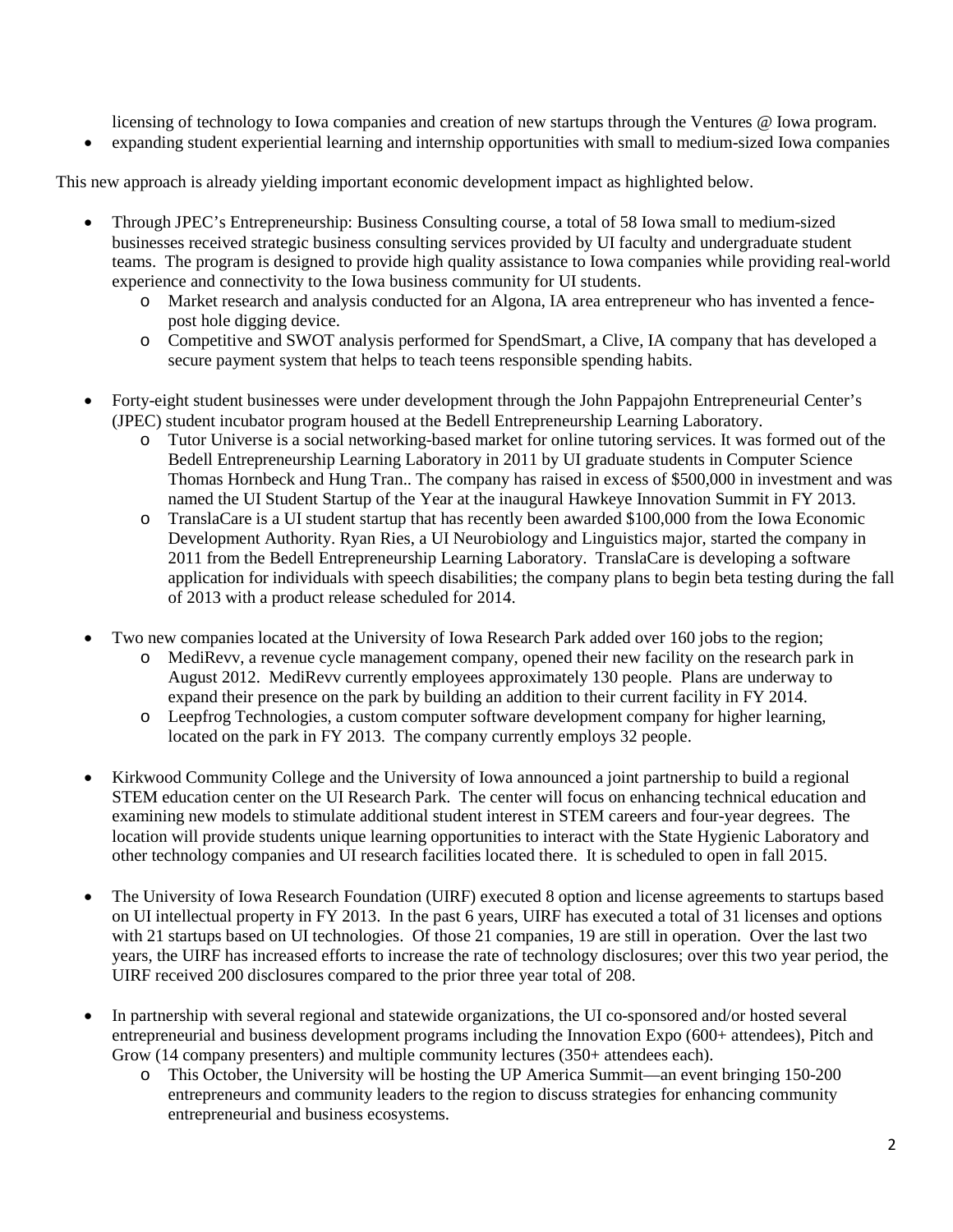# **Economic Development Team The University of Iowa**

Research drives innovation at the University of Iowa. In FY 2013, The University of Iowa generated extramural support totaling \$424 million. This places the UI among the nation's elite public research universities and is especially significant in the face of challenging economic and research funding conditions in the U.S. This robust research enterprise coupled with integrated economic development activities plays an important role in supporting economic development in Iowa. UI economic development activities are directed by the Office of the Vice President for Research and Economic Development. The IOWA Centers for Enterprise (ICE), an alliance of several UI organizations identified below, provides infrastructure and services to enhance technology transfer and commercialization of UI technologies, new company formation, support of Iowa companies and workforce development. ICE currently includes the following elements:

| <b>Office of the Vice President of</b><br>Research & Econ. Dev. | • Research Support<br>• Core Research Facilities<br>• Community Partnerships                                                |  |  |  |  |
|-----------------------------------------------------------------|-----------------------------------------------------------------------------------------------------------------------------|--|--|--|--|
| <b>UI Research Foundation</b>                                   | • Intellectual Property Management<br>• Technology Licensing<br>• New Venture Support                                       |  |  |  |  |
| <b>UI Research Park</b>                                         | • Business Incubation<br>• Business Expansion<br>• Advanced Research and Educational Facilities                             |  |  |  |  |
| John Pappajohn<br><b>Entrepreneurial Center</b>                 | · Academic Programs<br>• Student Business Incubation<br>• Entrepreneurial Training<br>• Community and Business Partnerships |  |  |  |  |
| <b>UI</b> Colleges                                              | · Academic Programs<br>• Faculty Research<br>• Business Partnerships<br>• Student Interns and Placement                     |  |  |  |  |

The following sections of this report will directly respond to specific areas as requested by the Board of Regents. These include: the impact of University of Iowa activities on the economic growth in Iowa, institutional activities and services that indirectly promote economic development, quantitative information regarding economic development activities in FY 2013, a summary of outreach and service activities, direct economic development assistance to Iowa communities, a summary of RIF expenditures, and emerging trends in the area of economic development.

#### **IMPACT OF UI ECONOMIC DEVELOPMENT ACTIVITIES ON ECONOMIC GROWTH IN IOWA**

# **Job Creation and Wealth in Iowa**

#### **University of Iowa Research Park (UIRP)**

The University of Iowa Research Park (UIRP) is a blended campus consisting of a multitude of commercial ventures and a variety of university academic programs and infrastructure assets. As of June 2013, nine established companies, 23 startup companies and six University anchor laboratories were located in the park. These companies have access to university research infrastructure including high-speed internet, access to UI libraries and research facilities (i.e. core research facilities to support chemistry, biology, computation and instrumentation), faculty for joint collaboration, business support centers (i.e. JPEC, SBDC and UIRF) and students as interns or employees. In FY 2013, the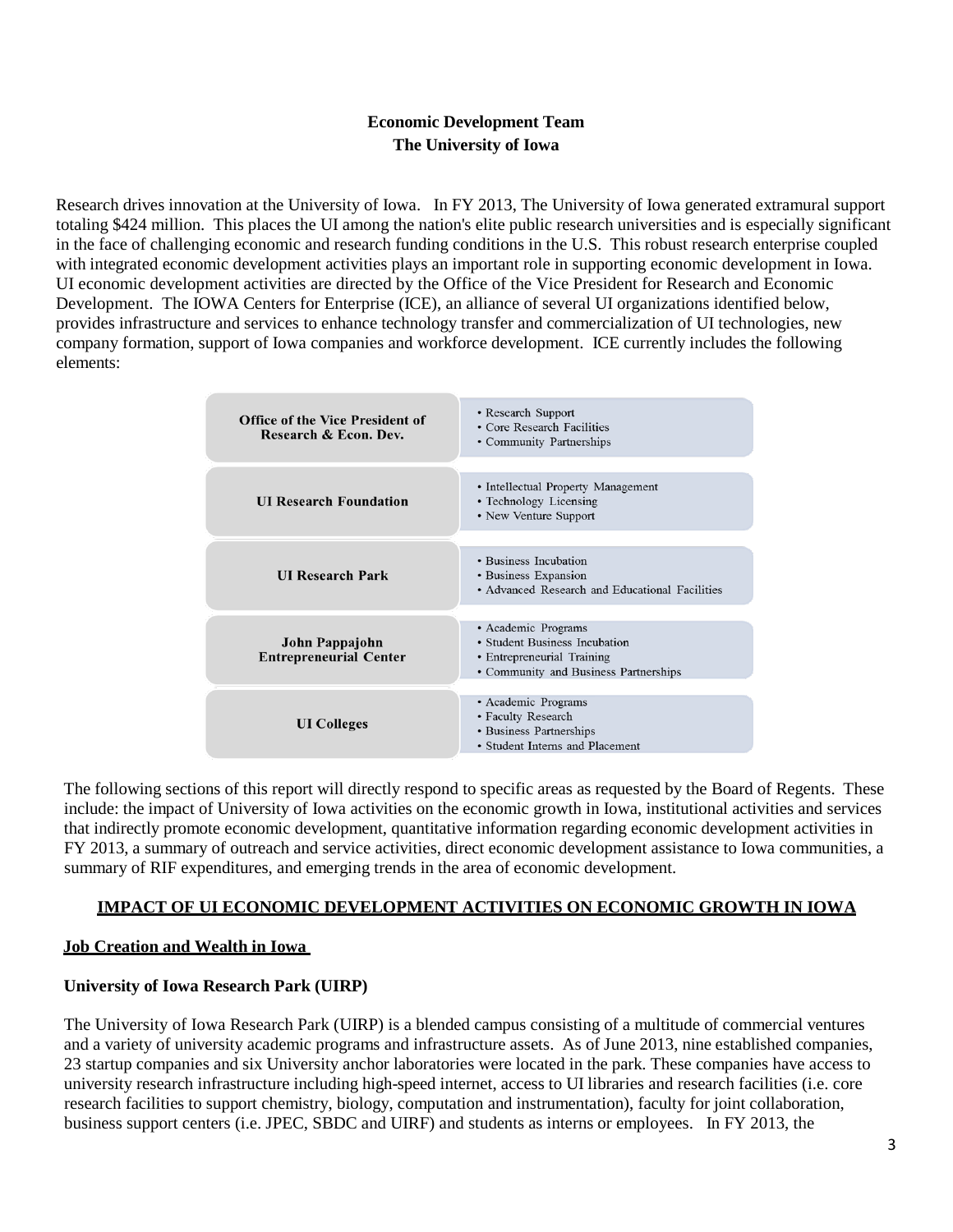companies affiliated with UI Research Park and Technology Innovation Center reported over 1,700 employees.

# **BioVentures Center (BVC)**

The UI BioVentures Center located at the UI Research Park opened in November 2008. This 35,000 sq. ft. state-of-theart biosciences incubator and office facility offers entrepreneurs and early-stage technology companies high-quality wet laboratories, a shared laboratory, a large multi-purpose room, multiple executive conference rooms and general shared space to meet their various business needs. Currently there are 13 companies located in the BVC employing 67 people. Twelve of the 20 wet labs have been leased to startup companies, seven of which were formed from technology created by UI faculty. Past economic development (GIVF) funding was critical in enabling the design and construction of this facility.

Thirteen companies (ASL Analytical, Bio::Neos, Inc., Cellular Engineering Technologies, CQM Systems, Exemplar Genetics, Hennepin Life Science, KemPharm, Inc., Memcine, NanoMedTrix, Redox BioCat, Terpenoid Therapeutics, Inc, Vertex Pharmaceuticals, and VIDA Diagnostics) occupy 12 laboratories and 23 offices in BVC. Two floors of the west wing of the BioVentures Center have been fit out for UI units previously housed in Oakdale Hall. The 3<sup>rd</sup> floor of the West side was recently occupied by the Iowa Lions Eye Bank, a new tenant in FY 2013.

#### **Technology Innovation Center (TIC)**

The Technology Innovation Center provides office space and a nurturing business environment to new technologybased ventures that do not require wet laboratories. In FY13, the TIC reported a total of 10 companies and 31 employees. Since TIC opened in 1984, 111 companies have been in residence in the UI incubation program; of those companies, 52 are still in business--41 of which are in Iowa.

#### **Bedell Entrepreneurship Learning Laboratory (BELL)**

The Bedell Entrepreneurship Learning Laboratory is the University of Iowa's student business incubator. The 10,000 sq. ft. facility, which has 17 furnished offices and several conference rooms, offers a campus wide program open to students from any major or college. The students receive intense mentoring and support as they launch or expand their businesses. The program, one of the first of its kind in the nation, has incubated over 200 businesses since opening in 2004. In FY 2013, 48 student businesses were being incubated at the BELL.

#### **Institutional Activities and Services that Indirectly Promote Economic Development**

#### **University of Iowa Research Park, BioVentures Center and Technology Innovation Center**

A variety of educational and training programs were offered for UIRP/BVC/TIC tenants in FY 2013. These included: Lunch and Learns, quarterly roundtables and mixers, a service industry speaker series providing guidance on legal issues, human resources and financial management, Iowa Innovation Council programs, etc.

UI Research Park hosts quarterly roundtable meetings for company executives representing all park companies. The BVC multi-purpose room was utilized by over 50 outside groups for, including but not limited to, legislative and state agency meetings, vendor shows, Pitch and Grow competitions, Chamber events, Iowa City Area Development forums, STEM education meetings, and the bi-monthly meetings of the Corridor Business Alliance. The state-of-the art meeting and executive conference rooms at the BVC have become a vital meeting hub for both regional and state organizations.

Additionally, a Regents Innovation Development Fund Proposal competition was held for our BVC and TIC tenants with \$100,000 awarded to seven companies to provide critical capital for growth. Award winners were: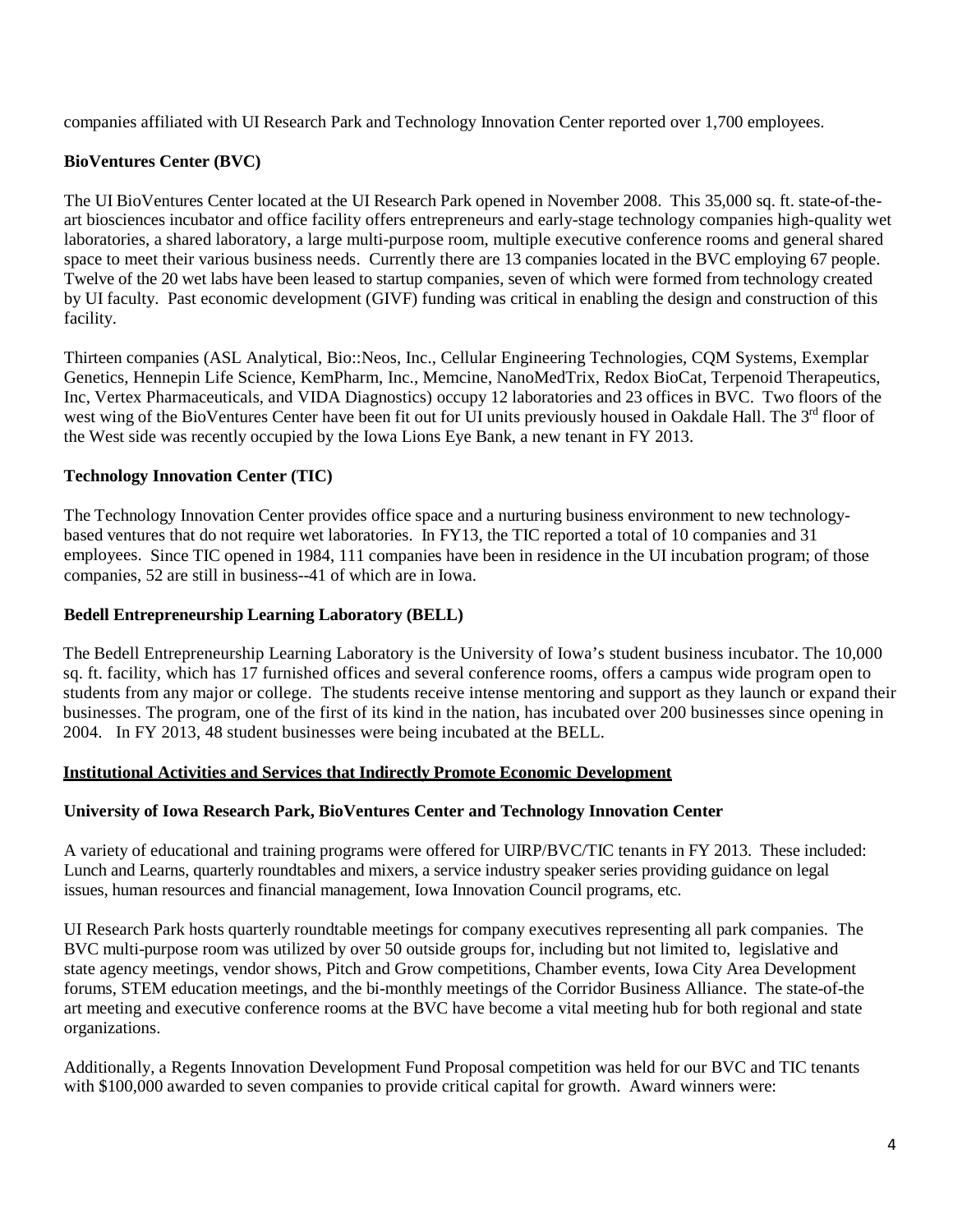- ASL Analytical, developing chemical monitors for the bio-manufacturing market \$20,000
- Memcine , which is developing a needle-free vaccine platform technology \$20,000
- KemPharm, Inc. a pharmaceutical discovery and development company \$15,000
- Exemplar Genetics, which has developed innovative models of human disease \$15,000
- Bio::Neos, a bioinformatics software technology company \$10,000
- NanoMedTrix, developing novel multimodal, targeted contrast agents for use across a range of disciplines, including regenerative technology and targeted radiology - \$10,000
- Higher Learning Technologies, creates digital test prep programs for nursing and dental students \$10,000

# **John Pappajohn Entrepreneurial Center (JPEC)**

JPEC offers one of the most comprehensive entrepreneurial education and business support programs in the nation. Featured programs supporting economic development include:

- Providing business consulting services to small companies located across Iowa through its faculty/student field study program (58 companies assisted in FY 2013)
- Hosting/sponsoring elevator pitch and business plan competitions to support innovation and new venture creation (14 competitions held)
- Supporting the creation and launch of student-based businesses at the Bedell Entrepreneurship Learning Laboratory (BELL) located on the UI central campus; student entrepreneurs receive office equipment, computers and access to high speed internet.
	- o In FY 2013, total of 48 businesses participated in the BELL. Since its opening in 2004, a total of 363 students from nearly every UI college have been impacted by the facility and associated programs.
- JPEC delivers campus-wide and online undergraduate entrepreneurial education and technology innovation coursework in the MBA program.
	- o In FY 2013, there were 3,738 total student enrollments in 145 sections of courses and 323 students graduated from one of the Certificate or BBA programs offered by JPEC.
- The Jacobson Institute for Youth Entrepreneurship is a comprehensive program that enriches K-12 students' lives through classroom and practical educational experiences.
	- o During FY 2013, the Jacobson Institute impacted 3,252 youth and worked with 387 high school teachers in Iowa who are using the Institute's YouthBiz Central online curriculum. In addition, 145 youth participated in summer camps held across Iowa.

# **University of Iowa**

# **The IOWA Centers' senior staff participated in a large number of economic development organizations in FY 2013.**

# Statewide:

- Iowa Innovation Council
- Iowa Innovation Corporation
- Iowa Biotechnology Association, Board of Directors
- Technology Association of Iowa, Board of Directors
- Technology Association of Iowa, Panelist Reviewer for TAI annual awards
- BEST of Iowa
- STEM Advisory Board

# Local and Regional:

- Cedar Rapids Metro Economic Alliance Economic Development Committee
- Corridor Business Alliance
- East Central Iowa Council of Governments, Loan Review Committee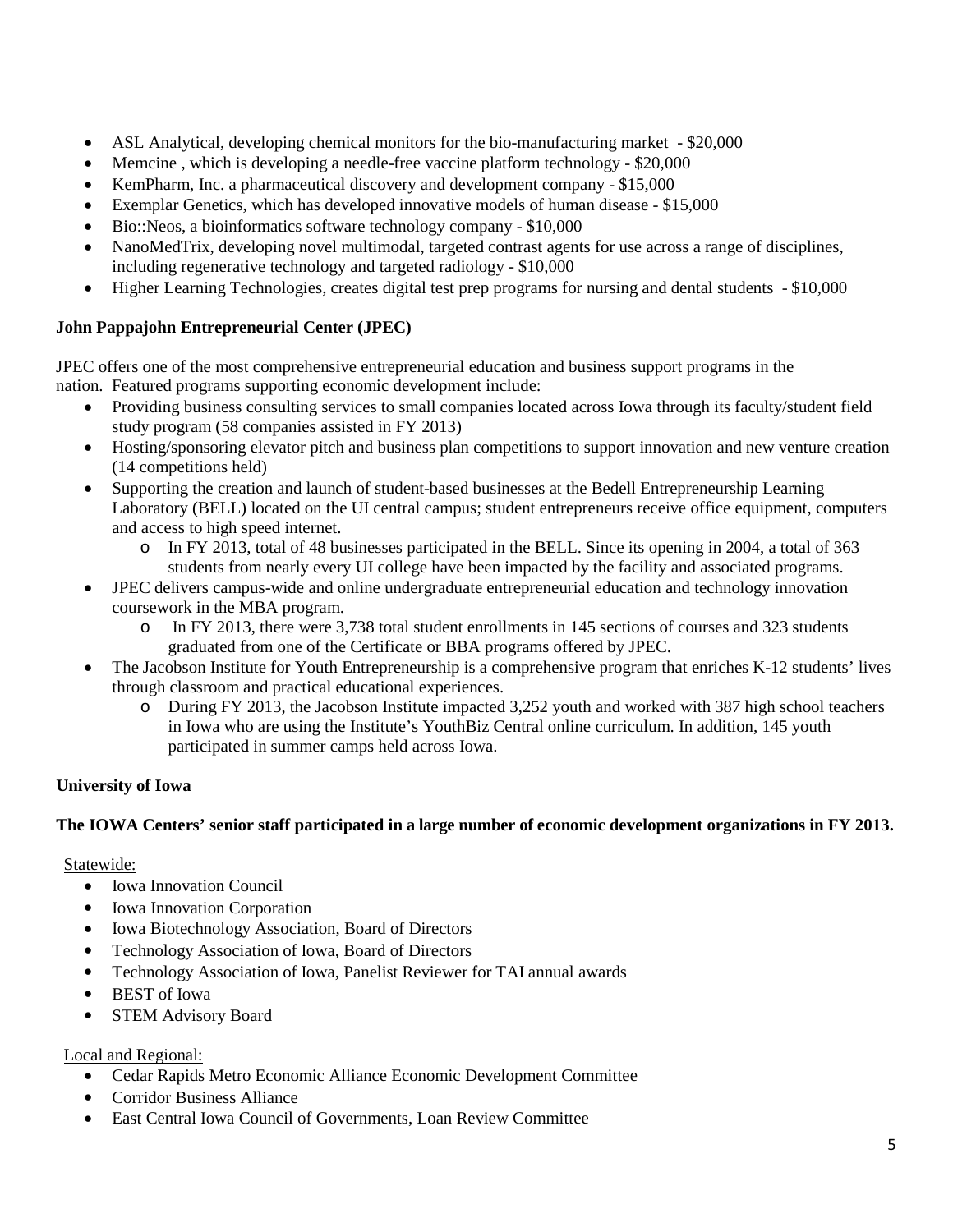- Economic Development Center (EDC), Board Member
- Iowa City Area Chamber of Commerce, Member
- Iowa City Area Development Group, Board of Directors and Executive Committee
- Midwest Engineering Entrepreneurship Network (MEEN)

#### National:

- Small Business Administration (SBA)
- Global Consortium of Entrepreneurship Center (GCEC), Leadership Circle
- University Economic Development Association (UEDA)
- United States Association for Small Business and Entrepreneurship (USASBE)
- Colligate Entrepreneurship Organization (CEO)
- Students in Free Enterprise (SIFE)
- National Collegiate Inventors and Innovators Alliance (NCIIA)
- National Science Foundation (NSF) SBIR program, Mentor for Phase I-II awarded startups
- NSF SBIR program, Panelist for Proposal Reviews
- NBIA National Business Incubator Association
- AURP Association of University Research Park and Association of University Midwest Research Park Directors
- NCIIA National Collegiate Inventors and Innovators Alliance

# **METRICS DESCRIBING UI ECONOMIC DEVELOPMENT ACTIVITY FY13 & FY12**

|                                                                                                                                                                                                | <b>FY13</b>    | <b>FY12</b>    |
|------------------------------------------------------------------------------------------------------------------------------------------------------------------------------------------------|----------------|----------------|
| a. Number of disclosures of intellectual property                                                                                                                                              | 98             | 102            |
| Number of patent applications filed<br>$\mathbf{b}$ .                                                                                                                                          |                |                |
| U.S. Applications                                                                                                                                                                              | 85             | 72             |
| <b>National Applications</b>                                                                                                                                                                   | 28             | 27             |
| <b>Patent Cooperation</b>                                                                                                                                                                      | 29             | 17             |
| <b>Total Applications</b>                                                                                                                                                                      | 142            | 116            |
| c. Number of patents issued                                                                                                                                                                    | 74             | 59             |
| d. Number of license and option agreements executed on institutional intellectual<br>property (The 29 license/option agreements were for a total of 44 different UIRF<br>disclosures)          | 29             | 21             |
| In Iowa                                                                                                                                                                                        | 8              | 7              |
| e. Number of license and option agreement yielding income                                                                                                                                      | 92             | 94             |
| f. Revenue to Iowa companies as a result of licensed technology                                                                                                                                | \$2.38MM       | \$2.2MM        |
| Number of startup companies executing licenses or options for UI technologies<br>g.<br>In Iowa (Redox BioCat, Exemplar, Terpenoid, IDx, ViewPoint Molecular, Iowa<br>Approach and NanoMedTrix) | 8              | $\overline{2}$ |
| h. Number of companies in research parks, incubators and graduates located in Iowa                                                                                                             | 47             | 41             |
| i. Number of new companies in research parks and incubators                                                                                                                                    | $\overline{4}$ | $\overline{2}$ |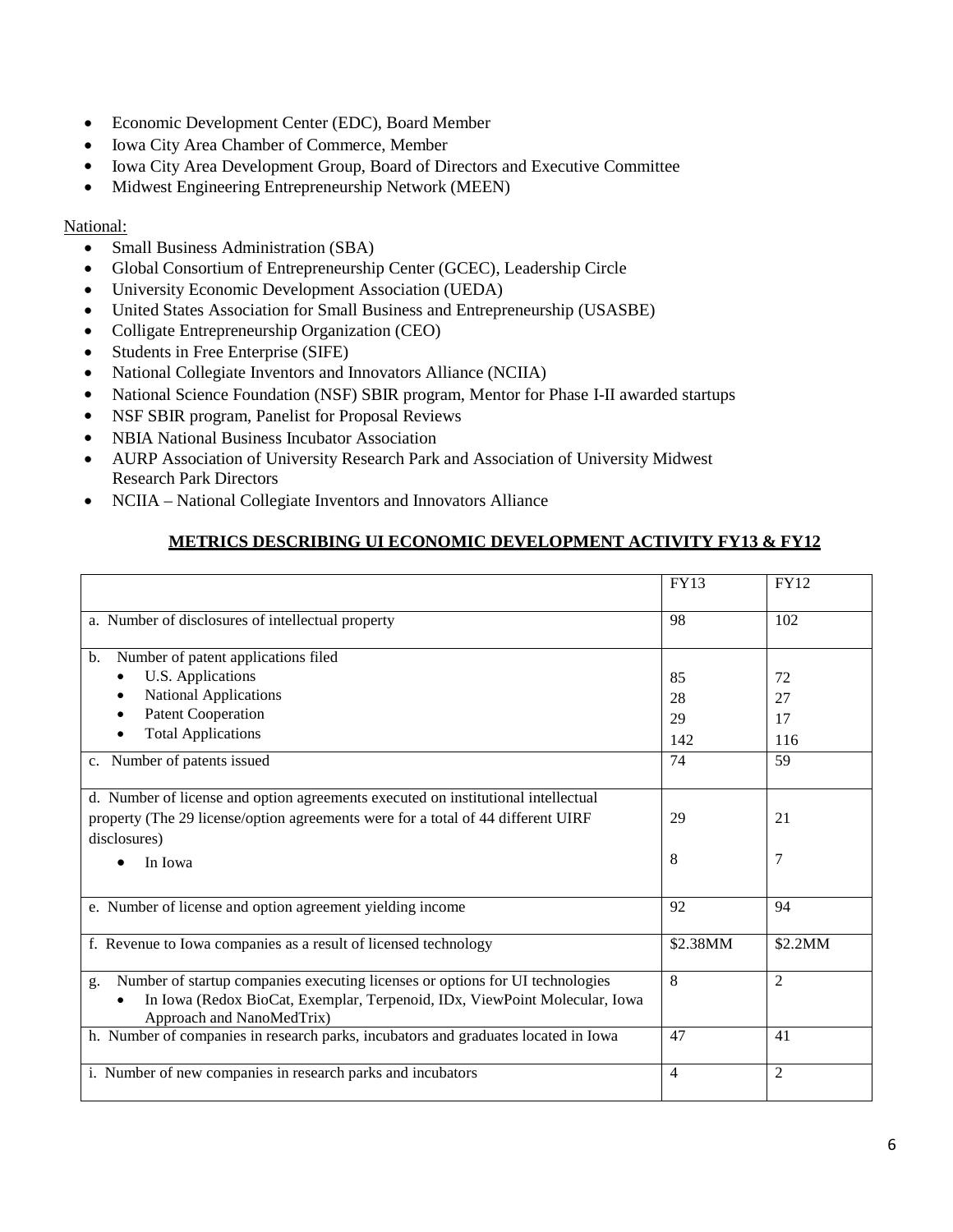| j. Number of employees in companies in research parks/affiliates and incubators                                                                                                      | 1,707                    | 1,812                  |
|--------------------------------------------------------------------------------------------------------------------------------------------------------------------------------------|--------------------------|------------------------|
| k. Royalties and license fee income                                                                                                                                                  | \$1.38MM                 | \$7.05MM               |
| 1. Total sponsored funding                                                                                                                                                           | \$424.1MM                | \$438.1MM              |
| m. Corporate sponsored funding for research and economic development                                                                                                                 |                          |                        |
| In total                                                                                                                                                                             | \$62.0MM                 | \$52.9MM               |
| In Iowa                                                                                                                                                                              | \$1.5MM                  | \$1.1MM                |
| Iowa special appropriations for economic development in the following categories<br>n.<br>Annual state appropriations for ongoing programs (TIC, ORP and CADD)<br>RIF appropriations | \$209,279<br>\$1,050,000 | \$209,279<br>\$576,000 |
| Estimated jobs created by SBDC clients<br>О.                                                                                                                                         | 111                      | 114                    |

# **DIRECT AND HANDS-ON TECHNICAL ASSISTANCE TO BUSINESSES, FACULTY INVENTORS & ENTREPRENEURS**

# **John Pappajohn Entrepreneurial Center (JPEC)**

- **Assistance to Businesses:** JPEC faculty and staff provide one-on-one and faculty/student team-based consulting services to technology-based entrepreneurial companies located at the UI Research Park, the BELL and throughout Iowa's Creative Corridor.
	- o JPEC staff provided consulting services to over 100 regional entrepreneurs and business startups, totaling over 700 hours of assistance.
	- o An estimated 6,000+ hours of research, analysis and strategic planning services were performed for 58 Iowa companies assisted through the JPEC faculty/student team consulting courses.
	- o MBA students completed six technology commercialization feasibility studies for nascent technologies being developed by UI faculty.
- **Six-Week Start-Up –** JPEC delivers this intense entrepreneurial training program for start-up and growing businesses. The initiative prepares aspiring entrepreneurs to launch new ventures and existing companies to grow their businesses. Two classes were held in Iowa City in FY 2013.
- **Seminars/Workshops/Lecture Series –** JPEC hosted 12 different opportunities last year for students, faculty and persons from the community. In FY 2013, over 2,700 attendees came to learn from experienced entrepreneurs on a variety of topics including: the Technology Export Roundtable, various tax workshops, Entrepreneurial Boot Camps and lecture series.
- **Wellmark Venture Capital Fund –** JPEC is the regional administrator of the \$5M Wellmark Venture Capital Fund that supports the creation and growth of new businesses throughout the state. JPEC screens applicants, performs due diligence, evaluates business concepts, and assists applicants with their business plans. JPEC partners with area angel investors, equity fund managers, lenders, the Iowa Economic Development Authority, and the Small Business Administration to help business owners secure additional venture funding.
- **Elevator Pitch Competitions** Two Elevator Pitch Competitions were held with \$44,000 in cash prizes awarded. One contest was open to any current UI faculty, staff, or graduate student; 38 teams participated in the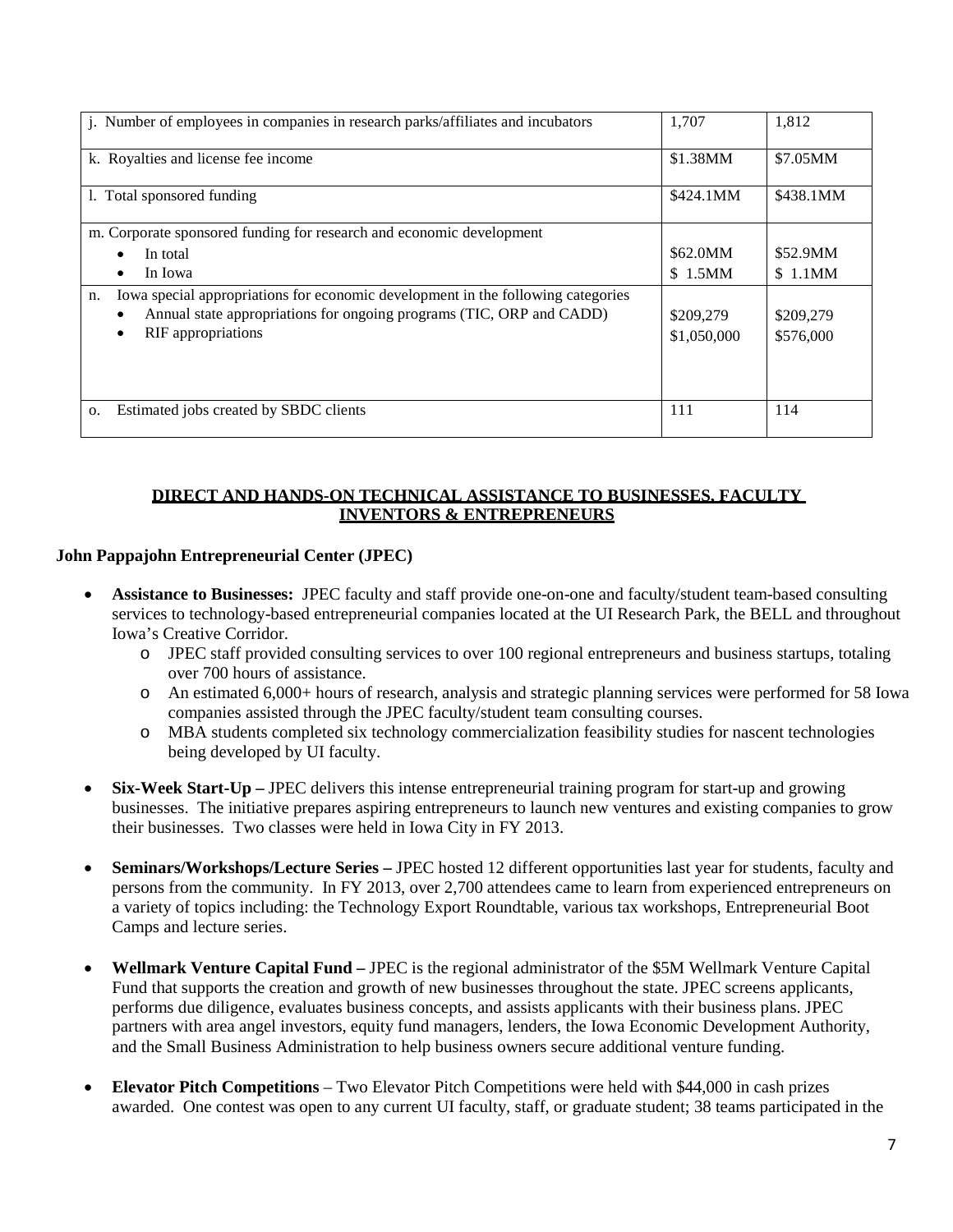competition and 14 winners received \$27,000 in funds. A separate competition was held for UI students in which \$17,000 was awarded to 9 undergraduate student teams; 40 undergraduate teams competed.

- **UI Business Model Competition** JPEC and UIRF hosted the Spring 2013 Business Model Competition. This competition was open to all UI students, faculty and staff, as well as startup companies with a principal address at UI-affiliated incubators. Over 35 teams competed for \$65,000 in total cash prizes. The top student team received an additional \$5,000 and the opportunity to participate in the International Business Model Competition held at Harvard University.
- **Iowa Medical Innovation Group** This unique student led program focuses on identification of solutions to clinical problems through collaborations between the Colleges of Medicine, Engineering, Business and Law. Students work on creating medical devices and/or Health IT solutions with the assistance of staff from JPEC and UIRF; to date, over 40 interesting technologies have been identified and reviewed and two are currently moving forward in advanced phases of development in anticipation of forming startup companies.

# **UI Small Business Development Center (SBDC)**

- In FY 2013, the UI SBDC, which provides small business counseling services and training in Cedar, Johnson, Iowa, Poweshiek and Washington counties, served 269 entrepreneurs and small businesses, resulting in 21 new business starts.
- SBDC clients raised over \$5.5 million in external financing and created an estimated 111 jobs.
- The SBDC also sponsored 12 entrepreneurial training workshops and provided over 800 hours of one-onone counseling.

# **University of Iowa Research Foundation (UIRF)**

The UIRF aspires to maximize public benefit through commercial use of UI technologies, excellence in commercialization and long term sustainability. In pursuit of this vision, UIRF's primary functions are:

- Licensing finding suitable partners for commercializing UI technologies and inventions
- The Ventures@UI Program identifying and developing new high growth UI technology spinout companies suitable for venture capital financing. The Ventures program includes:
	- 1. An active discovery program to seek out and identify entrepreneurial faculty and staff, and new discoveries
	- 2. A pro-active process to develop new ventures based on UI technologies
	- 3. Education of inventors/founders, one-on-one, through volunteer business mentors
	- 4. Support from UIRF staff and student teams to evaluate market potential, and develop Go-to-Market plans, business plans, and investor presentations
	- 5. Manage a GAP Fund to prepare high potential IP for licensing and spinout
	- 6. Assist new ventures in raising external public and private funding
- Intellectual property services which include protecting UI inventions through patents and copyrights, advising on intellectual property terms for Clinical Trials and Sponsored Research and executing outgoing material transfers
- UIRF's economic development emphasis is heavily focused on startup formation. Working directly with UI faculty, entrepreneurs, and investors in selecting, evaluating and developing new companies, these activities include: IP analysis for viability of proposed company products and IP protection strategies and execution; UIRF fronts the cost of IP protection
- Due diligence on the viability of UI spinout companies
- Business model development for UI spinout companies
- Provide mentors for high new priority UI companies
- Provide gap funding for highest priority projects
- Licensing to UI spinout companies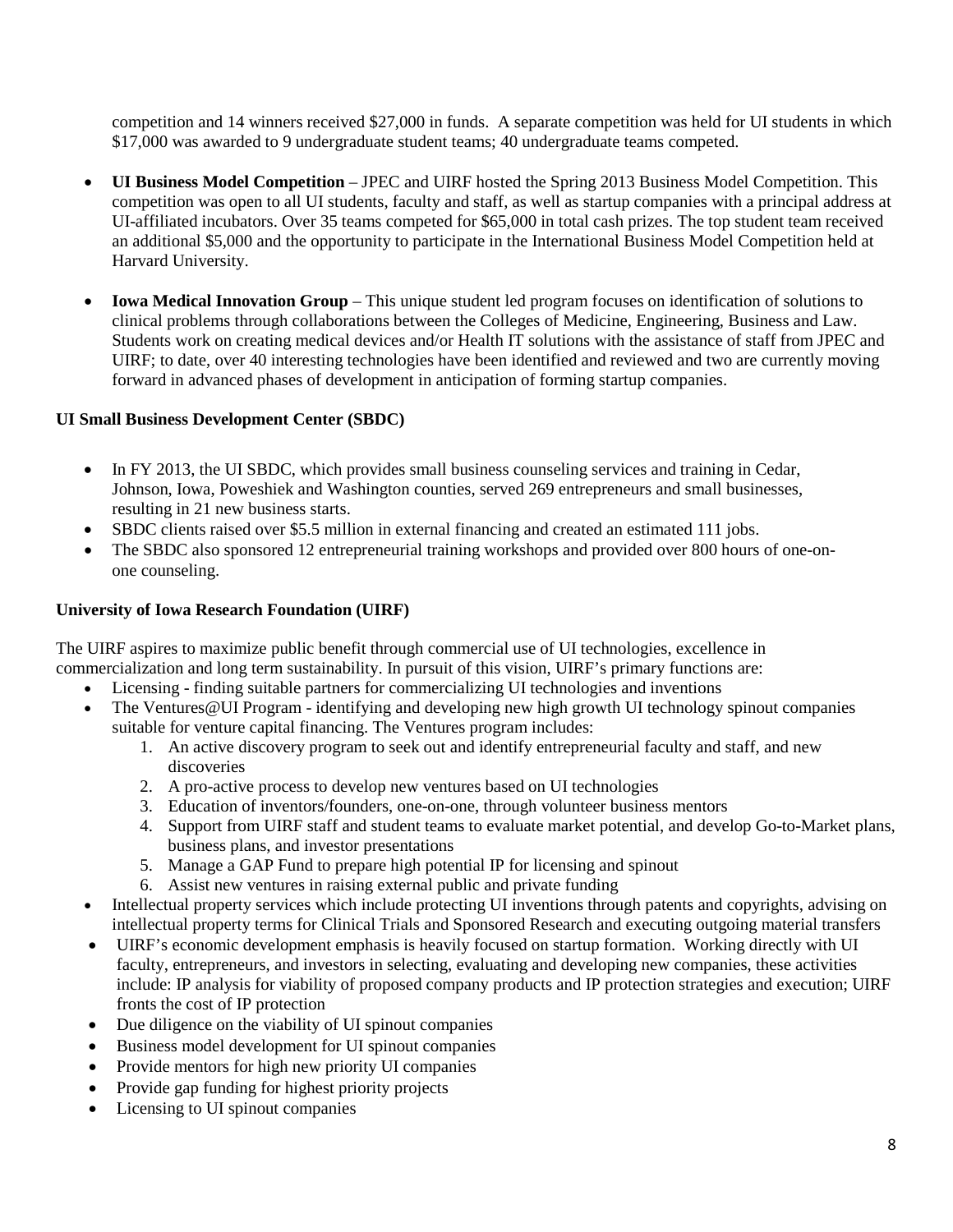• Extensive mentoring and education of faculty in new company formation

UIRF, in collaboration with the ICE and outside experts, worked to vet new projects, and provide proof of concept funds for projects that could lead to new company formation. A summary of projects evaluated in FY 2013 is listed in the first table below. A Historical View of GIVF Commercialization Funding that Stimulated Start Up Activity is also provided in Appendix A

| <b>Title</b>                                                                                                                                        | PI(s)                                        | <b>Venture/License</b>        | GAP<br><b>Funding</b><br>\$(K) | <b>Additional</b><br><b>Funding</b><br>\$(K) | Type of IP                      |
|-----------------------------------------------------------------------------------------------------------------------------------------------------|----------------------------------------------|-------------------------------|--------------------------------|----------------------------------------------|---------------------------------|
| Prototype System Development for<br><b>Interstitial Rotating Shield</b><br><b>Brachytherapy of Prostate Cancer</b>                                  | Flynn, Ryan                                  | pxAlpha                       | \$75                           |                                              | <b>Medical Device</b>           |
| Commercialization of a Nanoparticle<br><b>Respiratory Dose Device</b>                                                                               | Peters, Thomas                               | Licensed                      | \$72                           |                                              | Environmental<br>Engineering    |
| Separation of a mixture of fatty acids<br>into individual fatty acids using a<br>nanofiltration membrane to increase the<br>value of soybean oils   | Bowden, Ned                                  | Ventzuren                     | \$50                           |                                              | Chemistry                       |
| Rapid and Sensitive Detection of<br>Coliform E. coli in the field                                                                                   | McNamara,<br>James                           | License ready<br>1/2014.      | \$100                          |                                              | <b>Public Health</b><br>Testing |
| Operationalizing the FxRedux Articular<br>Fracture Reduction Planning Service                                                                       | Anderson, Don                                | <b>FxRedux Solutions</b>      | \$75                           | \$202                                        | Software                        |
| <b>Biomedical Applications of Multimodal</b><br>Nanoparticles                                                                                       | Assouline, Jose                              | NanoMedTrix                   | \$75                           | \$175                                        | Diagnostic Drug                 |
| Commercialization of<br>Electromechanical Modeling and<br>Simulation System                                                                         | Marler, Tim &<br>Ozobolat.<br>Ibrahim        | Virtual System<br>Engineering | \$74                           |                                              | Software                        |
| Making Atrial Fibrillation Ablation<br>Safer, Faster, Easier, and Less<br>Expensive: The Ring of Fire Rapid<br>Ablation System & Prospective Trial. | Mickelsen,<br>Steven                         | Iowa Approach                 | \$75                           | \$200                                        | <b>Medical Device</b>           |
| <b>Iowa Clubfoot Brace Prototype</b>                                                                                                                | Morcuende,<br>Jose &<br>Grosland.<br>Nicole  | <b>Clubfoot Solutions</b>     | \$74                           |                                              | <b>Medical Device</b>           |
| Percutaneously-Delivered Cellulose<br><b>Based Aortic Heart Valve Prosthesis</b>                                                                    | Raghavan,<br>Madhavan L                      |                               | \$89                           |                                              | <b>Medical Device</b>           |
| Utilizing Immunoplexing Technology<br>to Develop an Intranasal Universal Flu<br>Vaccine                                                             | Vanden Bush,<br>Tony & Gail<br><b>Bishop</b> | Memcine                       | \$100                          | \$771                                        | Therapeutic<br>vaccine          |
| <b>Electro-stimulation Garment</b>                                                                                                                  | Wahls, Terry                                 | xCellerator                   | \$70                           |                                              | <b>Medical Device</b>           |

**2013 Commercialization & Business Development Funding Awards**

Totals **\$929 \$1348** Enabled SBIR Applications **\$500**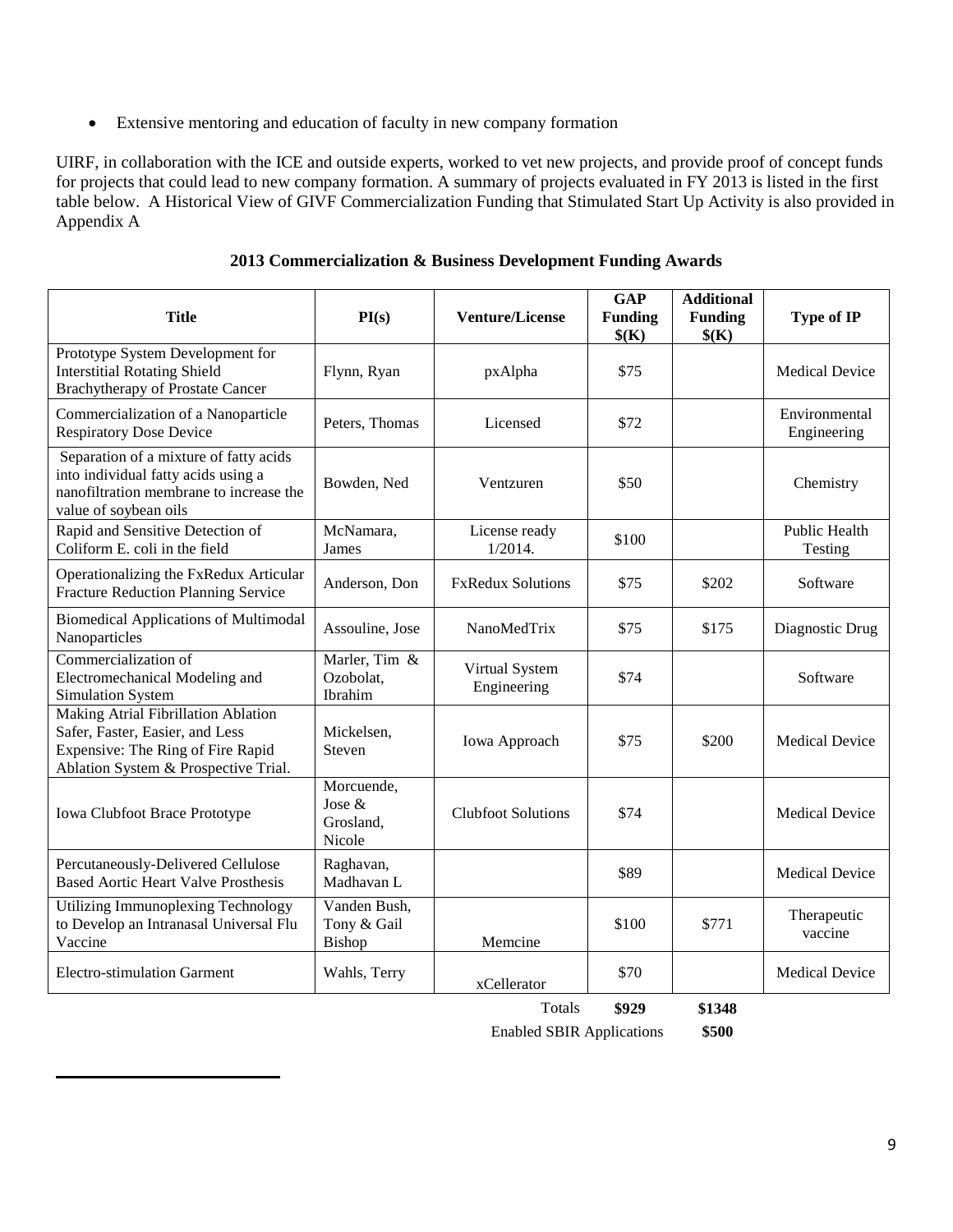# **DIRECT ECONOMIC DEVELOPMENT ASSISTANCE TO IOWA COMMUNITIES**

#### **John Pappajohn Entrepreneurial Center (JPEC)**

- **Online Education** Students who cannot come to Iowa City may still earn a BBA or Certificate in Entrepreneurial Management online through the UI's Division of Continuing Education. The certificate is also accessible through JPEC's partnership with several Iowa community colleges.
- **Business Consulting Services –** Through the Entrepreneurial Management Institute, JPEC offers business consulting services to entrepreneurial and startup companies around the state. In FY 2013, 58 projects were completed for Iowa-based companies and organizations.

#### **Corridor Business Alliance**

The Corridor Business Alliance was created in December 2009 and is composed of leaders from the Cedar Rapids Metro Economic Alliance, the Entrepreneurial Development Center, the Iowa City Area Chamber of Commerce, the Iowa City Area Development Group, Kirkwood Community College, MidAmerican Energy, Kirkwood's Small Business Development Center, the *University of Iowa's Small Business Development Center, the Research Foundation and the John Pappajohn Entrepreneurial Center.* More information on this regional approach is available a[t http://corridor2020.com/2009/11/corridor-business-alliance/.](http://corridor2020.com/2009/11/corridor-business-alliance/) The overarching goal is to identify and leverage the region's unique educational, business development and industrial assets to enhance recruitment of new companies, development of innovative startup companies and retention of existing industry. The three ICE units highlighted above have been central in the maturation of this regional philosophy and economic development success.

#### **ECONOMIC DEVELOPMENT SERVICES PROVIDED BY THE RESEARCH PARKS, INCUBATORS SIMILAR SERVICE/ UNITS**

# **The University of Iowa Research Park, BioVentures Center and Technology Innovation Center**

Corporate tenants of the Park benefit from sustained relationships with UI in the form of access to specialized research facilities, library access, faculty consultation, research collaboration and access to students as interns and employees. UI resources also provide smaller companies with assistance in business planning, identification of professional service providers, introductions to local and state government agencies and the regional business community, help in identification of potential sources of investment and other funding and communications. For a list of companies and developers associated with the Research Park, BioVentures Center and Technology Innovation Center see Appendix B.

#### **University of Iowa Core Facilities**

In addition to campus-based core university facilities, four specialized UI laboratories reside within the Research Park. These facilities provide technical support services critical to the growth of startup companies as well as UI and existing industry partners. These units provide Iowa with unique capabilities that IEDA and local economic development entities have utilized to recruit outside companies to the Research Park, the region and the state. These facilities include:

#### **University of Iowa Pharmaceuticals**

The University of Iowa Pharmaceuticals is a division of the University of Iowa College of Pharmacy that offers contract analytical, development, and GMP manufacturing services to the pharmaceutical and biotechnology industry. CADD, the analytical segment of UIP, is a U.S. Food and Drug Administration (FDA) registered and current Good Manufacturing Practices (cGMP) compliant laboratory that works closely with the manufacturing groups at University of Iowa Pharmaceuticals, housed on the central University campus. The focus of CADD as part of UI Pharmaceuticals is the development of analytical methods and testing to support the manufacture and control of clinical supplies of new drugs entering initial clinical trials. They are particularly attractive to smaller pharmaceutical/biotechnology companies that have new drugs moving into the clinic but have not developed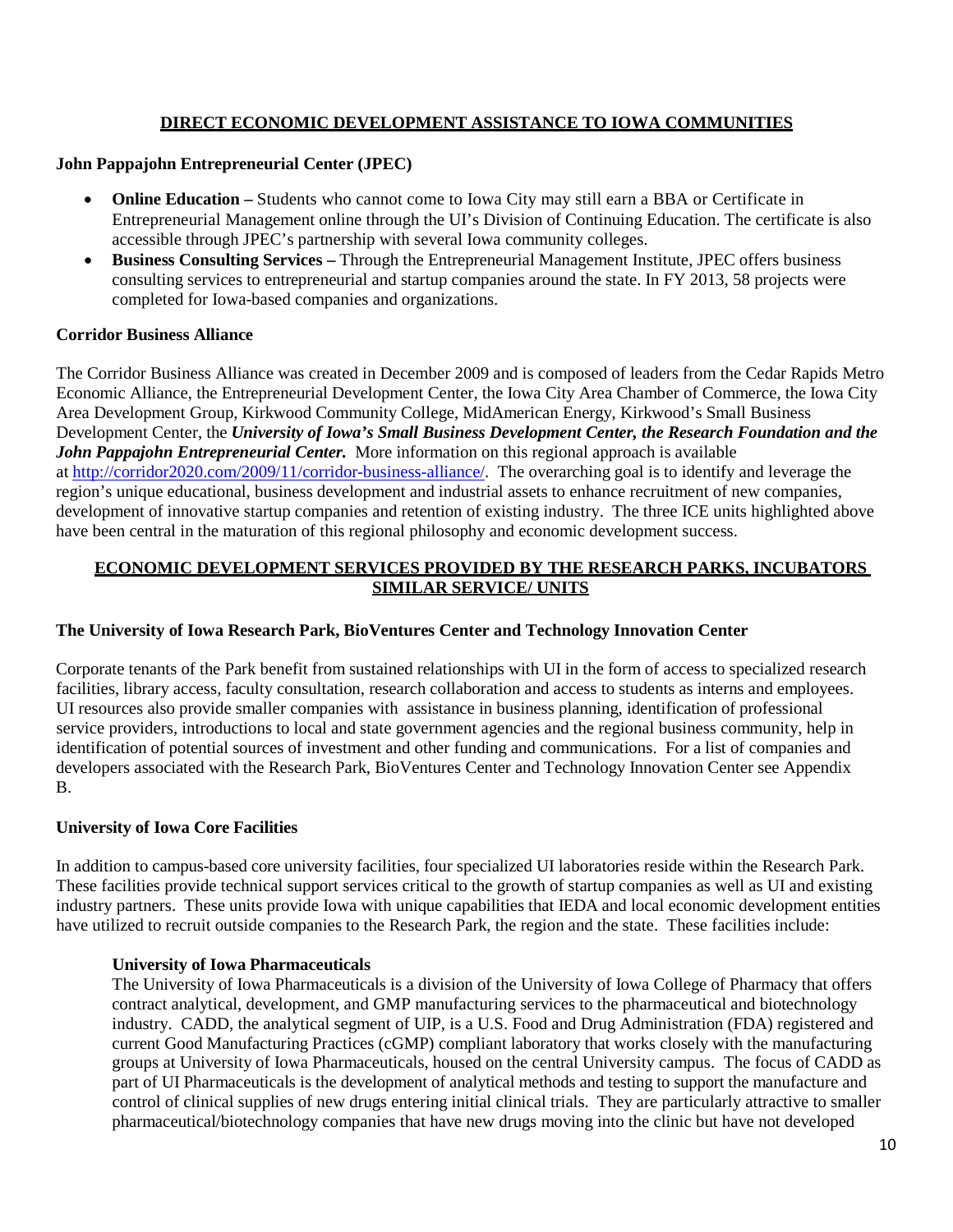their own analytical or manufacturing capabilities.

CADD as a part of UI Pharmaceuticals has an extensive recurrent client base of mainly smaller biotechnology and pharmaceutical companies and a growing pool of U.S. and foreign pharmaceutical firms. CADD is particularly well positioned to work directly with discoveries from Iowa university research laboratories, thereby providing an opportunity to hasten technology transfer and shorten the time to market. The presence of these FDA registered facilities along with the Center for Biocatalysis and Bioprocessing makes UI unique among U.S. universities to facilitate the development of new therapeutics from pharmaceutical and biotechnology-based companies as well as serving to enhance the translational science research occurring within the University of Iowa.

# **Center for Biocatalysis and Bioprocessing (CBB)**

The CBB is a microbial pilot plant facility and education center reporting to the Vice President for Research and Economic Development. The center links university scientists from six different colleges who focus on biocatalysis and bioprocessing. The center also performs scale-up of products ranging from ethanol to proteins, process research and development. CBB serves industries from Iowa, U.S. and around the world for fermentation and bioprocessing of food products, biofuels, bio-pharmaceuticals and other products of biotechnology. The center collaborates with start-up biotechnology companies from Iowa for production of small molecules to complex proteins, such as alcohols, vaccines, antibiotics, anticancer drugs, polymers, biochemicals, enzymes, pharmaceutical intermediates and derivatives of bioactive compounds. In the Research Development and Process Laboratory, they conduct extensive process research including first level production from the bench-scale to 1000 liter fermentation. For example, CBB is now developing Simulated Moving Bed Chromatography for protein and small molecule separations. The center also has a current Good Manufacturing Practices (cGMP) production facility for biotherapeutics (products produced under cGMP conditions can be used in Phase I human clinical trials) at a scale of up to 300 liters.

The CBB is central to the University's efforts to attract Biotechnology R&D and industrial fermentation companies to Iowa. CBB has worked with ICE, IEDA and other Iowa economic development agencies to recruit companies to Iowa. CBB is the leading bioprocessing facility located in a U.S. university setting and the only biopharmaceutical production facility in the State of Iowa with a state-of-the-art fermentation and bioprocessing laboratory to produce biotherapeutics for Phase I human trials. This positions the UI on the cutting edge of biotherapeutics production.

# **National Advanced Driving Simulator (NADS)**

The National Advanced Driving Simulator (NADS) is a center for driving simulation excellence located at the University of Iowa's Research Park. This center has the mission of improving driving safety for everyone by researching the connection between humans and motor vehicles. Development and research conducted at NADS is sponsored by government, military, and industry partners, saves lives and improves quality of life for motorists, and advances the cutting edge in driving simulation. This facility is home to the one of the world's most advanced research driving simulators, the NADS-1. In addition, NADS has developed an in-house portable driving simulator, the MiniSim™, which is currently being marketed to research institutions around the country. Recent research at NADS has focused on detection of impaired drivers, distracted driving, drowsy driving, advanced vehicle crash warning systems, and future vehicle communication systems. In FY 2013, UIRF executed a license with Cognitive Research Corporation for a customized mini-sim based driving simulator developed at NADS which is used to evaluate the effects of age, trauma, neurologic disease, alcohol and fatigue on driving performance.

# **State Hygienic Laboratory**

The State Hygienic Laboratory (SHL) was established in Iowa law in 1904 to provide laboratory services to both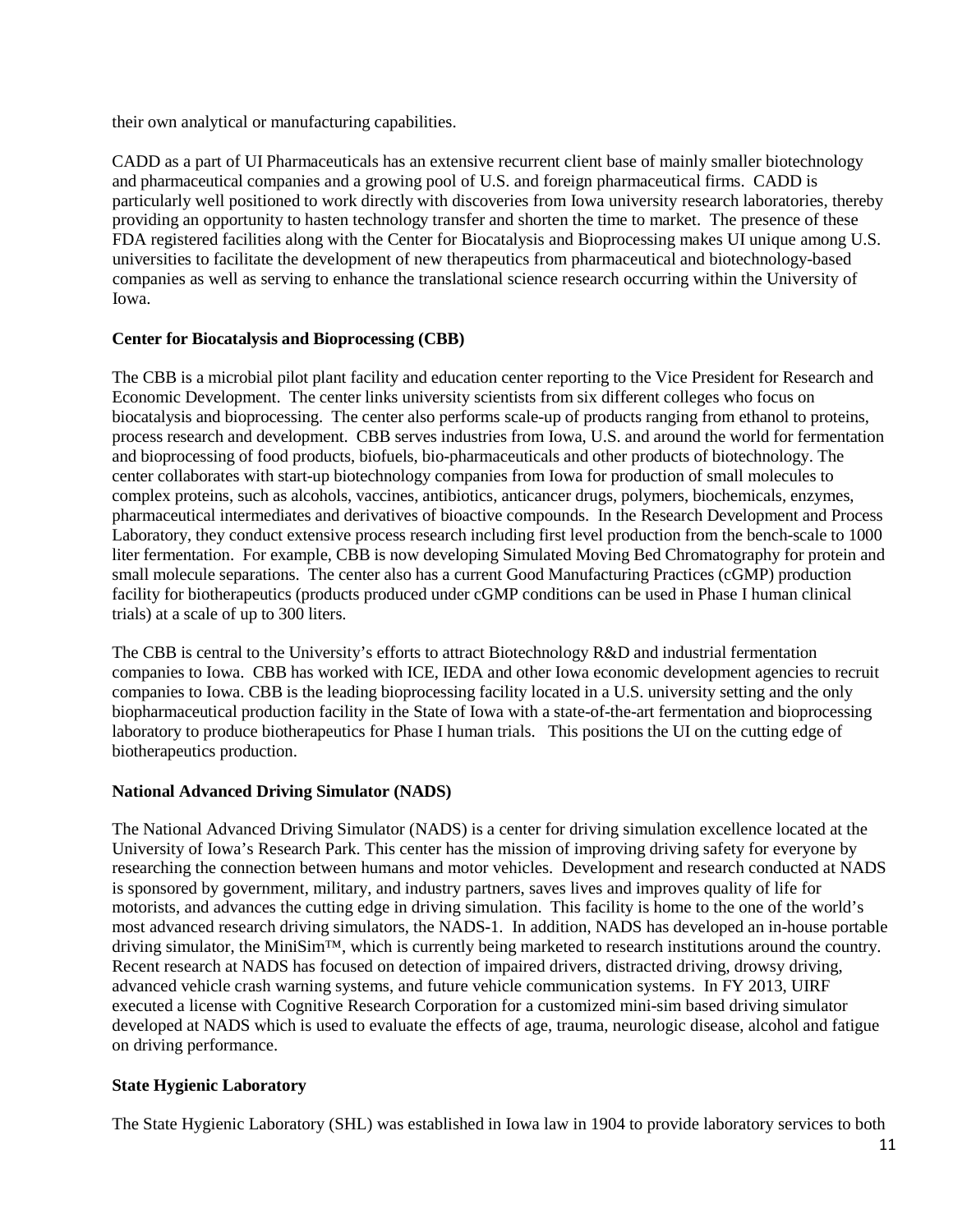governmental and private sector individuals and organizations concerned with the health and environment of the state. Today SHL conducts more than 500,000 tests for clients in all of Iowa's 99 counties through disease detection, environmental monitoring, and newborn and maternal screening. Clinical laboratory tests provided include virology, serology, microbiology, molecular biology, blood lead screening and biological and chemical terrorism response. State-of-the-art chemical, biologic and enzymatic analytical methods are used in this testing, which is performed at 3 SHL facilities, the UI Research Park in Coralville, on the DMACC campus in Ankeny and at the Board of Regents Lakeside Lab in Milford, Iowa. The SHL makes these services available to both for profit and not for profit organizations as well as individuals on a fee for service basis. The State Hygienic Laboratory also offers unique training facilities for companies and personnel associated with the clinical laboratory specialties, as an experiential education site for community and four-year college students studying laboratory chemistry. A new, state of the art training facility in Coralville is due to be completed in the Spring of 2014 which will allow for additional hands on and distance-learning for public health professionals across Iowa.

# **COLLABORATION FOR ECONOMIC DEVELOPMENT WITH IOWA ENTITIES**

#### **Kirkwood Regional Center at the University of Iowa - Providing solutions to the workforce needs in Iowa**

Construction of the Science, Technology Engineering and Mathematics center, which is a partnership between the University of Iowa and Kirkwood Community College, began in August, 2013 with completion planned for Summer, 2015. The facility will also house the Professional Development staff of the Grant Wood Area Education Agency and provide STEM related coursework and/or Career Academy experiences to high school students from 6 regional school districts who elect to spend a part of their day at the center. College of Education faculty will partner with the schools and Grant Wood AEA to also provide K-12 Professional Development for teachers and the advanced TILE-like classroom design within the UI space of the center will serve to assess new models of teaching and learning as well as serve to train high school and community college teachers in active learning delivery strategies. A variety of private park technology companies and university centers and laboratories including the State Hygienic Laboratory, the National Advanced Driving Simulator, UIHC, the Center for Computer Aided Design and the Flood Center will serve as experiential sites to augment career academy experiences and serve to make a strong connection between STEM reform and workforce development for a higher technology economy envisioned for Iowa. Additionally UI health science colleges will engage in adding value to Kirkwood's highly successful Health Science Career Academies across all health disciplines. This unique center will also serve as a programmatic home for the Southeast Regional STEM hub created under the Governor's STEM taskforce.

#### **Shovel Ready Site Initiative/Certification - Enabling companies to grow in Iowa**

The Shovel Ready Site Program initiative was spearheaded by the Iowa City Area Development Group. The program is designed to give the UI Research Park a competitive edge in the site selection marketplace. The goal of the program is to have selected sites shovel ready, connect to utilities and other physical infrastructure, clear swift procedures for permitting and incentive programs that can be quickly applied to a project. The UI Research Park, along with two other area sites, was chosen as a pilot project site. Gaining shovel ready certification provides a very positive boost to recruitment of technology based companies to UI Research Park and multiple additional sites are nearing shovel ready classification as the interest in locating within the park continues to grow. In FY 2012 we began a roads and sewer project in collaboration with the City of Coralville; upon completion of this project, projected for the fall of 2015, all 15 remaining lots will become Shovel Ready.

# **The Iowa Initiative for Sustainable Communities (IISC)**

The Iowa Initiative for Sustainable Communities (IISC) is a campus-wide effort at the University of Iowa to enhance the capacity of Iowa's communities to address the economic, environmental, and social/cultural issues faced today and to build a more sustainable future. The IISC does this by partnering students and faculty at the University of Iowa with Iowa's urban and rural communities to identify, design and implement sustainability-focused projects. In doing so, the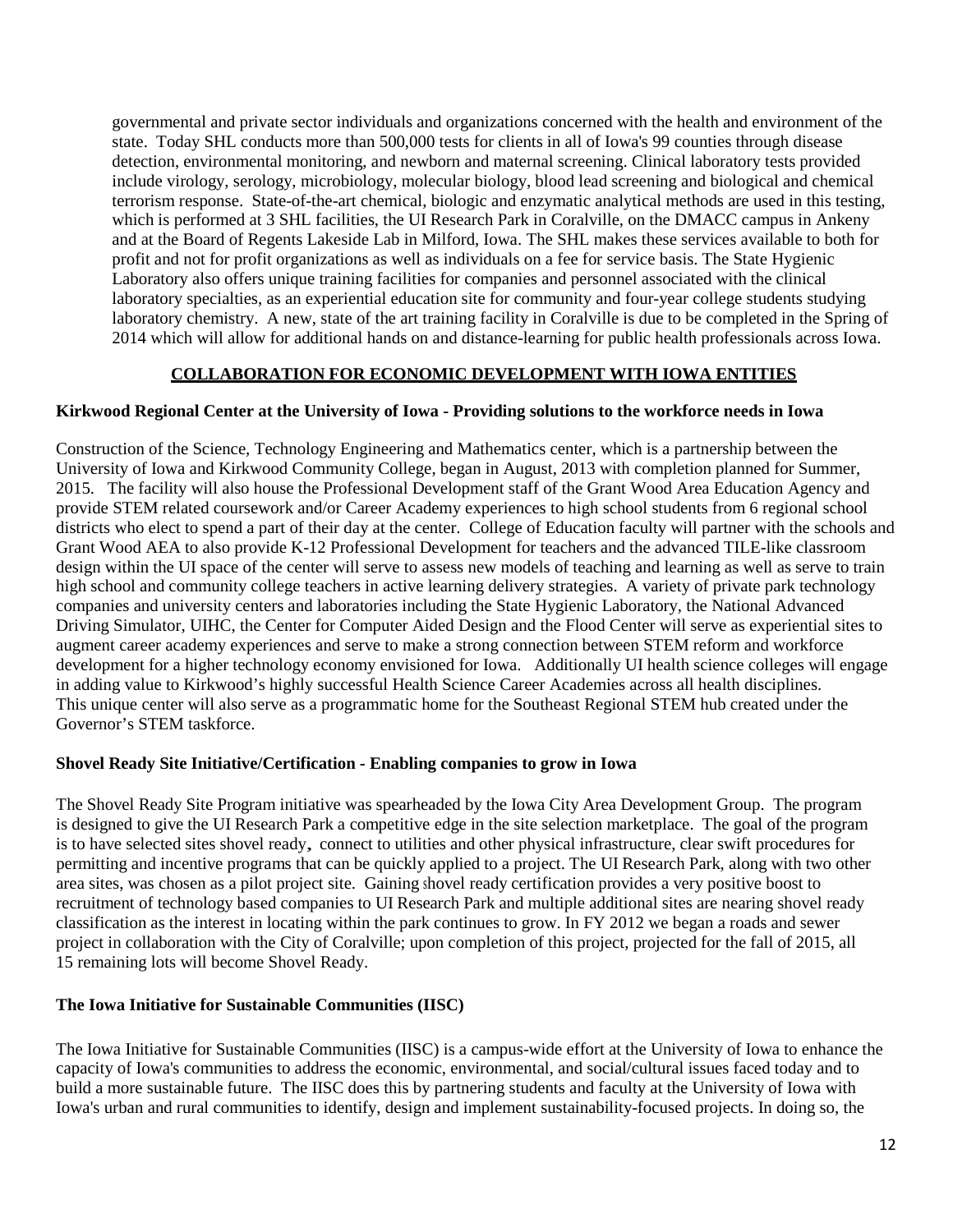IISC provides significant outreach to Iowa's communities while transforming teaching and learning at the University of Iowa. Since 2009, the IISC has put 118 University of Iowa graduate students to work on projects such as coordinating with city managers and city councils on redeveloping comprehensive city plans, community event planning, educational programs, planning for adaptive reuse of historic downtown buildings, market analysis and recommendations for site planning. The communities who have benefited from these projects have been small and medium-sized communities in Iowa, including Anamosa, Burlington, Charles City, Columbus Junction, Decorah, Oskaloosa, Wellman, and most recently, Dubuque.

The Dubuque program is a two-year long partnership with a goal of implementing a total of 10 projects, with the help of 70+ University of Iowa graduate students. These projects include:

- *Dubuque County Smarter Planning Indicators*
- *Increasing Mobility in Dubuque: Developing Alternative Mode-sharing Opportunities*
- *Housing for a Vibrant Dubuque*
- *Schools, Neighborhoods, and Student Outcomes*
- *Survey of Best Practices for Redevelopment of Dubuque's South Port and Creation of a Redevelopment Plan*
- *Indicator and Indicator Measurements for Dubuque's 11 Sustainability Principles* o An award winning project for its Contribution of Planning to a Contemporary Issue
- *Renewable Energy Asset Map and Return on Investment and Policy Analysis*
- *A Portrait of Poverty in Dubuque*
- *Local Foods and Local Institutions Guide, and Local Foods Action Plan*
- *Design of the Green and Healthy Homes Program*

The IISC has also partnered with the Blue Zones Project and the Healthiest State Initiative to improve health and wellness in communities across Iowa and to meet the challenge of becoming the healthiest state by 2016.

# **FY 2013 REGENTS INNOVATION FUNDS (RIF)**

# **RIF Impact for the University of Iowa and the Iowa Centers for Enterprise (ICE)**

In 2013, RIF provided UI critical support to build the infrastructure needed to better transform UI faculty discoveries into new businesses and/or licensing opportunities. Funds have been used in the following general categories:

- to stimulate commercialization and provide proof of concept funding for promising UI research
- create an infrastructure through personnel and facilities to support growing startup companies
- provide comprehensive entrepreneurial education and business support programs
- lead regional economic development strategy for the Cedar Rapids/Iowa City/Coralville corridor and work closely with existing industry in terms of science and business development
- funding to further develop UI faculty discoveries for commercialization, foster new company formation and support existing business expansion.

# **Successful Technology Transfer, Commercialization and Business Startups enabled by RIF Proof of Concept Support**

# **Higher Learning Technologies**

Higher Learning Technologies (HLT) specializes in customized test prep and educational software. This year HLT was a winner in the Business Model Competition and received three awards in the Silicon Prairie Awards, the most out of any company. They received the "New Startup of the Year", "Mobile App of the Year", and "Innovation of the Year" awards.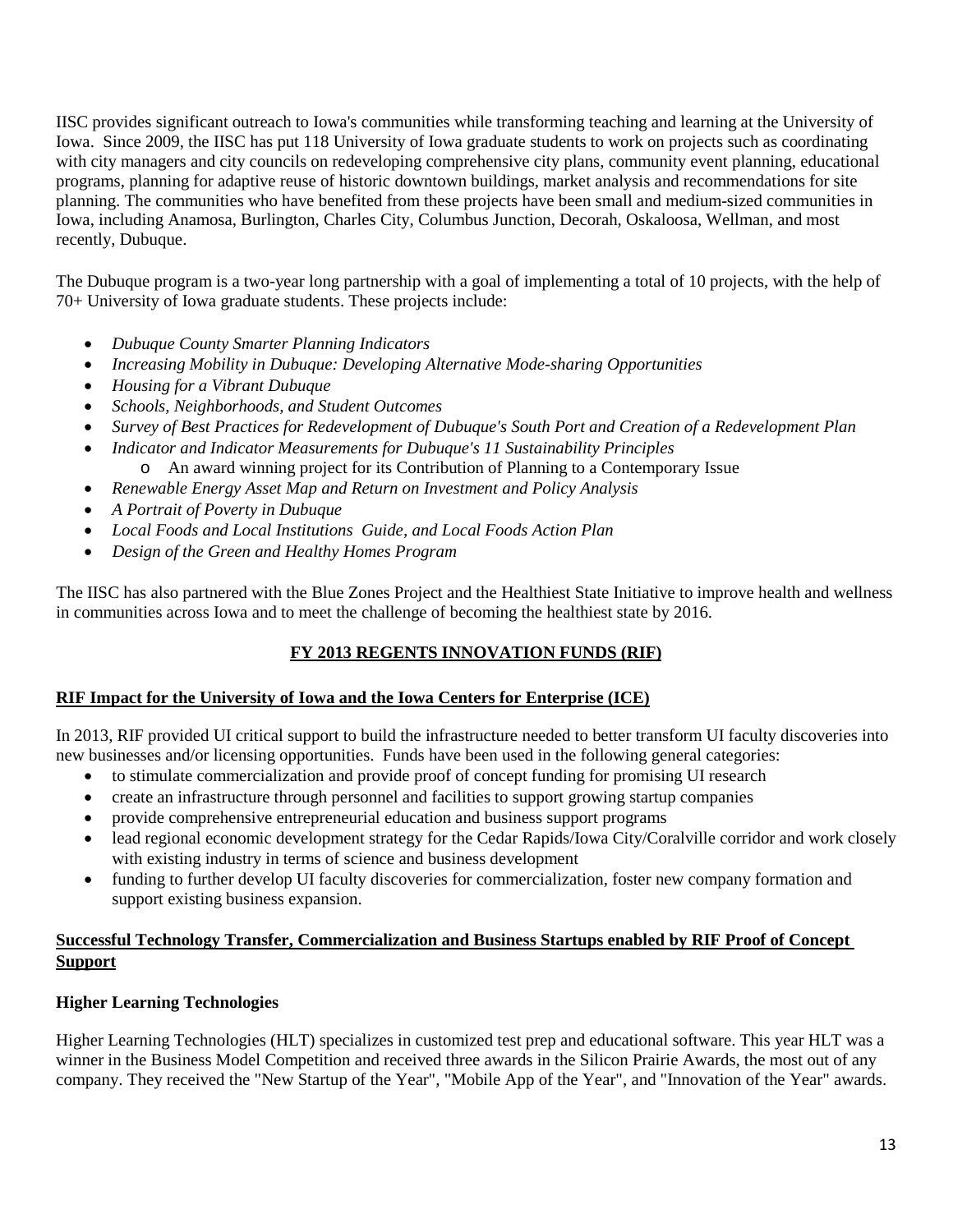HLT has raised \$235,000 so far and the company is talking with several investors to raise \$565,000 and hopes to close the investment round by the end of October, at which time the company will have raised just over \$600,000 to date. They were also awarded \$100,000 from the State of Iowa's Demonstration Fund in July. Since the launch of two apps in May, they have generated \$112,000 in sales in just over three months. A nursing app has ranked in the top 10 grossing educational apps in Apple's iStore and the #2 grossing education app in the Google Play store. Both Apple and Google have over 100,000 educational apps available. By the end of the year Higher Learning Technologies plans to launch 10 additional apps.

HLT has recently hired Cramer Development's Josh Cramer as its Chief Technology Officer. HLT is also in discussions to add a Silicon Valley investor to the team. Together, these two individuals will bring entrepreneurial and investment experience to the company.

# **Memcine Pharmaceuticals**

Professor Gail Bishop and Dr. Tony VandenBush received GIVF/RIF funding in FY11, FY12, and FY13 which led to the formation of **Memcine Pharmaceuticals**. The company is based in the BioVentures Center at the University of Iowa Research Park. Memcine has been able to use the funding to hire an experienced CEO, open their offices at BVC and to raise an additional \$650,000.

Memcine Pharmaceuticals Inc. is an early-stage biotech company focused on enhancing vaccine efficacy to improve human and animal health globally. Their current portfolio of potential infectious disease vaccine targets includes influenza, Hepatitis B, and Ebola. They have also conducted pre-clinical experiments in a mouse model of breast cancer, where their vaccine technology showed considerable promise as a therapeutic treatment. Their pipeline is based on Memcine's Immunoplex<sup>™</sup> technology platform, which is designed to use the body's own naturally occurring targeting system to deliver vaccine components to immune cells and stimulate a robust response.

The platform technology, Immunoplex<sup>™</sup>, enables a universal approach to the development of immune complex vaccine production. Traditionally, the production of an immune complex vaccine required the identification, production, and regulatory testing of each antibody needed for each vaccine. Despite industry interest in their development, immune complex vaccines have yet to be commercially produced due to time and cost prohibitive hurdles of vaccine specific antibody production and testing. Immunoplex™ circumvents these hurdles by creating a system that uses a single antibody for all immune complex vaccines. This single antibody can be used to facilitate the formation of an immune complex from any vaccine antigen.

# **ASL Analytical, Inc.**

Professors Mark Arnold and Gary Small in the UI Department of Chemistry were able to use proof of concept funds to translate and commercialize their research by creating **ASL Analytical, Inc.** in 2005. ASL is housed in the UIRP Bioventures Center, currently has eight full-time employees including a full-time CEO and recently hired a Director of Operations and Manufacturing. <http://www.asl-analytical.com/>

ASL Analytical, Inc. is developing real-time, on-line chemical monitors for bioreactors with products that target game-changing advances in the production of biopharmaceuticals. Many of these biologics are life-changing medications, but can be very expensive to develop and manufacture. ASL's chemical monitors enable the measurement and control of these complex processes essential to decrease development cost and drive more rapid time to market. ASL Analytical is housed in the BioVentures Center, their Pichia Bioprocess Monitor is currently in Beta Testing, and they are moving into a manufacturing phase and plan to use Iowa companies for supply chain materials.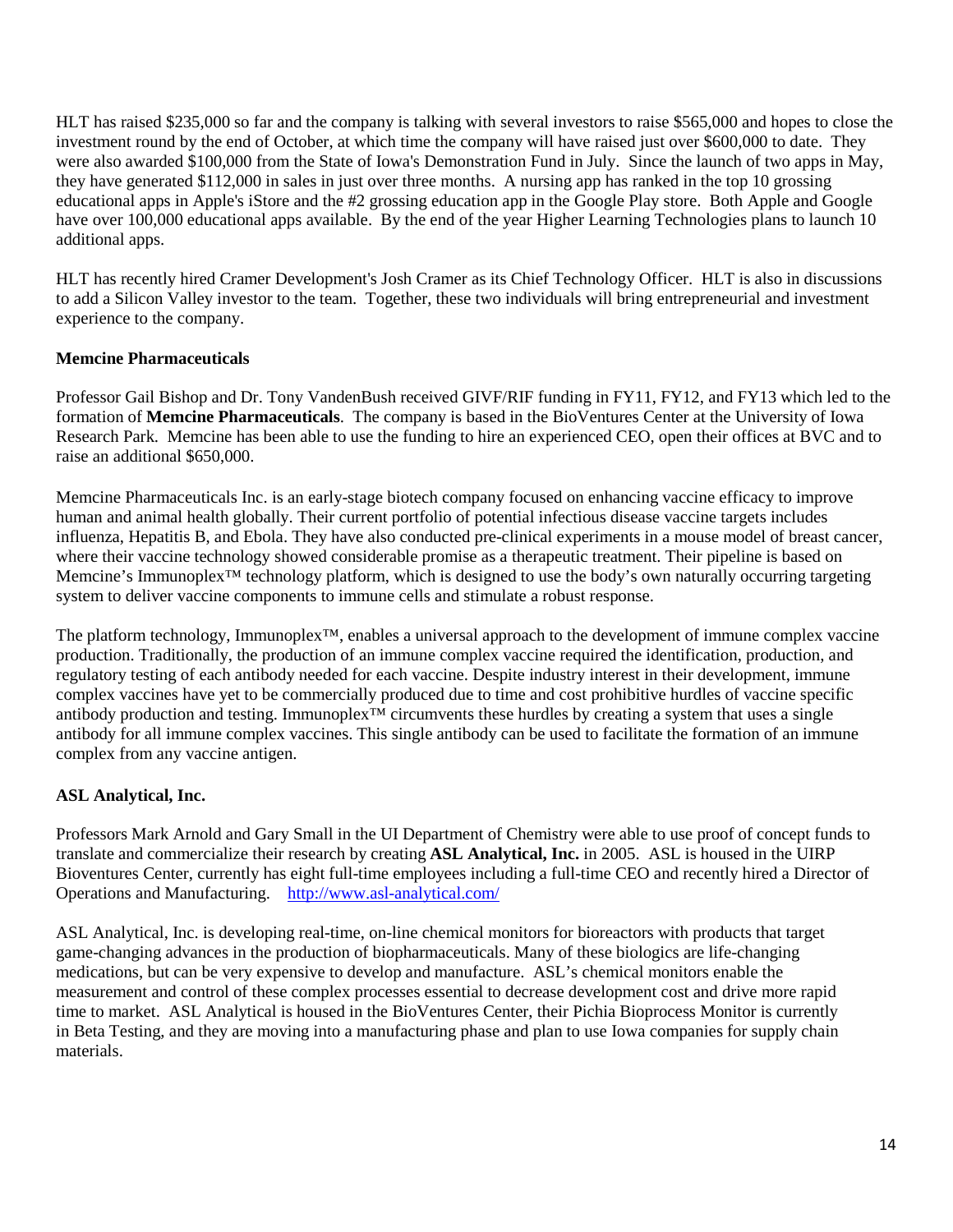# **Regents Innovation Fund projects for FY 2012-FY2013**

| <b>RIF Program</b><br><b>Summary</b> | <b>Description of Program</b>                                                                                                                                                                                                                                                                                 | $FY13 - RIF$<br><b>Expenditures From</b><br>FY12 and FY13                                                                                                                             | Progress through June 30, 2013<br><b>ROI DATA</b>                                                                                                                                                                                                                                                                                                                                                                                                                                                                                                                                                                                                                                                                                                                                                                                                                                                                                                                                                                                                                                                                                                                                                                                                                                                                                                                                                                                                                                                                                                                                               |
|--------------------------------------|---------------------------------------------------------------------------------------------------------------------------------------------------------------------------------------------------------------------------------------------------------------------------------------------------------------|---------------------------------------------------------------------------------------------------------------------------------------------------------------------------------------|-------------------------------------------------------------------------------------------------------------------------------------------------------------------------------------------------------------------------------------------------------------------------------------------------------------------------------------------------------------------------------------------------------------------------------------------------------------------------------------------------------------------------------------------------------------------------------------------------------------------------------------------------------------------------------------------------------------------------------------------------------------------------------------------------------------------------------------------------------------------------------------------------------------------------------------------------------------------------------------------------------------------------------------------------------------------------------------------------------------------------------------------------------------------------------------------------------------------------------------------------------------------------------------------------------------------------------------------------------------------------------------------------------------------------------------------------------------------------------------------------------------------------------------------------------------------------------------------------|
|                                      |                                                                                                                                                                                                                                                                                                               | <b>Match Funds Source</b>                                                                                                                                                             |                                                                                                                                                                                                                                                                                                                                                                                                                                                                                                                                                                                                                                                                                                                                                                                                                                                                                                                                                                                                                                                                                                                                                                                                                                                                                                                                                                                                                                                                                                                                                                                                 |
| <b>VP</b> for Research               | These funds have been instrumental in enabling UI<br>to expand the economic development infrastructure.<br>These funds supported critical economic development<br>functions associated with University Research Park,<br>BioVentures Center, Technology Innovation Center and<br>IOWA Centers for Enterprise. | <b>EXPENDITURES:</b><br>\$464,886<br>MATCH:<br><b>UI BioVentures Center</b><br>in-kind contribution;<br><b>College of Engineering;</b><br><b>College of Liberal Arts</b><br>\$464,925 | Staff support for UIRP, BVC and TIC and to add a concierge service staff<br>member to assist faculty navigate IP and commercialization.<br>Competition for BVC/TIC tenants to assist in further developing proof-<br>of-concept.<br>RIF funding, in collaboration with TIF funding from the City of<br>Coralville was used to purchase laboratory equipment for the<br>BioVentures Center shared lab space to be used by the BVC early<br>stage tenants. These items include, incubators, -80 freezers, shakers,<br>and etc. This high dollar equipment is crucial to the success of these<br>companies.<br>Funding was also used to assist companies in obtaining legal and<br>accounting services. Educational sessions were held at the BVC to<br>allow our tenants direct one-on-one access to these service providers to<br>assist them in furthering their business concepts and assure they meet<br>state and federal guidelines<br>RIF funding was used to assist The Engineering Machine Shop at UI,<br>in the purchase of a 3-D printer that would allow our BVC/TIC tenants<br>access to creating 3-D models out of ABS plastics, for concept and<br>further research and development of their business models.<br>The University of Iowa is an important partner in the IC CoLab, a new<br>coworking space directed by the Iowa City Area Development Group.<br>Several UI student companies have transitioned from the BELL to the<br>CoLab upon graduation. Additionally, UI has provided several student<br>interns to CoLab companies to assist in business and growth planning |
|                                      |                                                                                                                                                                                                                                                                                                               |                                                                                                                                                                                       | activities.                                                                                                                                                                                                                                                                                                                                                                                                                                                                                                                                                                                                                                                                                                                                                                                                                                                                                                                                                                                                                                                                                                                                                                                                                                                                                                                                                                                                                                                                                                                                                                                     |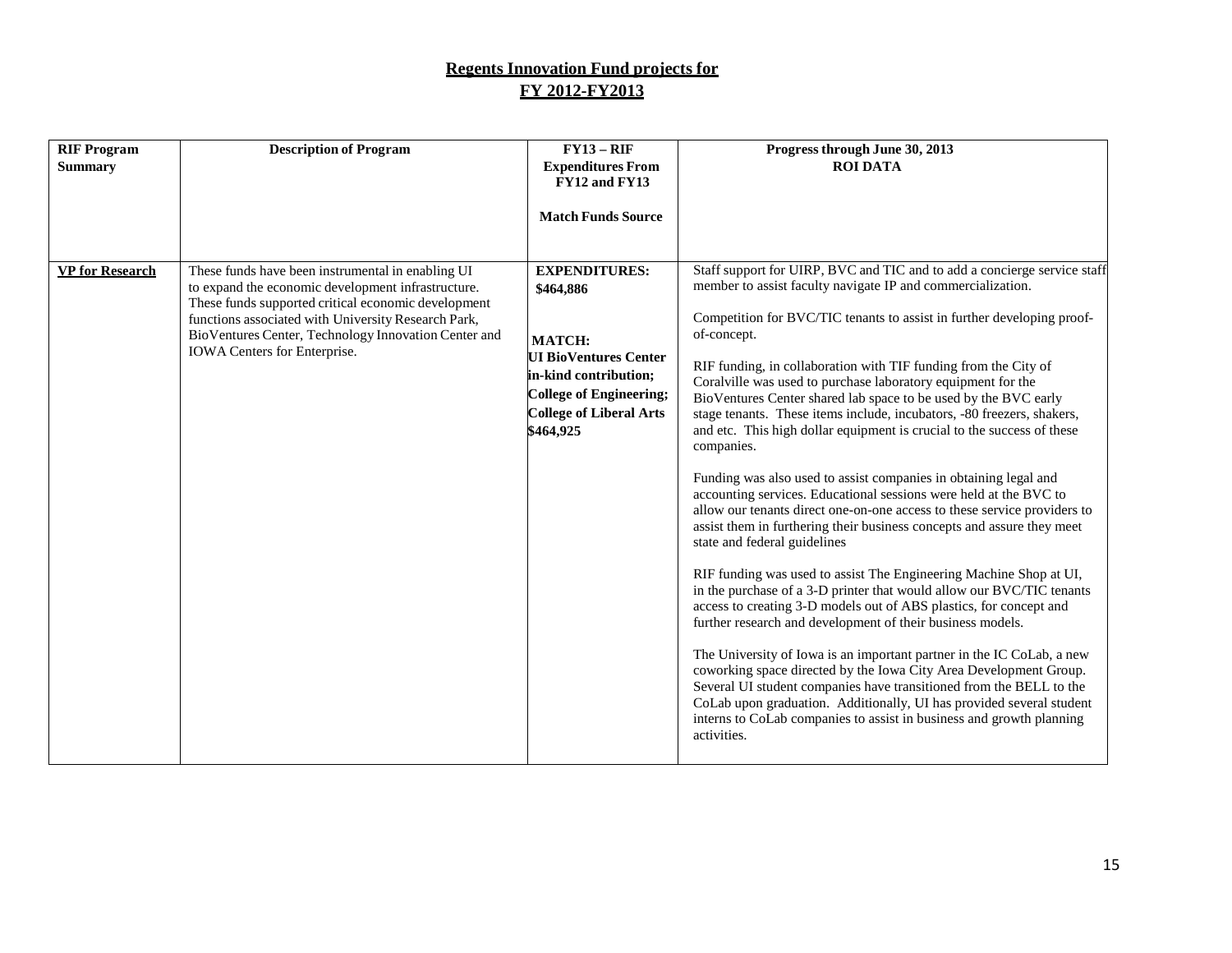| <b>John Pappaiohn</b>  | To fund expenses associated with training, consultation                                                     | <b>EXPENDITURES:</b>    | Employed a Project Manager to work with UI faculty / staff / students in                                                              |
|------------------------|-------------------------------------------------------------------------------------------------------------|-------------------------|---------------------------------------------------------------------------------------------------------------------------------------|
| <b>Entrepreneurial</b> | and outreach for Iowa entrepreneurs. JPEC continues to                                                      | \$195,422               | the areas of strategic business planning, market research, operations and                                                             |
| Center                 | expand outreach programs for Iowans: 1) Support the                                                         |                         | financial assessment. Project manager also identified and managed                                                                     |
|                        | development, implementation, and expansion of                                                               |                         | projects for existing Iowa-based companies to work with UI student                                                                    |
|                        | entrepreneurship programs; 2) Enhance support for                                                           | <b>MATCH: JPEC in-</b>  | consulting teams.                                                                                                                     |
|                        | faculty and area technology and high potential startup                                                      | kind contribution       |                                                                                                                                       |
|                        | and early stage companies through one-on-one                                                                | \$195,422               | JPEC hosted 12 different opportunities last year for students, faculty and                                                            |
|                        | consulting, education seminars and workshops, and                                                           |                         | persons from the community. In FY13, 6,672 attendees came to learn                                                                    |
|                        | student/faculty field study projects and 3) Continue                                                        |                         | from experienced entrepreneurs on a variety of topics including:                                                                      |
|                        | support for elevator pitch and business concept                                                             |                         | Technology Export Roundtable, various tax workshops, and a six-week                                                                   |
|                        | competitions for UI-based new and emerging ventures.                                                        |                         | start-up training program.                                                                                                            |
|                        |                                                                                                             |                         |                                                                                                                                       |
|                        |                                                                                                             |                         | JPEC held various elevator pitch and business plan competitions for UI                                                                |
|                        |                                                                                                             |                         | faculty, staff and students and tenants of the BVC and TIC. Over 320                                                                  |
|                        |                                                                                                             |                         | entrepreneurs participated and 86 received a total of \$282,100 in seed                                                               |
|                        |                                                                                                             |                         | funding.                                                                                                                              |
|                        |                                                                                                             |                         |                                                                                                                                       |
| <b>University of</b>   | UIRF focused on two primary activities: 1) continue its                                                     | <b>EXPENDITURES:</b>    | Funds were utilized to support existing projects that continue to                                                                     |
|                        |                                                                                                             |                         |                                                                                                                                       |
| <b>Iowa Research</b>   |                                                                                                             | \$343,191               |                                                                                                                                       |
| <b>Foundation</b>      | contribution to the integrated model of new company<br>formation and 2) educate faculty in key colleges and |                         | demonstrate commercial merit. This support included specialized<br>technology experts, external grant identification and application, |
| (UIRF)                 |                                                                                                             |                         | intellectual property evaluation and strategy, external partnership                                                                   |
|                        | departments in identifying viable technologies that have                                                    | <b>MATCH: UIRF Seed</b> | development and assistance in securing investment and management for                                                                  |
|                        | potential to create intellectual property which can lead to                                                 |                         | startups.                                                                                                                             |
|                        | new companies and/or licensing opportunities. Since                                                         | <b>Grants \$333,497</b> |                                                                                                                                       |
|                        | university derived intellectual property is by nature very                                                  |                         | RIF (prior GIVF) funding has been critical in creating a culture of                                                                   |
|                        | nascent in terms of its readiness for forming companies                                                     |                         | commercialization and enabling the creation of highly innovative                                                                      |
|                        | and attracting additional investment capital, RIF and                                                       |                         | startups based on faculty research. These investments can be                                                                          |
|                        | GIVF have been critically important to assist in                                                            |                         | directly linked to 19 startups through the end of FY13. See                                                                           |
|                        | establishing proof of concept in several of our most                                                        |                         | Appendix A for Historical perspective of RIF/GIVF funding that                                                                        |
|                        | exciting technologies in advance of forming companies.                                                      |                         | Stimulated Start Up Activity                                                                                                          |
|                        | These funds also are very helpful in helping attract                                                        |                         |                                                                                                                                       |
|                        | additional proof of concept funds from federal and                                                          |                         |                                                                                                                                       |
|                        | private sources                                                                                             |                         |                                                                                                                                       |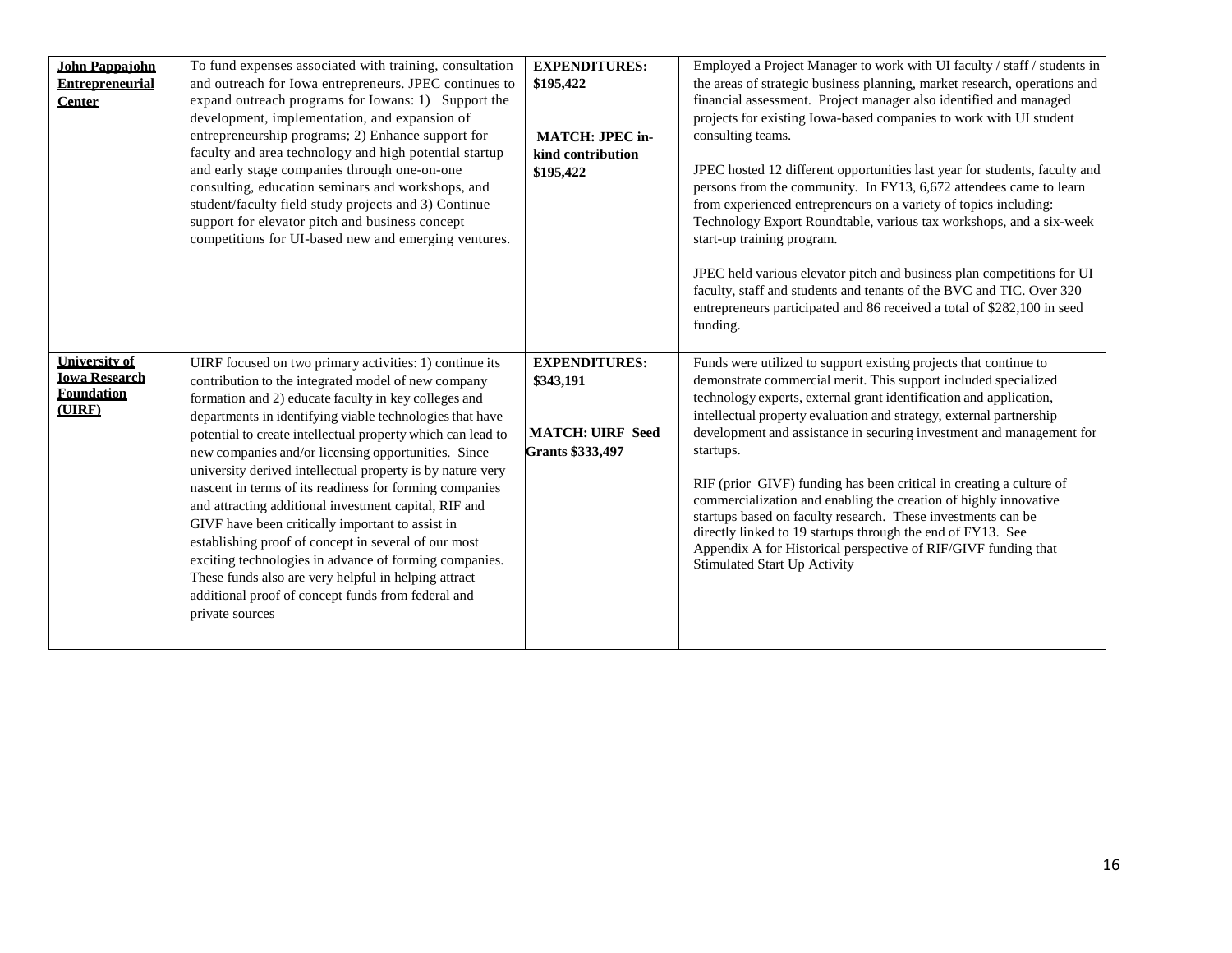# **EMERGING TRENDS IN UNIVERSITY ECONOMIC DEVELOPMENT AND TECHNOLOGY TRANSFER**

**Entrepreneurship** continues to be a driving force in global economic growth and wealth creation. For individuals to be successful in today's competitive world they must have interdisciplinary skills that prepare them for the many opportunities and challenges they will face throughout their professional lives; entrepreneurship is one such critical skill set. Regardless of a student's major field of study, learning the entrepreneurial mindset serves as the basis for the University of Iowa's entrepreneurship program—preparing students to innovate, lead and succeed in their chosen field of study. Growing the Regents' entrepreneurship activities coincides with Governor Branstad's priority to build Iowa's economy through high-wage job creation and economic diversification. Primary areas of focus for FY 2014 are to expand undergraduate educational opportunities across campus and statewide in partnership with Iowa community colleges, to increase business support services to Iowa companies by expanding faculty/student experiential learning opportunities, to accelerate statewide new company formation through new entrepreneurial training coupled with technical support, and to provide new opportunities for collaboration and connectivity to Iowa entrepreneurs and investors.

**Expanding STEM Education –** The University of Iowa's John Pappajohn Entrepreneurial Center (UI JPEC) and Jacobson Institute for Youth Entrepreneurship seek to significantly increase access to entrepreneurship education at all levels and across academic disciplines within K-12 education. The initiative aims to leverage existing capabilities and services fostering creativity, critical thinking, problem solving, and preparing students for success in careers relating to business, entrepreneurship, and STEM. The Jacobson Institute has established a partnership with the University of Iowa's College of Education, Belin-Blank International Center for Gifted Education & Talent Development, and the Iowa HUBS for STEM education to develop new ways of teaching entrepreneurship as part of the Iowa Governor's STEM Initiative. Through this joint partnership, Iowa school districts will receive teacher professional development workshops, access to curriculum resources, and experiential learning through competitions offering students the opportunity to better understand entrepreneurship, business development and technology commercialization. A key component of the University's K-12 STEM Entrepreneurship initiative is to build greater awareness and understanding for the role that entrepreneurship and economic development play in STEM Education.

**Access to Management Talent –** Technology startups are also challenged to find seasoned management to help lead operations during the early stages of new enterprises. Some companies have had success in attracting experienced entrepreneurs back to Iowa to lead new ventures; others have benefited from temporary CEO's through local mentors or Entrepreneur-in-Residence programs. While these efforts have yielded positive results in the short term, in the long run it is critical for the state to accelerate efforts to develop management talent within Iowa in addition to encouraging former Iowans to return and assume the reigns of technology startups. It is also important to create an integrated network of startups, service providers, industry organizations and educational institutions to better connect young entrepreneurs with experienced entrepreneurs, mentors and service providers. In FY 2014, UI will continue efforts to work with state partners to build a network of management and technical talent to support new and existing technology business across the state.

**Availability of Early Stage Capital –** In order to build an innovation-based entrepreneurial ecosystem, it is critical that pre-startup and early-stage ventures have access to capital for proof of concept and initial prototyping of new products and software applications. State of Iowa funding through the Regents Innovation Fund and previous Grow Iowa Values Funds have been crucial to the creation of many of the UI-based technology start-up companies. These funds have been used to advance technology development and have proven very important to sustain operations during future technology development and fundraising efforts. Aside from this type of state funding (along with other funding through the Iowa Economic Development Authority), federal support through SBIR/STTR programs also serves as a vital source of funding for technology-based startups. Without these early stage sources of capital, many of the UI nascent technologies and very early stage companies would struggle to advance through the "Valley of Death" that faces technology firms . The state's efforts to provide both early stage funding, as well as efforts to increase the availability of venture capital is crucial to growing an advanced technology economy. In FY 2014, UI will continue to maximize the effectiveness of UI gap funding as well as improve support for accessing state, federal and private capital.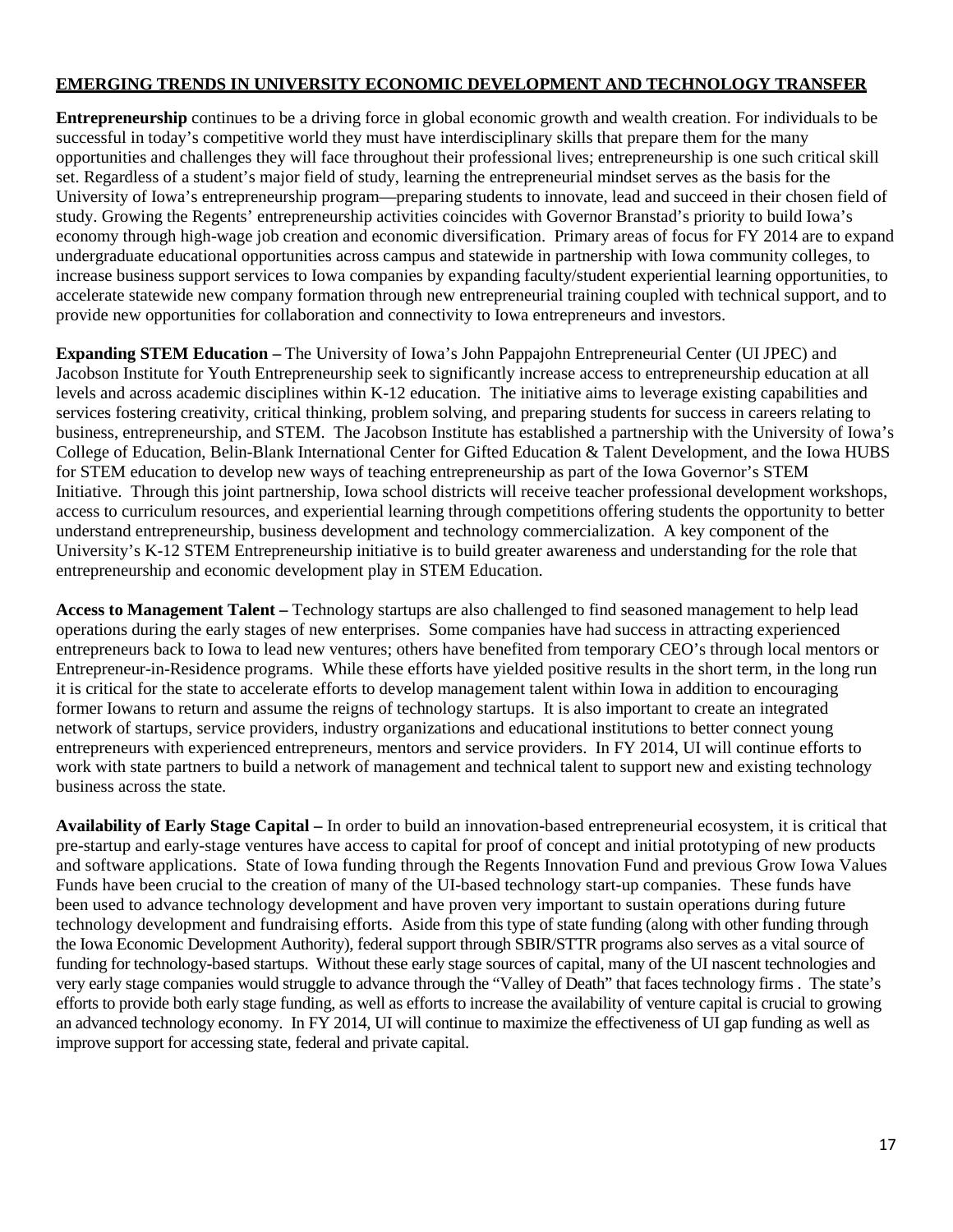# **Appendix A**

# **Summary of Historical GIVF/RIF Commercialization Funding Stimulating Startup Activity**

|                              | <b>Total</b><br>Funded<br>Projects | Potential<br>Startup<br>Identified | Startup<br>Formed | Year<br>Company<br><b>Started</b> | Company<br>Name                | <b>Startup Is</b><br>On-Going | <b>Remains</b><br>Under<br>Consideration<br>for Startup | <b>GIVF/RIF</b><br>stimulated<br><b>What Result</b> | <b>UIRF</b> Option<br>or License |
|------------------------------|------------------------------------|------------------------------------|-------------------|-----------------------------------|--------------------------------|-------------------------------|---------------------------------------------------------|-----------------------------------------------------|----------------------------------|
| 2013                         |                                    |                                    |                   |                                   |                                |                               |                                                         |                                                     |                                  |
| Anderson                     | 37                                 | √                                  | $\sqrt{ }$        | 2011                              | FxRedux<br>Solutions           | Yes                           | $\sqrt{ }$                                              | Product Beta                                        | Licensed                         |
| Assouline                    | 36                                 | $\sqrt{}$                          | $\sqrt{ }$        | 2012                              | NanoMedT<br>rix                | Yes                           | $\sqrt{}$                                               | Startup<br>Formation                                | Optioned                         |
| Bowden                       | 35                                 | √                                  | $\sqrt{ }$        | 2013                              | Venturen                       | Yes                           | $\sqrt{}$                                               | Startup<br>Formation                                | Under<br>negotiation             |
| Flynn                        | 34                                 | √                                  | $\sqrt{ }$        | 2013                              | pxAlpha                        | Yes                           | $\sqrt{ }$                                              | Startup<br>Formation                                |                                  |
| Marler/Ozobolat              | 33                                 | √                                  | $\sqrt{ }$        | 2013                              | Virtual<br>Systems<br>Engr.    | Yes                           | $\sqrt{ }$                                              | Startup<br>Formation                                | Under<br>negotiation             |
| Martins/Mickelsen            | 32                                 | $\sqrt{}$                          | $\sqrt{ }$        | 2011                              | Iowa<br>Approach               | Yes                           | $\sqrt{ }$                                              |                                                     | Licensed                         |
| McNamara                     | 31                                 |                                    |                   |                                   |                                |                               |                                                         | Continued<br>product<br>testing                     |                                  |
| Morcuende/<br>Grosland       | 30                                 | $\sqrt{ }$                         | $\sqrt{ }$        | 2012                              | Clubfoot<br>Solutions          | Yes                           | $\sqrt{ }$                                              | Startup<br>Formation                                | Under<br>negotiation             |
| Peters                       | 29                                 |                                    |                   |                                   |                                |                               |                                                         |                                                     | Under<br>negotiation             |
| Raghavan                     | 28                                 |                                    |                   |                                   |                                |                               |                                                         | Continued<br>product<br>testing                     |                                  |
| Vanden<br><b>Bush/Bishop</b> | 27                                 | √                                  | $\sqrt{ }$        | 2010                              | Memcine<br>Pharmaceut<br>icals | Yes                           | $\sqrt{ }$                                              |                                                     | Optioned                         |
| Wahls                        | 26                                 | $\sqrt{ }$                         | $\sqrt{ }$        | 2011                              | Xcellerator                    | Yes                           | $\sqrt{ }$                                              |                                                     | Under<br>negotiation             |

| 2012              |    |    |              |      |                                      |     |              |                         |                      |
|-------------------|----|----|--------------|------|--------------------------------------|-----|--------------|-------------------------|----------------------|
| Adams/Welsh       | 25 |    | √            | 2012 | Emmyon                               | Yes | ึง           | Startup<br>Formation    | Under<br>negotiation |
| Davidson          | 24 | ึง |              | 2013 | AAVenue                              | Yes | $\mathbf{v}$ | Startup<br>Formation    | Under<br>negotiation |
| Das               | 23 | √  |              | 2012 |                                      |     | N            | Product<br>discontinued |                      |
| Flynn             | 22 | ึง | $\mathbf{v}$ | 2013 | pxAlpha                              |     | N            | Startup<br>Formation    |                      |
| Howard            | 21 | √  | N            | 2012 | Direct<br>Spinal<br>Therapeutic<br>S | Yes | ึง           | Startup<br>Formation    | Licensed             |
| Martins/Mickelsen | 20 | ึง | N            | 2011 | Iowa<br>Approach                     | Yes | N            | Startup<br>Formation    | Optioned             |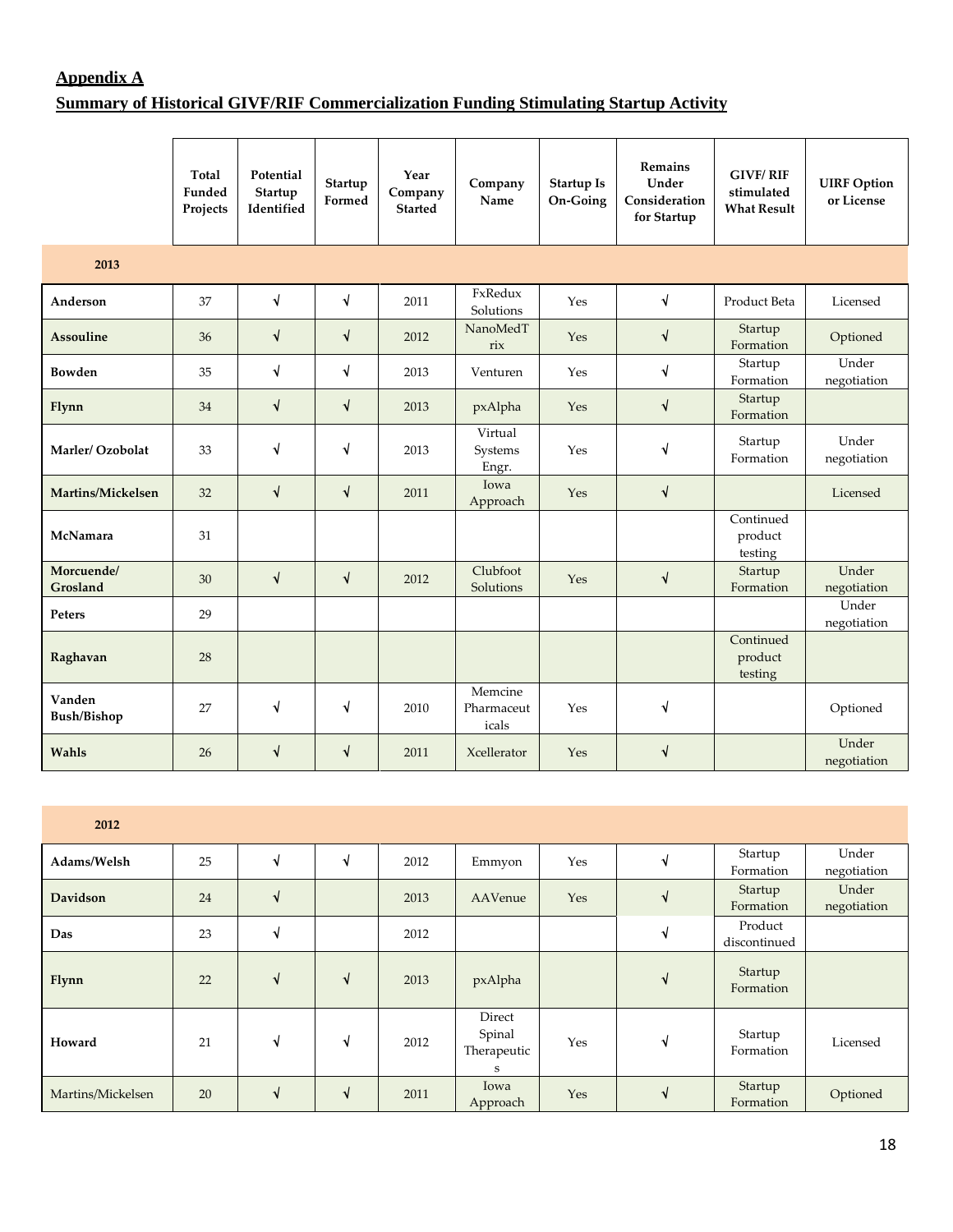| Salem                         | 19 |  | 2009 | PolyImmun<br>ex | No  | Startup<br>Formation |                      |
|-------------------------------|----|--|------|-----------------|-----|----------------------|----------------------|
| Wahls                         | 18 |  | 2011 | Xcellerator     | Yes | Startup<br>Formation | Under<br>negotiation |
| Vanden Bush/<br><b>Bishop</b> | 17 |  | 2010 | Memcine         | Yes | Startup<br>Formation | Optioned             |

| 2011                   |    |    |   |      |                                                     |     |    |                         |          |
|------------------------|----|----|---|------|-----------------------------------------------------|-----|----|-------------------------|----------|
| Anderson               | 16 | ึง | N | 2011 | FxRedux<br>Solutions                                | Yes | ึง | Startup<br>Formation    | Licensed |
| <b>Baker</b>           | 15 | N  | N | 2010 | Tansna                                              | Yes | N  | Startup<br>Formation    | Optioned |
| Doddapaneni*           | 14 |    |   |      |                                                     |     |    | Product<br>discontinued |          |
| <b>Comeron, Manak</b>  | 13 |    |   |      |                                                     |     |    | Product<br>discontinued |          |
| Vanden Bush/<br>Bishop | 12 | ึง | N | 2010 | Memcine                                             | Yes | √  | Startup<br>Formation    | Optioned |
| Howard                 | 11 | N  | N | 2012 | <b>Direct</b><br>Spinal<br>Therapeutic<br>${\bf S}$ | Yes | N  | Startup<br>Formation    | Licensed |

| 2010    |    |   |   |      |                          |                |            |                      |                             |
|---------|----|---|---|------|--------------------------|----------------|------------|----------------------|-----------------------------|
| Schultz | 10 | N | N | 2009 | ViewPoint<br>Mole. Diag. | Yes            | N          | Startup<br>Formation | Optioned                    |
| Adams   | 9  | V | N | 2012 | Emmyon                   | Yes            | N          | Startup<br>Formation | Under<br>negotiation        |
| McCray  | 8  |   |   |      |                          |                |            | Research<br>ongoing  |                             |
| Lim     | 7  | ◥ | N | 2007 | JL Meditech              | No             | Not viable | Lack of<br>viability | Lack of<br>viability        |
| Leddy   | 6  | N | N | 2009 | Voltesla                 | N <sub>o</sub> | Not viable | Startup<br>Formation | Optioned then<br>terminated |

| 2007        |                |    |    |      |                          |     |            |                      |                                  |
|-------------|----------------|----|----|------|--------------------------|-----|------------|----------------------|----------------------------------|
| Abramoff    | 5              | ึง | N  | 2010 | <b>IDX</b>               | Yes | ٩l         | Startup<br>Formation | Licensed                         |
| Arnold      | $\overline{4}$ | N  | N  | 2005 | ASL<br>Analytical        | Yes | N          | Industry<br>Partner  | Company<br>formed, no<br>license |
| Hohl        | 3              | ึง | ึง | 2005 | Terpenoid<br>Therapeutic | Yes | ٦          | Startup<br>Formation | Licensed                         |
| Welsh       | $\overline{2}$ | ึง | N  | 2007 | Exemplar<br>Genetics     | Yes | ึ่ง        | Startup<br>Formation | Licensed                         |
| Wolgennaunt |                | ึง | ึง | 2006 | OMR<br>Sensors           | No  | Not viable | Lack of<br>viability | Lack of<br>viability             |

**TOTAL** 25

\*Projects funded more than one year.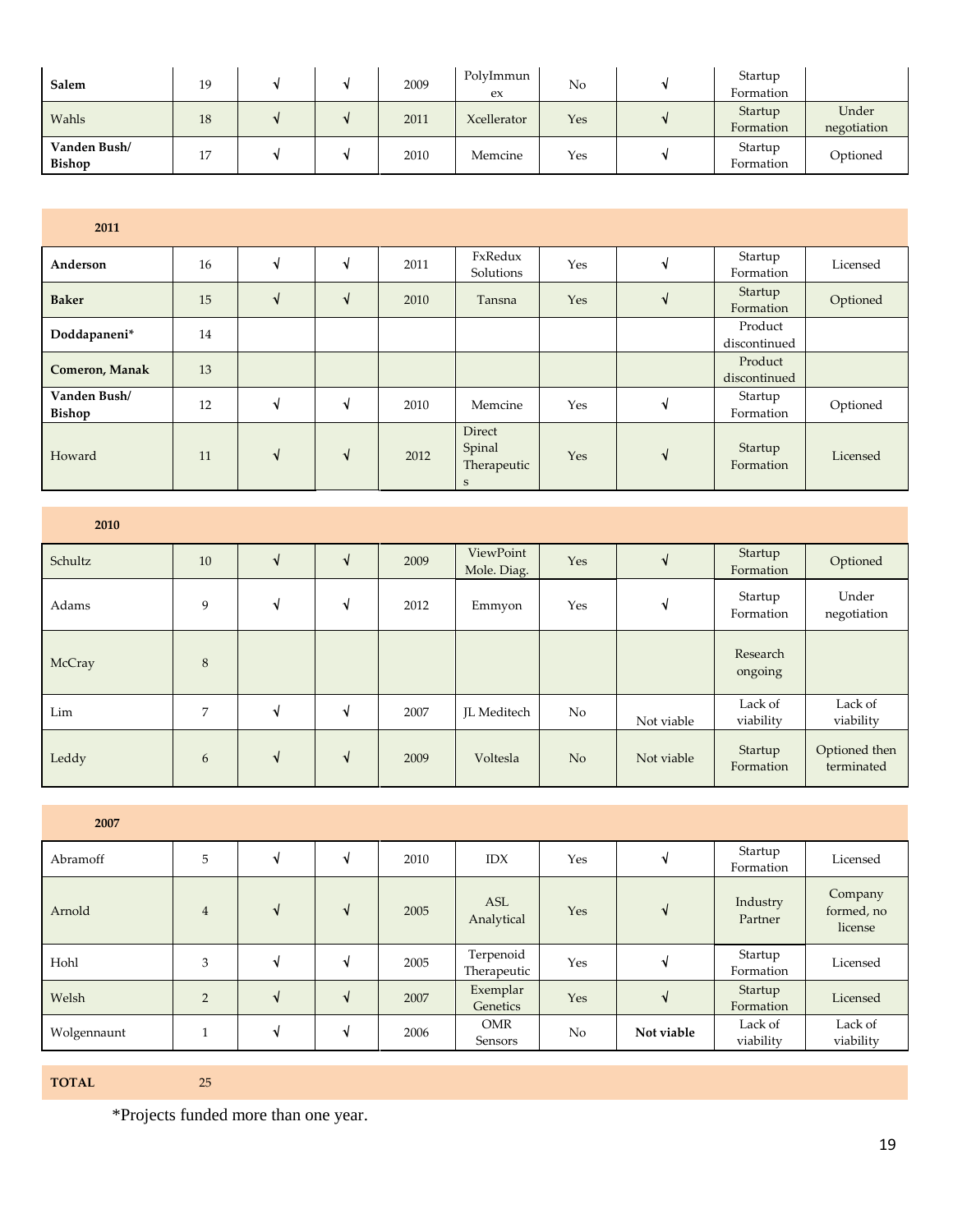# **Appendix B**

| <b>Name of Business or</b><br><b>Other Entity Served</b> | <b>City and County where</b><br>this Project is in Place |         | University Unit that interacted with business<br>or other entity |
|----------------------------------------------------------|----------------------------------------------------------|---------|------------------------------------------------------------------|
|                                                          | <b>City</b>                                              | County  |                                                                  |
| <b>BUSINESS INCUBATOR TENANTS</b>                        |                                                          |         |                                                                  |
| <b>AMBI</b> Group                                        | Coralville                                               | Johnson | <b>Technology Innovation Center</b>                              |
| <b>ASL</b> Analytical                                    | Coralville                                               | Johnson | <b>BioVentures Center</b>                                        |
| Bio::Neos, Inc.                                          | Coralville                                               | Johnson | <b>BioVentures Center</b>                                        |
| <b>Brain Image Analysis</b>                              | Coralville                                               | Johnson | <b>Technology Innovation Center</b>                              |
| <b>Cellular Engineering Tech</b>                         | Coralville                                               | Johnson | <b>BioVentures Center</b>                                        |
| Componica                                                | Coralville                                               | Johnson | <b>Technology Innovation Center</b>                              |
| Corvida Medical                                          | Coralville                                               | Johnson | <b>Technology Innovation Center</b>                              |
| <b>CQM</b> Systems                                       | Coralville                                               | Johnson | <b>BioVentures Center</b>                                        |
| Digital Artefacts, LLC                                   | Coralville                                               | Johnson | <b>Technology Innovation Center</b>                              |
| Exemplar                                                 | Coralville                                               | Johnson | <b>BioVentures Center</b>                                        |
| <b>Higher Learning Technologies</b>                      | Coralville                                               | Johnson | <b>Technology Innovation Center</b>                              |
| Hennepin Life Sciences                                   | Coralville                                               | Johnson | <b>BioVentures Center</b>                                        |
| Innomatix, LLC                                           | Coralville                                               | Johnson | <b>Technology Innovation Center</b>                              |
| KemPharm, Inc.                                           | Coralville                                               | Johnson | <b>BioVentures Center</b>                                        |
| Memcine                                                  | Coralville                                               | Johnson | <b>BioVentures Center</b>                                        |
| NanoMedTrix                                              | Coralville                                               | Johnson | <b>BioVentures Center</b>                                        |
| Ramaanchar Technologies, Inc.                            | Coralville                                               | Johnson | <b>Technology Innovation Center</b>                              |
| Redox BioCat                                             | Coralville                                               | Johnson | <b>BioVentures Center</b>                                        |
| Santos Human                                             | Coralville                                               | Johnson | <b>Technology Innovation Center</b>                              |
| <b>Tansna Therapeutics</b>                               | Coralville                                               | Johnson | <b>BioVentures Center</b>                                        |
| Terpenoid Therapeutics, Inc.                             | Coralville                                               | Johnson | <b>BioVentures Center</b>                                        |
| The Thomas Group                                         | Coralville                                               | Johnson | <b>Technology Innovation Center</b>                              |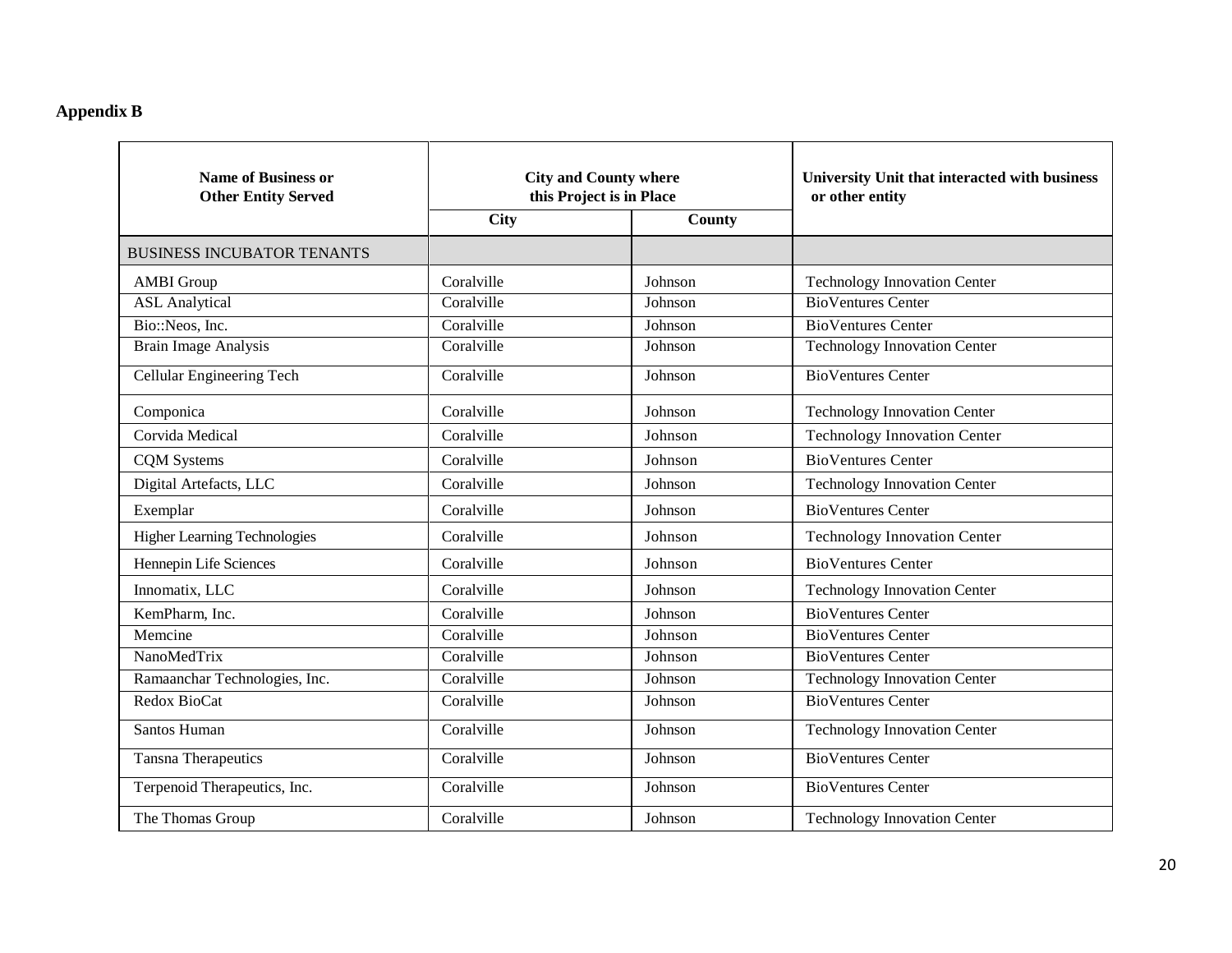| <b>Vertex Pharmaceuticals</b>                      | Coralville                   | Johnson        | <b>BioVentures Center</b>            |
|----------------------------------------------------|------------------------------|----------------|--------------------------------------|
| <b>VIDA Diagnostics</b>                            | Coralville                   | Johnson        | <b>BioVentures Center</b>            |
| <b>RESEARCH PARK TENANTS</b>                       |                              |                |                                      |
| <b>LMS</b> North America                           | Coralville                   | Johnson        | <b>UI Research Park/TIC Graduate</b> |
| Stanley Environmental, Inc.                        | Coralville                   | Johnson        | <b>UI</b> Research Park              |
| <b>General Dynamics Information Technology</b>     | Coralville                   | Johnson        | <b>UI</b> Research Park              |
| Integrated DNA Technologies, Inc.                  | Coralville                   | Johnson        | UI Research Park/TIC Graduate        |
|                                                    |                              |                |                                      |
| Noel-Levitz                                        | Coralville                   | Johnson        | <b>UI</b> Research Park              |
| Leepfrog Technologies                              | Coralville                   | Johnson        | <b>UI</b> Research Park              |
| Cargill International                              | Coralville/Cedar Rapids      | Johnson        | <b>UI</b> Research Park              |
| <b>Brighton Group</b>                              | <b>Coralville/Des Moines</b> | Johnson/Polk   | <b>UI</b> Research Park              |
| MediRevv                                           | Coralville                   | Johnson        | <b>UI</b> Research Park              |
| OTHER BUSINESS INCUBATOR                           |                              |                |                                      |
| <b>GRADUATES ACTIVE IN IOWA</b><br>Ecolotree, Inc. | Lowden, North Liberty        | Cedar, Johnson | <b>Technology Innovation Center</b>  |
| Corcoran Communications, Inc.                      | Iowa City                    | Johnson        | <b>Technology Innovation Center</b>  |
| Innovative Software Engineering                    | Coralville                   | Johnson        | UI Research Park/TIC Graduate        |
|                                                    |                              |                |                                      |
| Bio-Research Products, Inc.                        | North Liberty                | Johnson        | <b>Technology Innovation Center</b>  |
| aJile Systems, Inc.                                | Cedar Rapids                 | Linn           | <b>Technology Innovation Center</b>  |
| CompuTerra, Inc.                                   | Cedar Rapids                 | Linn           | <b>Technology Innovation Center</b>  |
| HomeSafe                                           | Coralville                   | Johnson        | <b>Technology Innovation Center</b>  |
| The Patient Education Institute                    | Coralville/Iowa City         | Johnson        | <b>UI</b> Research Park/TIC          |
| Police Law Institute                               | Coralville/North Liberty     | Johnson        | UI Research Park/TIC                 |
| <b>Corridor Business Journal</b>                   | Coralville                   | Johnson        | <b>Technology Innovation Center</b>  |
| <b>Applied Fullerene</b>                           | Davenport                    | Scott          | <b>Technology Innovation Center</b>  |
| <b>Epley Marketing</b>                             | North Liberty                | Johnson        | <b>Technology Innovation Center</b>  |
| Sebesta Blomberg, Inc.                             | <b>Cedar Rapids</b>          | Linn           | <b>Technology Innovation Center</b>  |
| Vive Media                                         | Washington                   | Washington     | <b>Technology Innovation Center</b>  |
| <b>DEVELOPERS</b>                                  |                              |                |                                      |
| Myriad Developers, Inc.                            | Cedar Rapids                 | Linn           | <b>UI</b> Research Park              |
| TMD, L.L.C.                                        | Solon                        | Johnson        | <b>UI</b> Research Park              |
| Midwest Development & Invest.Corp.                 | Fairfield                    | Jefferson      | <b>UI</b> Research Park              |
| Liberty Growth                                     | Iowa City                    | Johnson        | <b>UI</b> Research Park              |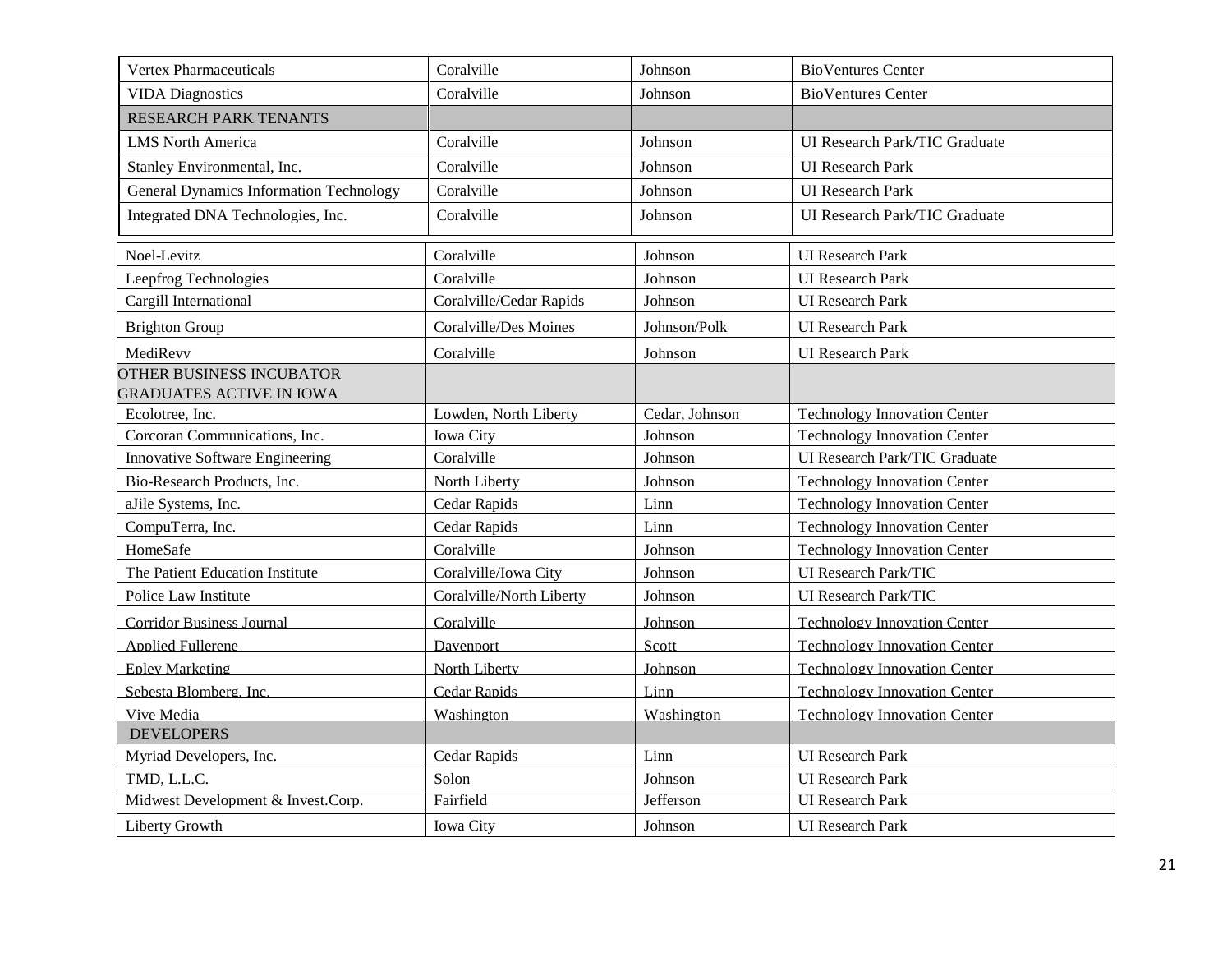| <b>Hunter Companies</b> | Cedar Rapids     | Linn    | <b>UI</b> Research Park |
|-------------------------|------------------|---------|-------------------------|
| S & S Developers        | <b>Iowa City</b> | Johnson | <b>UI</b> Research Park |
| <b>EMRICO</b>           | <b>Iowa City</b> | Johnson | <b>UI</b> Research Park |
| Ryan Companies, US      | Cedar Rapids     | Linn    | <b>UI</b> Research Park |
| LMC, LLC                | North Liberty    | Johnson | <b>UI</b> Research Park |
| Oakdale 8, LLC          | <b>Iowa City</b> | Johnson | <b>UI</b> Research Park |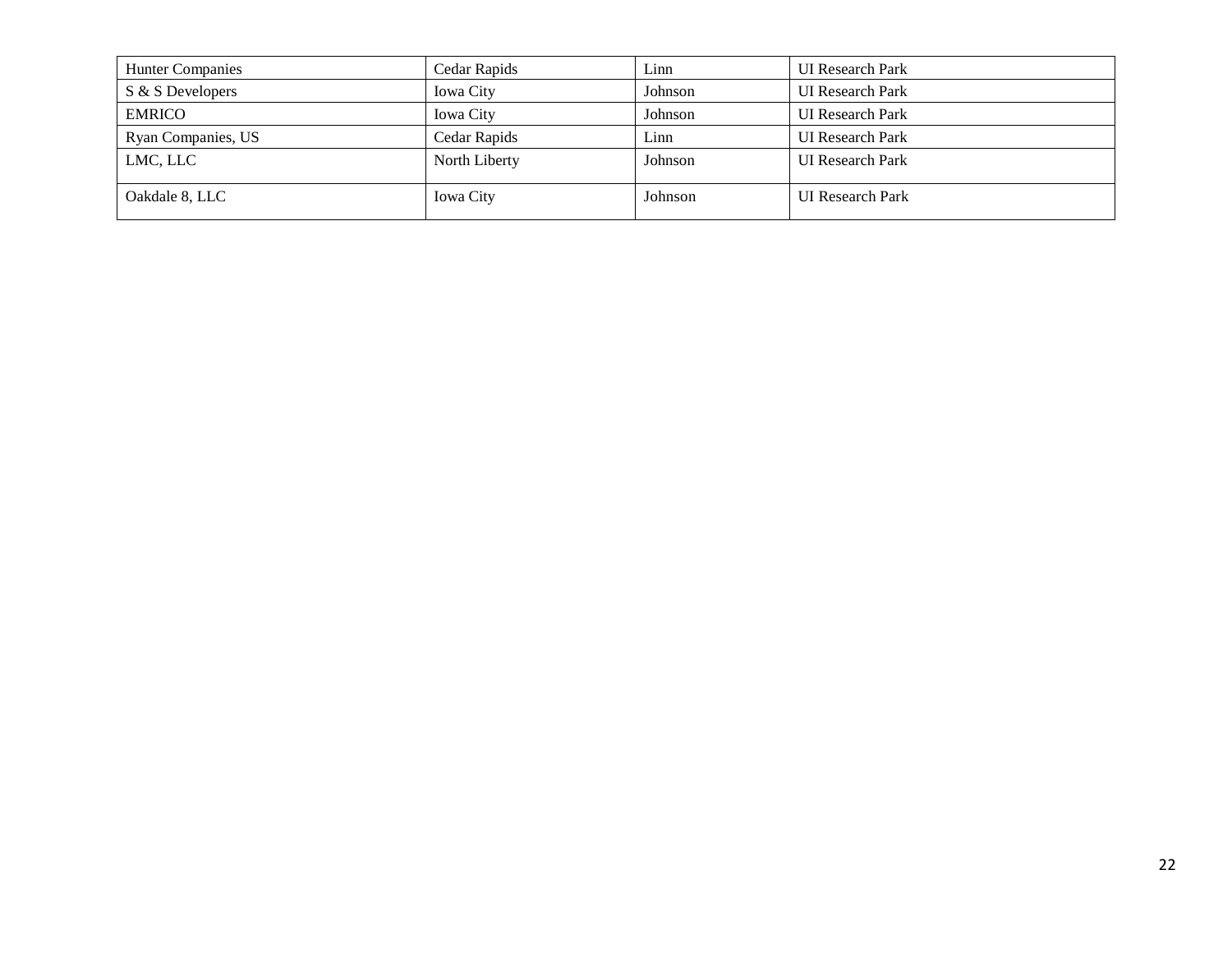# **IOWA STATE UNIVERSITY OF SCIENCE AND TECHNOLOGY**

**FY13 Board of Regents, State of Iowa, Annual Economic Development and Technology Transfer Report**

**PRESENTED BY DAVID OLIVER, INTERIM VICE PRESIDENT FOR RESEARCH AND ECONOMIC DEVELOPMENT, AND MICHAEL CRUM, SENIOR POLICY ADVISER ON ECONOMIC DEVELOPMENT, OFFICE OF THE PRESIDENT**

**October 23-24, 2013**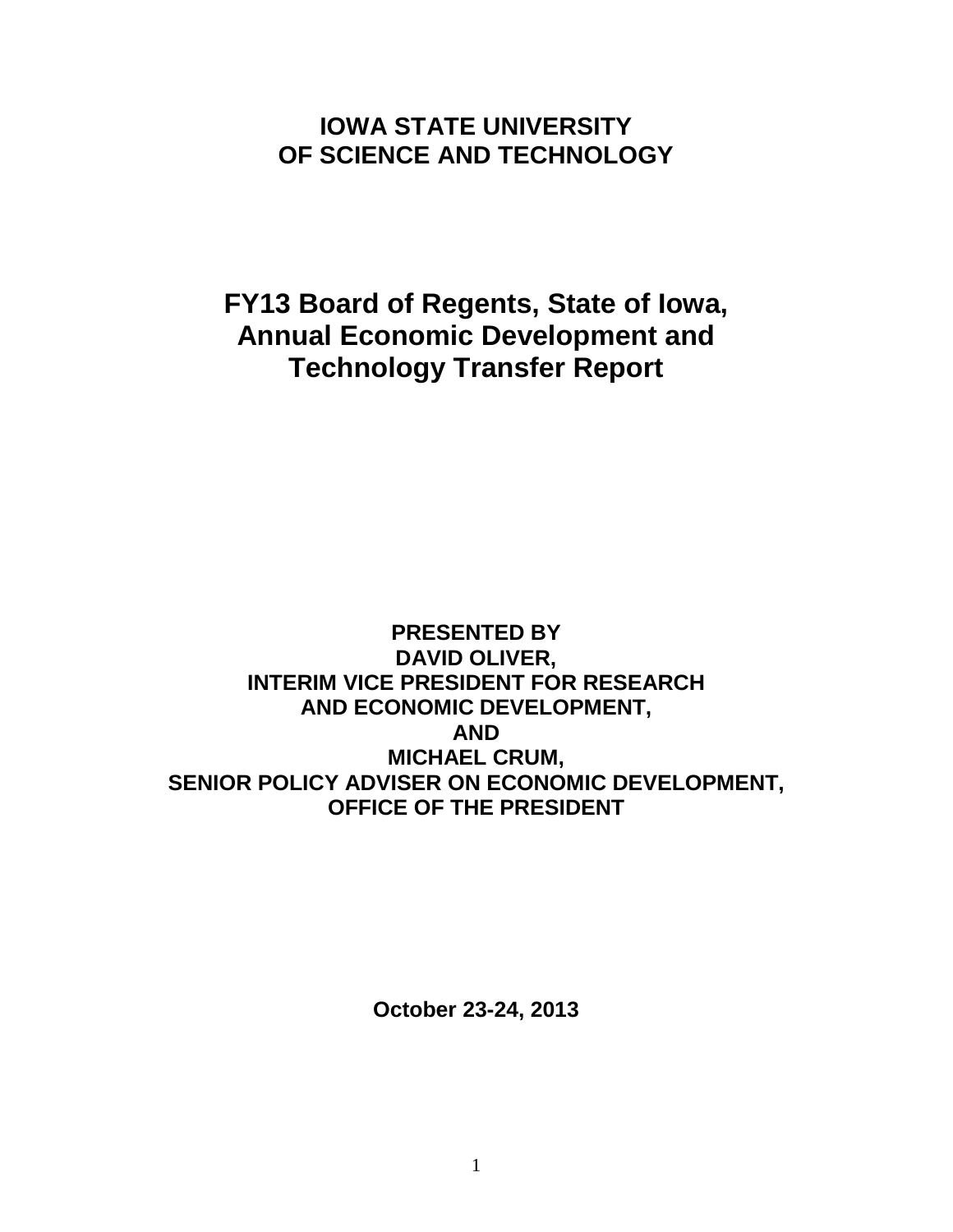# **FY13 Board of Regents, State of Iowa, Annual Economic Development and Technology Transfer Report**

1. Please briefly describe the relationship of your institution's economic development activities to the enhancement of economic growth in the state. The description should cover, but not necessarily be limited to the following:

A. the relationship between institutional activities and creation of jobs and wealth in Iowa B. Institutional activities and services which indirectly promote economic development, such as training provided to staff of local economic development agencies

# *1A. Enhancement of Economic Growth through Job Creation and Retention, Investments, Sales, and Cost Savings*

Iowa State University promotes economic growth in Iowa by moving research ideas to the market, supporting creation of new companies, offering assistance to existing companies, attracting new companies and entrepreneurs to Iowa, contributing to workforce and entrepreneurial development, and creating intellectual property.

Two recent examples of moving research ideas to the market come from Iowa State's NSF Center for Biorenewable Chemicals. Two startup companies based on research by the Center have won grants supported by the National Science Foundation to develop their technologies for potential commercialization. Center leaders say the grants will allow the companies to "de-risk" their technologies for business and industry.

- OmegaChea Biorenewables LLC of Ames won a one-year, \$225,000 Small Business Technology Transfer Phase 1 grant. The grant will help the company develop a new manufacturing platform that will use microorganisms modified to use unique enzymes for the production of biorenewable chemicals. The chemicals can be used to produce detergents, lubricants, and polymers.
- Glucan Biorenewables LLC of St. Louis won a six-month, \$150,000 Small Business Innovation Research Phase I grant. The grant will allow the company to prove that its bio-based reaction system works with actual biomass to produce chemicals that can be used to make packaging, insulation, and other products.

Faculty and staff researchers, whether in departments, centers, or institutes, often work with experts in several key units to help fulfill ISU's economic development efforts.

The ISU Research Park is a resource provider and business incubator that encourages commercialization of university research. The Innovations Development Facility (IDF), part of the Plant Sciences Institute, incubates new plant biotechnology companies. The Institute for Physical Research and Technology (IPRT) Company Assistance Program, Small Business Development Center (SBDC), and the ISU Pappajohn Center for Entrepreneurship interact with companies across Iowa to solve technical, production, and management problems. The improved production resulting from these interactions allow businesses to retain and often expand their workforce. The ISU Research Foundation (ISURF) and Office of Intellectual Property and Technology Transfer (OIPTT) manage, market, and license the intellectual property of ISU researchers and work with them to patent inventions and market the innovations to commercial partners. Finally, ISU Extension and Outreach's Center for Industrial Research and Service (CIRAS) works with companies to enhance their performance, and Community and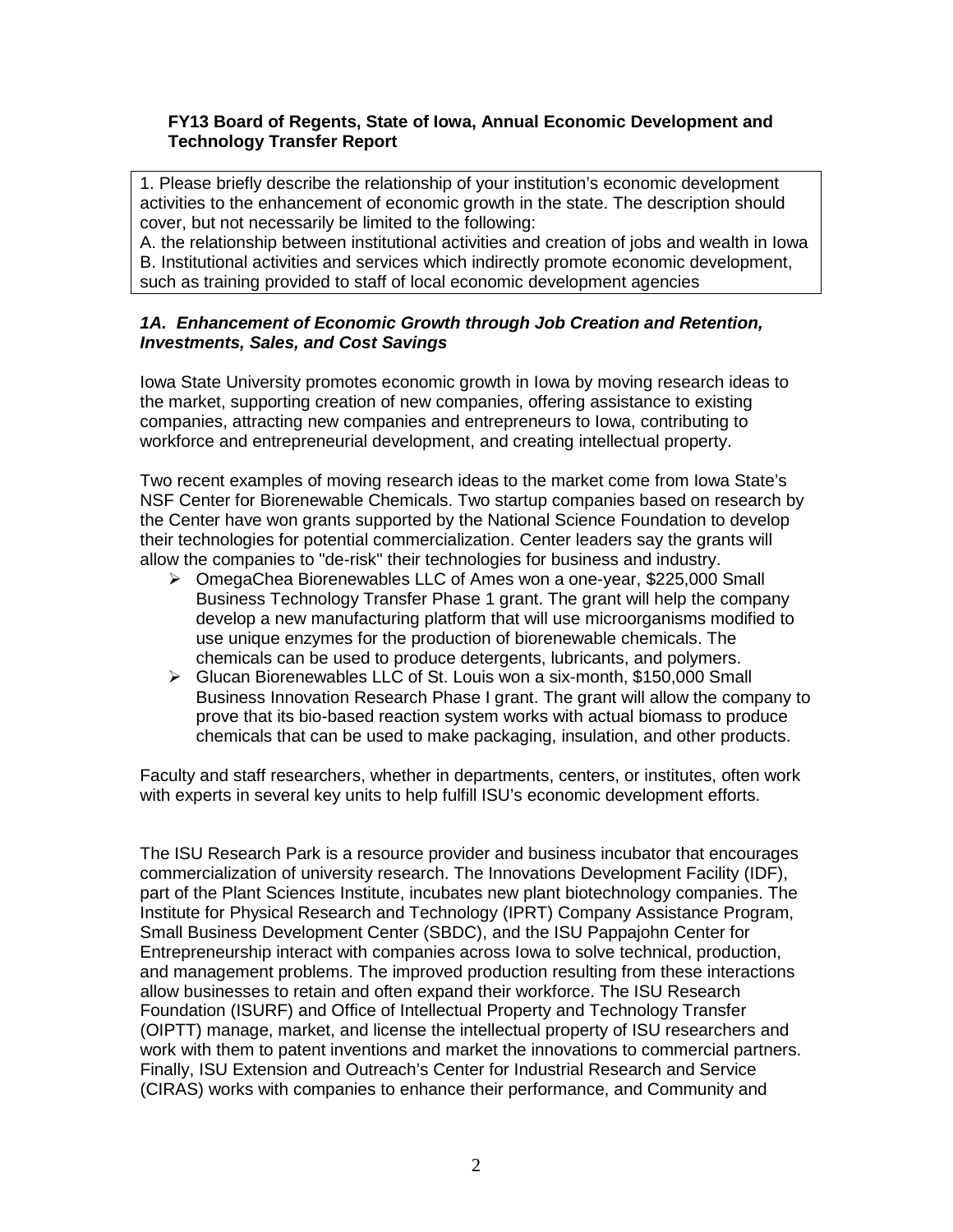Economic Development (CED) programs offer a variety of technical assistance, consulting, and educational programs to improve the quality of life in Iowa communities.

The following are some examples of the direct impact that these ISU units have had this past year.

- $\triangleright$  The ISU Research Park continues to be successful in initiating as well as nurturing numerous new businesses. Three new companies and affiliates joined the Park in FY13, bringing the historical total to 221 companies, research centers, and affiliates. Currently, there are 53 companies and research centers and 14 affiliates located in the Park, employing 1,240 and 139 people, respectively.
- There are currently three faculty-affiliated startup companies located in the Innovations Development Facility, the on-campus business incubator in the Roy J. Carver Co-Laboratory under direction of the Plant Sciences Institute. A total of 18 companies have used this business incubator space since the facility opened in September 2003.
- $\triangleright$  A summary of project evaluation data clearly shows that Iowa companies with technical problems and R&D needs continue to benefit from the services of IPRT Company Assistance. IPRT Company Assistance is composed of three segments that each aid Iowa's businesses in unique ways: materials, nondestructive evaluation, and research cost-sharing. The Materials and Nondestructive Evaluation groups provide limited duration (typically up to 40-60 hours) no-cost technical assistance. The Research Cost-Sharing Program helps Iowa smaller companies utilize ISU's faculty and facilities for research by providing a 1:1 cash-match on research projects. By working with these three groups, Iowa companies report positive impacts affecting their sales, investments, and operating costs throughout the languishing recovery from the economic recession of 2009-2013. Based on survey data, IPRT Company Assistance had a positive cumulative impact exceeding \$100 million over the five years between FY2008-2012.

During the period FY2006-2013, IPRT had more than 700 interactions with Iowa companies covering 71 of Iowa's 99 counties. In FY2012 alone, the companies that responded to the impact survey reported adding an estimated 20 new employees as a result of their interactions with IPRT Company Assistance. Additionally, the Company Assistance program has helped with the development of 30 startup companies in Iowa since 2002. There is potential to grow the economic impact of IPRT's Company Assistance activities and utilize a wider range of ISU's capabilities to increase its ability to help Iowa's businesses.

• IPRT Company Assistance's Materials Group worked with Insta-Pro International in Urbandale to test its replacement extruder parts. Insta-Pro manufactures extruders, presses, and other processing equipment for the feed and food industry. The extruders operate under demanding processing conditions involving high pressures and temperatures. Even high-quality components will exhibit wear over time and require periodic replacement. Insta-Pro came to IPRT seeking assistance in determining how well its replacement extruder parts stack up against the after-market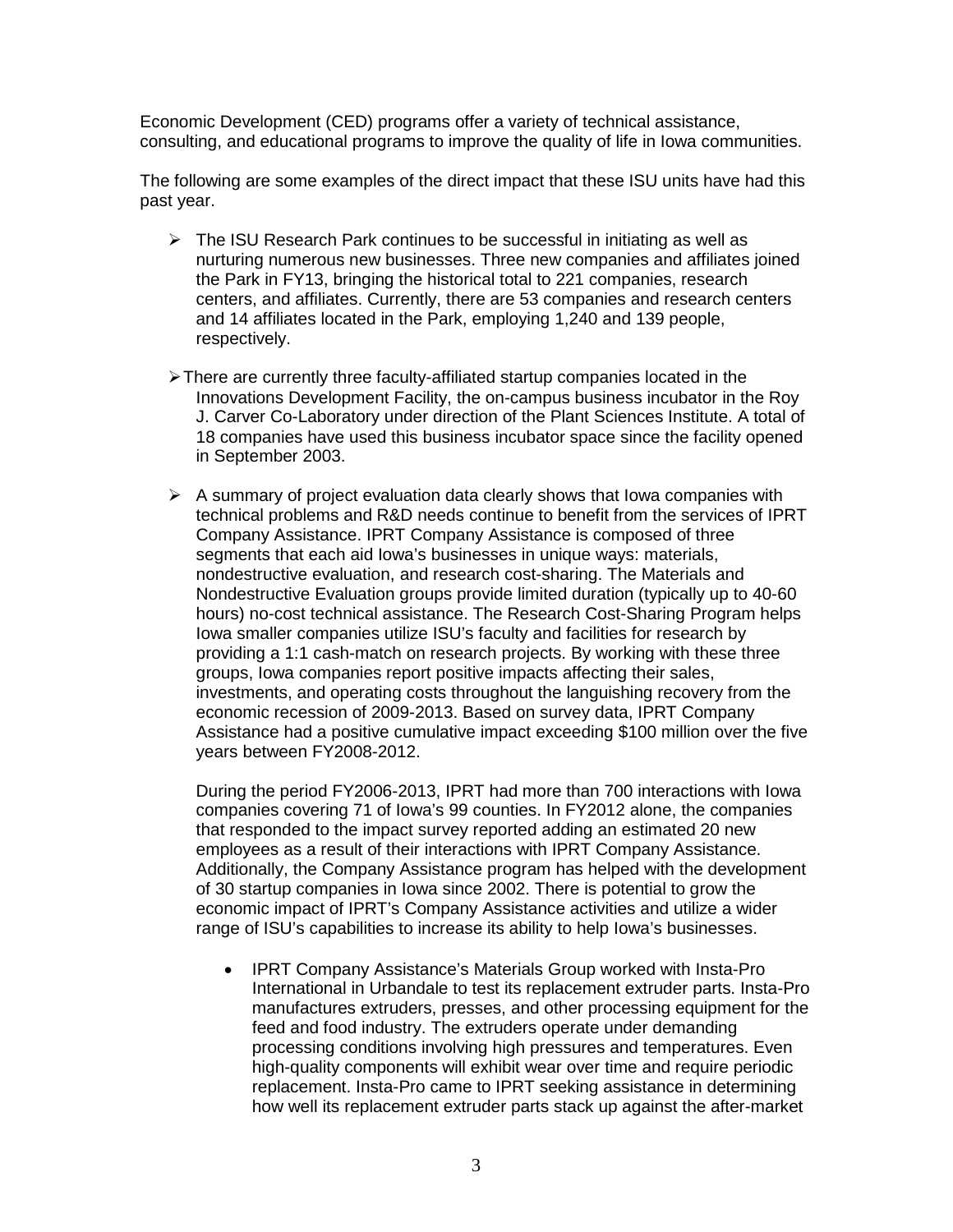competitors. Insta-Pro replacement parts performed well when compared to the competition. Insta-Pro used the results from the performance comparisons to develop new marketing materials showing its product's superiority. Because of this, IPRT Company Assistance's materials group was able to play a key role in helping Insta-Pro grow its Iowa-based manufacturing. The longer term impact is still developing, but indications are this project had a significant positive impact on the company's growth.

- Quatro Composites in Orange City turned to IPRT Company Assistance's Nondestructive Evaluation Group for inspection of its parts. Quatro Composites manufactures carbon fiber for a variety of industries. To become an approved manufacturer of certain aerospace components, the company needed to ensure quality and establish the capability to perform nondestructive inspection on them. IPRT's Nondestructive Evaluation Group worked with the company and identified a suitable inspection protocol that met the industry standards. This interaction allowed the company to develop the knowledge needed to fully implement the inspection potential provided by test systems, enabling them to successfully enter a demanding market. The result was a significant increase in sales for the company, as well as the creation of several jobs in a new inspection department that was created at Quatro.
- IPRT Company Assistance's Research Cost-Sharing Program helped Cedar Rapids' Diamond V Mills start a research project at ISU for its animal nutrition products. Diamond V Mills' products are designed to optimize digestive function and nutrition key to animal and aqua health, productivity, efficiency, and profitability. IPRT helped set up and fund the research project with the company and ISU's Biomedical Sciences Department to investigate the immunological benefits of Diamond V Mills' proprietary product in dairy calves. Researchers will evaluate the anticolonization properties of the product on Salmonella in dairy calves. While the project is still under way, the research may confirm that Diamond V Mills' proprietary product reduces Salmonella colonization during calves' most vulnerable stage in life. If confirmed, this product will significantly enhance food safety and animal health. In turn, this will lead to reduced animal loss for dairy farmers and will open up new markets for Diamond V Mills.
- $\triangleright$  During federal FY12, which is the most recent full year for the program, the SBDC provided business assistance to individuals and companies totaling 2,646 clients and 11,018 counseling hours. The SBDC also conducted 221 training workshops in which 3,483 individuals participated.

The ISU SBDC, along with the ISU Pappajohn Center for Entrepreneurship, provided 546 hours of counseling assistance to startup and existing companies; served 117 clients with one-on-one counseling; educated 433 attendees through workshops; provided advice to several hundred clients via telephone and e-mail; and advised 32 technology companies in the areas of licensing, equity-based financing, market entry, and numerous operational areas.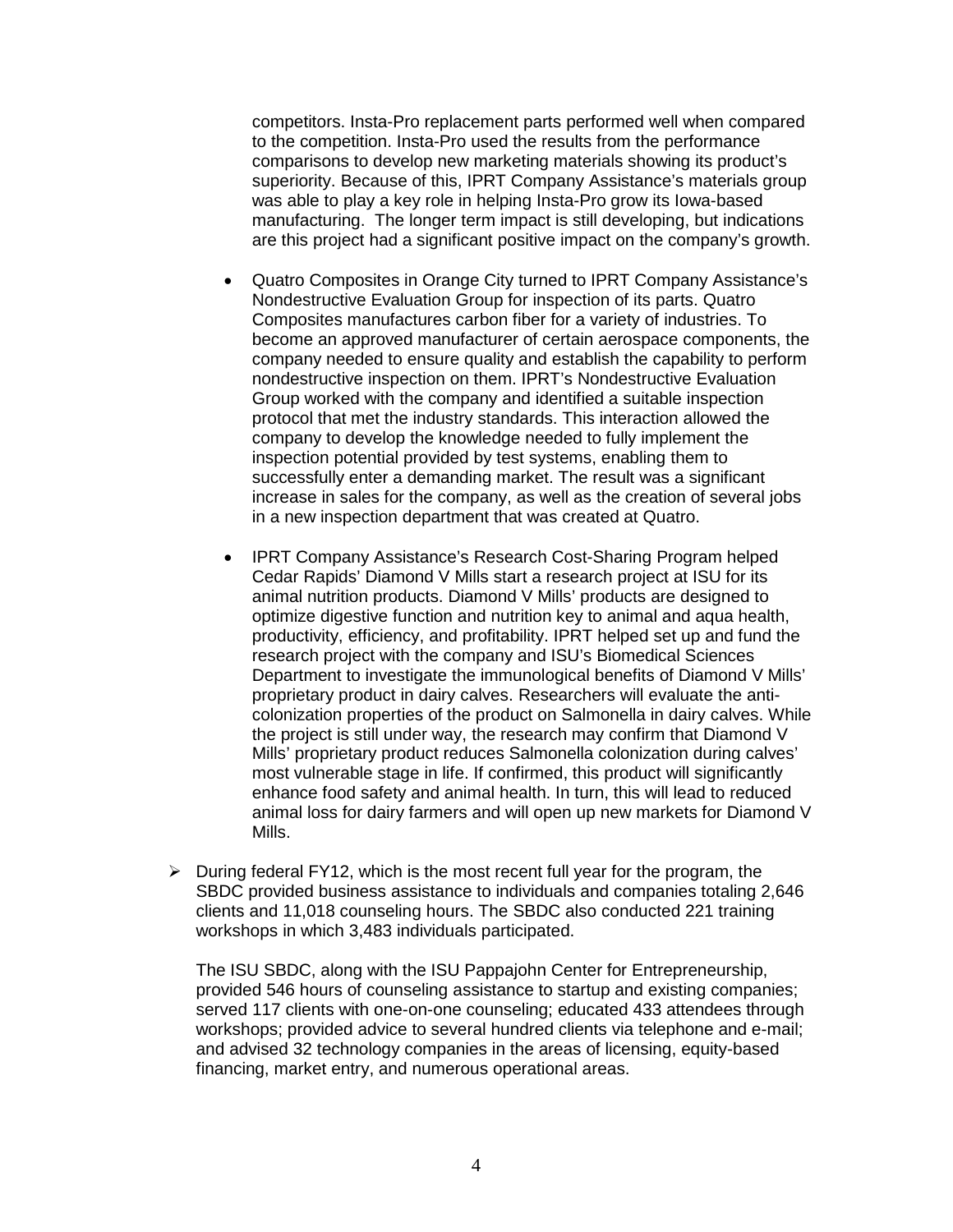- $\triangleright$  Technologies originating at ISU and licensed to Iowa companies have resulted in over \$45 million in sales by those companies in calendar year 2012. Total sales of ISURF-licensed technologies were \$647 million, not including germplasm.
- OIPTT began supporting SBIR (Small Business Innovation Research) and STTR (Small Business Technology Transfer) outreach efforts in FY06. Preliminary award reports indicate that SBIR and STTR funding will be decreased compared to FY12. This is largely due to the impact of sequestration, which has resulted in agencies reducing the number of awards they make or delaying contract negotiations and release of funding. Outreach and training activities in addition to providing proposal preparation support has continued, and 21 companies received assistance in preparing 25 proposals through the Office of Intellectual Property and Technology Transfer in FY13. To date, awards worth \$4.8 million have been reported for FY13, with 15 different Iowa companies winning 17 new or continuing SBIR and STTR awards. The Department of Defense, National Institutes of Health (NIH), and the National Science Foundation are funding this year's Iowa SBIR/STTR award winners. The funded projects reflect Iowa's strengths in biotechnology, information systems, manufacturing, and agriculture. Nearly \$3.8 million in support was awarded from NIH for projects that range from the development of new medical devices and medical imaging technologies to new animal models for human diseases. In addition, nearly \$1 million has been received from the National Science Foundation for projects that include the development of educational games and biomanufacturing applications.

The Regents Innovation Fund (formerly Grow Iowa Values Fund) program at Iowa State has a competitive research component that pairs ISU faculty members with Iowa industries (primarily new to young startups) to create economic benefit for the companies. Surveys completed by companies on projects funded from June 2006–June 2012 (surveyed one year after project completion) documented more than 118 jobs created or retained and an annual sales impact of more than \$16.1 million due to the research projects conducted in partnership between ISU and the companies.

- ▶ ISU Extension and Outreach's CIRAS helps Iowa's economy prosper and grow by enhancing the performance of industry through applied research, education, and technical assistance. CIRAS has been working with companies in communities across Iowa for more than 50 years and has a vision for Iowa of healthy communities through business prosperity. Cumulatively, over the past five years, CIRAS and its partners have reported impact from companies totaling more than \$1.8 billion (\$1.5 billion in sales gained or retained, \$227 million in new investments, \$100 million in costs saved or avoided) with 25,675 jobs added or retained as a result of the assistance they received.
	- Governor Terry E. Branstad officially recognized the contributions of CIRAS as the industrial extension arm of the university helping the College of Engineering and Iowa State University Extension and Outreach carry out the land-grant mission through a  $50<sup>th</sup>$  anniversary proclamation from the State of Iowa Executive Department. The proclamation acknowledged that CIRAS was established in 1963 after receiving authorization and appropriated funds from the General Assembly, along with unanimous Board of Regents approval.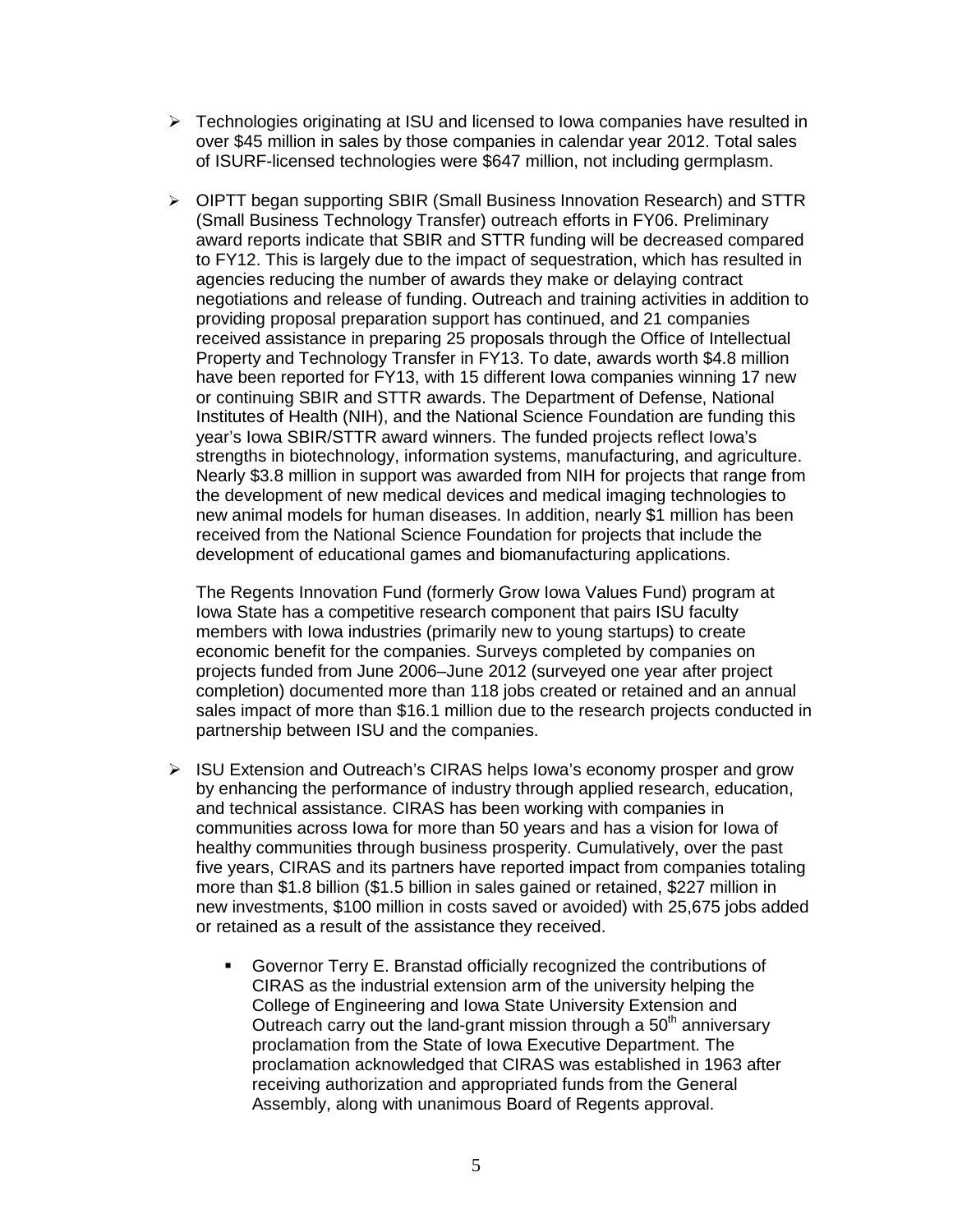- Last year, 1,613 businesses from 97 counties in the state received assistance on projects or attended educational workshops from CIRAS staff or partners. Companies responding to surveys reported \$389 million in total impact — \$333 million in sales gained or retained, \$35 million in new investments, and \$21 million in costs saved or avoided. Company executives stated that 5,638 jobs were added or retained as a result of the assistance they received from CIRAS and its partners.
- Power Engineering and Manufacturing (PEM) LTD in Waterloo, Iowa, completed a Theory of Constraints (TOC) project with CIRAS that focused on improving throughput, communication, and profitability. PEM reported more than \$9 million in impact due to this project — \$6.1million in sales gained or retained and \$3.4 million in costs saved or avoided.
- Impact of more than \$937,000, retention of 30 jobs, and the creation of one additional job was the reported result of CIRAS technical assistance provided to ADA Enterprises, Inc., a manufacturer of plastic-coated steel outdoor furniture and agricultural supplies in Northwood, IA. The assistance helped the company design and implement a process for generating ongoing business improvement and greater profitability.
- CIRAS government contracting specialists work with Iowa businesses, from one-person operations to some of the state's largest employers, to help them understand the government procurement process and to secure contracts. As the only organization in the state of Iowa providing contracting assistance at all three levels of the government market segmentation — local, state, and federal — CIRAS staff provided counseling to more than 1,200 companies. Companies reported more than \$153 million in government contract impact due in part to the assistance they received. The Defense Logistics Agency, which funds CIRAS to provide assistance to Iowa companies, indicated this impact helped create or retain 3,070 jobs.
- More than 240 participants were trained in FY13 by attending conferences and workshops offered through a partnership of CIRAS and the College of Engineering (Civil, Construction, and Environmental Engineering, and the Electric Power Research Center) and the Iowa Energy Partnership for Industrial Energy Efficiency, which includes CIRAS, MidAmerican Energy, Michael's Energy, Black Hills Energy, Iowa Association of Municipal Utilities, Alliant Energy, Corn Belt Power Cooperative, Iowa Association of Electric Cooperatives, Central Iowa Power Cooperative, Iowa Economic Development Authority Energy Team, and Van Meter Incorporated.

Energy efficiency workshops held across Iowa provided education on industrial lighting and steam systems. Continuing education was provided for civil engineering practitioners in geotechnical engineering, water resources, and environmental engineering. Attendees were able to obtain professional development hours toward retention of their Iowa engineering licenses.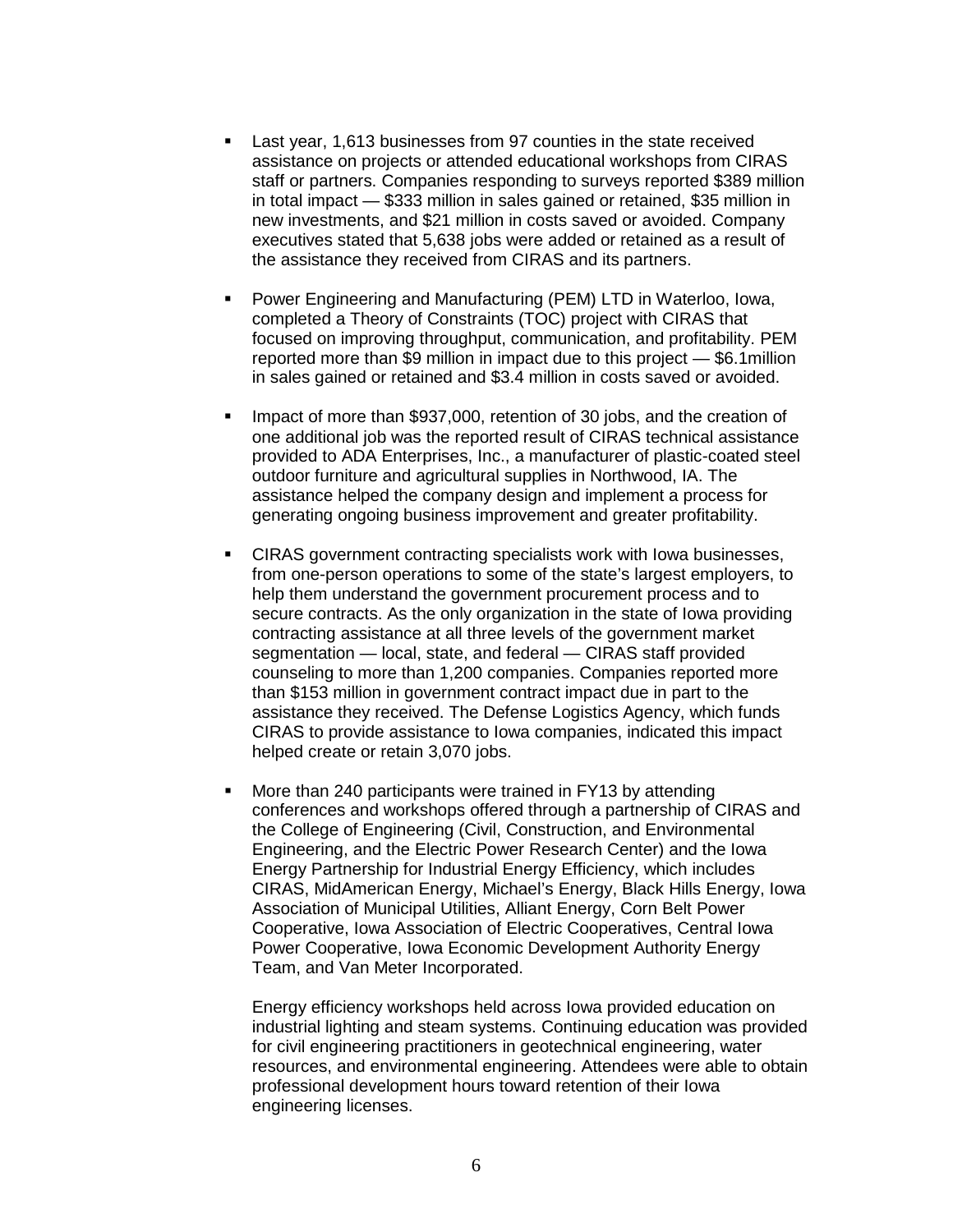- The ISU College of Engineering Industrial Assessment Center partnered with CIRAS in providing energy audits to eight manufacturing companies. ISU teams comprised of faculty and students, both graduate and undergraduate, visited company sites to collect data and conduct analyses. Reports were then created recommending ways each company could reduce energy consumption and increase profitability.
- CIRAS is working with the BEST of Iowa (Business Expansion and Strategic Trends), a coalition of Iowa utility concerns, Iowa Economic Development Authority (IEDA), Iowa Innovation Council, Iowa Workforce Development, Association of Business and Industry (ABI), Iowa Area Development Group, Iowa Business Council, Iowa Department of Education, and Iowa's Regents universities and Community Colleges to provide a statewide coordinated business retention and expansion program. Economic developers throughout the state use the Synchronist data system to interview executives of Iowa industries to create an Iowa Competitive Capacity ScoreCard for the state. This report provides a detailed analysis of Iowa's situation and identifies opportunities and risks to be addressed. The Governor and Lieutenant Governor of Iowa work with the local economic development partners to interpret the results and cultivate additional resources to assist business development strategies, with an emphasis on trade cluster companies around the state. The data also are used to affect statewide programs of change to address the varying needs of the state economy.
- CIRAS is working with the regional economic development marketing groups across Iowa to address economic development strategies in their particular regions. Strategic planning, workforce development, business outreach, buyer/supplier efforts, and industrial assistance programming is provided within each of the separate groups.
- $\triangleright$  To meet the increasing demand for Latino business and community development assistance, Community and Economic Development (CED) Extension and Outreach specialists trained 32 Latino business leaders and entrepreneurs, helped 18 minority entrepreneurs start or improve their businesses, and assisted with the creation of 13 jobs and the retention of 100 jobs for minority employees. Community development specialist Himar Hernández maintains contacts with Latino business owners throughout the state and has facilitated the development of Latino business networks in southeast and central Iowa. The city of Ottumwa and Hernández were featured on NBC's TODAY Show in a piece on how communities adapt to changing populations. The TODAY Show learned about Ottumwa and Hernández's work there in an article in the Wall Street Journal on November 8, 2012. Hernández's work also was mentioned in *The Chronicle of Higher Education*. (TODAY Show video:

<http://www.today.com/video/today/51515671#51515671>)

 $\triangleright$  CED Extension and Outreach specialists started and supported 18 local/regional housing trust funds with a dollar value of \$10,029,720 in new and rehabilitation housing construction last year, generating approximately 140 jobs in Iowa (80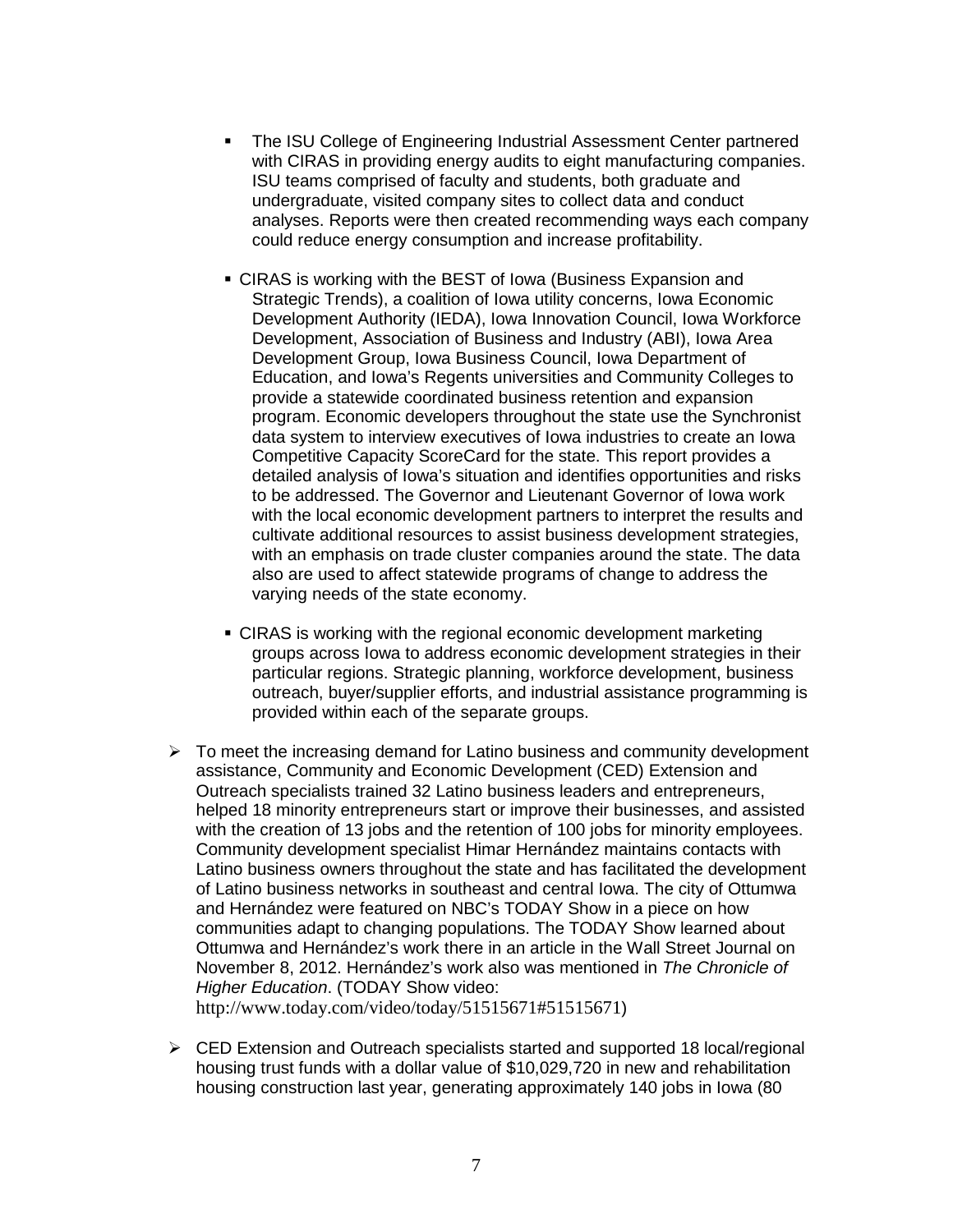jobs due to direct effect and 60 jobs due to indirect and induced effects). The housing trust fund initiative was supported by the Iowa Finance Authority.

#### *1B. Training Opportunities for Staff of Local Economic Development Agencies and Other Activities that Indirectly Promote Economic Development*

**The ISU Extension and Outreach Center for Industrial Research and Service (CIRAS)** reports several economic development training and other activities.

- $\triangleright$  CIRAS held the second annual corridor procurement conference in Cedar Rapids, IA, educating companies on the key elements of capturing business sales with government agencies or partnering with prime contractors. The event provided opportunities for 50 companies to network with government buyers including contracting personnel from the city of Cedar Rapids, Linn County, Iowa State Prison Industries, Iowa Department of Administrative Services, Iowa Department of Transportation, and the Rock Island Arsenal.
- $\triangleright$  The Iowa Area Development Group (IADG) and CIRAS formed a partnership to expand the level of support for manufacturers and businesses based in rural areas across the state. The partnership combines CIRAS manufacturing and technical expertise with IADG's financial acumen to provide comprehensive growth services to rural manufacturers.
- $\triangleright$  The College of Engineering Electric Power Research Center (EPRC) is a consortium of 10 utilities that sponsor multidisciplinary power systems research at Iowa State University. Eight of the 10 companies provide services in Iowa; the remaining two are international. Funds provided by the companies are used to conduct research on the reliable and economic operation of power systems. In addition, the research deals with the integration of increasing amounts of wind and solar energy into the grid and the implications of the electrification of transportation. EPRC research helps ensure that Iowa, the U.S., and the world have a supply of electric power that is cost-effective, reliable, and sustainable.
- $\triangleright$  Keeping Iowa youth interested and participating in STEM initiatives will create a better prepared future workforce and ultimately help improve economic development in the state of Iowa. The College of Engineering plays a vital role in filling the engineering pipeline by providing critical leadership to K-12 outreach efforts such as FIRST LEGO League, Junior FIRST LEGO League, Project Lead the Way, engineering summer kids' camps, Mom's Night out for STEM, and multiple other outreach events and hands-on activities. In FY13 more than 6,000 middle and high school students attended Project Lead the Way courses at 200 sites across the state. The College of Engineering also supported more than 4,000 youth participants as part of FIRST LEGO League, and hosted nearly 800 youth in engineering summer kids' camps.
- $\triangleright$  A cooperative agreement between the U.S. Department of Agriculture (USDA) and CIRAS leveraged resources and the university's expertise in biofuels, biobased chemicals, and end-use biobased products to develop rules, procedures, and infrastructure needed to operationalize the national BioPreferred® Program, which was created by the 2002 Farm Bill and expanded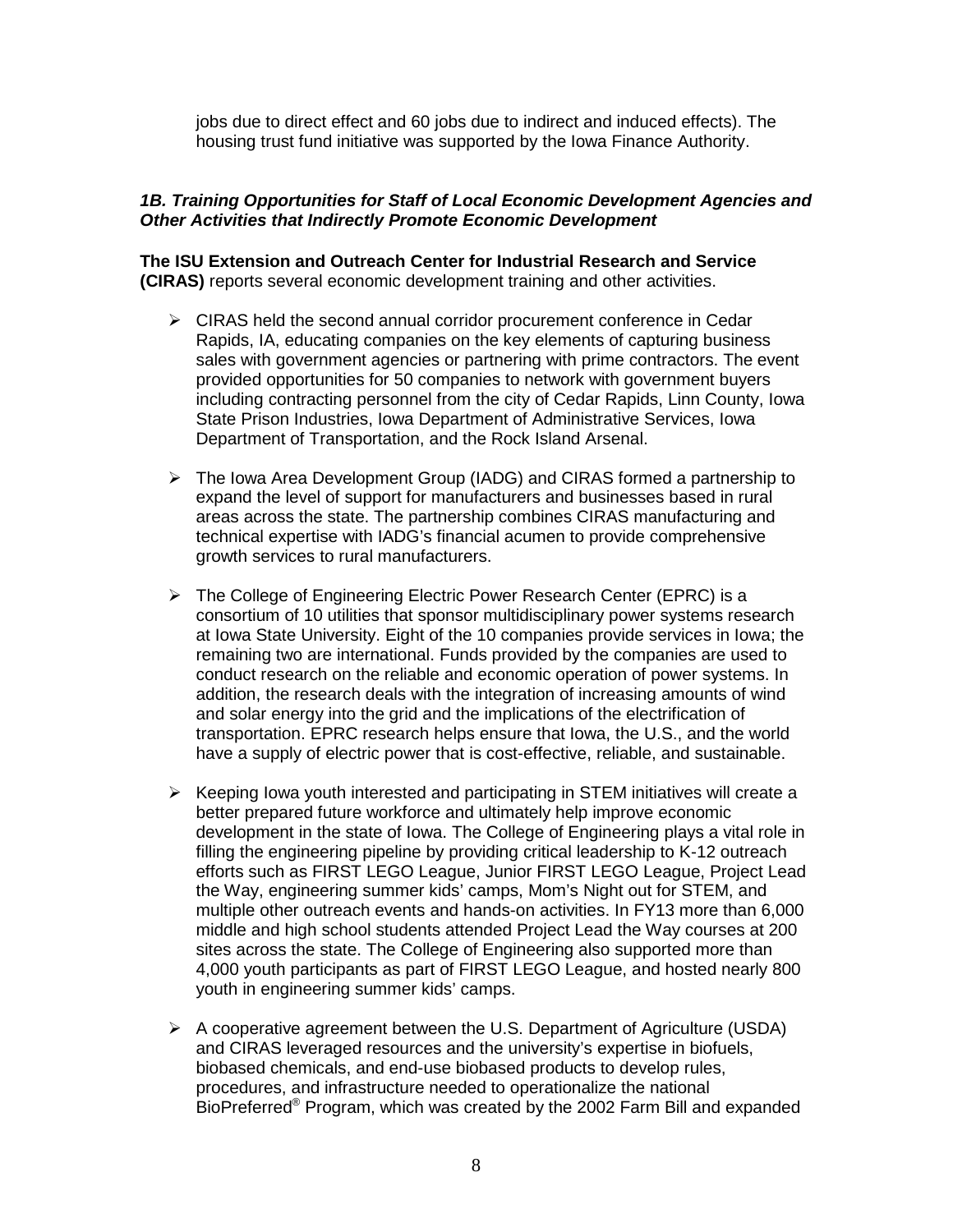by the 2008 Farm Bill. CIRAS developed systems to collect and access information on the biobased industry, and worked with the ASTM International standards committee to perfect the methodology for determining biobased content, and collaborated with USDA to establish programmatic policies to support operations, rules for designating biobased product categories, and regulations for the biobased certification labeling program. CIRAS identified more than 3,500 companies across the U.S. that represented more than 27,000 biobased products and assisted with the labeling of more than 900 biobased products.

ISU involvement with the USDA BioPreferred Program concluded in FY13 but the CIRAS contributions allowed USDA to take the next steps in operationalizing the systems that were developed and helping the biobased industry grow by gaining access to government markets.

**Agriculture and Natural Resources Extension and Outreach** reports several economic development training and other activities.

*Economic Benefits from Hands-on Ventilation Workshops*

A multistate, interdisciplinary team of Extension and Outreach specialists (South Dakota, Minnesota, Nebraska, and Iowa) developed a training program on ventilation system management that producers can understand and adopt into their operations supported by pork producer associations. The workshop incorporated a hands-on method that allowed participants to learn, not only from the specialists, but also from putting the newly acquired information into practice. Specialists worked together to build a model swine facility on wheels that contains all the equipment, inlets, and controllers needed to let producers practice ventilation principles.

In Iowa 15 workshops reached 254 pork production operations and/or systems; 189 post-workshop surveys were completed; those completing the survey had influence over 10.7 million market hogs, representing a third of Iowa's swine industry. After-workshop survey results indicated that participants had increased their confidence to make the proper changes to their system. About half of the participants estimated a value change in energy savings and improved farm air quality for their operation. The total benefit for all participants was reported at \$411,600 in production improvements and energy cost savings.

 *Successful Intergenerational Transition of Farmland Ensured through Education* Access to capital and/or land ownership is a huge limitation for beginning and non-traditional farmers trying to enter into agricultural production and processing. Developing strategies to access capital for new start-up businesses or transferring land and farm operations from generation to generation is critical to a smooth transition from one owner to the next. More and more women are assuming farm management roles in existing operations or have become landowners through purchases or inheritance and are seeking ways to better manage and sustain the profitability of these farming operations.

In conjunction with an ISU Extension and Outreach farm management specialist, Value Added Ag staff helped train and prepare educational leaders to conduct Annie's Project farm management programs fostering improved problem solving,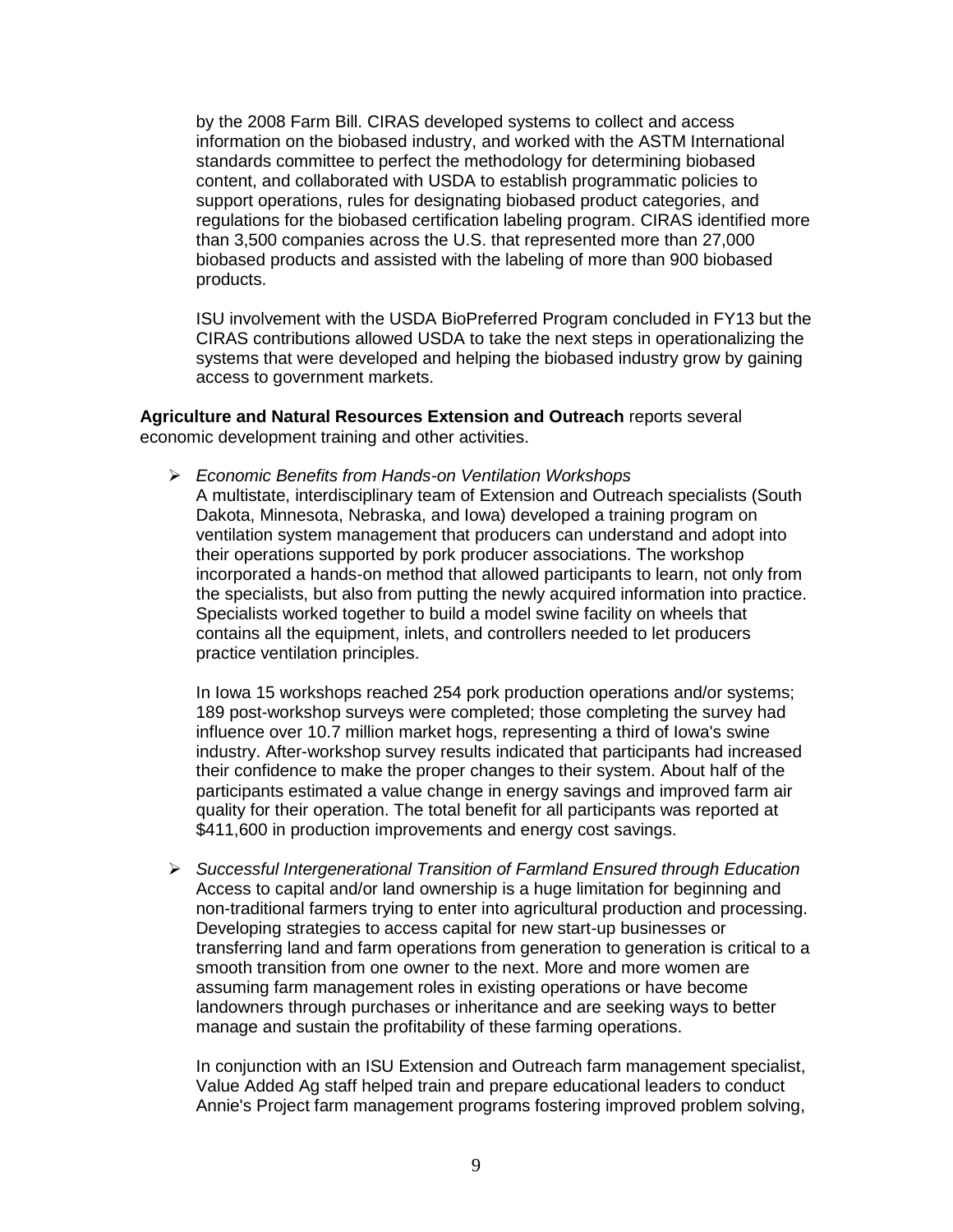record keeping, and decision making skills for farm women with an emphasis on estate planning, retirement, and succession planning. Survey results from 74 attendees indicated improved awareness and a request for additional in-depth training in estate planning (54 percent); 61 percent developed new support networks and identified new professionals to support their farm management tasks. Participants learned strategies that they plan to implement on their own farms.

#### *Local Foods Potential Expanded*

One of the major obstacles constraining local food production in Iowa is limited availability due to seasonality. Producers have expressed great interest in expanding their production potential through the use of high tunnels (HT) to extend their growing season and improve production quality and quantity. Extension and Outreach developed two related publications on rainwater catchment and vegetable production budgets for HT. Staff also conducted seven one-day workshops introducing HT production to growers across the state that reached 158 current or future growers. Four additional conference presentations that focused on high tunnel production introduced 100 additional growers to the production methodology.

A high tunnel publication has been downloaded more than 150 times; 86 growers attended workshops on the topic. These attendees provided feedback and requests for additional training on crop specific production methodology. Portions of these workshops also were presented as breakout sessions at numerous local foods workshops across the state. Survey results show that as a result of these workshops 60 percent of attendees plan to increase their fruit and vegetable production and marketing.

# *Lowering Costs for Dairy Producers*

More than 40 percent of dairy producers in Iowa are milking in stall barns or antiquated milking parlors that are achieving only 25 cows milked per person per hour. This not only creates a labor and financial drain, but also impacts human health and animal performance. An exceptionally useful tool for producers considering milking system decisions would be a database of costs, benefits, and economic ranges of income and expense variables and responses by producers who have already implemented decisions on building low cost parlors or automatic milking systems.

The ISU Extension and Outreach Dairy Team analyzed surveys from producers with whom they had worked who had already installed a low cost parlor (LCP) or automatic milking system (AMS) on their farm. Surveys were completed by 90 percent of LCP producers (18/20 surveyed) and 8 AMS producers (50 percent of all AMS farms, since this is a very recent technology). Those that built an LCP are milking 55 percent more cows on average, while decreasing milking labor 28 percent (2.44 hrs/day). LCP milking labor costs decreased from \$1.83/cwt milk to \$0.95/cwt (0.98/cow/day to \$0.50/day). LCP producers saw a 15 percent increase in milk production (8 lbs), 23 percent decrease in SCC (improved milk quality), and a 4 percent reduction in culling rate, equating to more than \$80,000 of income increase per farm per year. These changes led to more than \$2 million of additional annual income from the 26 farms completing the survey.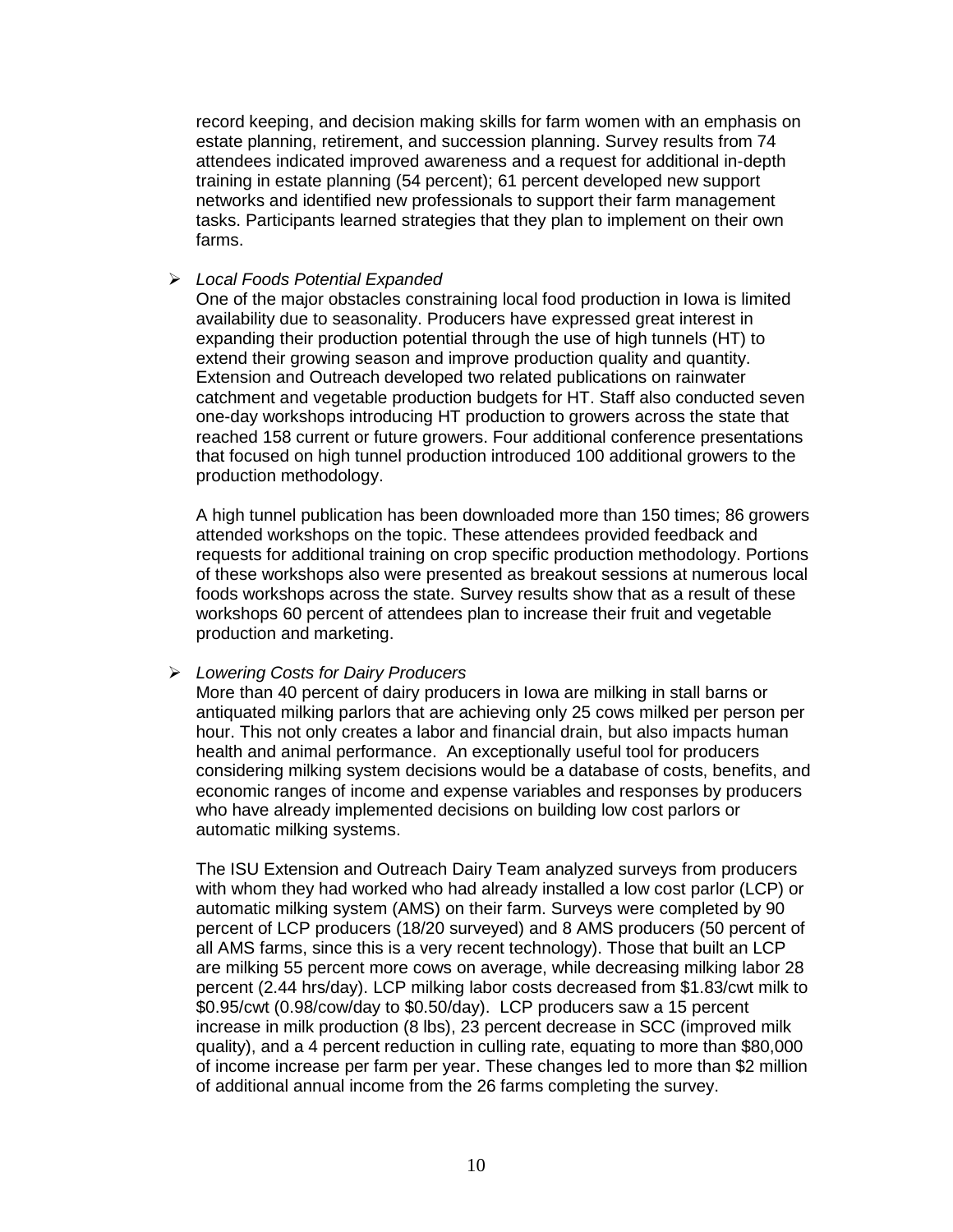#### *Drought Response Helps in Economic Decisions*

The drought of 2012 highlighted the ability of ISU Extension and Outreach to accurately assess the situation and proactively provide research-based information and resources for farmers and service providers to help manage their operations in the face of an extreme weather disaster. Two rapid response drought webinars efficiently conveyed expert information to a statewide audience, giving producers the option of viewing the archived version at their own convenience. In addition, dozens of live regional drought meetings were held in cooperation with industry partners, with 5,300 farmers attending.

ANR Extension and Outreach specialists at Iowa State University conducted a drought educational webinar on Aug. 21, 2012, that was hosted at 51 sites across Iowa. A survey of participants showed a significant increase in their knowledge about grain quality concerns, feed implications, harvest considerations, fall fertility decisions, tillage, cover crops, and residue. More than 70 percent of respondents indicated that they plan to check and clean engine compartments more frequently to reduce the risk of combine and field fires, conduct soil tests, and adjust rates before applying fertilizer.

Fifteen percent indicated a likely economic impact from the knowledge they gained during the webinar of more than \$50,000, followed by \$10,001-25,000 (11 percent), \$501-1,000 (10 percent), \$1,001-5,000 (10 percent), \$5,001-10,000 (10 percent) and \$25,001-50,000 (9 percent). Participants identified teaching tools such as webinars (32 percent) and emails (32 percent) as most useful in receiving drought related farming information.

 *Food Safety Education Allows Local Food Providers to Improve Business* Iowa fruit and vegetable farms received assistance in writing food safety plans for on-farm production and post-production processes, resulting in more local food providers being able to continue in business by producing safe and healthy food and non-food agricultural products, taking into account economical, social, and environmental sustainability. Arranging for their GAP audits on the same day they received assistance in writing food safety plans resulted in a cost savings of up to 50 percent. Through education, Extension and Outreach creates an environment in which local food providers can support public health by making healthy food readily available, thus reinforcing good nutrition.

# *Local Food Providers Learn Good Ag Practices (GAP)*

The growing demand for local and regional food offers an unprecedented market opportunity for small and mid-sized farms and holds great promise for increasing the access to healthy and affordable food for rural areas. However, participation in the food system beyond the local direct market often demands that farms demonstrate compliance with complex GAP certification. Working with the Northeast Iowa Food & Farm Coalition, ISU Extension and Outreach used a grant to achieve two goals: 1) to develop a training program to equip food safety "coaches" who could provide technical assistance to farmers to implement GAP and prepare them for food safety certification, and 2) to create a GAP cost-share program to assist farmers with the cost of an audit.

Through the coaching program, 21 Iowa fruit and vegetable farms received assistance in writing a food safety plan. The mock audit helped participants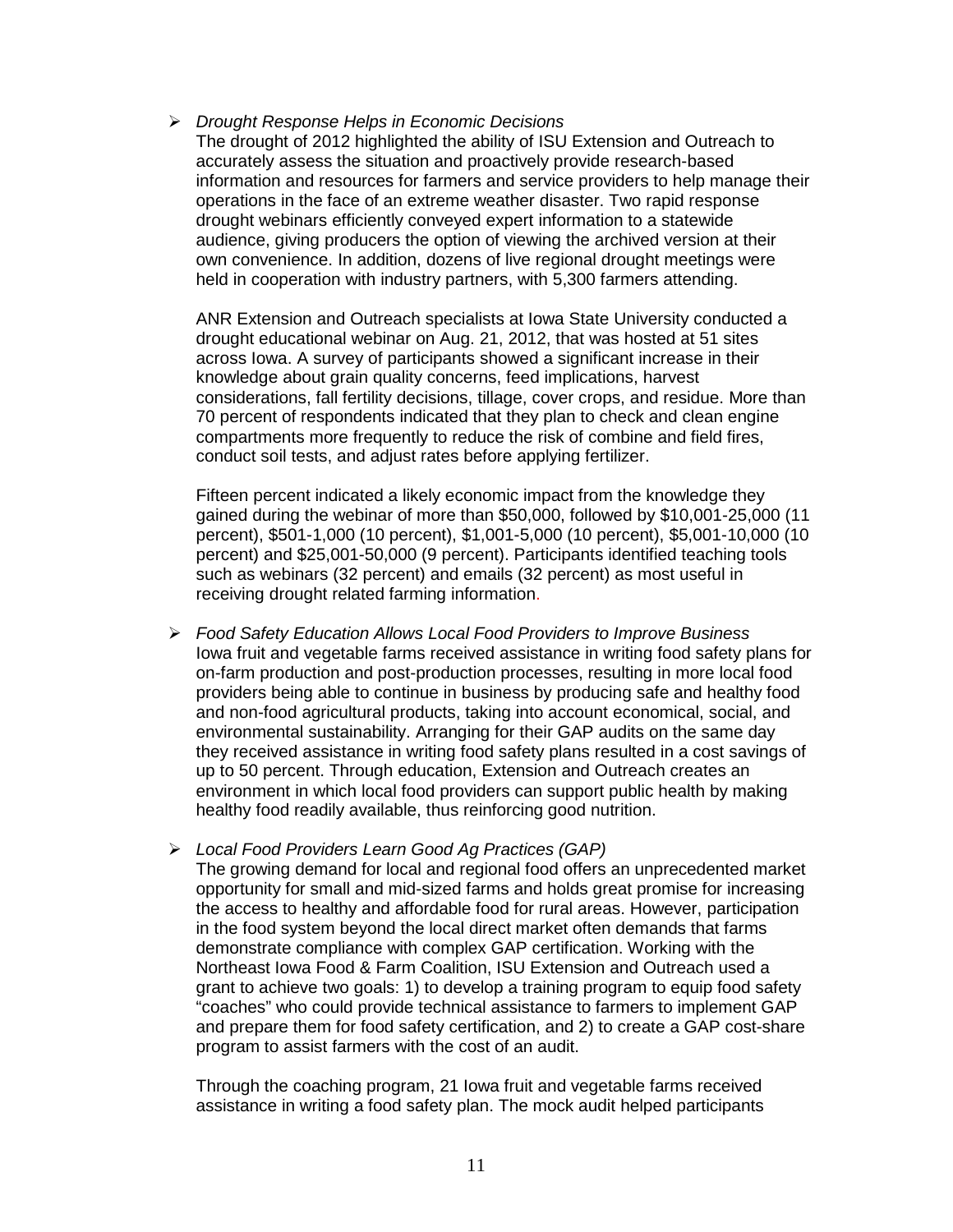identify food safety areas of concern, so they could address them prior to paying for a real audit. Following the mock audit, 11 farms requested a USDA GAP audit for their farm and 100 percent passed, allowing these growers greater market access for their produce.

- *Beef Producers Increase Profitability through Technology* Beef cow numbers in the United States are the lowest since the 1950s. The ISU Iowa Beef Center and the Iowa Cattlemen's Association hosted 10 Heifer Development Clinics across Iowa in January, February, and March 2012. Participants who completed a post meeting evaluation managed an average of 103 cows and retained 20 heifers each year. Over 90 percent of the attendees showed improved understanding of technologies available to develop heifers, management practices to improve conception and longevity and keys to successful heifer development. The majority of participants plan to retain heifers in the future and more than 20 percent plan to increase the number retained. Participants managed more than 61,800 cows and retained 12,000 heifers each year.
- *Improving Efficiencies in Grazing Helps Producers Increase Production* Improving productivity of pastures through better management allows increased beef production per acre of land. Improved productivity in turn incentivizes marginal land to remain in forage production. Profitable forage production on marginal land improves economic activity in rural Iowa, reduces soil erosion, and improves water quality. Extension and Outreach initiated the Iowa Certified Grazier Program in 2012, targeting advanced grazing managers to pilot a new curriculum for an advanced grazing school, and grazing mentor program.

Survey responses indicated participants managed an average of 129 cattle and 235 acres. Seventy percent of the respondents improved beef production per acre by at least 20 percent. The median economic value resulting from these educational efforts was more than \$1,000 per operation. The impact resulted in \$1.1M in added economic activity to rural communities and improved the productivity equivalent to 64,000 acres, or the forage to support more than 35,000 beef cows.

 *Timely Farm Management with Online Ag Decision Maker and Estate Planning Workshops*

Farmers, financial lenders, farm managers, and agriculture educators understand that having current, unbiased agricultural economics and business information is important to making sound farm management decisions. Knowing where to go in a rapidly changing agricultural environment to access up-to-date information that includes new and emerging issues is critical to their success.

The Ag Decision Maker (AgDM) website, [www.extension.iastate.edu/agdm,](http://www.extension.iastate.edu/agdm) is such a resource. The website currently has more than 3,200 visitors per day, and an average of 65,000 unique users each month. These visitors spend a total of 500 hours on the site every day. Of visitors who visit more than once, the average number of visits is five to six times each month.

AgDM materials were the key component to the Evaluating Your Estate Planning (EYEP) workshops across the state. Participation went beyond initial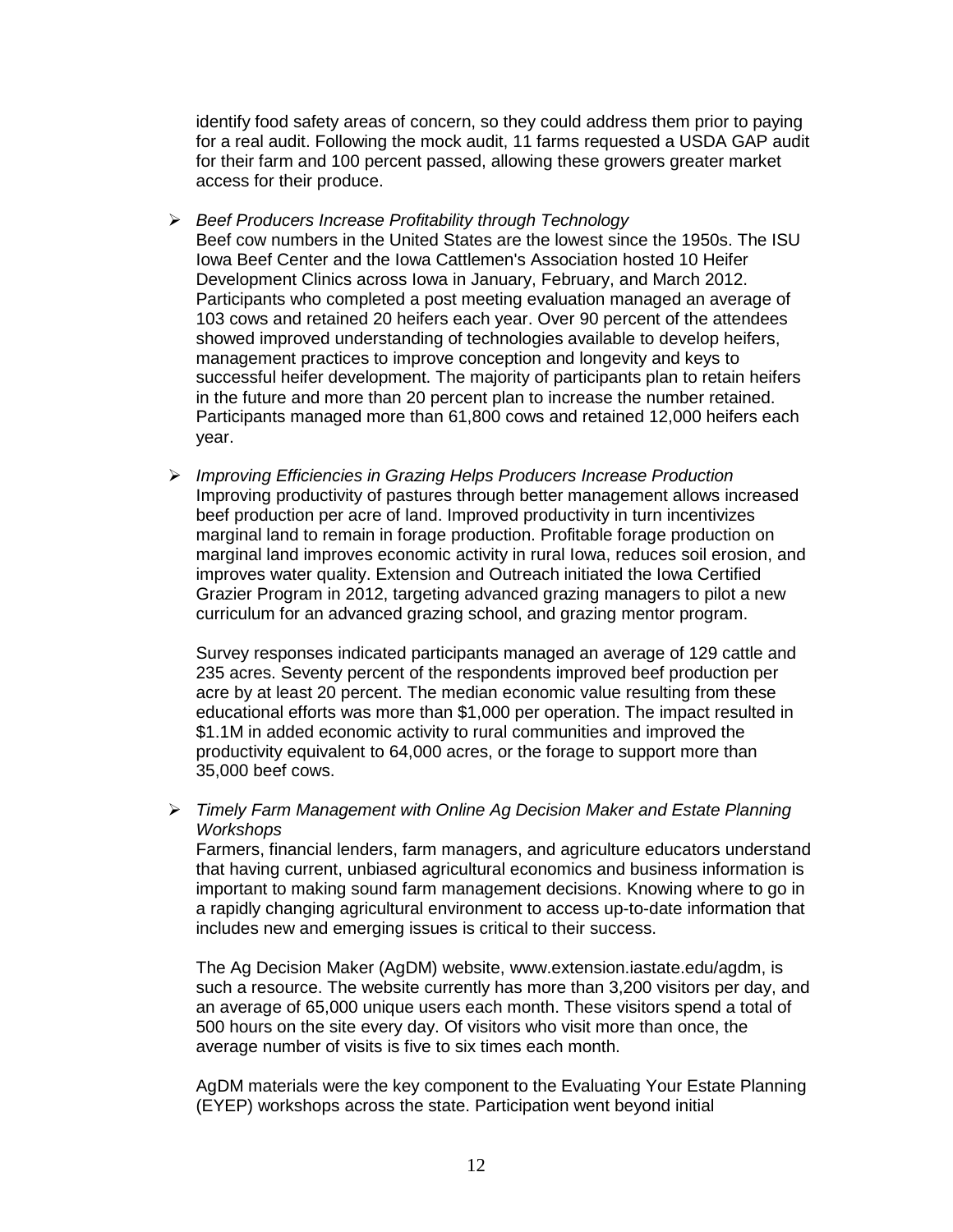expectations, with 13 meetings and 395 participants in the first year; 19 more meetings are planned. Evaluations found that after attending, 95 percent of participants knew the kind of information about their estate plan they should take to an attorney. Eighty-seven percent currently had a will, and 87 percent of participants were likely to visit their attorney to revise their will as a result of what they learned at the EYEP program.

A follow-up survey nine months after the EYEP meetings found 64 percent of participants had visited an attorney regarding their estate plan as a result of the program. Those who had not visited an attorney hadn't because they didn't feel a need to, already had a plan in place, or were still deciding what to do. Participants who visited with an attorney post-meeting went into that meeting more prepared and were able to save legal time and money by making decisions prior to the visit. More than 60 percent involved their family in decision-making and increased communications. Sixty-nine percent had held a family meeting to discuss their estate plan with their spouse, estate planning team, and/or heirs.

The Center for Agricultural Law and Taxation (CALT), the primary source of professional educational training in agricultural law and taxation, presented educational opportunities for attorneys regarding legal issues pertaining to estate planning and farm taxes. Approximately 1,500 attorneys from Iowa, North Dakota, and Kansas have participated in seminars and webinars on Agricultural Law, Farm Estate and Business Planning, and Farm Income Tax, ensuring that farm families have access to attorneys with current legal information to address their needs.

**4-H Youth Development** reports the following economic development training activity.

*STEM Skills for Iowa's Future Workforce*

In order for Iowa youth to be successful in the 21st century, they must be prepared with science, technology, engineering, and math (STEM) skills necessary to meet Iowa's workforce needs and economic development plans. ISU Extension and Outreach's 4-H Youth Development program, in partnership with many local and national organizations and businesses, provided STEM opportunities for youth in every Iowa county. These programs inspire and prepare today's youth to become science-literate citizens and meet future Iowa workforce needs. ISU Extension and Outreach plays a vital role in filling the STEM pipeline for Iowa companies. 4-H provides leadership for pre-collegiate (K–12) STEM outreach, including the State Science and Technology Fair of Iowa, 4-H STEM projects and exhibits, STEM camps, county STEM programming, 4-H STEM special events at the Iowa State Fair, and STEM focused 4-H clubs. In FY12, 590 sixth through twelfth grade students participated in the State Science and Technology Fair of Iowa. County Extension and Outreach programs engaged 20,379 participants in STEM focused programs or 4-H STEM projects ranging from environmental stewardship to geospatial mapping — from which 35 STEM exhibits advanced to the Iowa State Fair and 11,646 youth were enrolled in groups using STEM curricula or engaging in STEM activities in 4-H programs. In addition, 68 youth participated in STEM events at the Iowa State Fair, 12 youth participated in a STEM workshop at the State 4-H Youth Conference, and 12 youth participated in STEM workshops at the Iowa 4- H Center.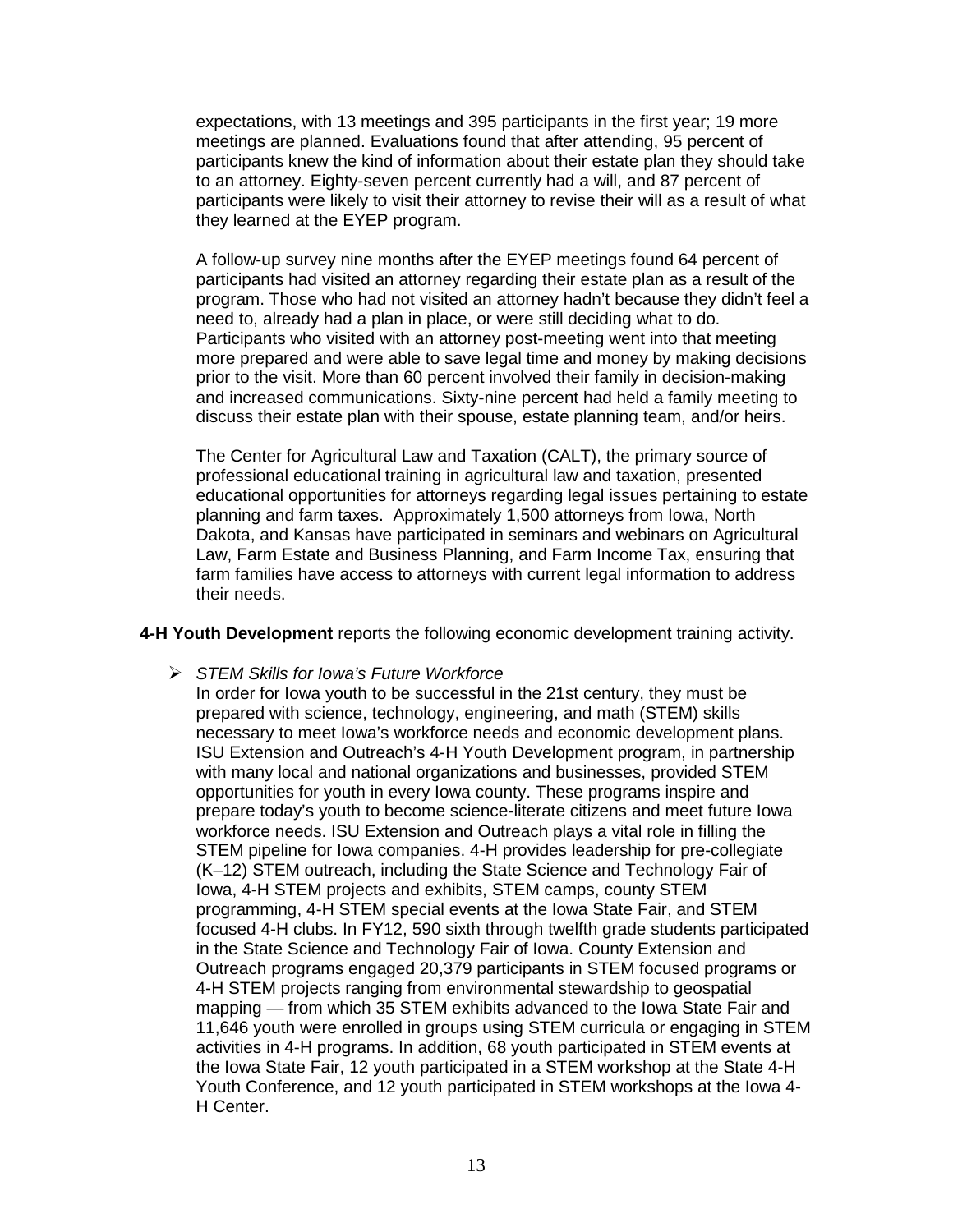Keeping Iowa youth interested and participating in STEM initiatives will create a better prepared future workforce and ultimately help improve economic development in the state of Iowa. The Iowa Governor's STEM Advisory Council established the North Central STEM Hub at ISU. As part of the STEM Initiative the North Central Hub supported STEM events in the region that had 155 youth attend and also hosted a STEM Festival event at VEISHEA that was conducted by 25 youth with an estimated attendance of more 2,000 youth. 4-H supported and participated in the Regional Scale-Up program that was overseen by the hub managers that as an aggregate of all regions had 283 Scale-Up programs reported, documenting 10,046 K-12 participants.

**Human Sciences Extension and Outreach** reports the following economic development training activity.

 *Volunteer Income Tax Assistance Helps Families Build Financial Security* The Earned Income Tax Credit (EITC) augments the wages of low- and moderate-income workers and, in turn, this flow of income makes a substantial economic impact in local communities. EITC recipients circulate their refunds through the local economy, creating a ripple effect that exceeds the size of the original refund. This money strengthens neighborhoods, assists small businesses, and spurs local economic development. ISU Extension and Outreach worked with community partners to recruit and train 60 volunteers to provide free tax preparation services to low- and moderate-income families through the Volunteer Income Tax Assistance (VITA) program. In 2013, VITA volunteers working at 24 VITA sites helped 1,633 low- and moderate-income Iowans complete their 2012 income tax returns. Special efforts were made to increase awareness of the EITC and VITA in rural Iowa. As a result, 675 filers qualified for the EITC and received \$959,550 in the 25 counties that participated in the extension-community partnerships to expand VITA programs in rural Iowa.

#### **Ames Economic Development Commission**

The Ames Economic Development Commission's (AEDC) five-year plan focuses on building key infrastructure, supporting business growth, and collaborating with Iowa State University and the Research Park on new ventures. AEDC has also developed its Workforce Development Initiative (WDI) that will target high-value projects and train skilled workers for a variety of industries.

2. Please provide the following information for FY13: (If your institution utilizes additional metrics specific to your institution's specialized areas of research or service, please include them here)

#### *Note: Unless noted, the data provided below are FY13 data.*

- a. Number of disclosures of intellectual property: 98
- b. Number of patent applications filed: 39
- c. Number of patents awarded: 24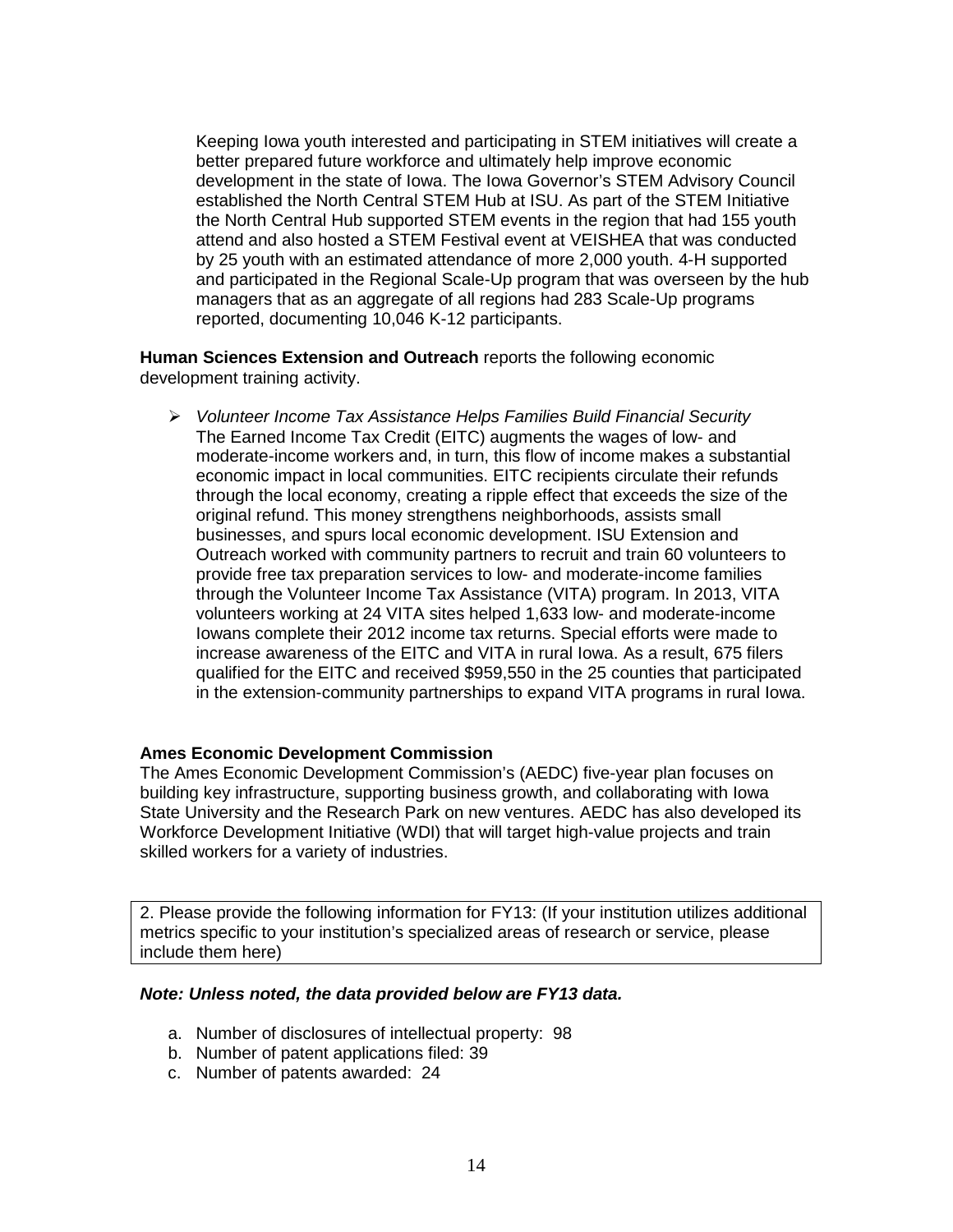- d. Number of license and option agreements executed on institutional technologies, in total and in Iowa: 79 total, 39 in Iowa
- e. Number of license and option agreements yielding income: 173
- f. Revenue to Iowa companies as a result of licensed technology: \$45 million (CY12)
- g. Number of startup companies formed, in total and in Iowa (through licensing activities): 2 total, 1 in Iowa
- h. Number of companies in research parks and incubators: ISU Research Park: 40 private and 13 university-related; Plant Sciences Institute Innovations Development Facility (IDF): 3 (all university-related or affiliated)
- i. Number of new companies in research parks and incubators: ISU Research Park: 3 private,0 university-related and 0 affiliates; Plant Sciences Institute IDF: 0 (university-affiliated)
- j. Number of employees in companies in research parks and incubators: ISU Research Park: 1009 private and 231 university-related; Plant Sciences Institute IDF: 3 FTE (all university-related or affiliated)
- k. Royalties and license fee income: \$9.1 million
- l. Total sponsored funding received: \$326.4 million of which \$193.8 million is for research
- m. Corporate sponsored funding received for research and economic development, in total and in Iowa: \$28.1 million total, \$13 million in Iowa
- n. Iowa special appropriations for economic development in the following categories:
	- o Annual state appropriations for ongoing economic development programs (such as research parks, SBDC, IPRT): \$2.4 million—includes \$936,345 SBDC (includes state-wide programs), \$122,355 ISU Research Park, and \$1,365,602 IPRT
	- o Regents Innovation Fund appropriations: \$1,050,000
- o. Research expenditures (federal, state and local; business; nonprofit; institution funds; all other sources): \$261.0 million—Note that this is the FY12 total reported to NSF for its Higher Education Research and Development (HERD) Survey.
- p. Licenses and options executed per \$10 million research expenditures: 4 (est.)— Note that this is an FY12 figure, the most recent number available.
- q. Sales of licensed products by Iowa-based companies: See d. above
- r. Number of employees for current Research Park tenants and incubators, as well as former tenants that are still in existence in basic form world-wide: 3,802

3. Please describe the ways in which your institution is engaged in the following activities (For example, what is the nature of the outreach and service activities? Which units provide it? What kinds of people and organizations benefit?)

A. Direct and hands-on technical assistance to businesses and entrepreneurs

B. Direct economic development assistance to Iowa communities

C. Economic development services provided by research parks, incubators or similar service units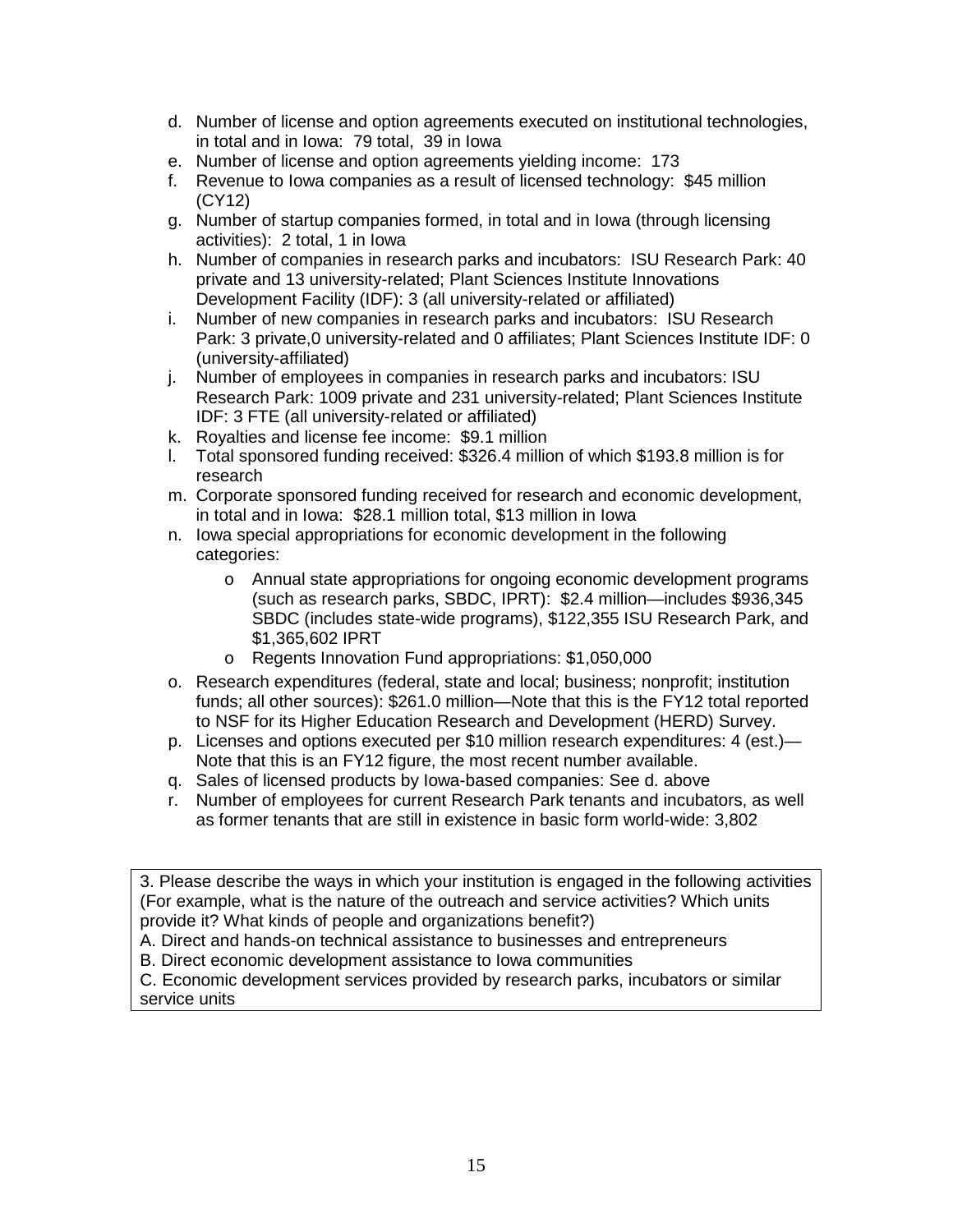## *3A. Direct and Hands-on Technical Assistance to Businesses and Entrepreneurs*

#### **Iowa State Economic Development**

ISU has developed a comprehensive system to foster innovation. Our focus is on the transfer of university technologies into commercial applications in startup or existing companies. Functions include:

- *Business Development and Assistance and Entrepreneurial Activities:* Efforts related to startup companies, including business assistance services and SBIR/STTR applications.
- *Technical Assistance and Technology Development:* Solving technical problems, assisting in product development and process improvement projects for existing businesses. This includes the current efforts of no-cost technical assistance and cost-sharing projects.
- *Industry Relations:* Facilitation of a multitude of interactions between ISU and its industry partners, including the management of research relationships and interactions with economic development groups, legislative groups, and other third parties.
- *Community Development:* To disseminate and develop programming, facilitating community organizations, fostering community planning, and coordinating with community and regional economic development networks and organizations.
- *Technology Transfer and Licensing:* The transfer of intellectual property (patentable inventions, copyright works and proprietary materials) to business and industry through license agreements.
- *Physical Space:* Physical space for business incubation is available in the ISU Research Park, the Plant Sciences Institute's Innovations Development Facility, the Center for Crops Utilization Research, and the BioCentury Research Farm.
- *Research and Instrumentation Facilities:* Iowa State University maintains more than 20 central research facilities that also serve communities and businesses on a fee-for-service basis.

## *ServSafe®*

ISU Extension and Outreach nutrition and health specialists are registered instructors for the National Restaurant Association's Educational Foundation's internationally recognized food safety certification program. ISU Extension and Outreach specialists have taught the ServSafe<sup>®</sup> food safety certification program for more than 15 years. From July 1, 2012 through June 30, 2013, more than 1,000 Iowans participated in ServSafe<sup>®</sup> courses taught by ISU Extension and Outreach, with 90 percent successfully earning certification. Participants are from commercial retail foodservices such as restaurants and institutional operations such as hospitals and schools. Commercial operations recognize the value of training staff in safe food handling procedures, as an incidence of a foodborne illness can be devastating for business. In addition, promotion that staff members are certified in food safety can be a marketing advantage as many operations post these certificates. Proper preparation, holding, and service of food are critical in any place where food is served. Many of participants work in operations that serve those considered at greater risk of contracting a foodborne illness due to compromised immune systems; food safety training can avoid costly medical expense.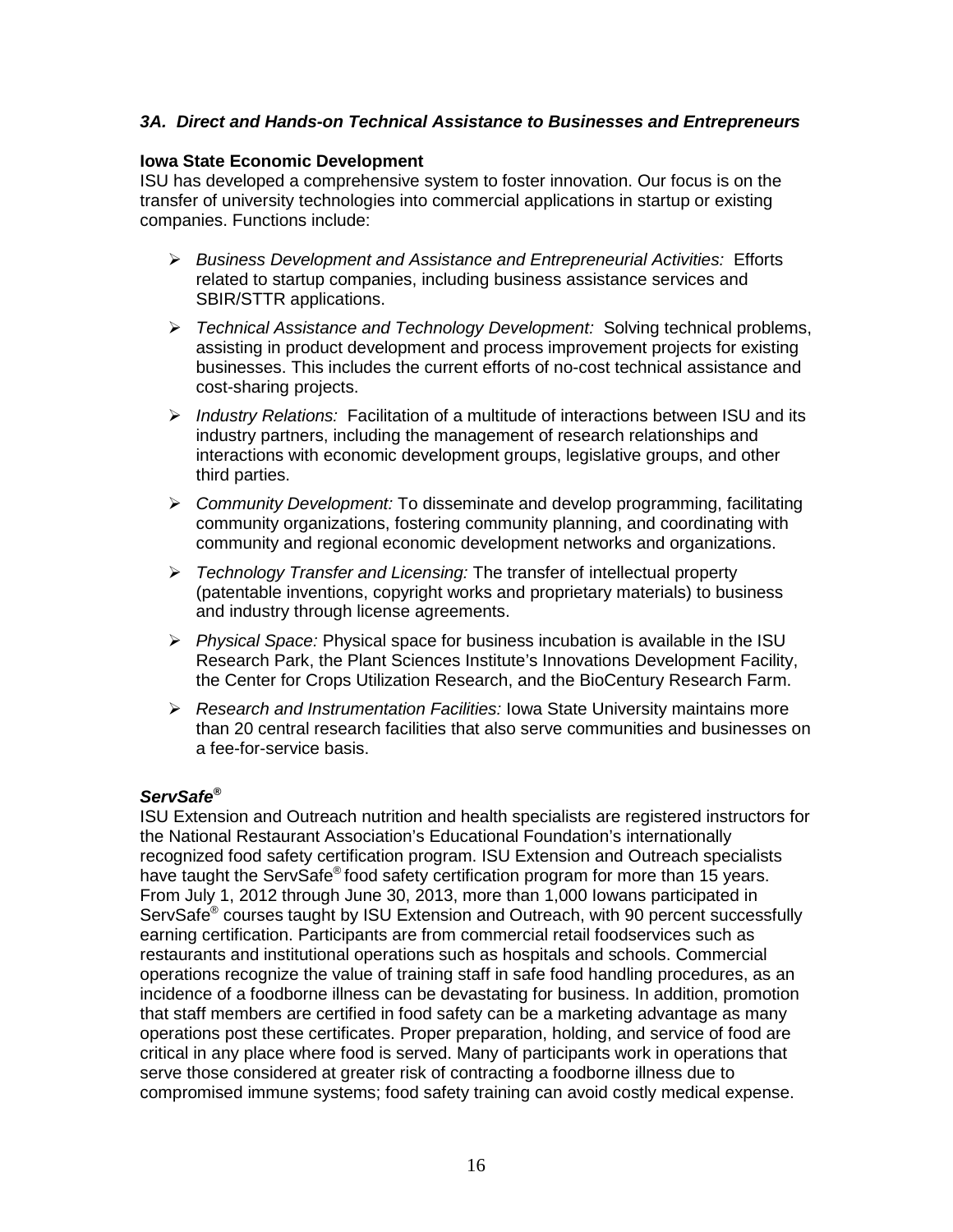#### **Technical Assistance for Startup Company**

Harrisvaccines, located in the ISU Research Park, is a revolutionary animal health vaccine company started in 2005 by Dr. Hank Harris, a College of Agriculture and Life Sciences professor. The company turned to CIRAS to improve speed to market accelerating their transition from start-up to an established corporation. Prior to the project, the company took eight to ten weeks to get a vaccine delivered. This decreased to four to six weeks as a result of the technical assistance. This project leveraged previous support from the ISU Research Park, Iowa Farm Bureau Federation and the Iowa Economic Development Authority.

#### **\$17M Impact Generated by Student Projects with Companies**

Senior capstone design projects are the culmination of engineering education for undergraduate students. Iowa companies, through a partnership between CIRAS and the College of Engineering, provide students challenging opportunities to apply their engineering knowledge to real-world applications as a final step in preparation for joining the workforce.

By working with the students, companies gain a new perspective on difficult engineering problems as well as the value engineers bring to an organization. As a result of the projects, many companies achieve innovative solutions that lower costs and enhance productivity. The ability to showcase the company and recruit engineering students nearing graduation is an added benefit to the partnering businesses.

In addition to the senior capstone design projects, engineering students have worked with companies on projects related to cellular lean, materials, and facility planning.

In 2012, students worked on 53 projects with 27 different companies. Companies responding to surveys reported impact of more than \$17 million for these projects.

#### **\$30 Million Impact Reported by Dyersville, IA, Manufacturer**

ESAPCO, a manufacturer of fabric structures and greenhouses, in Dyersville, Iowa, saw an immediate impact from changes made as a result of a productivity improvement project with CIRAS. The company reported a \$26M increase in sales and \$3.9M in cost savings.

#### **Department of Commerce and Department of Defense Programs Assist Company**

Quality Machine of Iowa increased sales by \$1M due to combined expertise from two CIRAS managed federal programs. This technical assistance was provided through the Department of Commerce Manufacturing Extension Partnership (MEP) and the Defense Logistics Agency Procurement Technical Assistance Program (PTAP) administered on behalf of the Department of Defense. The Audubon, Iowa, company received technical assistance in defense contract marketing skills, resulting in an award of a five-year defense contract. Technical assistance in lean manufacturing techniques resulted in cost improvements.

#### **Applied Research Project on Company Worksite Wellness Program**

With the upcoming implementation of the Affordable Care Act, understanding the impact of a worksite wellness program is increasingly important. Through funding provided by the Economic Development Administration University Center Program, CIRAS and Human Sciences Extension and Outreach partnered to conduct a pilot worksite wellness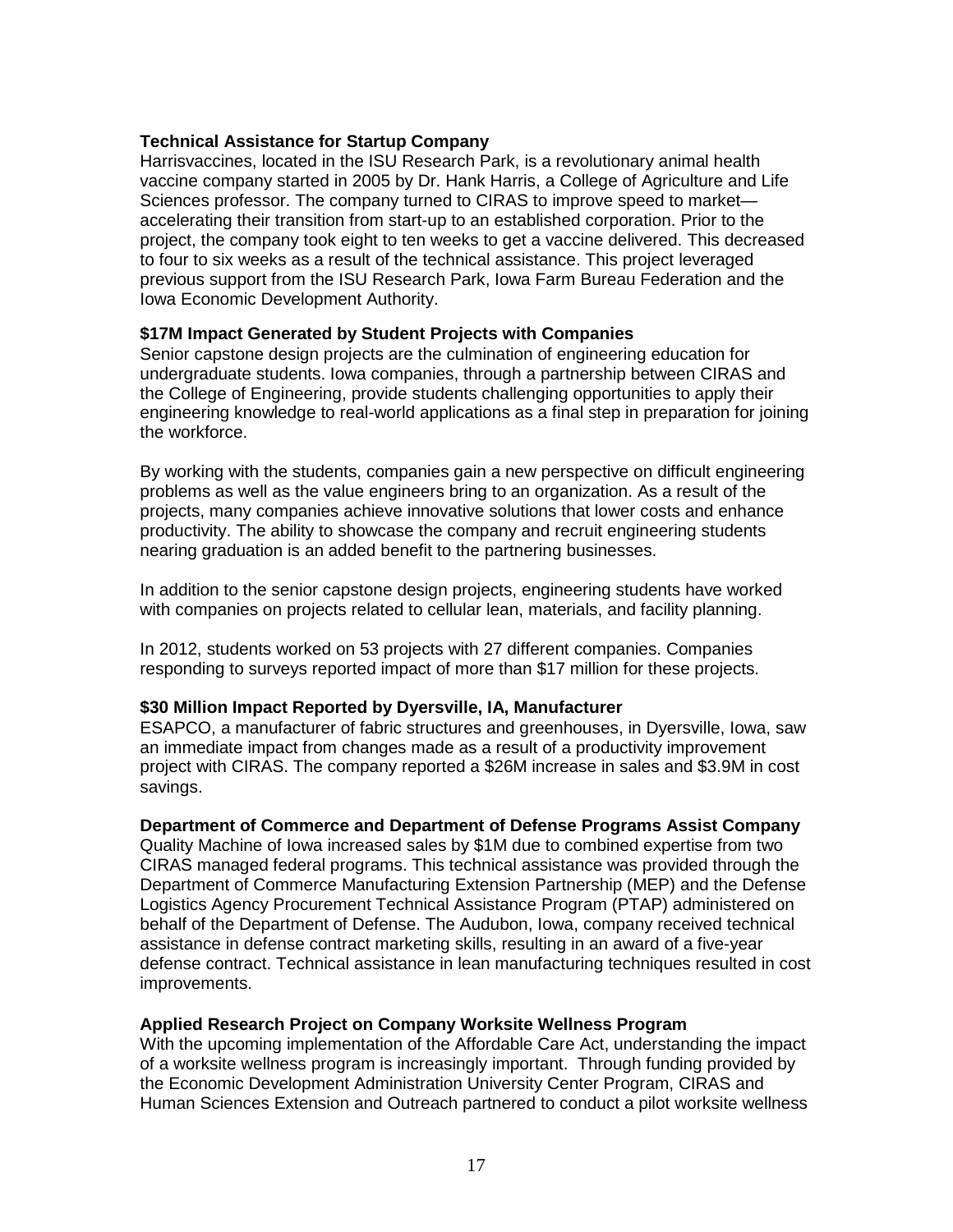program with three Iowa manufacturers: The Graphic Edge in Carroll, Timberline Manufacturing, Inc., in Marion, and Rosenboom Machine & Tool in Sheldon.

Research suggests that worksite wellness programs can generate a return on investment (ROI) of \$4-8 per \$1 invested as a result of increased productivity and decreased absenteeism and healthcare claims. A goal of the pilot program is to examine the ROI for Iowa employers.

This year, 60 employees from each of the three worksites were recruited to complete a baseline health risk appraisal (HRA) as well as an emotional and financial assessment with 30 employees then randomly assigned to the control group, receiving no additional programming, and 30 employees assigned to an intervention group, which completed a 6-month educational program.

In January, 2014 the HRA will be repeated with the 60 employees to examine effects of the program on the workers. Health claim information and absenteeism records will also be collected. An analysis of the results will help companies make better informed decisions about the ROI of wellness programs on the company's bottom line as well as the impact on employee well-being.

## *3B. Direct Economic Development Assistance to Iowa Communities*

*Sustainable Economies Program*

ISU Extension and Outreach CIRAS and Community and Economic Development partnered to leverage \$614,000 of state funding with \$614,000 of federal funding through a 3-year grant from the Economic Development Administration University Center Program (EDA UCP). This Sustainable Economies Program provided Regional Trade Centers (RTCs) in rural Iowa with an in-depth economic assessment of the financial, social, and environmental "triple bottom line" well-being of the region, coupled with technical assistance to the critical organizations and businesses of the region.

Technical assistance was provided in the Carroll region, Lee County (Fort Madison and Keokuk), Appanoose County (Centerville), and Cerro Gordo County. Assistance helped these rural areas to better understand their economic sustainability and provided support in taking steps to long-term prosperity. In addition to the economic analysis, technical assistance projects were launched within the communities and businesses participating in the program.

In 2012, more than 38 distinct clients were served with more than 400 regional stakeholders attending planning meetings and sustainability sessions facilitated by ISU Extension and Outreach focusing on the steps needed for long-term success in the RTC. Stakeholders included participants from the business sector, government, nonprofits, education, and interested citizens — uniting a variety of existing programs to create a common set of goals and actions for their region.

 *Student Involvement in Business and Community Development* This year the Partnering Landscape and Community Enhancements (PLaCE) program involved nearly 200 students in outreach projects in dozens of Iowa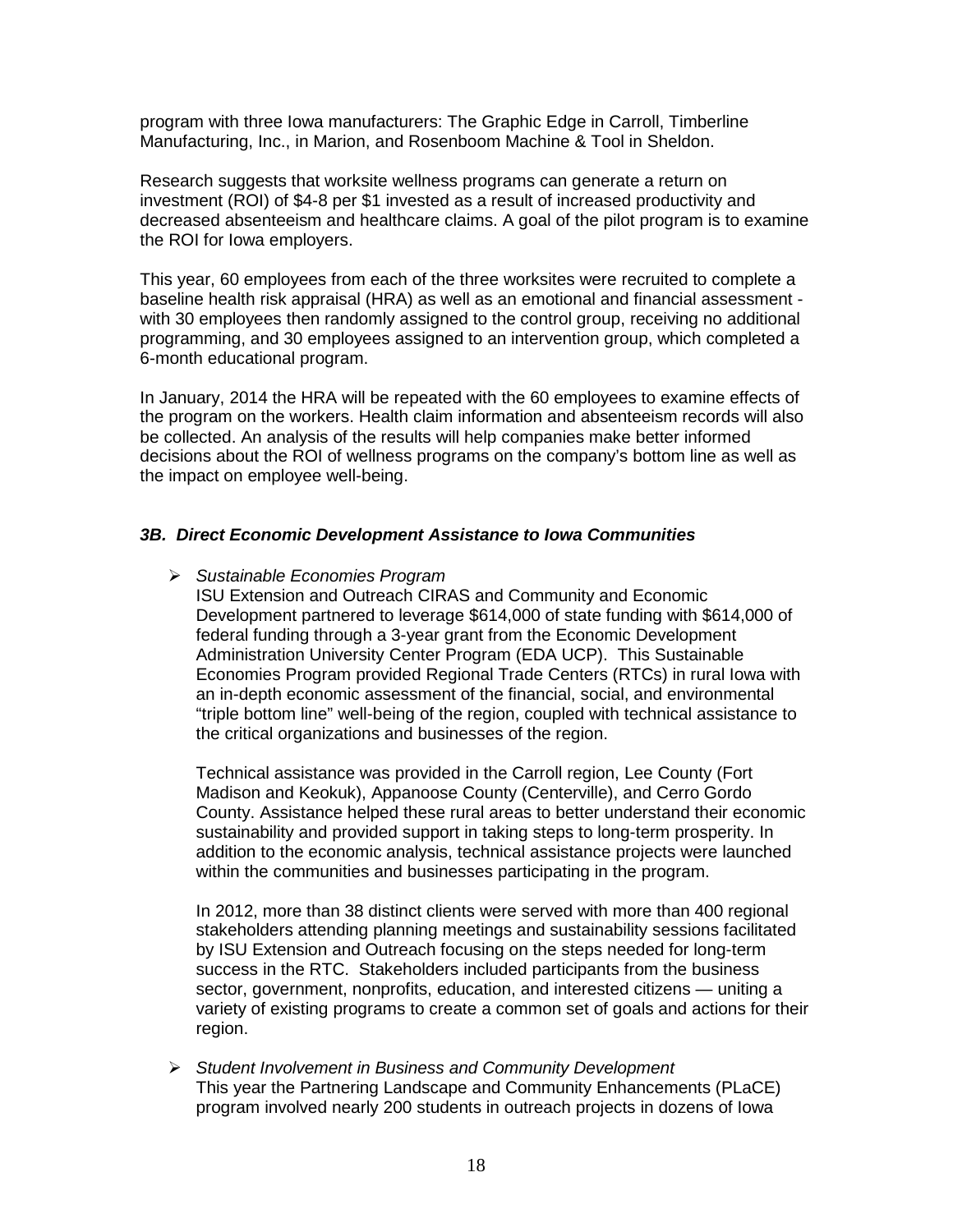communities, including Mapleton, Cedar Rapids, Perry, Ottumwa, Des Moines, Dubuque, Cedar Rapids, Audubon County, and Sioux City. The ILR Community Visioning Program employed student interns to work in the Amana Colonies and seven other communities, and the Community Design Lab employed several interns to assist community design projects in Waukon, Maquoketa, and Clarinda. Funding through the ISU Provost office also has led to the development of the new Community Design Laboratory, providing a new venue for student engagement with Iowa's communities

 *Regional, State and Local Partnerships with ISU Extension and Outreach* ISU Extension and Outreach maintains partnerships and shares joint community development specialist positions with the Chamber of Commerce of Keokuk, the City of Fairfield, the economic development organization of West Liberty (WE-LEAD), the development organization of Cedar County (CCEDCO) and the regional development organization of Southwest Iowa (SWICO). Each of the local economic development positions are jointly funded by ISU Extension and Outreach and a local partner for which the person serves as a local development official who provides economic development education part time.

ISU Extension and Outreach has established a unique partnership with the City of Dubuque and the University of Wisconsin to create a joint faculty position specializing in community planning and leadership. This partnership has resulted in a joint faculty hire who is located in Dubuque but serves both Wisconsin and Iowa. The agreement and joint appointment is one of the first of its kind in the country between two land-grant institutions. The person was hired at the rank of associate professor and is tenured at Iowa State University. Each state extension system pays half the associated costs. The research and extension programming focuses upon community leadership development extension education, and community leadership in response to natural disasters.

ISU Extension and Outreach cosponsors a joint educational position with the Iowa League of Cities, focusing upon local government finance. Joint programming coordinated through this position included the Iowa state municipal clerks institute and webinar series on tax incremental financing attended by more than 500 across the state.

In part because of collaborations with cities and organizations, and direct extension education and applied research assistance, ISU Extension and Outreach leveraged more than \$130 million in local grants, infrastructure development, local staff time, volunteer time, and loans within the communities served.

#### *Iowans Walking Assessment Logistics Kit (I-WALK)*

First offered in 2010, I-WALK is a partnership of the Iowa Department of Public Health and ISU Extension and Outreach. The goal of I-WALK is to develop community coalitions and provide them with relevant, local information to help them continuously update, implement, and evaluate the infrastructure and programs to support a more walkable, healthy, and safe community. I-WALK has a heavy emphasis on data collection and analysis, with the goal of providing communities with the up-to-date information and data analysis necessary to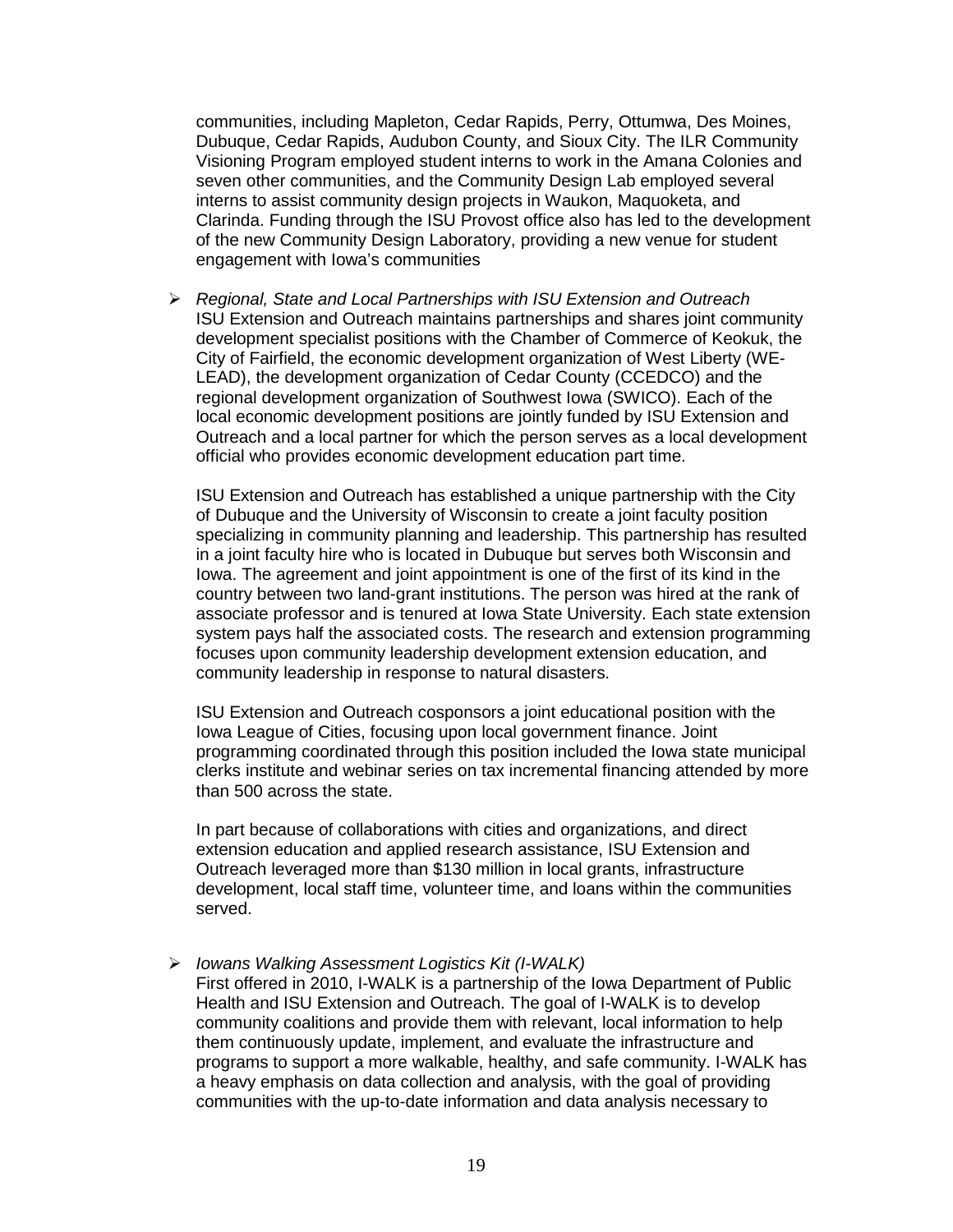assist with identifying priorities that will make the best use of the limited financial resources available. To date, 31 sites representing 41 communities have participated in the program. More than 2,300 surveys have been completed in which 2,500 locations of barriers/opportunities were mapped. Teachers submitted 650 teacher tallies to formulate a baseline to use in grant applications, and more than 500 residents attended GPS workshops to collect infrastructure data. These GPS workshops yielded data for more than 8,200 midblock sidewalks, 5,300 intersections, and 2,500 additional features – all information for which the communities had no mapped data. In 2013 I-WALK was expanded and now includes assessment programs for both Safe Routes to Schools and Older Adults. More than 350 citizens have joined local coalitions, and although it often takes several years for efforts to materialize, several communities have used the generated data to submit grant proposals—a few of which have already been successful and will result in new infrastructure being built—to develop local programs (such as the Walking School Bus) and to develop plans for new sidewalks and trails to be constructed in the future.

*Iowa's Living Roadways Community Visioning Program*

Since 1996 the Community Visioning Program has helped rural communities plan transportation enhancements using state funds from the Iowa DOT. To date, 200 Iowa towns have completed the process and collaborated with design teams to create conceptual transportation enhancement plans. Documented impacts of the program since 1996 include the following:

- Ninety-four percent of participating communities complete at least one project.
- Internet research of state funding shows that to date, 124 visioning communities received funding from five state programs to do 285 projects. Seventy-seven percent of the projects were directly related to visioning concept plans and 27 percent were not directly related to the program.
- Nearly \$30 million has been awarded to communities that have participated in community visioning.
- Estimated cash matches from awardees exceed \$12.6 million for an estimated \$42 million generated.

For example, since completing the Iowa's Living Roadways Community Visioning process in 2012, the city of Manning has started the process of implementing concepts proposed through the visioning process, including new entrance signage, roadside plantings along Highway 141, Main Street improvements, and trail amenities. Estimated completion times for the signage and roadside plantings are Summer 2013 and Spring 2014, respectively. [\(http://www.manningia.com/current-projects.html\)](http://www.manningia.com/current-projects.html).

## *Mapleton Rebuild and Recover*

The fall 2012 landscape architecture community design studio worked with the Mapleton Rebuild and Recover Committee and Foundation to identify landscapebased strategies for Mapleton's long-term recovery. In 2011, more than half of the community was damaged by a Category 3 tornado. Students conducted focus groups, surveys, interviews, and mapping workshops with Mapleton residents to gain a better understanding of the needs and desires of the community. Based on the information they gathered, the class developed a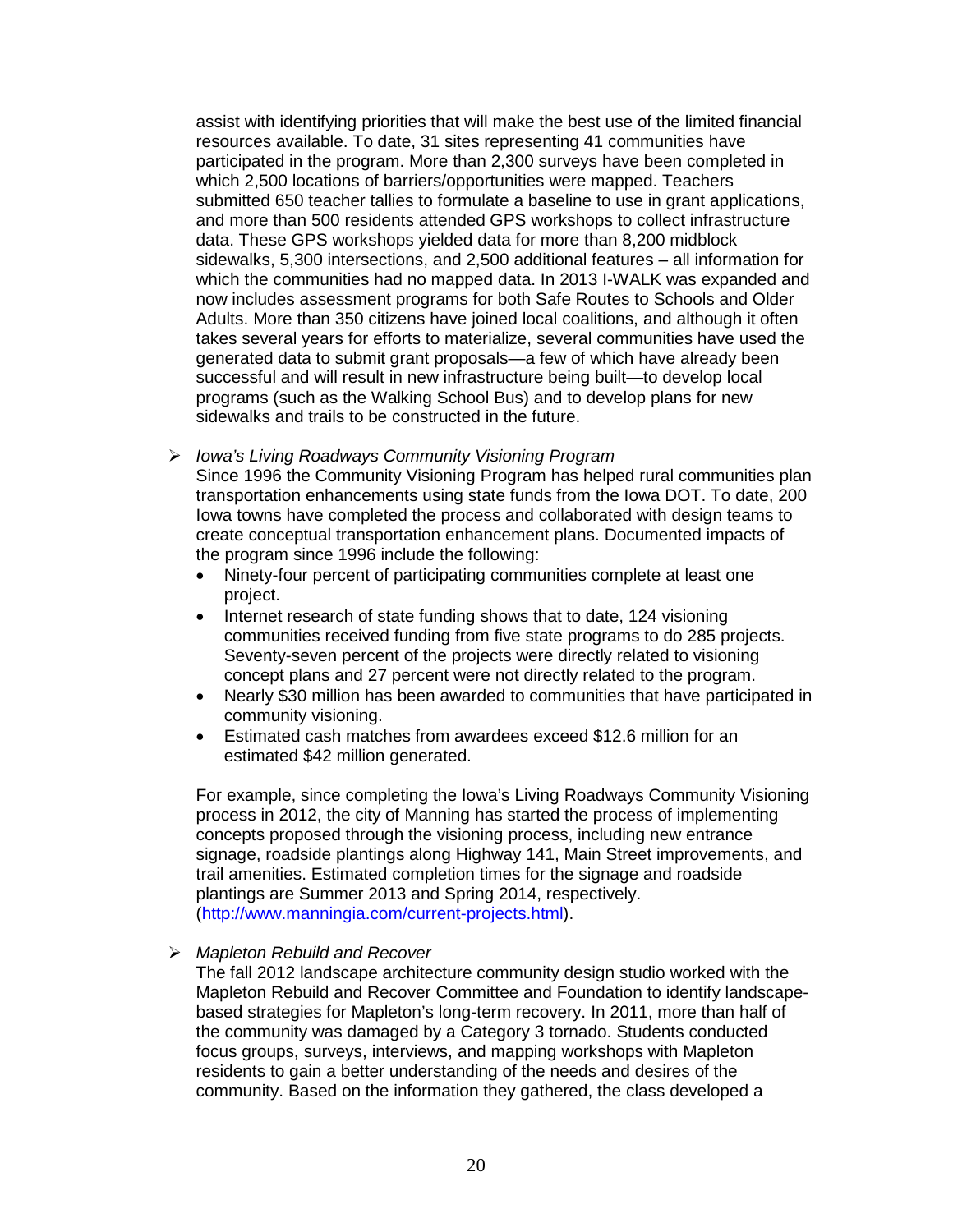series of project proposals that address community infrastructure, renewable energy, recycling existing resources, and new uses for open spaces—including those created by the tornado. Since the completion of the studio, Mapleton applied for and was accepted to the 2013 Iowa's Living Roadways Community Visioning Program through which they are continuing with transportation enhancement planning. Mapleton also applied for and was accepted to the 2013 Iowa's Living Roadways Projects Program to do roadside planting, which was completed in spring 2013.

 *Fairfield Receives Environmental Excellence Award* Fairfield was one of three communities picked by Alliant Energy to participant in Alliant's Hometown Rewards efficiency program. CED sustainability specialist Scott Timm organized the program in Fairfield. Participation resulted in Fairfield's residential customers reducing their energy use by about 8.5 percent and commercial customers cutting energy use by about 8 percent. Because of the program, Fairfield earned Governor Terry Branstad's Environmental Excellence Award for Energy Efficiency/Renewable Energy. Since early 2012, 1,800 volunteer hours have been spent planting trees at various locations in town. With a \$1,000 grant from Home Depot, volunteers led by Timm weatherized 22 homes, half of which belong to military veterans. An energy-efficient Habitat for Humanity house is currently under construction.

#### *3C. Services Provided—ISU's Key Units Engaged in Economic Development*

The Office of the Vice President for Research and Economic Development has worked closely with all of the key units previously mentioned, including the Office of the Vice President for Extension and Outreach, in promoting the University's mission related to economic development and technology transfer. University administration has made some strategic changes for rapid expansion of the university's economic development efforts.

- $\triangleright$  President Steven Leath appointed Michael Crum the new Senior Policy Adviser on Economic Development to work with internal and external groups. In addition to representing Iowa State on economic development boards, he'll work to strengthen coordination with constituents that include those boards, business associations, government agencies, communities and foundations. Crum will serve as a gateway for Iowa's business community to the expertise and business services offered through Iowa State.
- $\triangleright$  The ISU Research Park now reports directly to the President's Office, to allow the university to be more aggressive and more nimble in pursuing partnerships.
- $\triangleright$  The Iowa legislature this past spring invested \$7.5 million to support Iowa State's Leading the Bioeconomy initiative. The investment is being used to leverage ISU's student education and to conduct research that strengthens Iowa's bioeconomy and leads to new biosciences jobs in the state of Iowa. The initiative will invest \$2.25 million to expand the Biorenewables Laboratory and the BioCentury Research Farm, providing new equipment, facilities and capabilities that both create discoveries and translate those discoveries into successful commercial processes. The initiative will invest \$2.75 million to expand work in eight new and existing research projects. Another \$1.45 million will be used to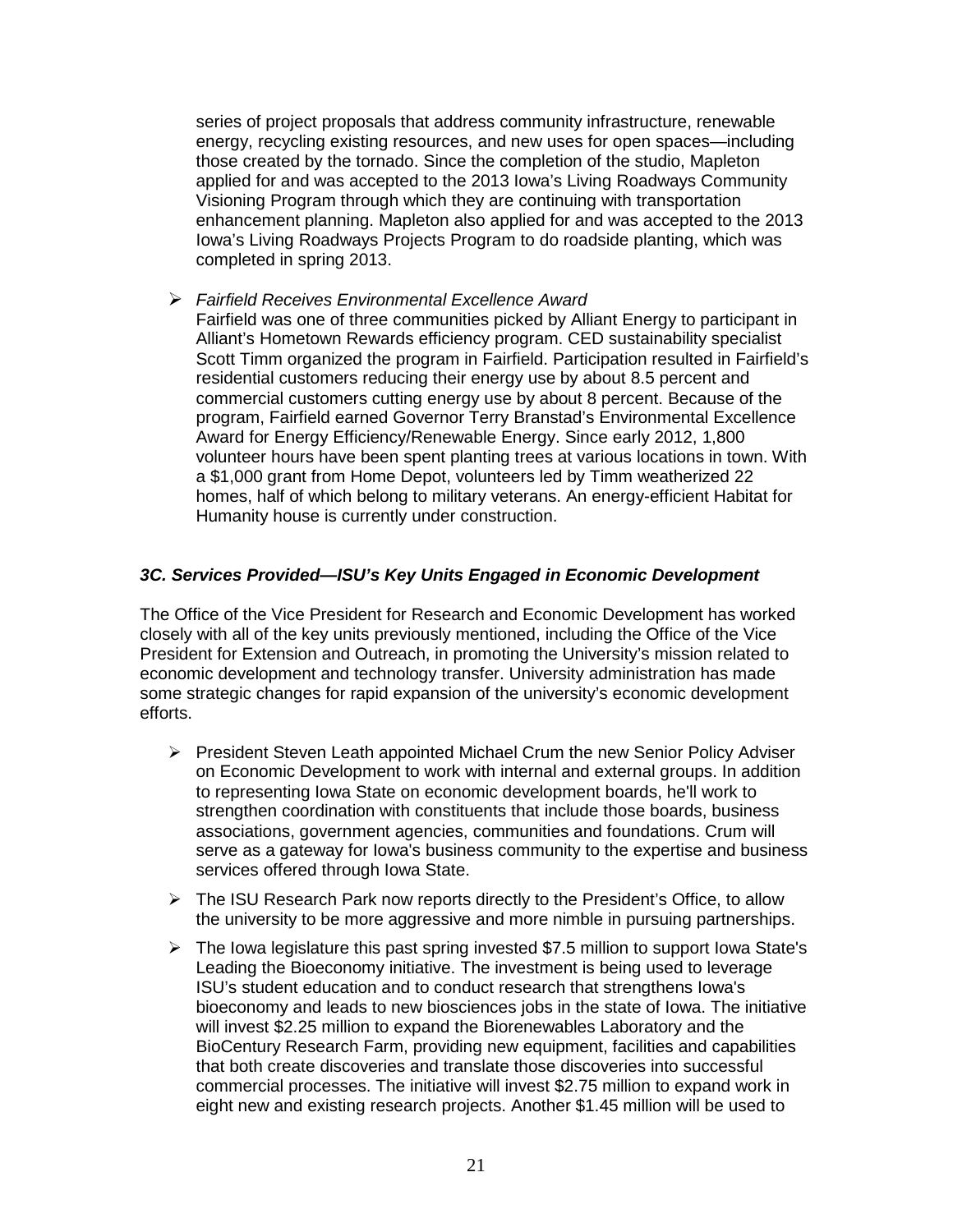renovate three existing laboratories: the Animal Science Nutrition Laboratory, the Livestock Health and Feed Efficiency Laboratory and the High Throughput Mass Spectrometry Laboratory. Iowa State will use \$500,000 to attract high caliber graduate students interested in the biorenewables field. This initiative will strengthen the university's research programs by awarding 12 one-year graduate fellowships in 2014, and support Iowa's bioeconomy workforce by offering new specialized courses in biorenewables.

Iowa State will invest \$600,000 (\$200,000 each) in efforts to build partnerships with companies and agencies on biosciences research projects; establish an industrial liaison office to work with Iowa biosciences companies; and expand the Biobased Foundry program of technological entrepreneurship.

The following units are the key units that focus attention on economic development and technology transfer at ISU; however, significant additional activity also occurs across campus in individual academic departments, centers and institutes, and colleges.

#### **Iowa State University Research Park**

The Iowa State University Research Park is a 230-acre development with over 446,000 square feet of building space and is located south of the Iowa State University campus. Iowa's governor and legislators provided \$12 million in funding to support a new building in the Iowa State University Research Park. The new facility will bring together formerly scattered services and agencies that support technology transfer and economic development, Construction of the new building is expected to be completed within the next three years. Currently, the Research Park offers two types of incubator facilities.

- *Biotech Wet-lab Incubator:* ISU Research Park houses an 8,000 sq. ft. wet-lab incubator facility. The incubation facility provides laboratory space for the growth and development of start-up, spin-off and established biotechnology companies. Features include:
- *Technology Incubator:* The Technology Incubator identifies early-stage, techbased concepts and businesses and aids in economic development and technology transfer. This provides an environment for growth by helping develop viable business plans and secure financial backing. To date, the Technology Incubator has supported over 80 start-up companies. To qualify, businesses must be Iowa companies formed under Iowa law, in the pre-venture capital stage of development, show potential for growth and development as an Iowa company, be based on a technology and related to ISU research and/or research services.

**Innovations Development Facility (IDF).** This is a business incubator operated by the Plant Sciences Institute to promote the commercialization of plant biotechnology. IDF encourages ISU faculty, staff, and students to commercialize their research in the plant sciences and promotes the development of startup companies among aspiring entrepreneurs. IDF is housed in the Roy J. Carver Co-Laboratory and consists of six well-equipped laboratory modules and three office spaces. The facility offers an environment to transition research from a university to a business setting. The IDF facility is a productive research location where scientists from academe and industry can work together to advance the mission of the Plant Sciences Institute and to promote economic development in Iowa.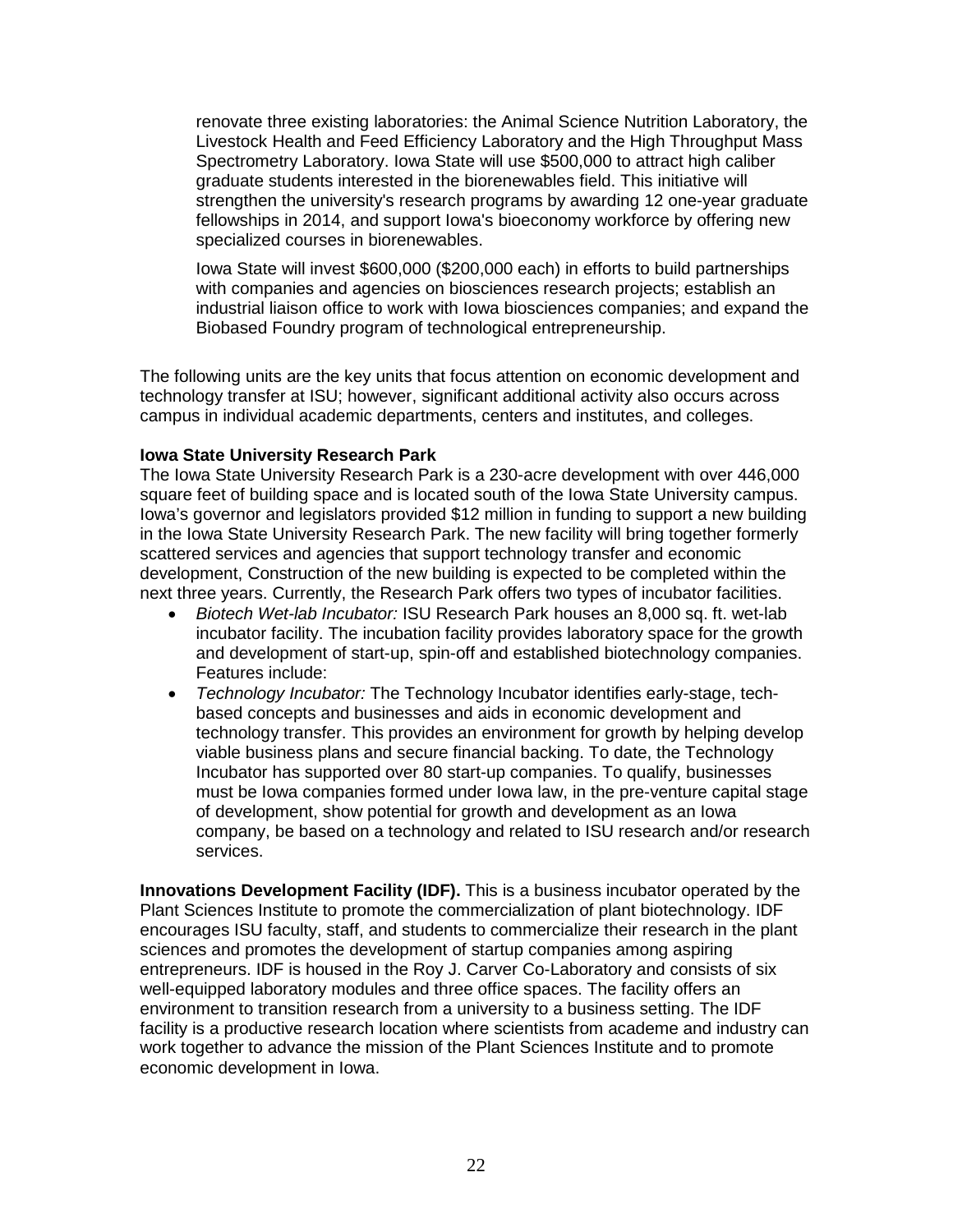#### **Institute for Physical Research and Technology (IPRT)**

Through IPRT Company Assistance, Iowa companies can leverage the expertise of the IPRT research centers and other ISU capabilities in order to solve technical problems, create new products and processes, and increase productivity and quality. IPRT Company Assistance provides help through both its R&D cost-sharing program and through short-term, no-cost technical assistance. IPRT actively collaborates with Iowa companies on technology development projects. Many successful businesses have emerged from IPRT technologies, including Mechdyne of Marshalltown and BodyViz of Ames. In addition, startup companies such as Iowa Powder Atomization Technologies of Ames and Avello Bioenergy of Boone have received assistance from IPRT and are showing great commercial potential.

The staff members of the Materials Group and the Nondestructive Evaluation Group within Company Assistance provide significant and broad expertise to help Iowa manufacturers address material and inspection issues. These programs offer state-ofthe-art capabilities to businesses, and both groups have expanded their capabilities and facilities to keep pace with research advances and modern industrial needs. This direction allows them to interact with various industrial clients and tackle an increasingly wide range of challenges.

The Research Cost-Sharing Program is available to Iowa companies for pursuing research conducted at ISU. The program, offered through IPRT Company Assistance and funded by the state, provides an effective yet inexpensive way to access the facilities, expertise, and knowledge of the faculty and professionals working at Iowa State. Through the Cost-Sharing Program companies can receive 1:1 cash matching on their research projects.

**The Virtual Reality Applications Center (VRAC) is an interdisciplinary research center** under IPRT whose primary focus is developing computer interfaces that integrate virtual environments, wireless networking, pervasive computing and third generation user interface devices to amplify the creativity and productivity of people. Research facilities at VRAC assist companies in addressing a diverse range of challenging problems spanning science, engineering, and the humanities.

#### **Small Business Development Center at ISU (SBDC) and Pappajohn Center for Entrepreneurship**

These units work with researchers to define the technologists' role in the company, evaluate markets, assist in the creation of a business plan and help the company develop connections with a network of business resources including consultants, accountants, attorneys, prospective employees and investors. In a typical year, the Pappajohn Center, working with IPRT, the Plant Sciences Institute, ISURF/OIPTT and other research centers, identifies approximately 25 prospective new technologies. These technologies can take six to 26 months to develop sufficiently to justify the formation of businesses. During this time the researcher receives business development assistance from, the Small Business Development Center and Pappajohn Center for Entrepreneurship to move the technology from the researcher's bench to the marketplace. The Pappajohn Center helps the researcher develop the model for the business and establish the network of resources necessary to implement the plan. These resources can include business assistance, students or capital. The Pappajohn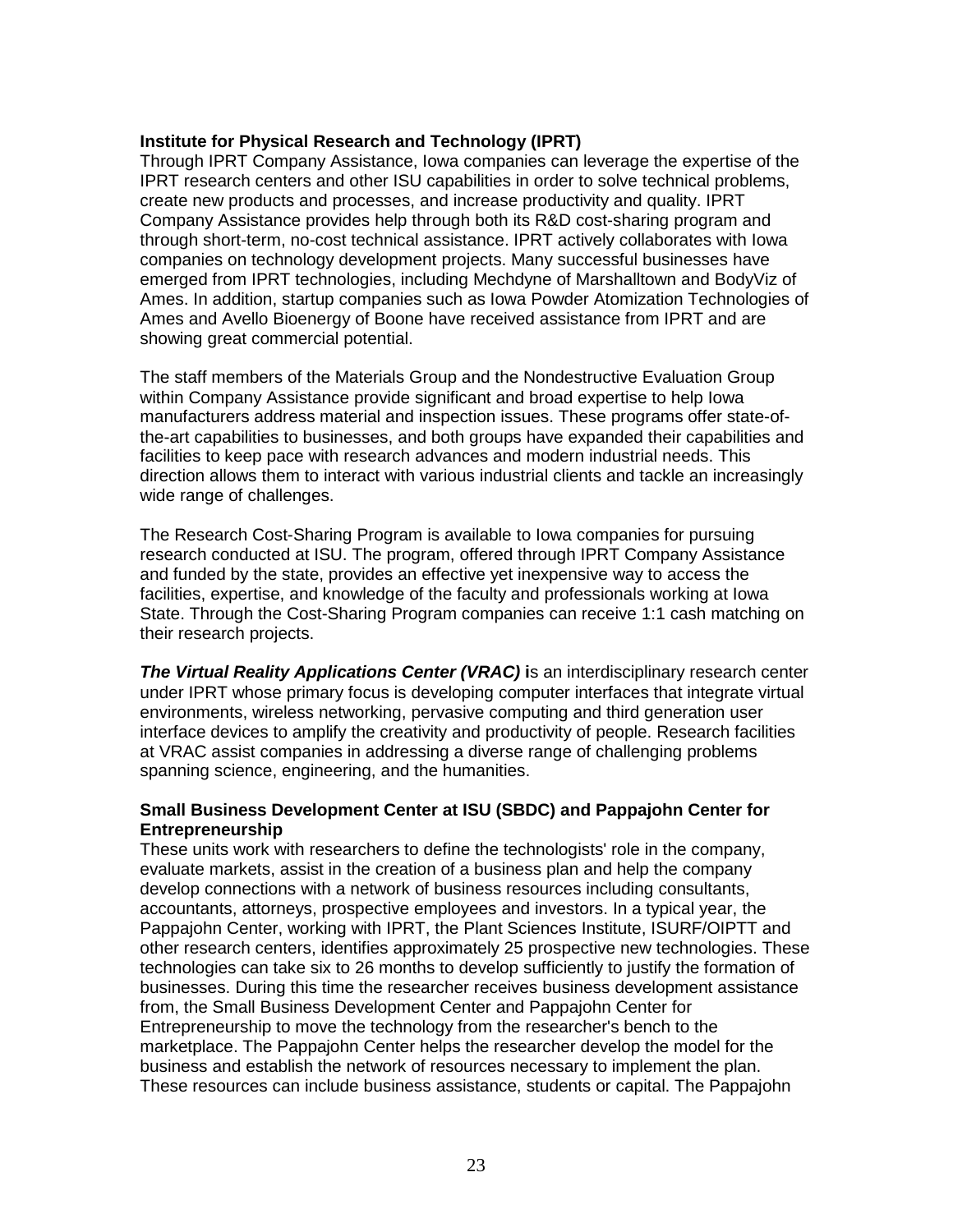Center/SBDC also continues to provide a referral network and facilitates the recruitment of students including access to internships.

**ISU Research Foundation (ISURF) and the Office of Intellectual Property and Technology Transfer (OIPTT).** ISURF owns and ISURF and OIPTT jointly manage, market, and license the intellectual property for Iowa State University. ISURF/OIPTT works with faculty members in regard to the reporting and protection of innovations, including patenting inventions. It markets the innovations to find commercial partners interested in licensing. ISURF also provides assistance to Iowa companies, including ISU faculty startups with SBIR and STTR applications. An FY13 reorganization brought the team responsible for negotiating industry-sponsored research agreements into OIPTT to more closely coordinate efforts to build public-private relationships.

- $\triangleright$  Iowa State University and the University of Iowa began offering a new research sponsorship option in 2013 that allows industry to pre-negotiate exclusive licenses to breakthroughs that grow out of their partnerships with university researchers. The new option spurs increased partnerships between Iowa's Regents universities and industry by giving companies more tools to protect their research investments, and increase the rate of technology transfer to the private sector.
- The ISU Research Foundation hired a part-time Entrepreneur in Residence, Kurt Heiar. The intent is that his experience as a private sector CEO and entrepreneur will assist university efforts to move technology into the marketplace and create jobs for Iowans. He assists faculty and researchers; builds databases of investor, state and corporate contacts who will assist ISU companies; helps young ISUaffiliated companies and fledgling entrepreneurs overcome problems to keep them moving forward; presents guest lectures to classes and student organizations; and reviews existing technologies at ISU to help determine which have business viability.

**Extension and Outreach Center for Industrial Research and Service (CIRAS)** helps companies grow and prosper. The CIRAS mission is to improve the quality of life in Iowa by enhancing the performance of industry through applied research, education, and technical assistance. CIRAS has been working with companies in communities across Iowa for 50 years and has a vision for Iowa of healthy communities through business prosperity. Because multiple resources are necessary to meet the needs of Iowa businesses, CIRAS partners with Iowa's universities, community colleges, government agencies, and business associations throughout the state.

- $\triangleright$  Account managers meet with clients to assess needs and provide links to resources that companies can use to increase their competitiveness. Solutions are offered through a combination of direct assistance from center staff, university faculty, partner organizations, and outside consultants.
- $\triangleright$  CIRAS staff has expertise in  $\cdot$  engineering  $\cdot$  innovation  $\cdot$  government contracting • productivity • management practices • safety • supply chain management • sustainability • quality management • community-business economic development.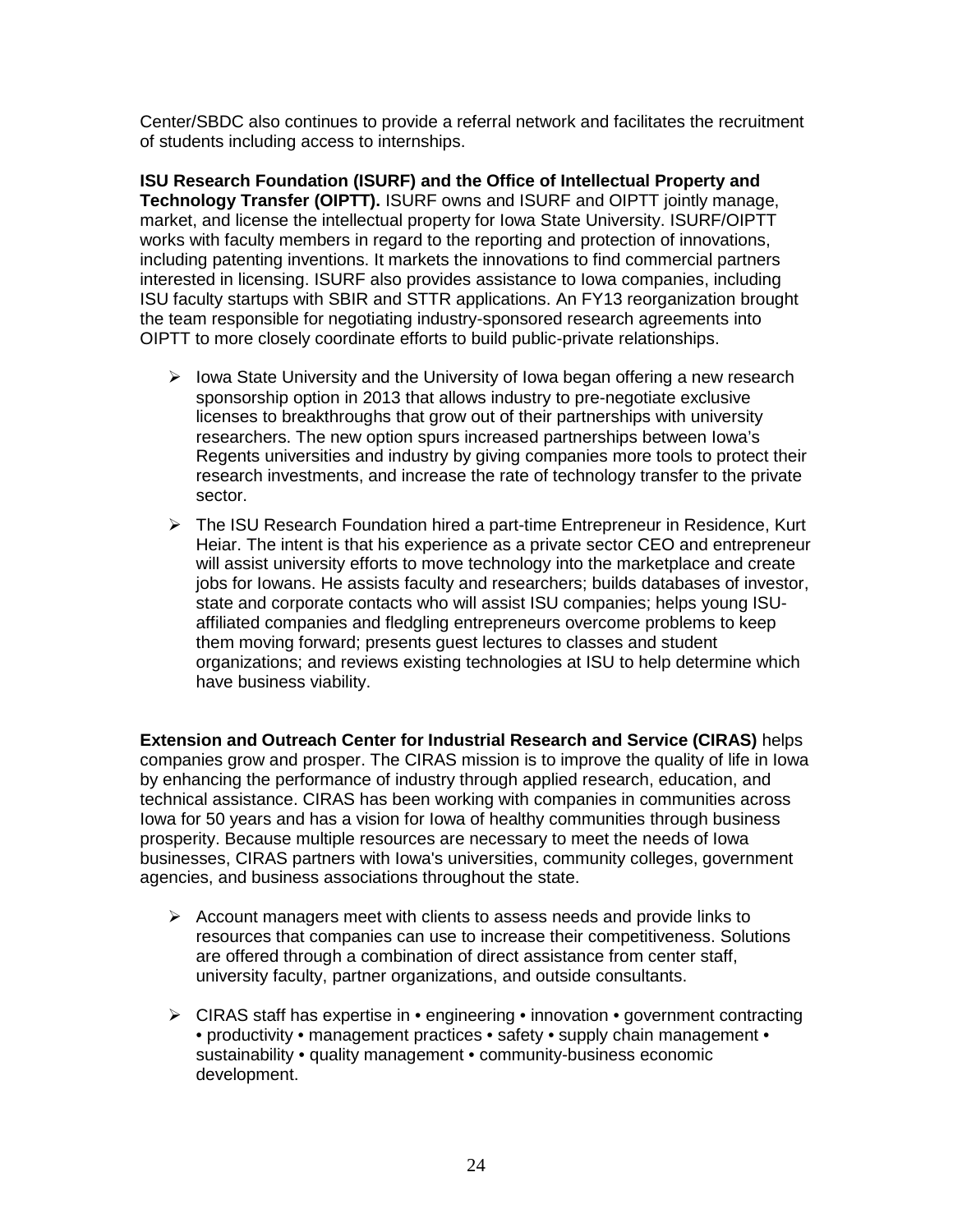- $\triangleright$  Service to industry includes technical assistance and applied research in conjunction with ISU College of Engineering labs; regional economic development studies to better understand rural economies; development of company transformational plans for profitable growth; and educational workshops and mentoring for small to medium sized businesses.
- CIRAS manages the statewide National Institute of Standards and Technology's Hollings Manufacturing Extension Partnership (MEP), a program of the Department of Commerce. The objective of the MEP program is to be a catalyst for strengthening American manufacturing — accelerating its ongoing transformation into a more efficient and powerful engine of innovation driving economic growth and job creation. Through this program, CIRAS provides small to medium sized companies with the training, tools, and connections to accelerate innovation, leading to new opportunities in domestic and export markets.
- $\triangleright$  The Defense Logistics Agency, on behalf of the Department of Defense, administers the Procurement Technical Assistance Program (PTAP). The purpose of the program is to generate employment and to improve the general economy by serving as a resource for businesses pursuing and performing under contracts with the Department of Defense, other federal agencies, state and local governments and with government prime contractors. CIRAS is responsible for this program in the state of Iowa. Staff helps businesses determine if they are suitable for government contracting, provides workshop training and outreach events, assists businesses with capturing government sales, and provides post award contract assistance.
- $\triangleright$  CIRAS manages the Economic Development Administration (EDA) University Center Program in Iowa. The EDA's mission is to lead the federal economic development agenda by promoting innovation and competitiveness, preparing American regions for growth and success in the worldwide economy. CIRAS was awarded a three-year grant to develop and implement the Sustainable Economies Program. This program integrated detailed economic studies with financial, social, and environmental technical assistance to communities and businesses in rural trade centers across Iowa. This integrated, scientific-based approach to sustainability and the triple bottom line helped the businesses, communities, and overall regional economy begin the process of reliable, longterm growth.

**Agriculture and Natural Resources Extension and Outreach** provides unbiased, research-based information and education to agricultural professionals to grow the economic base of Iowa agriculture. Extension and Outreach educates Iowans about local actions to produce a safe, sustainable, accessible, and affordable food supply for the state, the nation, and the world. Programs address all segments of the food supply chain, from productive capacity of Iowa's agricultural and human resources, to production and processing technology, market functions, and management. Programming also includes accessibility, affordability, and safety to reduce food insecurity of Iowa families. Assessment, analysis, and education are provided on a broad scope and scale of Iowa's food system.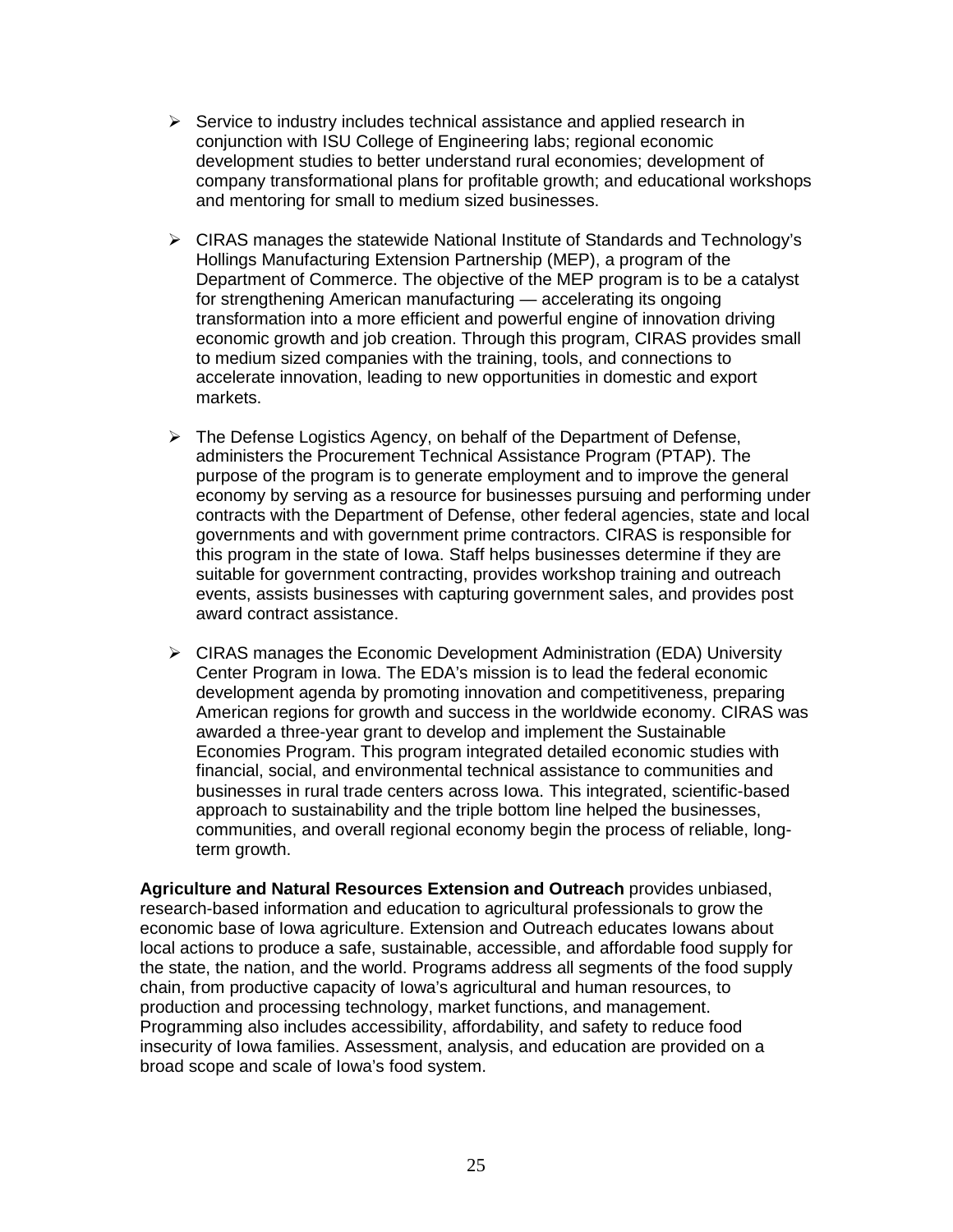- $\triangleright$  Commercial agriculture production programs provide research-based information and education on economically viable commercial production of commodity crop and livestock producers. Field days, research reports, webinars, meetings, peer groups, decision support software, and on-farm research and consultation help farmers and agribusinesses stay current on latest trends and technologies to improve efficiency and sustainability. Emphasis is placed on long-term economically and environmentally optimal production systems.
- $\triangleright$  Protecting Iowa's natural resources is essential to a sustainable agriculture based economy and for quality of life for all Iowans. Education, demonstration, and information programming address management decisions effecting farmed and natural landscapes as they relate to soil and water quality, conservation practices, tree management, recreational activities, energy efficiency, certification programs, and connecting youth and families with nature.
- $\triangleright$  Global market conditions and increasing climate volatility contribute to increased risk for farmers. Educational programming and decision support software provide farmers with methods to evaluate market conditions, government programs, crop insurance, farm leasing arrangements, and how production systems impact risk exposure.
- $\triangleright$  Financial management of farm businesses has a significant impact on long-term sustainability, growth, and overall success. Programs address economic decisions for crop and livestock production, land management and values, machinery investments, and human resource management. The farm population is aging and facing decisions about their retirement and estate and the next generation of farmers. Programs address the needs of new farmers and estate planning for farm families and tax and estate professionals.
- $\triangleright$  Local food production is rapidly growing in the Midwest to address the increasing demand for locally produced fruits, vegetables, and animal products. These farming operations typically are smaller with lower capital and provide opportunities for new farmers to get started or existing farms to diversify their operation. Programs address strategic and tactical decisions, as well as the dayto-day production and marketing decisions for these farms.

**Community and Economic Development Extension and Outreach** helps organizations and local governments develop and build their capacity to make Iowa communities better places to live and work.

- $\triangleright$  Extension and Outreach community and economic development specialists provide skills training each year for more than 40,000 community leaders, local government officials, business owners, entrepreneurs and volunteers.
- $\triangleright$  Community sustainability services focus on helping organizations and individuals meet the needs of the present without sacrificing the ability of future generations to meet their own needs. These services provide communities, economic developers, individuals, and businesses with the tools to manage the financial, social, and environmental issues they face to ensure success in the long run.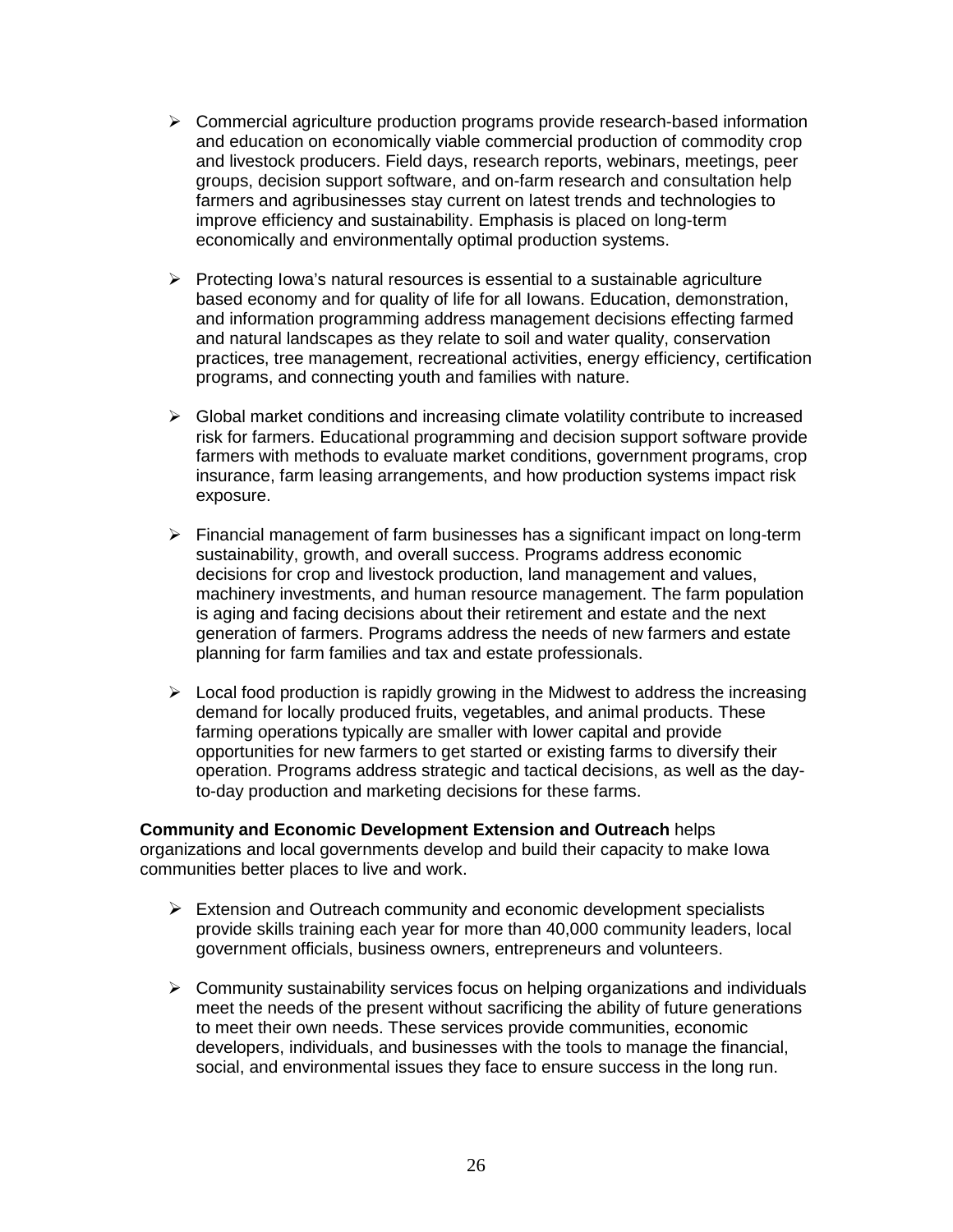- $\triangleright$  CD-DIAL (Community Development Data, Information, and Analysis Laboratory) works with communities and organizations to build decision-making capacity as they collect and use information about their local population. Iowa Community Indicators Program provides Web-based information products such as local retail trade analysis and demographic and economic indicators. Regional trade center analysis provides an in-depth economic assessment of the financial, social, and environmental "triple bottom line" well-being of a regional trade center.
- $\triangleright$  The Community Visioning Program empowers local leaders through a planning process that results in a transportation enhancement plan reflecting the values and identity of the community. Community tourism assessments help communities learn how their current tourism assets and readiness place them within today's tourism marketplace. In addition, they receive recommended steps for building tourism as a community economic tool.

**Human Sciences Extension and Outreach** provides research-based information and education to help families make decisions that improve and transform their lives.

- $\triangleright$  Programming focuses on activities and projects to help Iowans live healthier lives through improved healthy behavior and physical health, and enhanced family, work, and community environments. Programs address caregiving for the aging population, community health, financial health, nutrition and physical health, and parenting.
- $\triangleright$  Specialists help individuals, families, communities, professionals, and organizations assess their health and well-being needs; provide training, tools, and resources to meet those needs; and evaluate the impacts of these efforts to help Iowa reach the Governor's goal of becoming the healthiest state in the nation by 2016.
- $\triangleright$  Human Sciences Extension and Outreach addresses emerging issues that affect the economic viability of Iowa families. Specialists help unmarried parents or parents in unstable relationships who have young children to build the knowledge and skills necessary to form and sustain healthy family and co-parenting relationships. The Planning Your Financial Future program helps child care providers manage their money and plan for retirement. Interactive workshops are designed to increase consumer knowledge and self-confidence in making health insurance decisions, so consumers can meet both their health insurance needs and budget.

**4-H Youth Development** prepares Iowa's young people for future careers. One in every five Iowa youth develops communication, citizenship, leadership and life skills by participating in 4-H programs.

 $\triangleright$  Extension programs that engage Iowa youth in science, technology, engineering and math activities build skills to ensure that more students are well equipped to be knowledgeable citizens and begin college or career training prepared for success.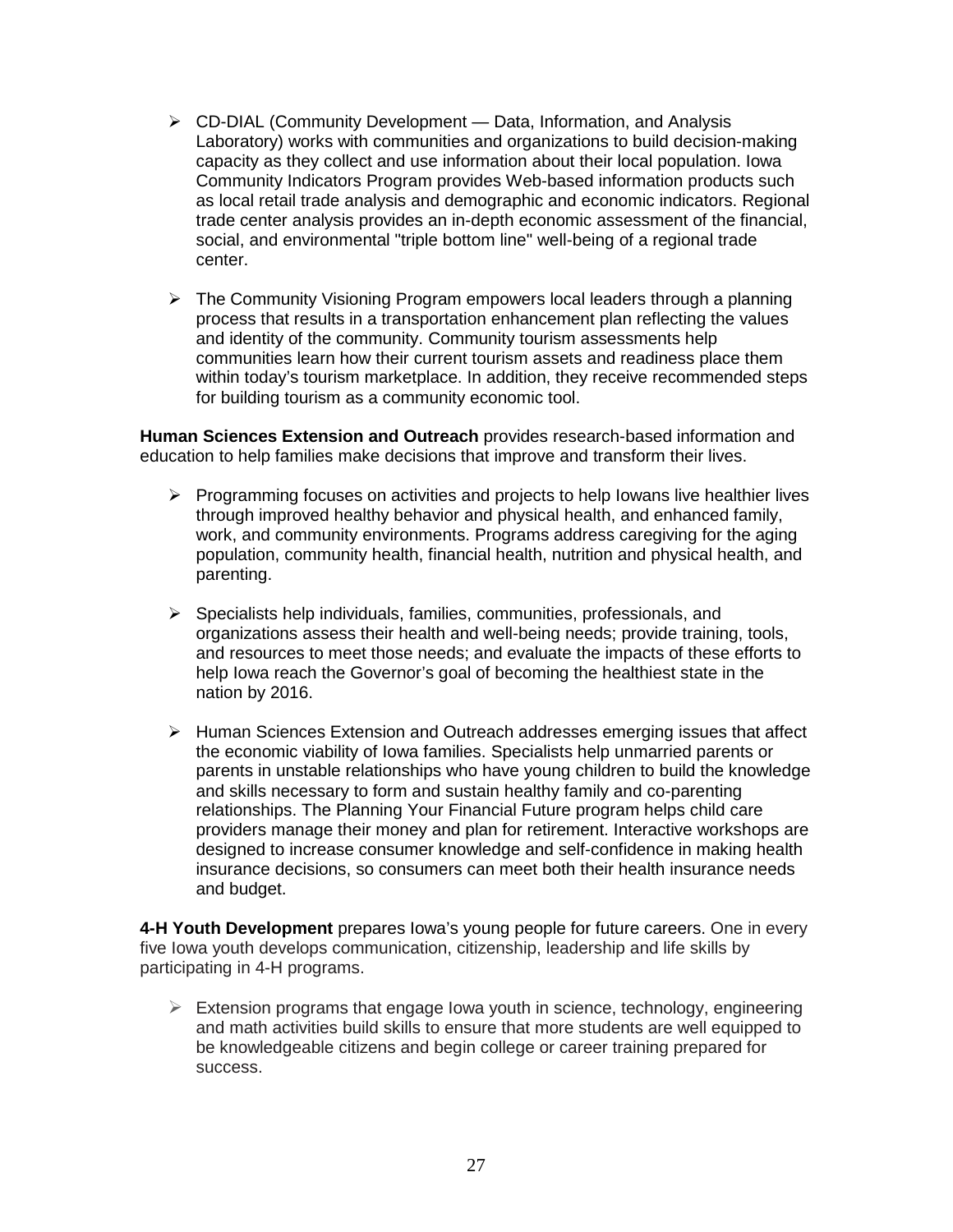- $\triangleright$  K-12 outreach programming connects Iowa children and youth with Iowa State University's knowledge and research base to help them reach their full potential. Education and positive youth development experiences are offered on campus, within counties, and out of state.
- $\triangleright$  K-12 outreach includes both 4-H Youth Development programs as well as outreach partnerships through the Iowa State colleges. These experiences help youth get excited about learning and discover new career choices.
- $\triangleright$  Youth are challenged to actively pursue education beyond high school and build skills that improve their communities today. Programs are delivered through volunteers, community-based partners, educators, and county staff. Specialists assess youth programming needs, train adults who implement quality educational programs and experiences, ensure safe environments, and evaluate programs.
- 4. Please briefly describe two or three examples of major economic development collaborative projects with such other entities as Regent universities, Iowa community colleges, the Iowa Department of Economic Development, Iowa Workforce Development, or other state agencies.

## *Major Economic Development Collaborative Projects*

## **NSF EPSCoR**

Iowa EPSCoR, a \$22 million NSF-supported effort of the three Regent university partners to boost the state's research capacity in renewable energy and energy utilization, aims to make impacts far beyond the universities' research labs. A Future Leaders in Advancing Renewable Energy (FLARE) Institute has been established. The statewide institute is designed to develop a skilled and diverse workforce that can meet the needs of Iowa's emerging green economy. The program works with Iowa's community colleges to strengthen their courses in science, technology, engineering, and math. And, the program is working to identify effective strategies for encouraging women and underrepresented minorities to enter science and technology fields. Iowa EPSCoR is also making connections with industry and policy leaders across the state and the country.

#### **STEM education**

Iowa State University is one of six Iowa STEM hubs selected by the Governor's STEM Advisory Council in May. Each STEM network hub will work with business, education institutions, non-profit groups and others in their region in a way that best fits local needs, interests and resources. The hubs will provide more equitable statewide access to outstanding Iowa STEM education programs.

#### **Proof of Concept Initiative**

In a collaborative effort with the Iowa Innovation Corporation, Iowa State has established an initiative that focuses on increasing the transfer of technology while reducing the time to commercialize. Technology development and business development occur in parallel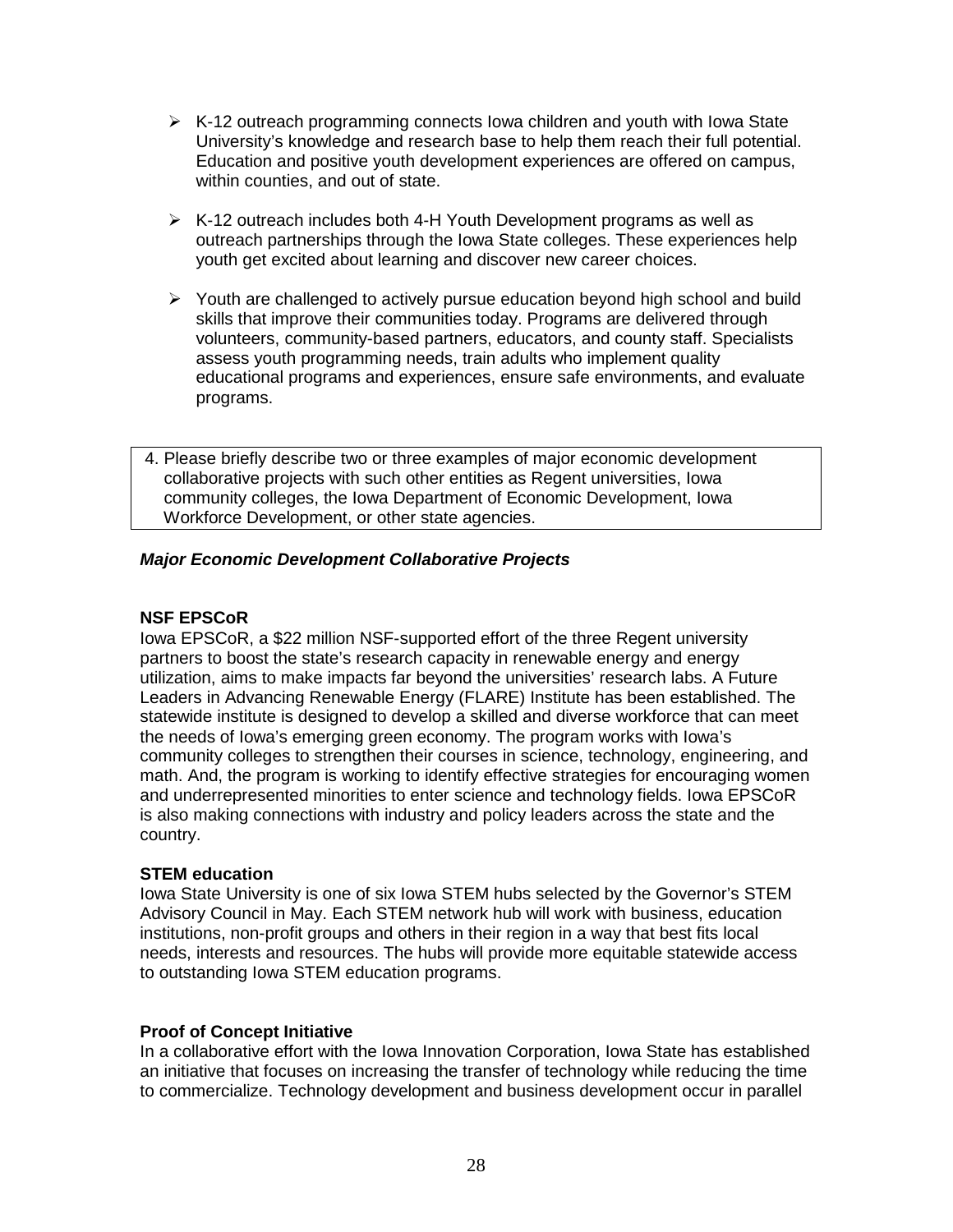by engaging staff from the ISU Research Foundation, the ISU Research Park, the Pappajohn Center for Entrepreneurship, and technology experts. This initiative provides a single, visible interface for faculty, staff, and students seeking state-supported research funding opportunities and provides simplified, coordinated communication. More information appears in Appendix 1 of this report.

## **State-wide committees**

Many people from ISU serve on committees that promote economic development programs, such as the Iowa Innovation Council, the Iowa Innovation Corporation, the Biosciences Alliance of Iowa, the Iowa Innovation Council's Iowa Advanced Manufacturing Committee, Iowa Meat Processors Association, Institute of Food Technologists-Iowa Section, the Iowa Lean Consortium, the Partnership for Industrial Energy Efficiency, Professional Developers of Iowa, the Iowa Business Council, the Iowa Alliance for Wind Innovation and Novel Development (IAWIND), Innovate Iowa!, and Capital Crossroads.

5. Please provide the following information about Grow Iowa Values Fund projects for FY 2013:

A. Identify and briefly describe each project or initiative which received GIVF funding in FY 2013 including information on outcomes or progress made

B. Identify metrics which were used to measure outcomes for each project and report progress on each metric for FY 2013

C. Provide a description of the sources of the matching institutional dollars for each GIVF-funded project

The Regents Innovation Fund (formerly Grow Iowa Values Fund [GIVF]) program has a competitive research component that pairs ISU faculty members with Iowa industries to create economic benefit for the companies. See **Appendix 1** for a complete report.

6. Optional: If desired, please include observations regarding:

A. Availability of startup and venture capital for technology entrepreneurs

B. Suggestions for new programs or activities that could further enhance the impact of

university technology transfer and service on creation of jobs and wealth in Iowa.

## *6A. Availability of startup and venture capital for technology entrepreneurs*

The Values Funds to the universities have provided a valuable source of funding for proof of concept/early-stage development funding for the innovations that will become the next generation of businesses. Iowa State University has established a Proof of Concept Initiative (POCI) to fill a portion of the funding gap created by the loss of Values Funds. The POCI provides early-stage funding and commercialization assistance to researchers with promising discoveries.

Iowa has multiple seed funds, most of which are regional with varying capabilities or capacity to make investments. The Wellmark Fund has also provided early-stage capital to early-stage companies.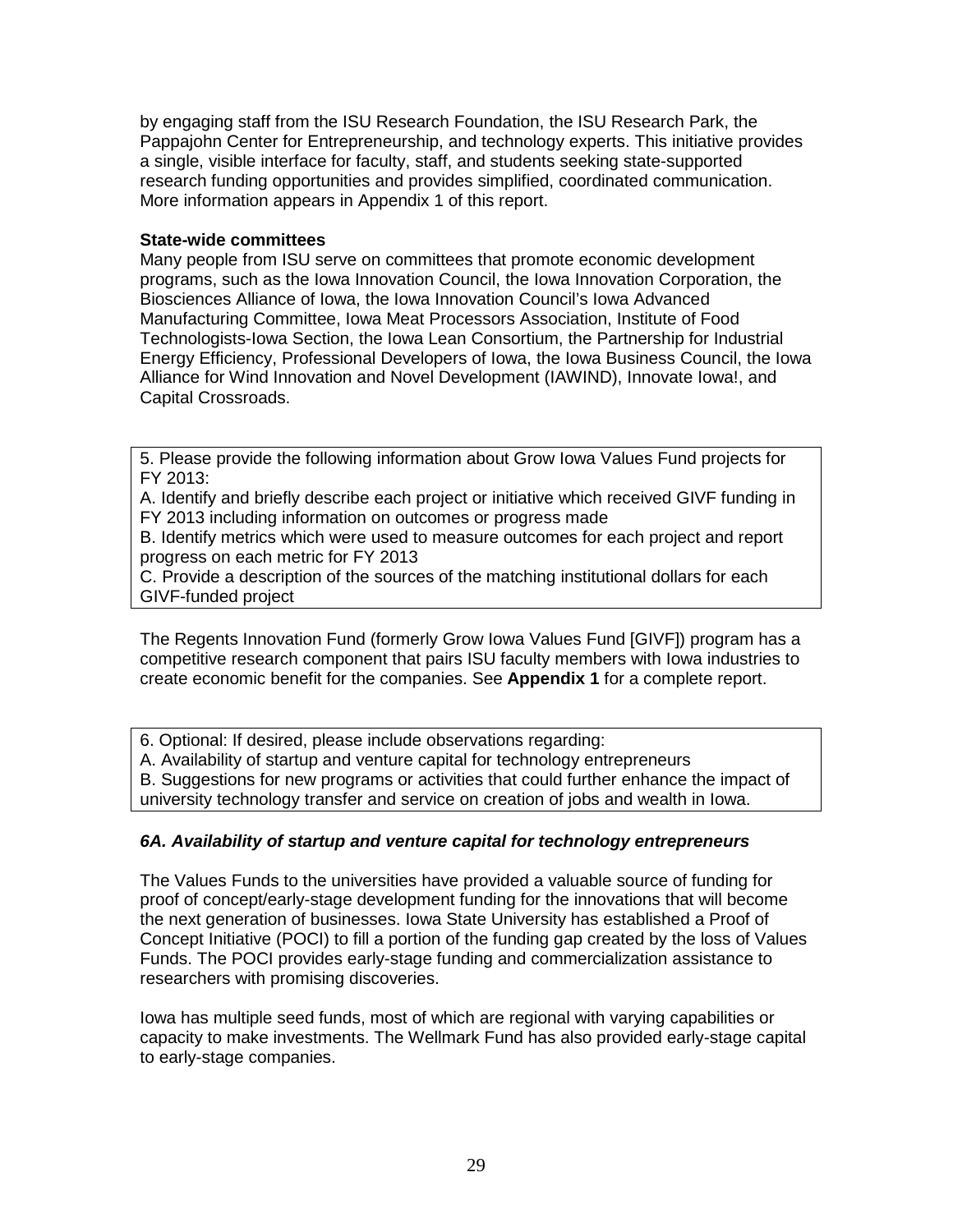There remain several challenges to overcome. There are very few true venture capital firms located in the state of Iowa actively investing funds at this point in time. Iowa continues to suffer from a lack of investment capital to start up and rapidly grow technology and innovation-based firms. In addition, each fund has a particular focus, the investment profile further limiting choices and resulting in very little competition. Most venture firms invest with other venture firms, one as lead with the others in secondary positions to spread risk and assure the ability to continue to fund the needs of the company, and this is a major problem in Iowa. Firms must look outside the state for significant investments of more than \$5 million. As always, really good businesses with really good management teams will attract money; developing experienced and skilled management teams remains a major challenge. Iowa State works with the Iowa Innovation Council and Iowa Economic Development Authority to identify breaks in the small business support system and to build supports in those areas.

#### *6B. Suggestions for new programs or activities that could further enhance the impact of university technology transfer and service on creation of jobs and wealth in Iowa.*

Restoration of funds for economic development and technology transfer activities due to budget cuts in the past several years would greatly enhance the University's efforts in this area. The following is a summary of what benefits would occur if funds were restored in the units affected by budget cuts.

- **Small Business Development Centers.** The SBDC helps its clients generate new taxes for the Iowa treasury in the form of income taxes on new jobs and sales taxes on increased sales. During the last full program year ending September 30, 2012, SBDC clients generated a total of \$2,300,400 in new taxes, resulting in a return on investment of \$1.72 for every Iowa tax dollar expended on the program. In addition, the SBDC helped clients avoid eliminating through layoffs or firm closings 524 jobs, resulting in a savings of unemployment compensation benefits of \$2,197,043. Additional state support to SBDC would increase the state's return on investment and retain Iowa jobs.
- **Iowa State University Research Park.** Any new funds to the ISU Research Park would be utilized to support costs associated with the planned expansion of the Park as well as to increase marketing efforts to attract new tenant companies.
- **Institute for Physical Research and Technology (IPRT).** The need for IPRT's expertise by Iowa industries is rapidly growing. Over 75% of the Iowa manufacturers that IPRT serves have fewer than 100 employees. This means that Company Assistance's typical industrial client will likely not have the needed expertise internally to address its material and inspection issues.

The Materials Group of the IPRT economic development program provides shortterm technical assistance to Iowa manufacturers at no cost to the user, and this is often the first interaction that manufacturers have with the University. Additional funding would allow for growth of materials assistance, enhancing the program's delivery of services. The unit seeks to offer a wider scope of services that directly meet the needs of Iowa manufacturers, such as in areas of IT and biotech.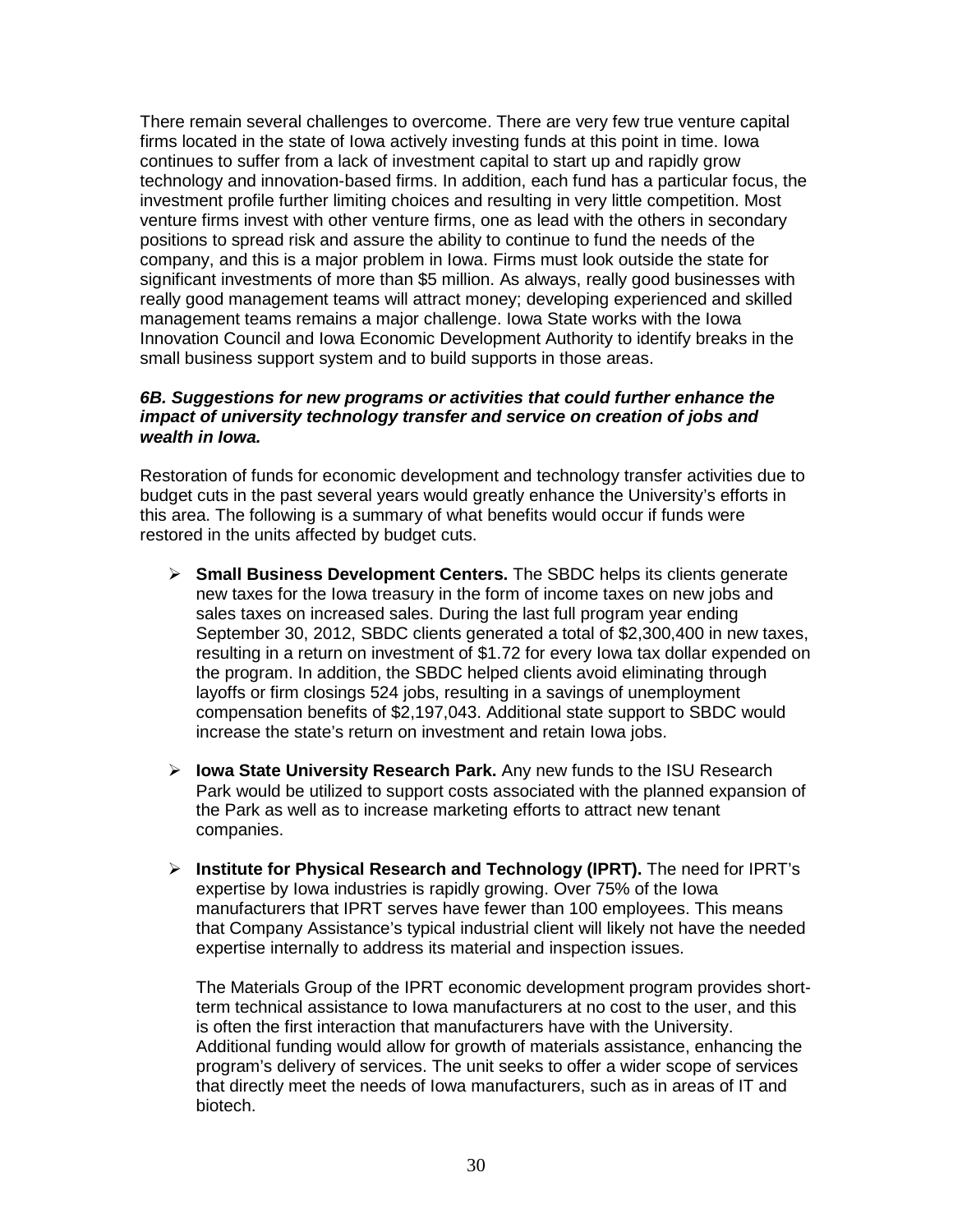The Nondestructive Evaluation (NDE) Group functions similarly to the Materials Group in that short-term technical assistance is provided to Iowa manufacturers on a no-cost basis. The focus of the NDE Group is to assist companies in areas of inspection and quality control. To that end, the NDE Group serves as an unbiased source of information, offering clients a broad range of expertise in various inspection methodologies. Manufacturers often do not have staff acquainted with these capabilities, so the NDE Group in effect complements the engineering capabilities of their clients. The unit assists client companies in addressing problem areas, ensuring product development and quality. This assistance requires robust budget support to maintain the needed flexibility to successfully address the wide range of industrial concerns.

The Company Assistance Research Cost-Sharing Program administers costsharing contract research projects, working with Iowa's small to medium-sized manufacturers. These small companies have very limited R&D dollars and facilities. Additional funding would help Company Assistance to leverage Iowa companies' limited resources. These are projects that impact the economy by introducing new products, addressing manufacturing processes, and improving quality. All of these areas strengthen Iowa's global competitiveness in the manufacturing sector.

A unique feature of the economic development program in IPRT is the active participation of scientists from internationally renowned ISU centers such as the Center for Nondestructive Evaluation, the Virtual Reality Applications Center, and the Center for Catalysis. These centers have excellent track records of spinning off new Iowa startup companies in the areas in which they excel. Additional state funding to IPRT units would have a rapid positive impact on Iowa's manufacturing sector. An investment now would result in continuing benefits to Iowa's companies, important opportunities to retain our brightest students, and new startup companies based on increased technology transfer from IPRT centers.

 **ISU Extension and Outreach Center for Industrial Research and Service (CIRAS)** has successfully leveraged its state budget to bring in additional federal grants and fees to expand technical assistance, education programs, and economic development studies to support Iowa businesses. In FY13 CIRAS helped generate an additional \$1.39 of external funds for each \$1 of state funds provided, yielding approximately \$3 million of additional funding. More than \$1 million of CIRAS grant funds were distributed to other business outreach units on campus and to community colleges to help them expand their work with Iowa companies.

For every \$100,000 of additional state funds that are made available, CIRAS would be able to leverage the funds to bring in an additional \$150,000 from grants and fees and hire two new business professionals to provide services in the areas of engineering, biorenewables, energy systems, management practices, government contracting, productivity, growth services, supply chains, quality systems, and community-business economic development. These two staff would help create nearly 50 jobs and \$5,000,000 of new sales, cost savings, and investment impact in Iowa companies.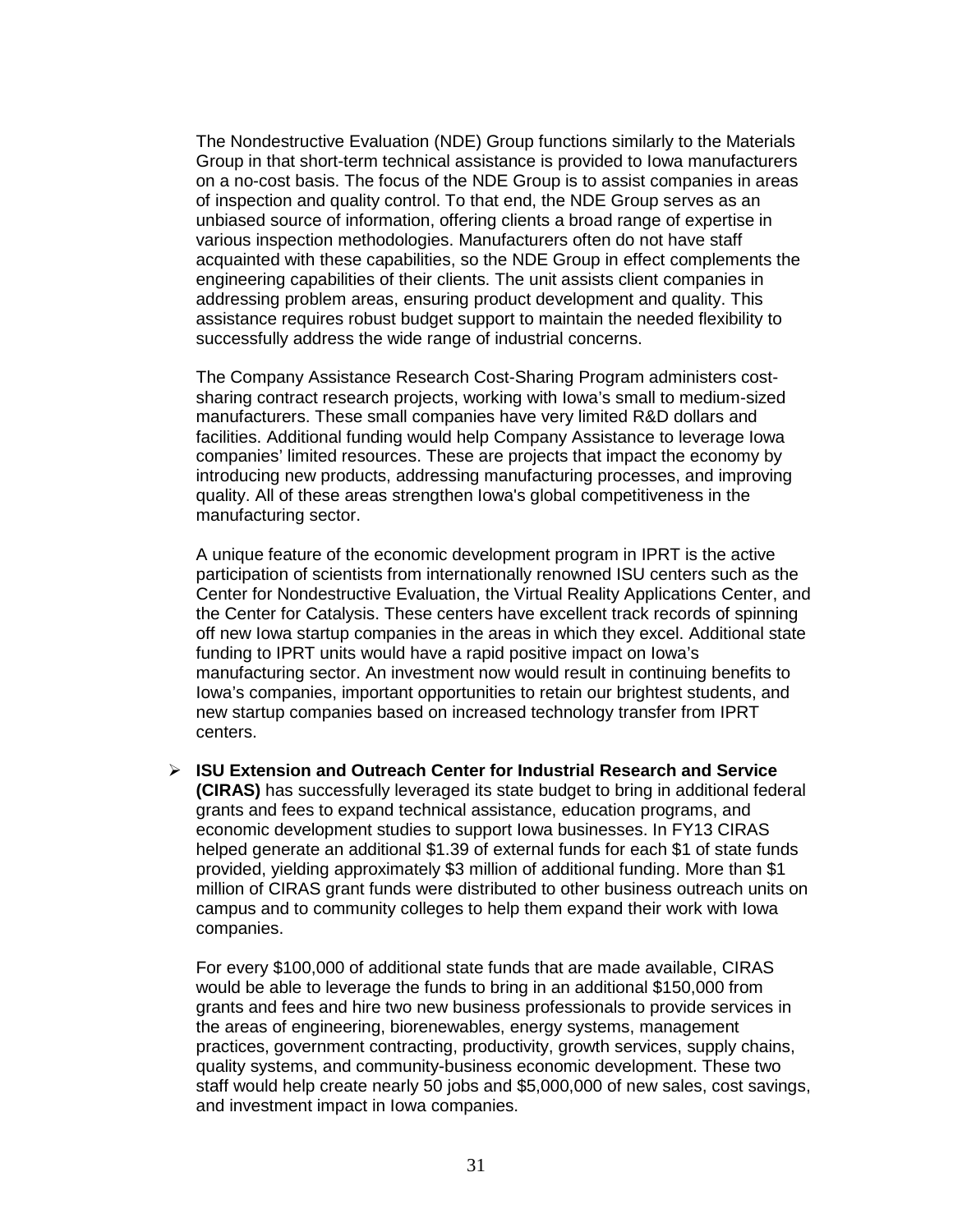- **ISU Extension and Outreach works across ISU colleges** and with external partners to provide technical assistance, research-based education, and access to the resources of ISU to improve the quality of life in the state. Iowans want an economy that can form new businesses, grow existing industry, enhance communities, and recruit companies to the state. With Iowa STEM jobs expected to grow by 16% this decade, Iowans see the need to stop the "brain drain" and take steps to develop the state's future workforce, connecting youth with opportunities here in Iowa. These are only a few of the basic needs and urgent trends facing this state. ISU Extension and Outreach has the capability to address these concerns with education for Iowa's people, but needs additional resources to operate at the full capacity required to meet these challenges.
	- ISU Extension and Outreach work in economic development is growing businesses and strengthening communities.
	- ISU Extension and Outreach tackles food and environmental challenges by supporting local actions to produce a safe, sustainable, and affordable food supply.
	- Programs for health and well-being are helping Iowa become the healthiest state in the nation.
	- Through K-12 youth outreach, ISU Extension and Outreach is preparing Iowa's young people for the future, including through one of our most recognizable programs- 4-H.

ISU Extension and Outreach expects to leverage every \$100,000 in new state funds with \$180,000 in new federal matching funds, grants, fees and gifts to generate a projected \$2.8 million of impact and 28 new jobs throughout Iowa. For every \$100,000 of new funds, an estimated three additional staff will be hired to address growing demands and increase the depth and reach of work with families, businesses, and communities in all 99 counties across the state.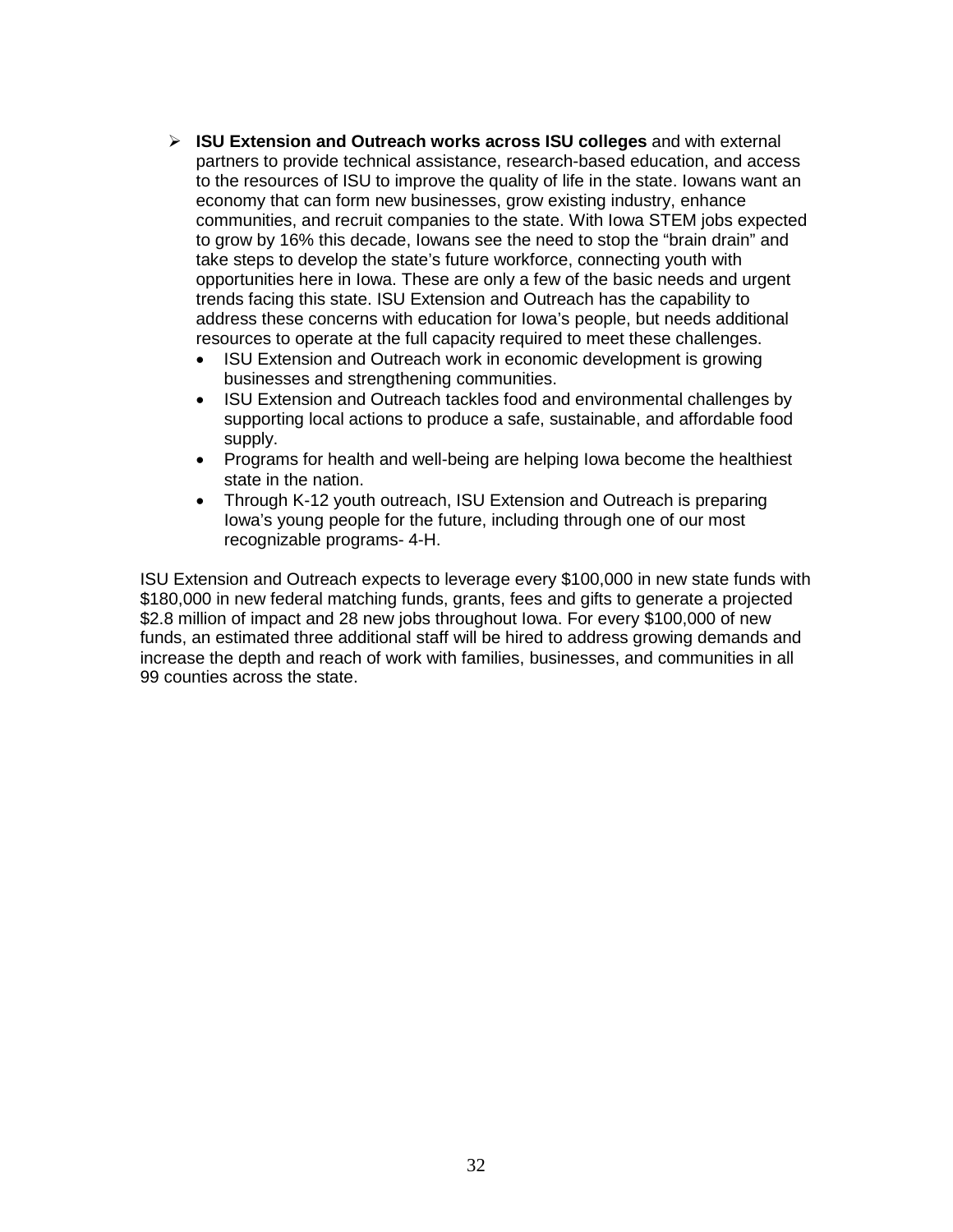

## **University of Northern Iowa Annual Economic Development and Technology Transfer Report FY 2013**

## **Section 1. UNI's Economic Development Activities to Enhance Economic Growth in Iowa**

Capitalizing on the niche strengths of unique outreach programs, UNI is a reliable resource for supporting Iowa's economic development efforts. Each year, these programs strive to deliver increasingly customized technical assistance, meeting the various needs of a statewide client base. Specific service areas for UNI include: entrepreneurship, community and economic development; market research; environmental research and service; sustainability; metal casting; and new Iowans. The Business and Community Services (BCS) division houses a host of programs that emphasize hands-on assistance to advance business, community and entrepreneurial development. Serving clients in each of Iowa's 99 counties, BCS programs capitalize on the intellectual resources of the University to better meet Iowa's economic development needs. BCS strives to also engage the broader university community – the faculty, staff and students – all of which play critical roles in providing practical assistance. Outcomes realized by key economic development/technology transfer programs during FY 2013 include:

## *Overall*

- Provided service in all 99 counties to more than 1,273 unique business, community and local government clients with an additional 12,800 engaged in MyEnte.Net/ IASourceLink.
- Involved 212 faculty members and nearly 2,000 students in the delivery of these services.
- Leveraged each \$1 invested by the state with \$5 in private grants, fees or federal funding.

## *Entrepreneurship, Business Incubation and Technology Transfer*

- UNI's 2 incubator/accelerator programs and MyEntre.Net helped start or expand 221 ventures creating 430 FTE jobs.
- 12,800 individuals are now actively engaged in the MyEntre.Net online community.
- $\bullet$  60 innovators have graduated from the Innovation Incubator and  $4<sup>th</sup>$  Street Incubator.
- MyEntre.Net provided on-demand business and market information to 302 businesses through its new Business Concierge service; another 183 clients were served by the UNI SBDC.
- 20 student businesses were tenants in the John Pappajohn Entrepreneurial Center's R.J. McElroy Student Business Incubator and 50 additional student entrepreneurs were assisted by the affiliate program.
- One of the UNI John Pappajohn Center's student incubator tenants was selected as National Student Entrepreneur of the Year by the Collegiate Entrepreneurs Organization.
- UNI faculty and staff submitted 10 new intellectual property disclosures.
- 2 patents were received and 4 new patents were filed.
- 2 new license agreements were approved and a total of 9 license agreements are currently generating income.
- Completed the pilot year of Advance Iowa, the state's certified economic gardening center, by providing job growth assistance to 12 second-stage Iowa companies.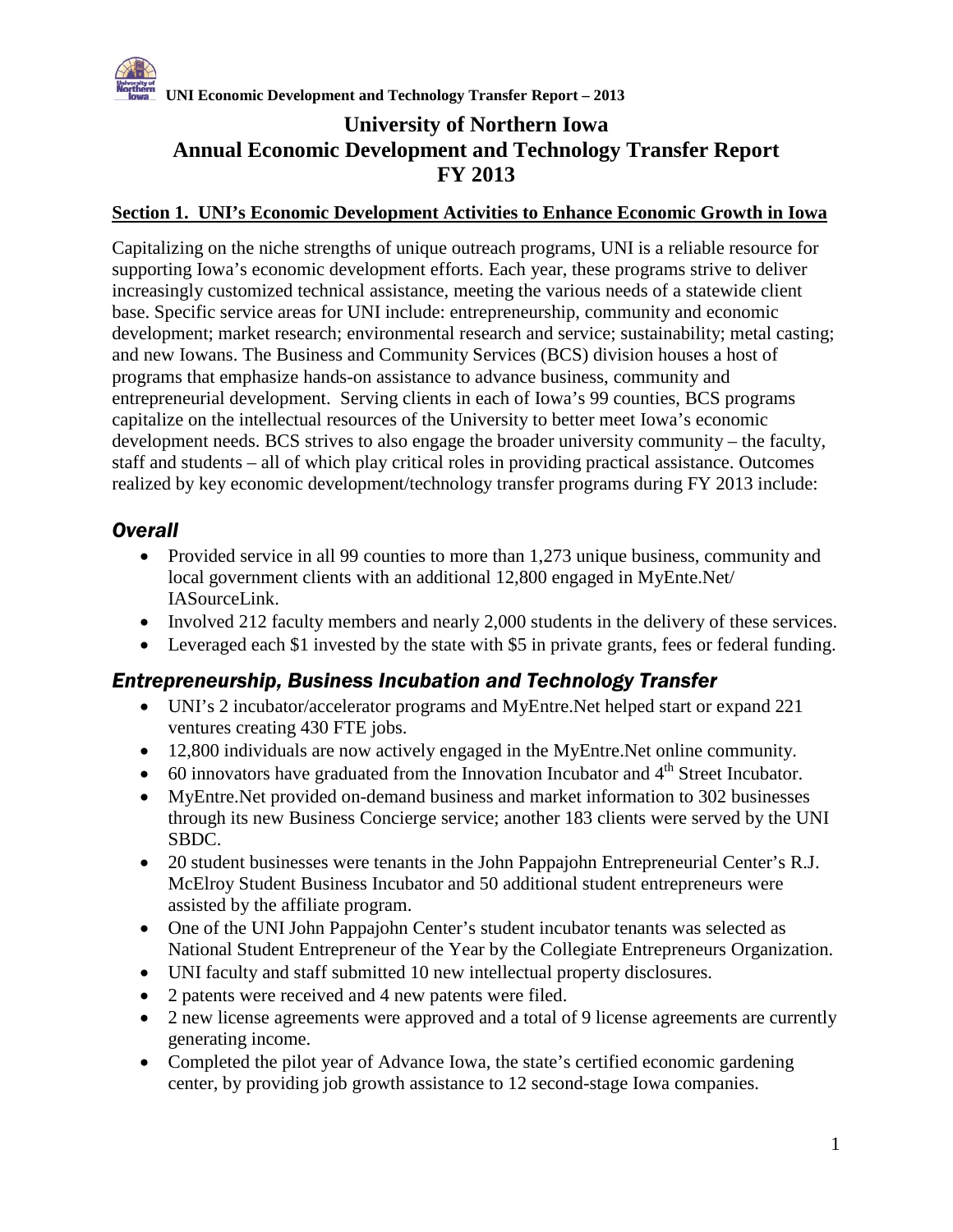

## *Waste Reduction, Environmental Assistance and the Bioeconomy*

- Environmental technical assistance and on-site reviews were provided to 160 small businesses.
- The GeoTREE program developed GIS applications to assist the Integrated Roadside Vegetation Management program and assisted multiple state and local agencies with geospatial mapping projects.
- Recycling and reuse project funding was provided to 42 companies and organizations; another 170 businesses or individuals were provided testing assistance for products using recycled materials.
- Buy Fresh, Buy Local participating restaurants and institutional buyers spent \$2.65 million on locally grown foods in 2012.
- Green Iowa AmeriCorps weatherized 404 homes and conducted 723 energy audits, saving nearly \$1.3 million in utility costs.
- The CEEE FREE loan program increased the understanding of energy for 12,225 students and 499 teachers. Eleven professional development workshops and classes reached 195 teachers. The program conducted 9 workshops for 4 STEM Hubs.
- The Tallgrass Prairie Center distributed native prairie seeds to 55 Iowa counties as part of its roadside vegetation project.
- The Tallgrass Prairie Center initiated a Plant Iowa Natives marketing program to increase prairie plantings.
- NABL developed a microwave biobased grease manufacturing process and licensed the technology to an Iowa company.

## *Local Economic Development*

- The Institute for Decision Making (IDM) launched the Entrepreneurial Communities project in two economically distressed communities.
- IDM conducted workforce assessments in eastern and western Iowa in partnership with Iowa Workforce Development and community colleges.
- Community clients report creating approximately 1,500 jobs as a result of local economic development technical assistance from IDM.
- Strategic planning and comprehensive technical assistance was provided to 39 community partners and 5 regional groups and has served 700 communities across Iowa.
- Restructuring of Iowa's regions was led by IDM in collaboration with Professional Developers of Iowa.

## *Advanced Manufacturing & Market Research*

- UNI's Metal Casting Center (MCC) provided custom technical assistance and outreach services to 30 foundries and suppliers.
- Continued DOE-sponsored research was successfully completed by the MCC to enhance the effectiveness of biobased foundry binders.
- Market research and competitive intelligence was provided to 9 Iowa companies and Strategic Marketing Services (SMS) has assisted 271 Iowa companies.
- Market research clients of SMS report an average sales increase of 14%, due in part to the competitive intelligence information provided by UNI.
- Customized painter training and testing was provided to 12 Iowa businesses by the Iowa Waste Reduction Center.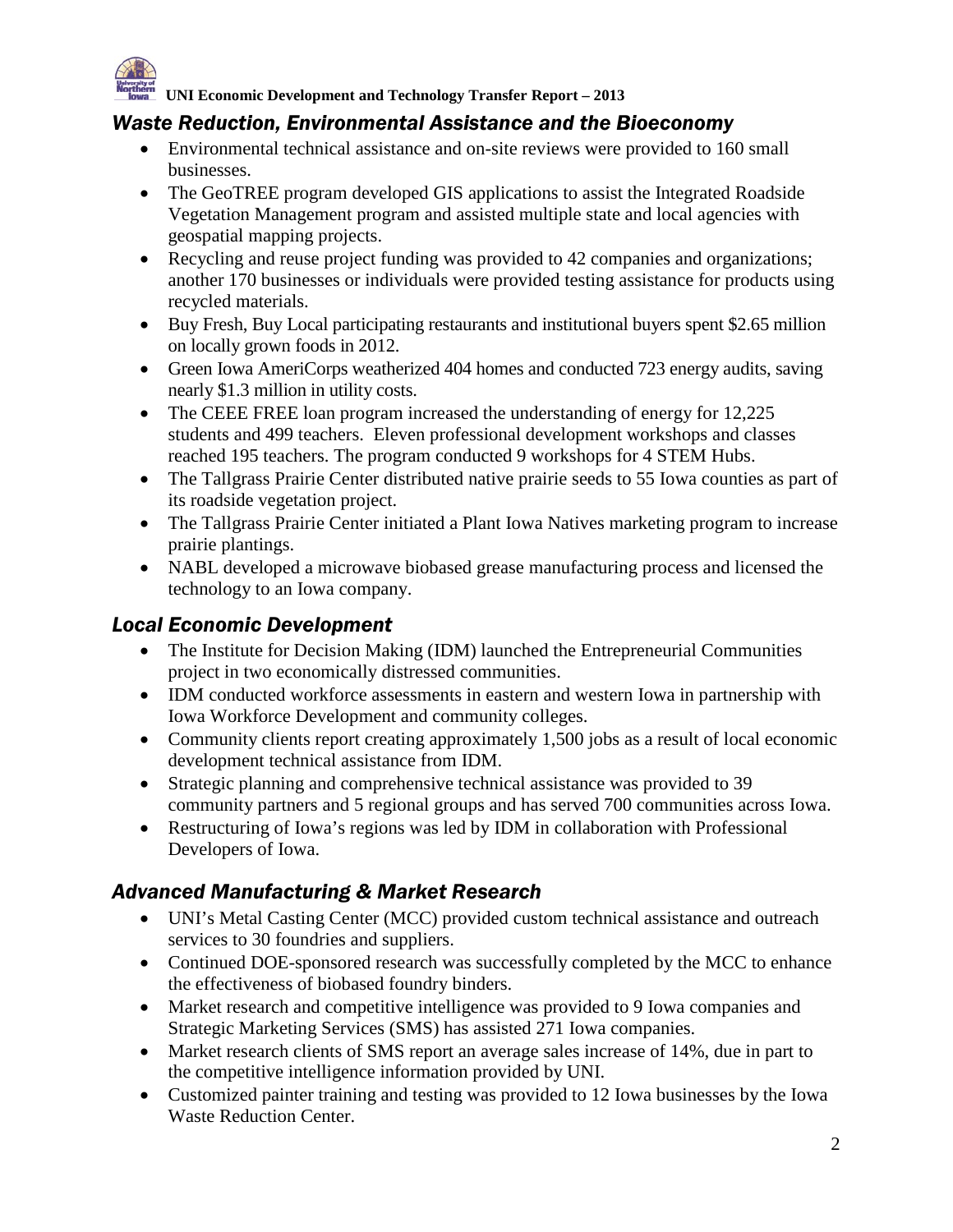

## **Section 2. Technology Transfer and Intellectual Property**

|                                                                                                                                             | <b>UNI</b>             |
|---------------------------------------------------------------------------------------------------------------------------------------------|------------------------|
| Number of disclosures of intellectual property                                                                                              | 10                     |
| Number of patent applications filed                                                                                                         | 4                      |
| Number of patents awarded                                                                                                                   | $\overline{2}$         |
| Number of license and option agreements executed on institutional<br>intellectual property                                                  | $\overline{2}$         |
| Number of license and option agreements yielding income                                                                                     | 9                      |
| Revenue to Iowa companies as a result of licensed technologies                                                                              | \$2,230,000            |
| Number of start-up companies formed, in total and in Iowa                                                                                   | 78/78                  |
| Number of companies in research parks and incubators                                                                                        | 28                     |
| Number of new companies in research parks and incubators                                                                                    | 18                     |
| Number of employees in companies in research parks and incubators                                                                           | 64                     |
| Royalties/license fee income                                                                                                                | \$75,839               |
| Total sponsored funding                                                                                                                     | \$41,192,000           |
| Corporate-sponsored funding for research and economic development<br>and revenue generation (excludes corporate philanthropy - all in Iowa) | \$1,153,500            |
| i. Annual appropriations for economic development<br>ii. Regents Innovation Fund                                                            | \$574,716<br>\$900,000 |

#### **FY 2013**

## **Section 3. Overview of UNI's Economic Development Programs**

UNI outreach services for community and economic development activities are outlined in a table format on the following seven pages. The format provides a brief overview of each program, its purpose, those served and outcomes. Together, the programs served 1,273 unique businesses and organizations in the past year and another 12,800 individuals through the MyEntre.Net entrepreneurial development system.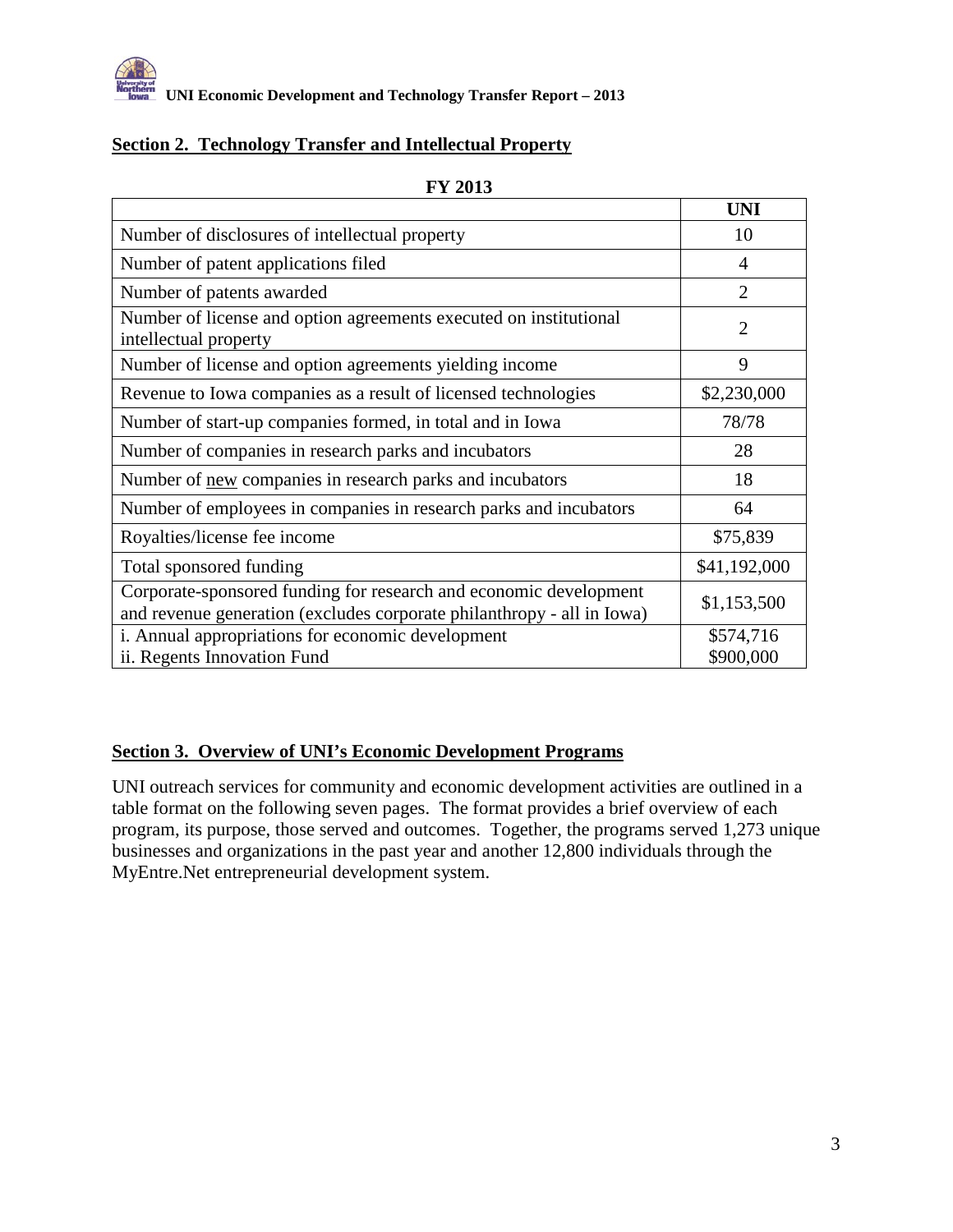## **Section 3. Overview of UNI's Economic Development Programs (continued)**

| <b>Programs</b>                                 | <b>Services</b>                                                                              | <b>Those Typically</b><br><b>Served</b>                                                               | FY 2013 Results                                                                                                                                                                                                                                                                                                                                                                                                                                                                                                                                                                                                                     | <b>Cumulative Results</b>                                                                                                                                                                                                                                 |
|-------------------------------------------------|----------------------------------------------------------------------------------------------|-------------------------------------------------------------------------------------------------------|-------------------------------------------------------------------------------------------------------------------------------------------------------------------------------------------------------------------------------------------------------------------------------------------------------------------------------------------------------------------------------------------------------------------------------------------------------------------------------------------------------------------------------------------------------------------------------------------------------------------------------------|-----------------------------------------------------------------------------------------------------------------------------------------------------------------------------------------------------------------------------------------------------------|
| Institute for<br>Decision<br>Making (IDM)       | Hands-on community<br>and economic<br>development<br>guidance and<br>research                | Economic<br>development<br>organizations,<br>chambers, city<br>councils,<br>communities and<br>others | Conducted in collaboration with IWD, the<br>Iowa Corridor Alliance Regional<br><b>Workforce Assessment</b><br>Assistance and research provided to 39<br>$\checkmark$<br>community partners and 5 regional<br>development groups<br>Launched initial Entrepreneurial<br><b>Communities Project</b>                                                                                                                                                                                                                                                                                                                                   | Served 700 communities,<br>counties and groups in all of<br>Iowa's counties to date<br>Community clients report<br>$1,500 - 2,000$ new jobs<br>annually as a result of IDM<br>assistance<br>Trained over 1,000 economic<br>✓<br>development professionals |
| <b>Iowa Waste</b><br>Reduction<br>Center (IWRC) | Free, confidential,<br>non-regulatory<br>environmental<br>assistance for small<br>businesses | Small businesses<br>throughout Iowa                                                                   | Environmental technical assistance and on-<br>site reviews were provided to 160 small<br>businesses<br>Online resources were provided to 158<br>registered businesses and 60 businesses<br>were assisted in-person with Minor Source<br>Emission Inventory documentation<br>Created educational materials and<br>$\checkmark$<br>developed interactive website to reduce the<br>amount of food waste going into Iowa<br>landfills<br>Provided painter training and testing<br>services to 12 Iowa businesses<br>Certified 421 military and contractor<br>✓<br>painters at Cedar Falls facility and 10<br>satellite sites nationwide | Provided 5,516 on-site<br>$\checkmark$<br>reviews to Iowa small<br>businesses<br>Provided online resources to<br>315 businesses with Minor<br><b>Source Emission Inventories</b><br>Certified 2248 military and<br>✓<br>contractor painters               |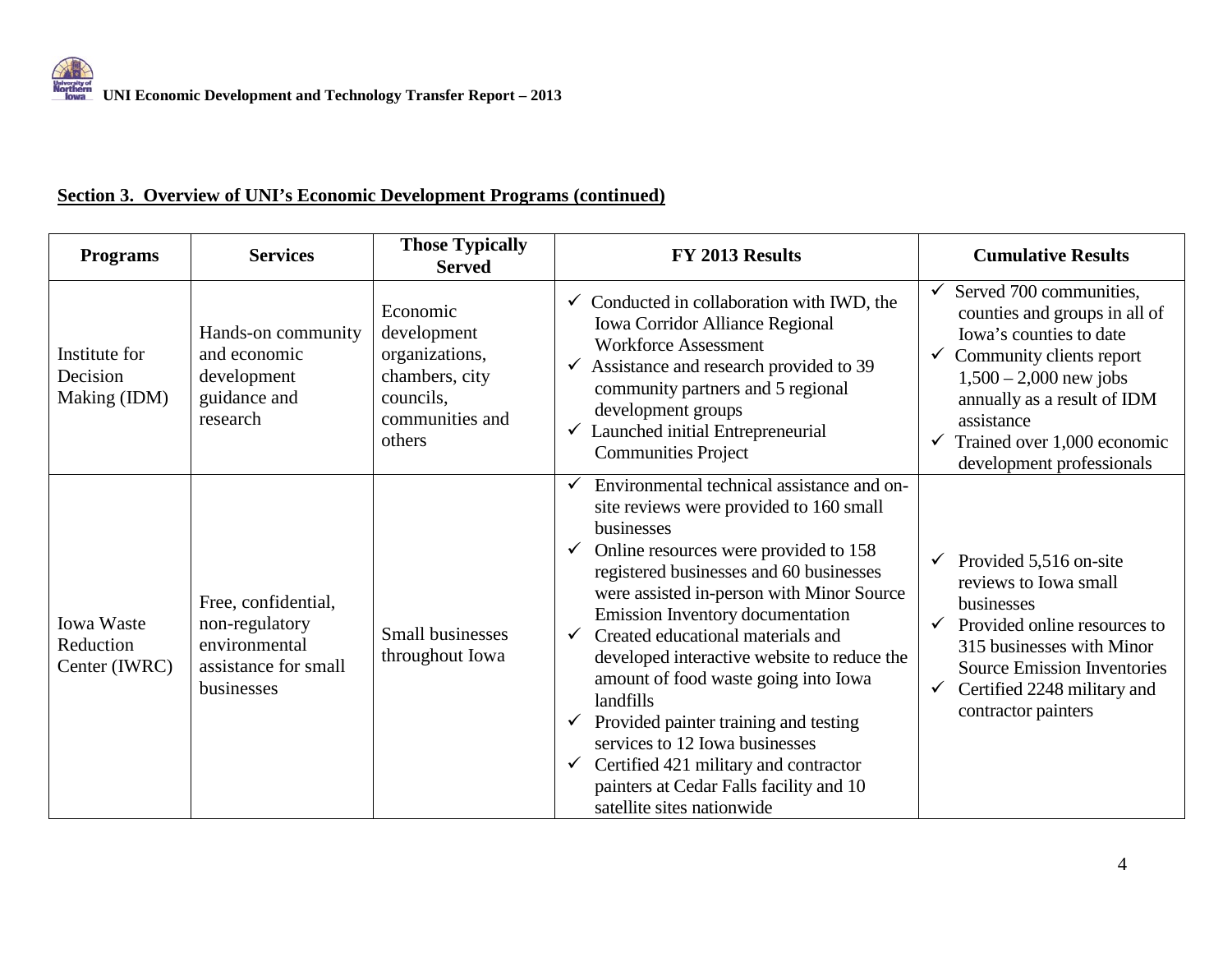| <b>Programs</b>                                                                                     | <b>Services</b>                                                                                                                                                                                                               | <b>Those Typically</b><br><b>Served</b>                                                                                                                | FY 2013 Results                                                                                                                                                                                                                                                                                                                                                                                                                                                                                                     | <b>Cumulative Results</b>                                                                                                                                                                                                                                                                                                                                         |  |
|-----------------------------------------------------------------------------------------------------|-------------------------------------------------------------------------------------------------------------------------------------------------------------------------------------------------------------------------------|--------------------------------------------------------------------------------------------------------------------------------------------------------|---------------------------------------------------------------------------------------------------------------------------------------------------------------------------------------------------------------------------------------------------------------------------------------------------------------------------------------------------------------------------------------------------------------------------------------------------------------------------------------------------------------------|-------------------------------------------------------------------------------------------------------------------------------------------------------------------------------------------------------------------------------------------------------------------------------------------------------------------------------------------------------------------|--|
| National Ag-<br><b>Based</b><br>Lubricants<br>(NABL) Center                                         | <b>Biobased lubricants</b><br>research &<br>development, testing<br>services laboratory,<br>development of<br>performance<br>standards, bio-<br>lubricant product<br>certification, and<br>lubricant mfg.<br>process research | Companies and<br>individuals<br>developing biobased<br>lubricants, traditional<br>lubricant companies,<br>and lubricant<br>consumers                   | $\checkmark$ Provided fee-based testing services to<br>industry clients<br>Completed first segments of field research<br>$\checkmark$<br>activity to support wide-spread market<br>adoption of biobased railroad greases<br>Completed final tasks of 10-year federally<br>$\checkmark$<br>funded research & development project<br>Accomplished advanced crop oil testing to<br>$\checkmark$<br>compile comprehensive catalog of<br>biobased oil & derivative properties for<br>future product formulation resource | Licensed microwave-based<br>$\checkmark$<br>grease manufacturing<br>technology to industry<br>$\checkmark$<br>Over 40 soy lubricants,<br>greases, metalworking fluids<br>and specialty lubricants<br>developed to date.<br>$\checkmark$<br>A national testing and<br>certification center<br>established, leading the<br>nation's biobased lubricants<br>industry |  |
| Strategic<br>Marketing<br>Services (SMS)                                                            | Market research and<br>analysis                                                                                                                                                                                               | Businesses,<br>entrepreneurs and<br>non-profit<br>organizations                                                                                        | Market research and analysis services<br>$\checkmark$<br>were provided to 9 Iowa companies                                                                                                                                                                                                                                                                                                                                                                                                                          | Since 1990, market research<br>$\checkmark$<br>and analysis services have<br>been provided to 271 Iowa<br>companies                                                                                                                                                                                                                                               |  |
| New Iowans<br>Center (formally<br>the Iowa Center<br>for Immigrant<br>Leadership and<br>Integration | Iowa's leading<br>research, training and<br>consultation center on<br>the challenges and<br>opportunities<br>associated with the<br>state's rapidly<br>growing and<br>diversifying<br>immigrant and<br>refugee populations    | Clients include<br>school districts.<br>health care providers,<br>law enforcement<br>agencies, first<br>responders, and<br>social service<br>providers | Conducted research on ethnic disparities<br>$\checkmark$<br>and outcomes in Iowa's child welfare<br>system<br>Delivered trauma-informed care for<br>$\checkmark$<br>children in Northwest Iowa<br>Created early childhood initiatives for<br>$\checkmark$<br>diverse and underserved children                                                                                                                                                                                                                       | Trainings and consultations<br>include:<br>Cultural responsive<br>$\checkmark$<br>health care<br>Multilingual<br>✓<br>communication for law<br>enforcement and first<br>responders<br>Interpreter training<br>Literacy<br>Social marketing                                                                                                                        |  |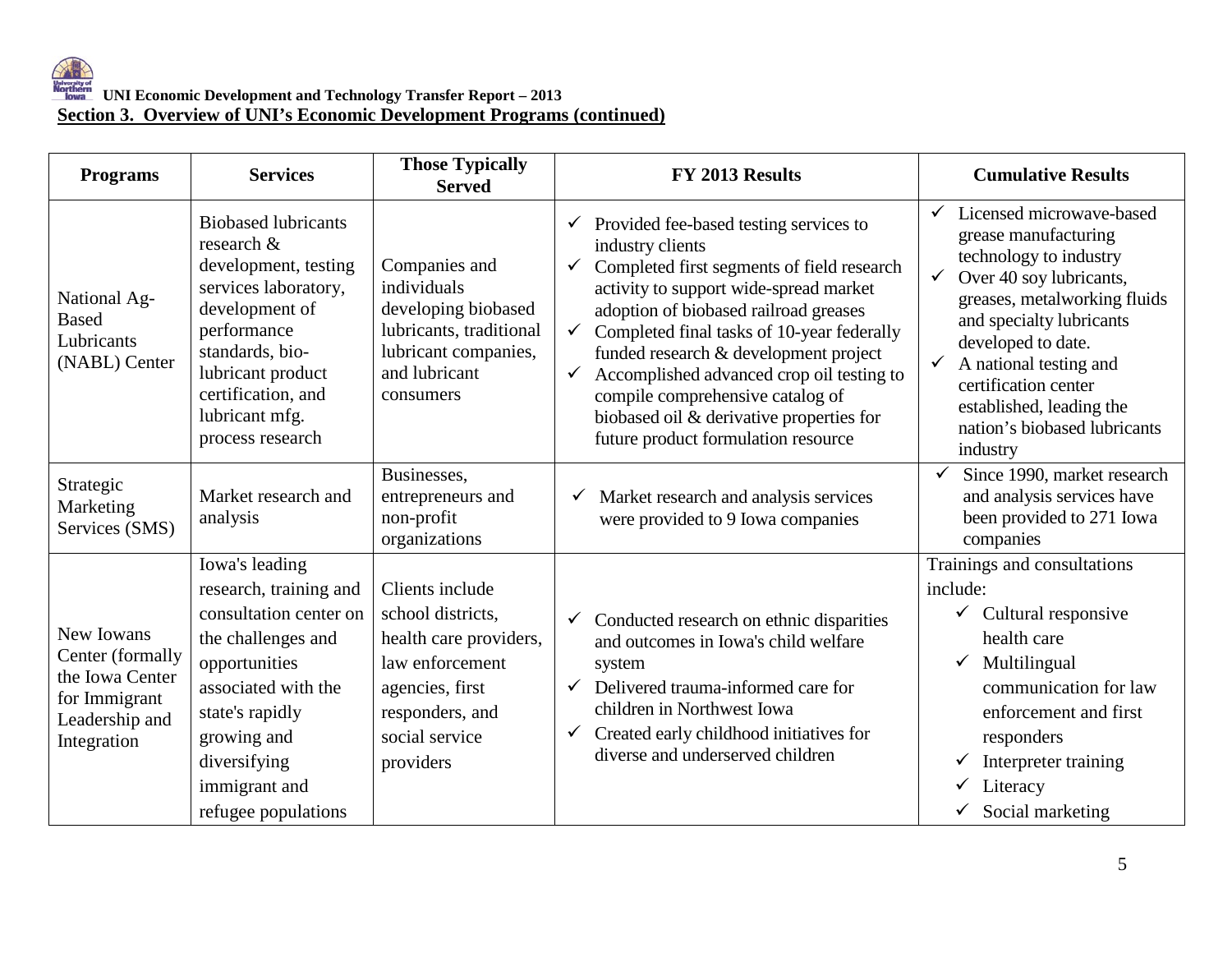| <b>Programs</b>                                                                                                               | <b>Services</b>                                                                                        | <b>Those Typically</b><br><b>Served</b>                                                                                                          | FY 2013 Results                                                                                                                                                                                                                                                                                                                                                                                                                                                                                                              | <b>Cumulative Results</b>                                                                                                                                                                                                                                                                                                                                                                                                                                                                                             |
|-------------------------------------------------------------------------------------------------------------------------------|--------------------------------------------------------------------------------------------------------|--------------------------------------------------------------------------------------------------------------------------------------------------|------------------------------------------------------------------------------------------------------------------------------------------------------------------------------------------------------------------------------------------------------------------------------------------------------------------------------------------------------------------------------------------------------------------------------------------------------------------------------------------------------------------------------|-----------------------------------------------------------------------------------------------------------------------------------------------------------------------------------------------------------------------------------------------------------------------------------------------------------------------------------------------------------------------------------------------------------------------------------------------------------------------------------------------------------------------|
| John Pappajohn<br>Entrepreneurial<br>Center (JPEC)                                                                            | Research,<br>entrepreneurship<br>education, technology<br>transfer, and capital<br>investment programs | Students interested in<br>entrepreneurship,<br>UNI faculty and staff<br>entrepreneurs, new<br>ventures and rapidly<br>growing small<br>companies | 171 K-12 students and 23 teachers were<br>$\checkmark$<br>served in FY13 with JPEC K-12 outreach<br>via presentations, workshops, and camps<br>1,858 businesses and individuals were<br>$\checkmark$<br>assisted through all JPEC programs<br>20 student businesses owners with 13<br>$\checkmark$<br>employees were provided space and<br>services in the student business incubator<br>50 student business owners were provided<br>$\checkmark$<br>services as part of the student business<br>affiliate incubator program | From FY08 to FY13, 9,155<br>$\checkmark$<br>people were served by JPEC<br>programs<br>The JPEC has provided 40<br>$\checkmark$<br>students with internships<br>through its CIPCO program<br>since FY05<br>The JPEC Student Business<br>$\checkmark$<br>Incubator has provided space<br>to more than 60 business<br>owners since FY05<br>The JPEC has consulted with<br>$\checkmark$<br>287 faculty and staff from<br>universities around the U.S.<br>and world on student<br>business incubation since<br><b>FY08</b> |
| <b>Metal Castings</b><br>Center (MCC)<br>and Center for<br>Advanced<br><b>Biobased</b><br>Foundry<br><b>Binders</b><br>(CABB) | Metal casting<br>technologies, applied<br>research, testing and<br>training                            | Iowa casting users,<br>foundries and<br>foundry suppliers                                                                                        | Maintained active contracts with 24<br>companies, provided outreach projects to<br>2 Iowa foundries and technical assistance<br>to 30 additional foundries<br>$\checkmark$ Conducted DOE-sponsored research into<br>bio-based foundry binders $-2$ patents<br>submitted<br>Sponsored commercialization of bio-based<br>$\checkmark$<br>foundry binders<br>Collaborated with University of Iowa and<br>Iowa State on DOD-sponsored research                                                                                   | Over 50 industry-funded<br>$\checkmark$<br>research projects have been<br>completed to date                                                                                                                                                                                                                                                                                                                                                                                                                           |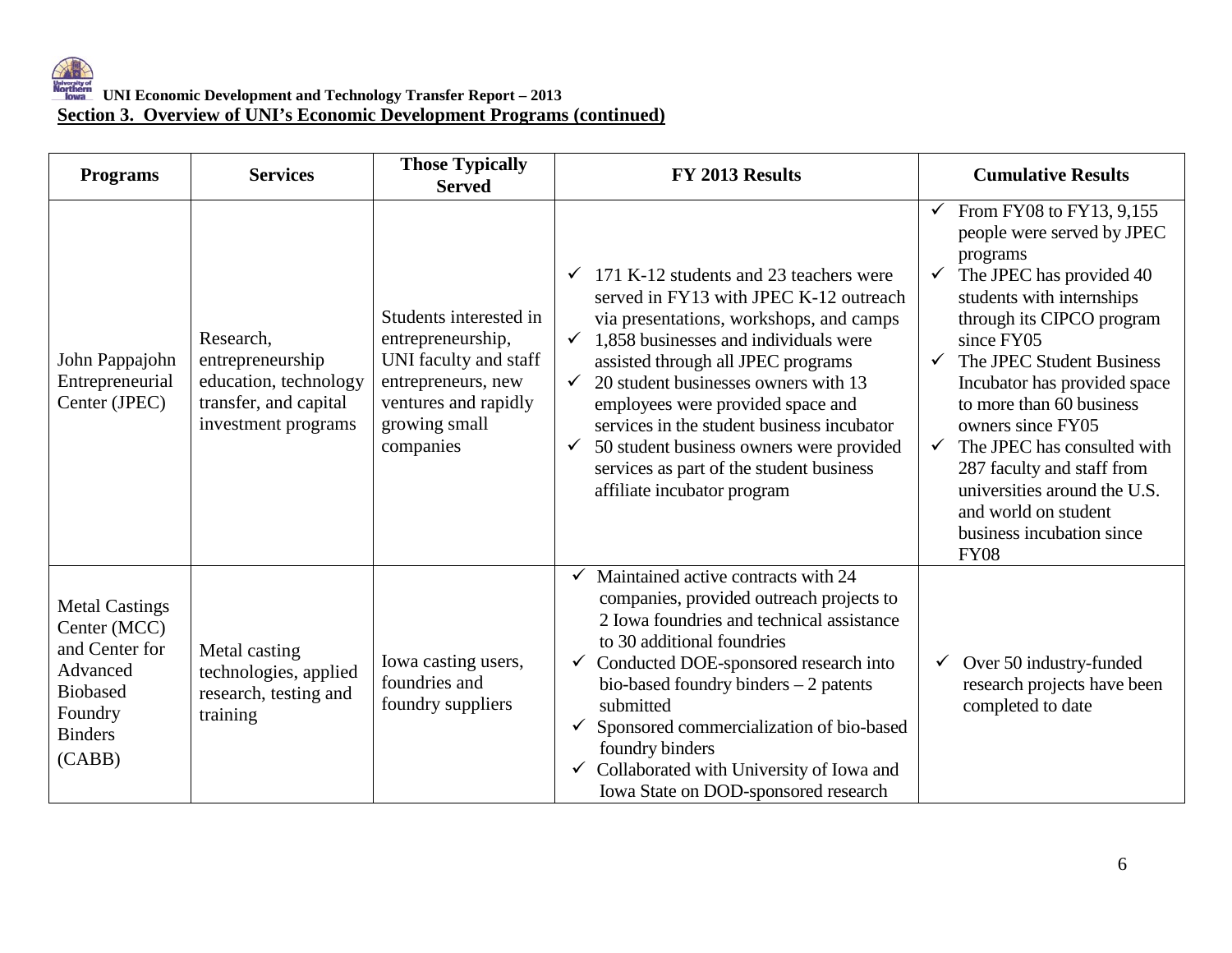| <b>Programs</b>                                                                                      | <b>Services</b>                                                                                                                       | <b>Those Typically</b><br><b>Served</b>                                                                                                                                          | FY 2013 Results                                                                                                                                                                                                                                                                                                                                                                                                                                                                                                                                                                                                                                                                         | <b>Cumulative Results</b>                                                                                                                                                                                                                                                                                                                                                                                                                                              |
|------------------------------------------------------------------------------------------------------|---------------------------------------------------------------------------------------------------------------------------------------|----------------------------------------------------------------------------------------------------------------------------------------------------------------------------------|-----------------------------------------------------------------------------------------------------------------------------------------------------------------------------------------------------------------------------------------------------------------------------------------------------------------------------------------------------------------------------------------------------------------------------------------------------------------------------------------------------------------------------------------------------------------------------------------------------------------------------------------------------------------------------------------|------------------------------------------------------------------------------------------------------------------------------------------------------------------------------------------------------------------------------------------------------------------------------------------------------------------------------------------------------------------------------------------------------------------------------------------------------------------------|
| <b>Tallgrass Prairie</b><br>Center (TPC)                                                             | Research, techniques,<br>education and source-<br>identified seed for<br>restoration and<br>preservation of native<br>vegetation      | Iowa counties, state<br>and federal agencies,<br>commercial native<br>seed producers, the<br>community, students,<br>educators, restoration<br>ecology discipline,<br>and others | $\checkmark$ Continued Carex germination research<br>and agronomic production of Carex seed<br>$\checkmark$ Continued research on biomass production<br>for electrical generation<br>$\checkmark$ Continued research on wildlife response to<br>prairie biomass production<br>$\checkmark$ Distributed native seed to 55 counties in<br>Iowa via federal transportation<br>enhancement funding<br>Provided financial and in kind support<br>$\checkmark$<br>for Iowa Prairie Conference, 270<br>attendees<br>Initiated a Plant Iowa Natives marketing<br>$\checkmark$<br>program in eastern Iowa<br>Completed survey of prairie planting<br>$\checkmark$<br>techniques of Iowa counties | More than 15,500 acres of<br>$\checkmark$<br>Iowa counties rights-of-way<br>have been restored to native<br>vegetation<br>Completed publication of<br>$\checkmark$<br>Proceedings of 22 <sup>nd</sup> North<br>American Prairie Conference<br>Made research information<br>✓<br>available to restoration.<br>ecology community<br>Made Carex available to<br>$\checkmark$<br>native seed growers<br>$\checkmark$ More than 100 acres of<br>prairie plantings on campus |
| Geoinformatics<br>Training,<br>Research,<br><b>Education</b> and<br>Extension<br>Center<br>(GeoTREE) | Geospatial<br>technologies,<br>education, research,<br>and outreach<br>activities for federal,<br>state, local and tribal<br>agencies | Federal, state, local<br>and tribal (FSLT)<br>government agencies<br>(NASA), non-profits                                                                                         | Worked with Dry Run Creek Watershed<br>coordinator, City of Cedar Falls, City of<br>Dubuque and UNI Facilities on urban<br>water quality issues<br><b>Continued to host Cedar Falls Utilities</b><br>$\checkmark$<br>thermal web mapping application<br>Developed web mapping application for<br>$\checkmark$<br>Iowa STEM program<br>Developed web GIS application to assist<br>$\checkmark$<br>state Integrated Roadside Vegetation<br><b>Management Program</b><br>Assisted with Interdisciplinary Research<br>$\checkmark$<br>Experience in Hyperspectral Imaging for<br>10 undergraduates                                                                                          | Delivered greater than 60<br>✓<br>terabytes of geospatial data<br>throughout all counties in<br>Iowa<br>Provided free geospatial<br>✓<br>software tools downloaded<br>by users throughout Iowa<br>and the world<br>GeoTREE has provided 19<br>$\checkmark$<br>training and educational<br>workshops for approximately<br>560 federal, state, local and<br>tribal government staff<br>members                                                                           |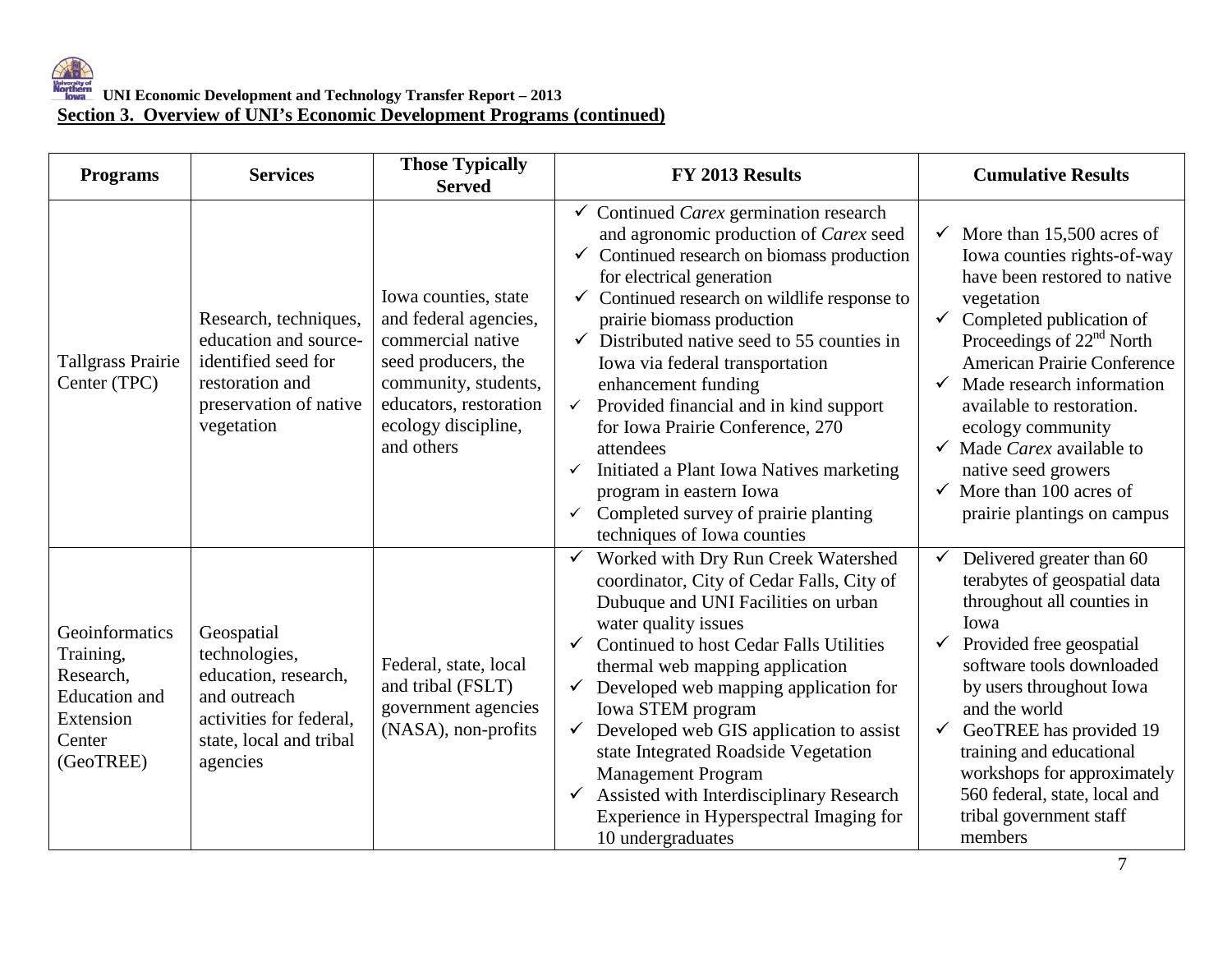| <b>Programs</b>                                                                                                                                | <b>Services</b>                                                                                                                                                | <b>Those Typically</b><br><b>Served</b>                                                                               | FY 2013 Results                                                                                                                                                                                                                                                                                                                                                                                                                                                                                                                                                                                                                                                                                                                                                                                                                                                                                                                                                                                       | <b>Cumulative Results</b>                                                                                                                                                                                                                                                                                                                                                                                                                                                                                                                                                                                          |  |  |
|------------------------------------------------------------------------------------------------------------------------------------------------|----------------------------------------------------------------------------------------------------------------------------------------------------------------|-----------------------------------------------------------------------------------------------------------------------|-------------------------------------------------------------------------------------------------------------------------------------------------------------------------------------------------------------------------------------------------------------------------------------------------------------------------------------------------------------------------------------------------------------------------------------------------------------------------------------------------------------------------------------------------------------------------------------------------------------------------------------------------------------------------------------------------------------------------------------------------------------------------------------------------------------------------------------------------------------------------------------------------------------------------------------------------------------------------------------------------------|--------------------------------------------------------------------------------------------------------------------------------------------------------------------------------------------------------------------------------------------------------------------------------------------------------------------------------------------------------------------------------------------------------------------------------------------------------------------------------------------------------------------------------------------------------------------------------------------------------------------|--|--|
| Regional<br><b>Business Center/</b><br>Entrepreneurship<br>Outreach,<br><b>Small Business</b><br>Development<br>Center,<br><b>Advance Iowa</b> | Rural/ Urban<br>Entrepreneurship<br>development, online<br>entrepreneurship<br>resources, business<br>consulting, business<br>training, business<br>incubation | Small and medium<br>sized businesses,<br>entrepreneurs,<br>entrepreneurial<br>service providers,<br>community leaders | Nearly 15,000 Iowans were served by an<br>RBC program or online resource; 2,793<br>small business owners were directly<br>served with MyEntre.Net resources:<br>1,240 participated in a webinar; 218<br>attended EntreFest<br>A statewide program called Advance<br>$\checkmark$<br>Iowa was launched in January. 12 firms<br>from every quadrant of the state received<br>an average of 36 hours of assistance<br>The MyEntre.Net Business Concierge<br>$\checkmark$<br>provided business intelligence to 302<br>businesses with 702 hours of research.<br>Dream Big Grow Here attracted 225<br>$\checkmark$<br>entrant and 350 attended the pitch off<br>events. More than 100,000 supporters<br>visited the site during the contests<br>16 companies were served in the<br>$\checkmark$<br>Innovation Incubator. Five new<br>companies enrolled, seven graduated and<br>46 new FTE jobs were created<br>UNI SBDC served 183 small business<br>$\checkmark$<br>owners with 1:1 technical assistance | $\checkmark$ MyEntre.Net online<br>network touches 12,400<br>twice monthly. A<br>partnership with Iowa<br><b>Economic Development</b><br>Authority rebranded the<br>MyEntre.Net site to<br>www.IASourcelink.com<br>$\checkmark$ 4,440 small businesses<br>attended a Webinar since<br>2003<br>$\checkmark$ 60 businesses have<br>graduated from the RBC<br>and Innovation<br><b>Incubators</b><br>$\checkmark$ The Innovation Incubator<br>has generated 96 FTE<br>jobs since inception<br>$\checkmark$ MyEntre.Net social<br>media reach grew to<br>3,580 across Facebook,<br>LinkedIn, Twitter, and<br>Pinterest |  |  |
| Materials<br>Innovation<br>Service (MIS)                                                                                                       | Mechanical, physical<br>and chemical tests of<br>metals, polymers and<br>cementitious<br>materials                                                             | Serving Iowa<br>manufacturers and<br>suppliers                                                                        | Technical assistance provided to more than<br>$\checkmark$<br>168 individuals and testing contracts from<br>five companies                                                                                                                                                                                                                                                                                                                                                                                                                                                                                                                                                                                                                                                                                                                                                                                                                                                                            | Technical assistance or<br>$\checkmark$<br>testing provided to<br>approximately 160<br>individuals this year. More<br>than 2,000 hours of testing<br>provided since the<br>beginning of the program                                                                                                                                                                                                                                                                                                                                                                                                                |  |  |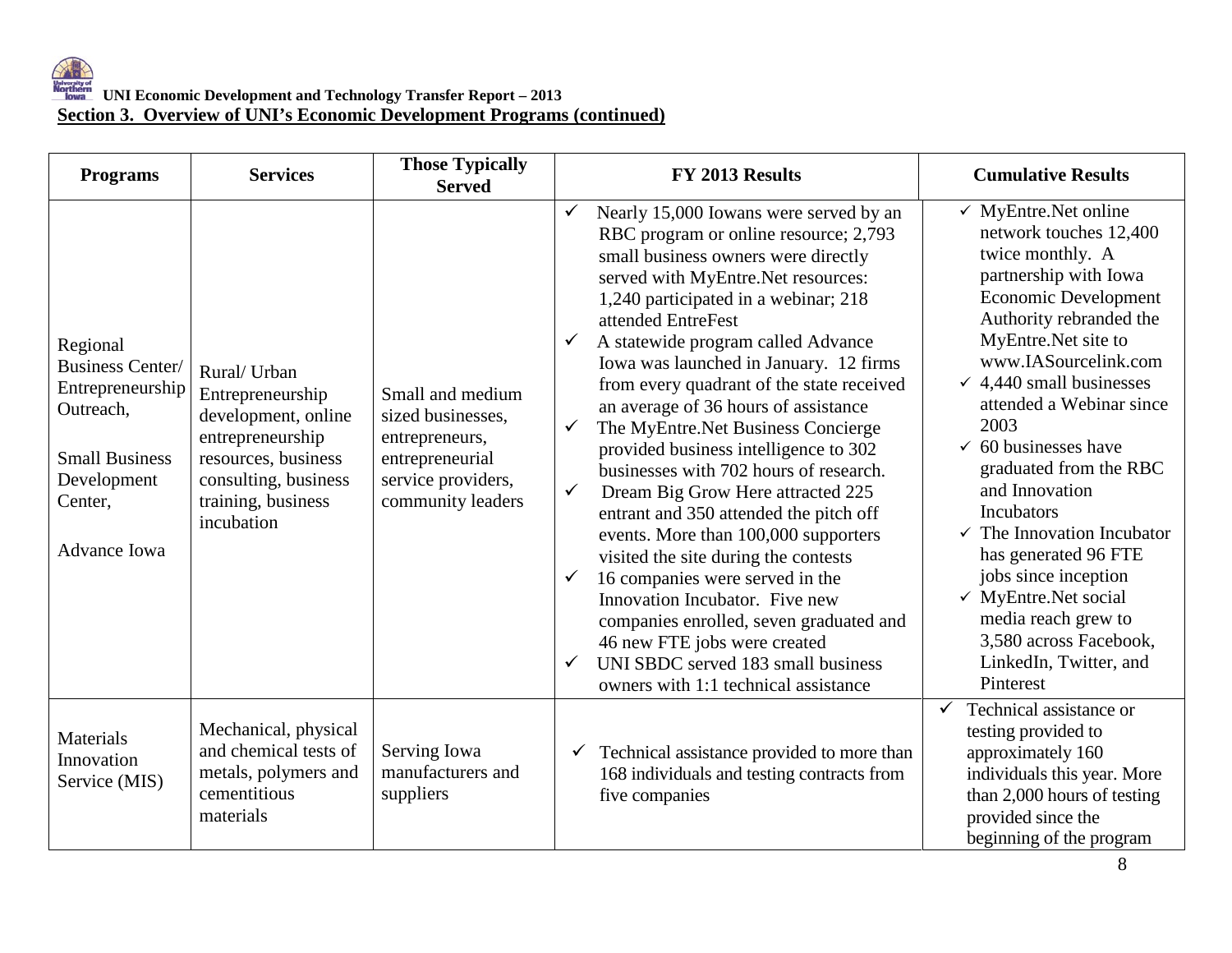| <b>Programs</b>                                                  | <b>Services</b>                                                                                                                                                                              | <b>Those Typically</b><br><b>Served</b>                                                                                                                              | FY 2013 Results                                                                                                                                                                                                                                                                                                                                                                                                                                                                                                                                                                                                                                                                                                                                                                                                                                                                                                                                                                                                                                                                                                                                                                     | <b>Cumulative Results</b>                                                                                                                                                                                                                              |
|------------------------------------------------------------------|----------------------------------------------------------------------------------------------------------------------------------------------------------------------------------------------|----------------------------------------------------------------------------------------------------------------------------------------------------------------------|-------------------------------------------------------------------------------------------------------------------------------------------------------------------------------------------------------------------------------------------------------------------------------------------------------------------------------------------------------------------------------------------------------------------------------------------------------------------------------------------------------------------------------------------------------------------------------------------------------------------------------------------------------------------------------------------------------------------------------------------------------------------------------------------------------------------------------------------------------------------------------------------------------------------------------------------------------------------------------------------------------------------------------------------------------------------------------------------------------------------------------------------------------------------------------------|--------------------------------------------------------------------------------------------------------------------------------------------------------------------------------------------------------------------------------------------------------|
| Center for<br>Energy and<br>Environmental<br>Education<br>(CEEE) | Technical assistance,<br>educational programs<br>and leadership in<br>energy conservation<br>and renewable<br>energy,<br>environmental<br>conservation and<br>community-based<br>agriculture | Iowa cities, counties,<br>Iowa schools,<br>teachers, farmers,<br>businesses, elected<br>officials, state<br>agencies, community<br>leaders, citizen<br>organizations | $\checkmark$ Green Iowa AmeriCorps members<br>weatherized 404 homes, performed 723<br>energy audits, engaged 1,683 volunteers,<br>and saved \$1,269,500 in utility costs<br>$\checkmark$ The CEEE FREE loan program<br>increased the understanding of energy for<br>12,225 students and 499 teachers.<br>$\checkmark$ UNI Local Food Program facilitated the<br>formation of the Cedar Valley Community<br>Garden Network. Buy Fresh, Buy Local<br>participating restaurants and institutional<br>buyers in the Black Hawk County area<br>spent \$2.65 million on locally grown foods<br><b>Making Energy Use Visible Through</b><br>$\checkmark$<br><b>Neighborhood Competitions reached 70</b><br>Cedar Falls residents and provided<br>education to help them reduce their energy<br>use<br>Get Energized Iowa energy reduction<br>$\checkmark$<br>competition among four small Iowa<br>communities engaged many of the 5,400<br>community members, educating them on<br>how to reduce their electric usage<br>In 2013, CEEE's waste reduction<br>$\checkmark$<br>initiative reached 85 teachers and 70 pre-<br>service teachers. They, in turn, reached<br>about 2,000 students | $\checkmark$ Since 1998, UNI's Local<br>Food Program has<br>facilitated purchase of \$18<br>million dollars worth of<br>locally grown fruits,<br>vegetables, meats, eggs and<br>dairy from hundreds of area<br>farmers by institutional food<br>buyers |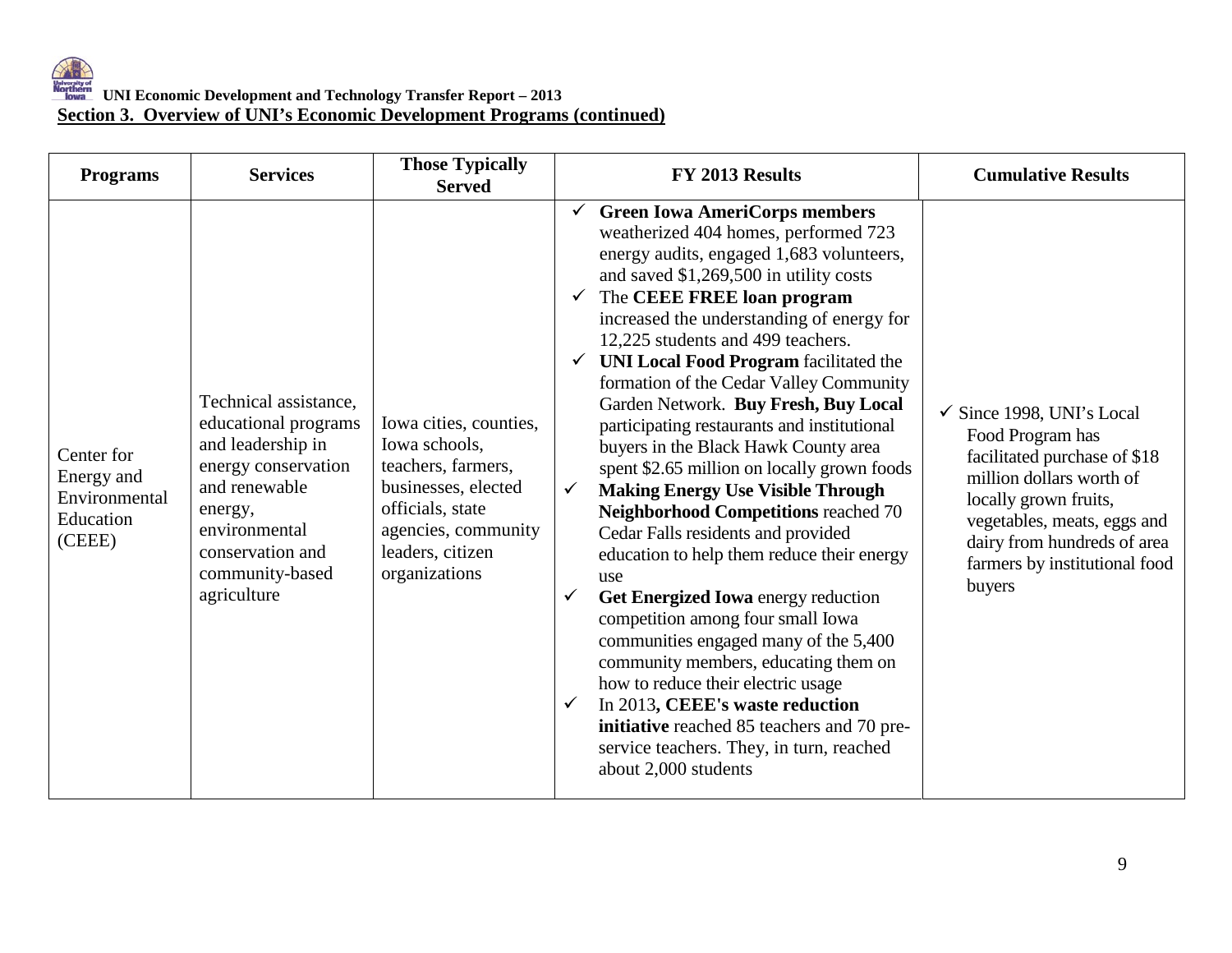| <b>Programs</b>                                                           | <b>Services</b>                                                      | <b>Those Typically</b><br><b>Served</b>                                    | FY 2013 Results                                                                                                                                                      | <b>Cumulative Results</b>                                                                                                                                                                                                                                          |
|---------------------------------------------------------------------------|----------------------------------------------------------------------|----------------------------------------------------------------------------|----------------------------------------------------------------------------------------------------------------------------------------------------------------------|--------------------------------------------------------------------------------------------------------------------------------------------------------------------------------------------------------------------------------------------------------------------|
| Recycling and<br>Reuse<br>Technology<br><b>Transfer Center</b><br>(RRTTC) | Recycling and by-<br>products research,<br>education and<br>outreach | Serving Iowa<br>businesses the<br>recycling industry<br>and Iowa citizens. | Outreach services and project research<br>related to recycling and reuse continues to<br>be an ongoing focus to the UNI campus,<br>the community and Iowa businesses | Over 42 RRTTC funded<br>research projects. Over 170<br>reports and publications<br>available<br>Outreach and services<br>provided to more than 2,600<br>individuals this year,<br>including business/industry,<br>K-12 students and teachers,<br>and Iowa citizens |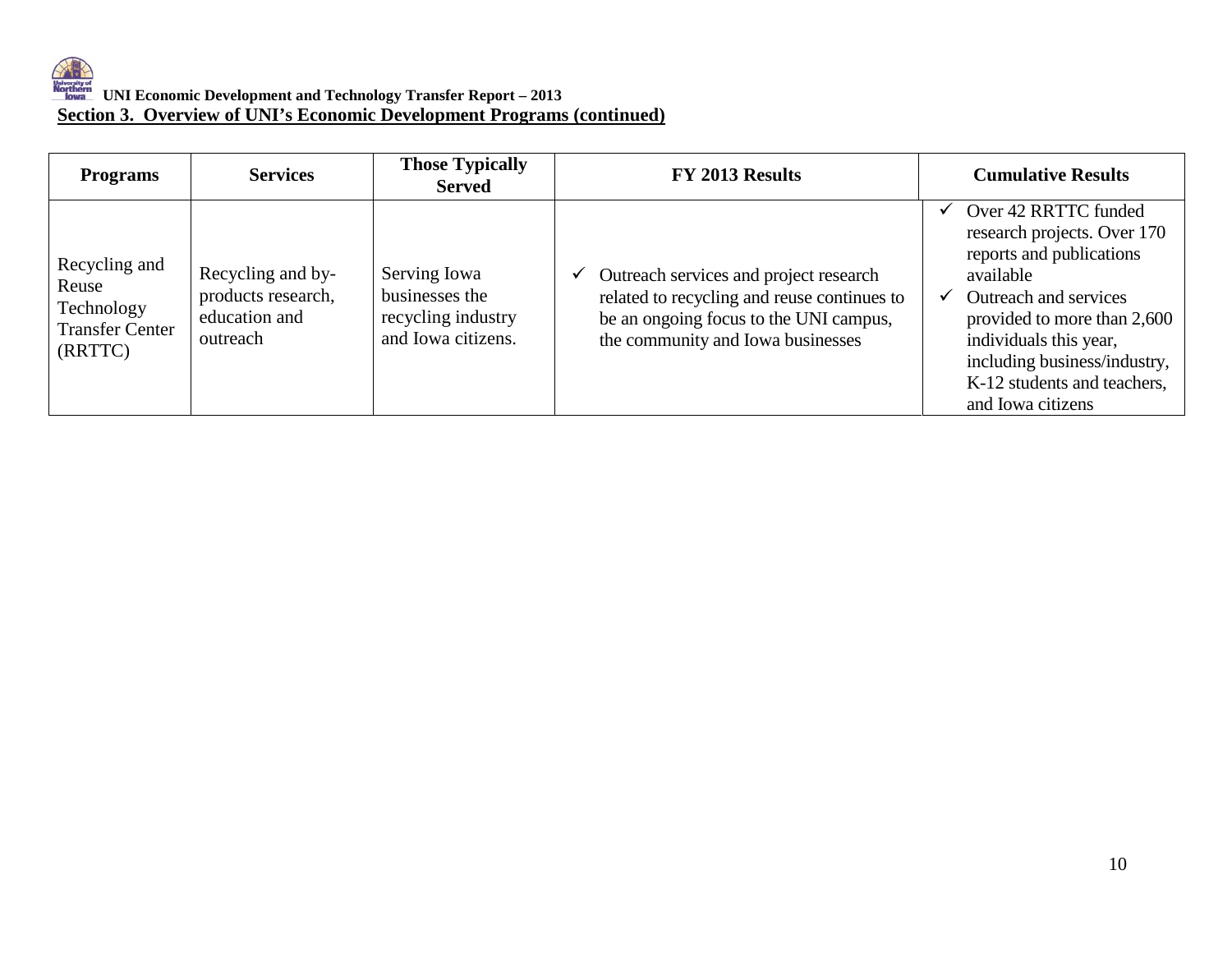## **Section 4: Grow Iowa Values Funding Projects**

UNI's 2013 Regents Innovation Funding Annual Report has been submitted and is on file with the Board of Regents.

## **Section 5: Collaborative Projects**

## *Metal Casting Center (MCC) Collaborates with Ames Laboratory, ISU and UI*

- The MCC is collaborating with the Ames Lab at Iowa State University to investigate the casting of aluminum castings with Ultra-hard boride-based matrix reinforcement.
- The MCC is collaborating with the University of Iowa on a project funded by the Iowa Energy Center. UNI has been subcontracted to pour castings for UI and assist in the determination of thermo physical properties of foundry insulating materials and a grant awarded by the Iowa Energy Center to investigate Ablation casting of steel components.

## *IDM Collaborates with IEDA and PDI and Iowa Workforce Development and MidAmerican Energy*

- IDM, in collaboration with the Professional Developers of Iowa, Iowa Economic Development Authority and Mid America Energy are working on the Regional Development for Iowa 2.0 project. The objective of this project is to move Iowa's regional economic development efforts to the next level. This project is also intended to provide a basis for analyzing the state's economic regions to better understand intraregional economic relationships as well as the impact of the national and international economic environment on Iowa's economic regions.
- *Creative Corridor Clusters Employment and Staffing Pattern Summary Study* IDM collaborated with Iowa Workforce Development (IWD) to complete the study "Clusters Employment and Staffing Pattern Summary" to assist the Iowa City Area Development Group (ICAD), Cedar Rapids Metro Economic Alliance, Kirkwood Community College and other local economic development organizations in the Creative Corridor Region to better understand the workforce needs of specific industries in order to help existing and prospective businesses. The study contains a detailed review of the region's composition and labor characteristics within thirteen primary industry clusters based on key employers in the region. Information from this project is being used to seek community and employer input regarding the region's workforce challenges and potential workforce solutions for the region. The study describes the staffing patterns and skill capabilities that are necessary to support our growing industrial base.

## *Iowa Waste Reduction Center Collaborates with State and National Partners*

• The IWRC's STAR4D painter training program continues to work with and be funded by the United States Marine Corps (USMC) Corrosion Prevention and Control (CPAC) office. CPAC provides oversight to the initiatives taken throughout the year, as well as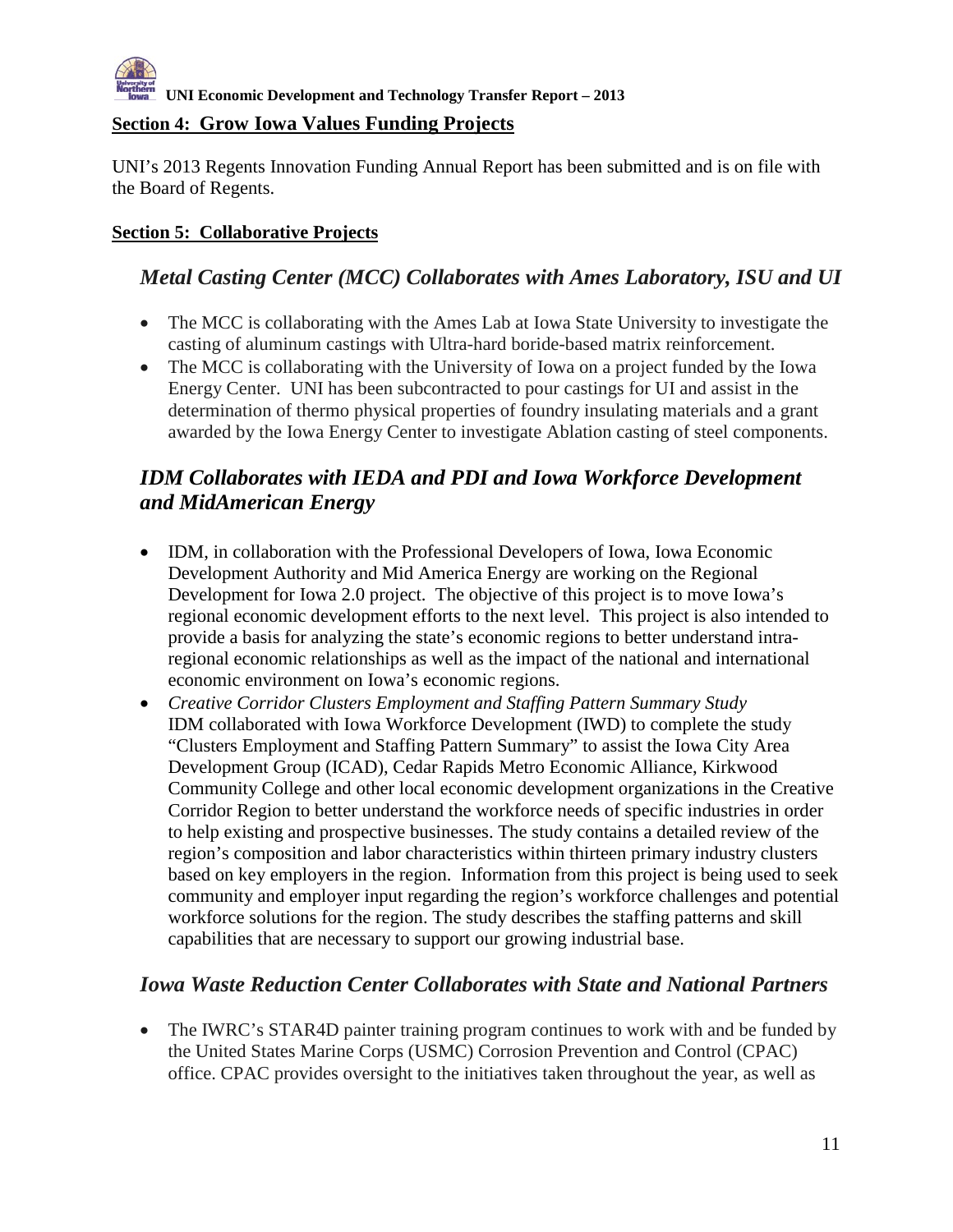the subcontracts with Science Applications International Corporation and Vision Point Systems. Initiatives include providing painter training to U.S. military base spray painters and completing research and development projects.

• Beginning in October 2012, the IWRC began work on the Iowa Food Waste Reduction Project, funded by an Iowa Department of Natural Resources (IDNR) Solid Waste Alternatives Program grant. The project consists of developing food waste reduction and diversion resources and workshops in which the IDNR provides oversight to ensure grant requirements are fulfilled.

## *Regional Business Center Partnerships Key to Success*

- IASourceLink: UNI MyEntre. Net and the Iowa Economic Development Authority have partnered to deliver one of the top SourceLink models in the nation to Iowa business owners. Through collaborative outreach, additional state and national resource partners have been recruited to assist in this exciting initiative - ISED Ventures, Women's Business Center, Iowa Department of Revenue, Technology Association of Iowa, Pappajohn Entrepreneurial Center, Connect Iowa, Iowa Waste Reduction Center, U.S. SourceLink, U.S. Small Business Administration, Iowa Small Business Development Centers, Iowa Farm Bureau/Renew Rural Iowa, Iowa Area Development Group, Iowa Association of Business and Industry, BizStarts, and more. Only eight months old, this new web portal has achieved impressive results, including: almost 20,000 visitors, 888 direct interactions with Iowa business owners via the MyEntre.Net Business Concierge and IEDA Business License Information Center services. Additionally, 12 UNI MyEntre.Net powered webinars made available on IASourecLink have attracted 519 attendees – an average of 40+ business owner attendees per online presentation.
- UNI MyEntre.Net Webinars: UNI MyEntre.Net has entered into a new collaborative effort with the Iowa Department of Revenue to provide tax specific webinars to Iowa's small business community. The partnership has been hugely successful; attracting almost 200 attendees through just two presentations thus far (Iowa Sales Tax Basics & Sales Tax for Landscaping Firms). On-going work together is anticipated, with future webinars scheduled until the end of this calendar year and discussions to continue to cooperate into the fall of 2014.
- Dream Big Grow Here: UNI Entrepreneurship Outreach, the Iowa Bankers Association, the Technology Association of Iowa, Renew Rural Iowa, the Iowa Economic Development Authority, Delta Dental and eight regional economic development organizations statewide are partnering to conduct the second Dream Big Grow Here contest. The first and second years attracted more than 100,000 visitors and tens of thousands of online votes and comments supporting Iowa small business owners. The number of regionally sponsored contests represents two-thirds of all Iowa counties, and hundreds of small business contestants are expected to compete for up to \$15,000 in winnings.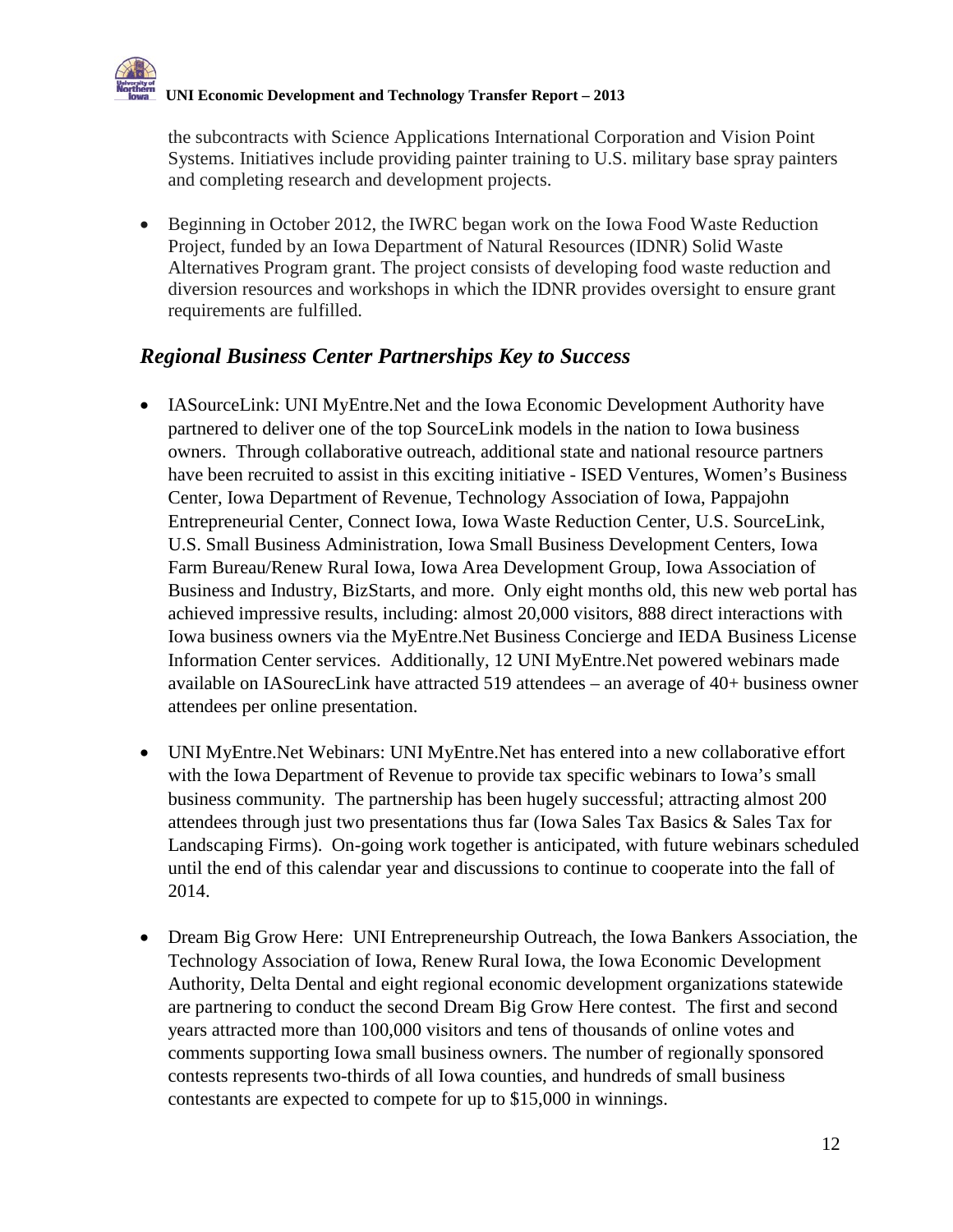## *Tallgrass Prairie Center Partners with Cedar Falls Utilities in Testing Feasibility of Burning Prairie Plants for Electrical Generation*

• As a part of a project to determine maximum productivity of prairie biomass for burning for electrical generation, the Tallgrass Prairie Center teamed with Cedar Falls Utilities to gain experience in preparing prairie vegetation for burning and determining energy yield from burning. The prairie biomass was harvested by baling material from the TPC test plots, partially ground onsite by Vermeer Corporation of Pella and trucked to Pellet Technology of Gretna, Nebraska for further grinding and pelletizing. A test burn was conducted at Cedar Falls Utilities on February 27 and 28. For comparative purposes corn stover was burned the first day and 40.13 tons of prairie biomass was burned the second day. The test burn was conducted under the direction of Tim Titus of Comprehensive Emission Services, Inc. and Cedar Falls Utilities. This was a very useful project for examining various steps in the field to furnace process and in providing an indication of the energy potential of prairie biomass.

## *Center for Energy and Environmental Education (CEEE) \*

- CEEE is working with ISU Extension in Black Hawk and surrounding counties to strengthen commerce around local foods and as well as creating a network of community-run gardens to increase access to fresh fruits and vegetables.
- CEEE collaborated with University of Iowa Flood center in raising awareness of factors leading to the floods of 2008, and the importance of better planning to significantly reduce damage due to floods of the future.

## **Section 6. Suggestions for New or Expanded Programs to Enhance UNI's Impact in Iowa**

UNI proposes a combination of new and expanded services to better meet the needs of Iowa's entrepreneurs and small businesses. Services will be provided to entrepreneurs in all regions of Iowa and will also expand the culture of entrepreneurship on the UNI campus by serving students and faculty.

**Business Concierge (BC)** - Small business owners are provided free access to business intelligence and personal referrals to an Iowa service provider partner or source of capital by the BC team. The BC supports entrepreneurs statewide, many of whom seek assistance via IA SourceLink. As the BC team is expanded, more entrepreneurs will be served. We also propose adding a Small Business Ombudsperson to the BC services. Regulatory issues, access problems and poor communication skills are some of the immediate needs we have identified for this service. The BC team will serve as an objective entity to solve issues and get Iowa's small business owners through red tape and connected to the right people at the right time.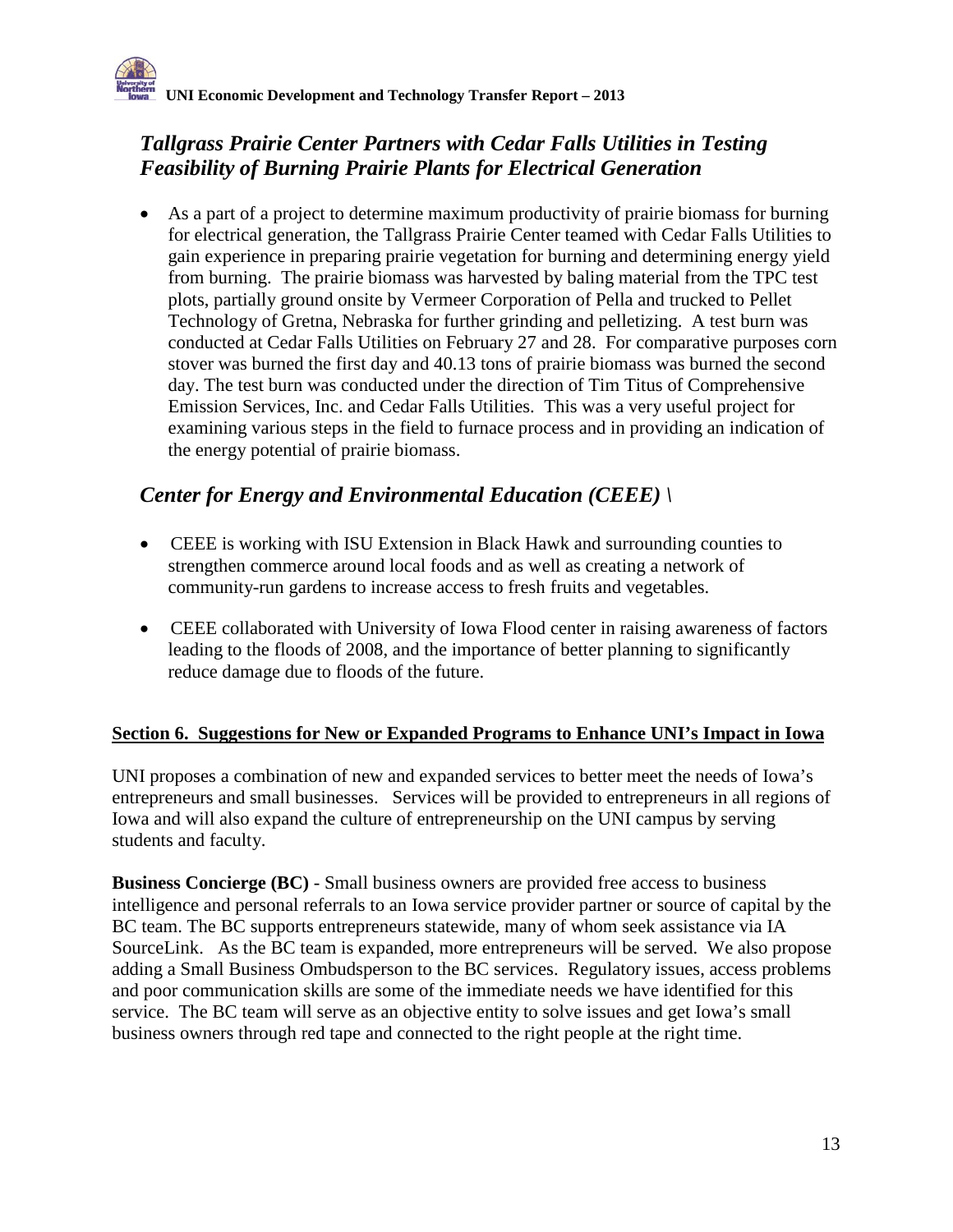

**Network Iowa** – a statewide liaison to assist small businesses is needed. For example, if a business owner receives a Targeted Small Business (TSB) loan, the Network Iowa liaison will follow up to see if their needs were met and/or what is needed next. Whether it is TSB, Microloans, SBDC, SBA, or some other service being delivered, the BC would be the follow up voice to insure the small business is getting what they need and then insure they know where to go next.

**AppsLab** - The growing interest in mobile applications (Apps) is very similar to the demand for web-based technologies in the late 90s. Numerous organizations on campus see Apps as a way to contact and support their constituents. The UNI John Pappajohn Entrepreneurial Center has launched a pilot phase of an AppsLab where students and faculty from a wide range of disciplines will work together with trained staff to explore the commercial potential of this technology and expand UNI's technology transfer initiatives.

**Local Foods Entrepreneurship Support** – numerous student and non-student entrepreneurs are interested in pursuing food-based businesses. Local food initiatives are supported by UNI outreach programs for growing and marketing fresh foods. The next step is adding value to fresh produce, which includes small-scale, and large-scale food manufacturing, restaurants, catering, and other food businesses. Food businesses also need an expert who can help them turn a personal recipe into a commercial or larger-scale producible recipe. Finally, the demand is high for a commercial kitchen which can be used for food preparation or packaging.

**UNI MarketPlace** – UNI has several inventions, learning tools and products that have been developed, with many focused on K-12 education and learning. In order to provide easy access to these resources, UNI will develop a MarketPlace website to market the products throughout Iowa and beyond. Funding also will support additional development of faculty and staff tools and resources.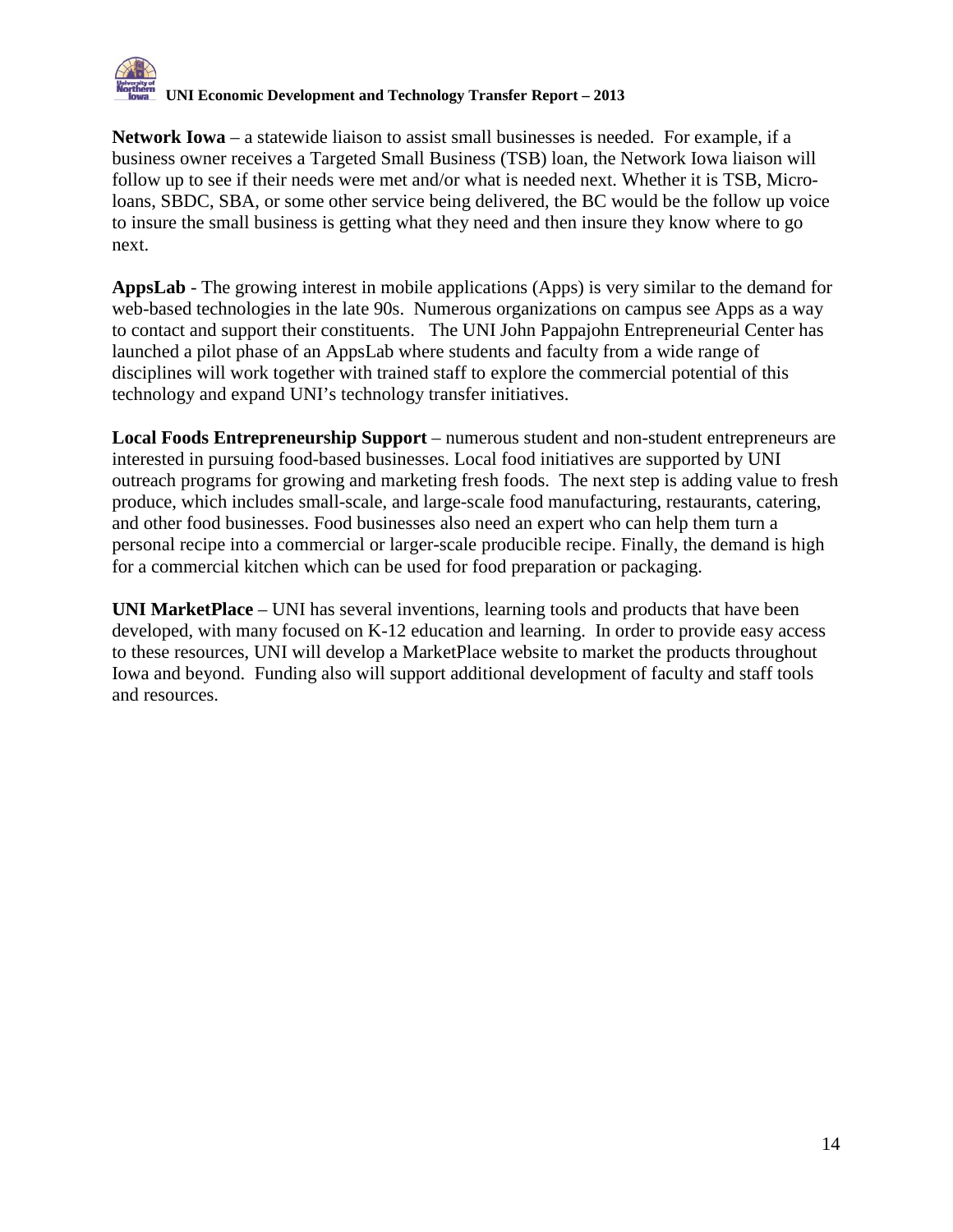University of Northern Iowa – as of June 30, 2013

|    |                                                     | FY 2013 RIF Appropriation - $$900,000$ |
|----|-----------------------------------------------------|----------------------------------------|
|    | 1. Economic Gardening and Entrepreneurship Outreach | \$300,000                              |
|    | 2. Technology Transfer and Business Incubation      | \$300,000                              |
| 3. | <b>Regional Development</b>                         | \$100,000                              |
|    | 4. Competitive and Market Intelligence              | \$50,000                               |
|    | 5. National Ag-Based Lubricants (NABL) Center       | 150,000                                |
|    |                                                     |                                        |

Regents Innovation Fund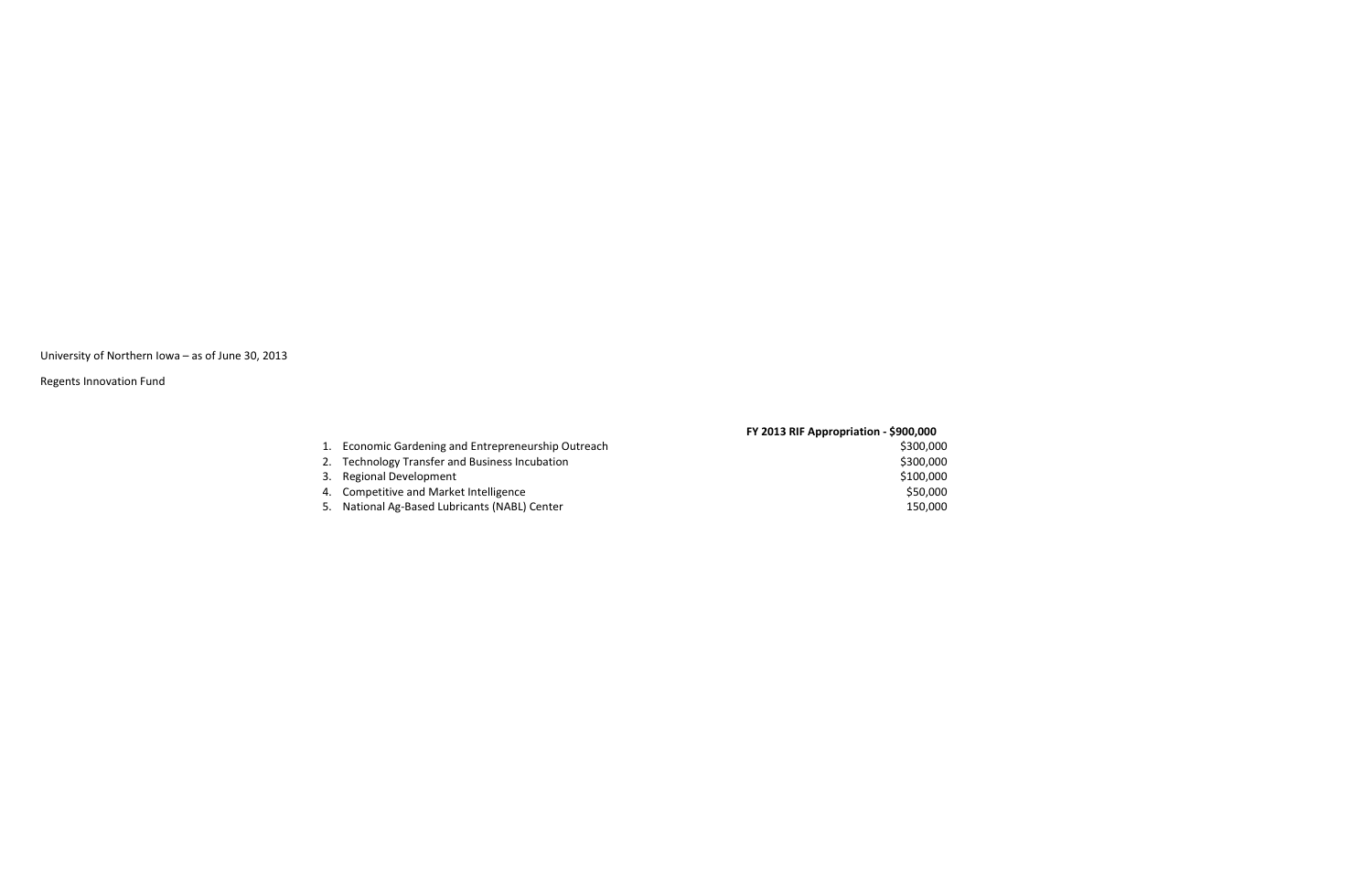| University of Northern Iowa     | Project                                                                                                                                                                                                                                                                                                                                                                                                                                                                                                                                                                                                                                                                                                                                                                                                                                                                                                                                                                 | List of all FY 2013 Revenue Sources      | 5907<br>Revenue<br><b>Dollars for</b><br>FY 2012-<br>2013 | <b>Amount Expended as</b><br>of 12/31/2012 | List of all FY 2013 Revenue Sources                             | 5907<br>Revenue<br><b>Dollars</b><br>For<br>FY 2013 | <b>Amount of FY</b><br>2013 Regents<br><b>Appropriations</b><br><b>Expended as of</b><br>6/30/2013 |
|---------------------------------|-------------------------------------------------------------------------------------------------------------------------------------------------------------------------------------------------------------------------------------------------------------------------------------------------------------------------------------------------------------------------------------------------------------------------------------------------------------------------------------------------------------------------------------------------------------------------------------------------------------------------------------------------------------------------------------------------------------------------------------------------------------------------------------------------------------------------------------------------------------------------------------------------------------------------------------------------------------------------|------------------------------------------|-----------------------------------------------------------|--------------------------------------------|-----------------------------------------------------------------|-----------------------------------------------------|----------------------------------------------------------------------------------------------------|
|                                 |                                                                                                                                                                                                                                                                                                                                                                                                                                                                                                                                                                                                                                                                                                                                                                                                                                                                                                                                                                         | FY 2013 Regents Appropriations (RIF)     | \$300,000                                                 | \$85,863                                   | FY 2013 Regents Appropriations (RIF)                            | \$300,000                                           | \$300,000                                                                                          |
|                                 | <b>Economic Gardening and Entrepreneurship Outreach</b>                                                                                                                                                                                                                                                                                                                                                                                                                                                                                                                                                                                                                                                                                                                                                                                                                                                                                                                 | FY 2013 Federal Support<br>FY 2013 Other |                                                           |                                            | $$16,502$   FY 2013 Federal Support<br>\$91,195   FY 2013 Other |                                                     | \$30,351<br>\$270.137                                                                              |
| Description of Project          | UNI Entrepreneurship Outreach proposes to launch a statewide Economic Gardening (EG) program in Iowa to address a compelling need among smaller, locally-owned employer firms for actionable business intelligence<br>and support. UNI will create and certify a strategic research team in accordance with the National Center for Economic Gardening to provide Stage II companies (those with 9-99 employees) with secondary market<br>research and business intelligence.                                                                                                                                                                                                                                                                                                                                                                                                                                                                                           |                                          |                                                           |                                            |                                                                 |                                                     |                                                                                                    |
| <b>Anticipated End Results</b>  | The Iowa Economic Gardening Network will be formalized, participating organizations certified, and 50-75 Stage II clients identified for service delivery during calendar year 2013. At least 12 companies will receive expert<br>research team services during the pilot phase between January and June of 2013. Three of MyEntre.Net's entrepreneur resources will be transformed into customizable technology modules increasing overall small<br>business use from 2,000 annually to 2,500. Dream Big Grow Here will expand to ten contests and attract 250 contestants.                                                                                                                                                                                                                                                                                                                                                                                            |                                          |                                                           |                                            |                                                                 |                                                     |                                                                                                    |
| <b>Results Achieved to Date</b> | A pilot program for Economic Gardening has been launched as an advance effort for a statewide program. A Strategic Resource Team has been certified and twelve economic development organizations from throughout<br>lowa have been trained in EG and have begun referring Stage II business clients for services. Twelve companies were served with EG services and networked services formalized through the pilot. Ten Dream Big Grow<br>Here contests were hosted in the fall of 2013. An additional four regional hosts were placed on a waiting list. The ten contests served entrepreneurs in 66 counties, attracted 225 contestants and generated 100,000<br>online votes and comments over a four week period. Regional winners will compete in a Pitch-Off event during EntreFest in 2013 in Cedar Rapids, Iowa. Work continues on scaling three MyEntre.Net resources. The<br>Dream Big Grow Here technologies are fully scaled and two others are underway. |                                          |                                                           |                                            |                                                                 |                                                     |                                                                                                    |
| <b>Plans</b>                    | Economic gardening projects will be conducted for 12 stage II companies in collaboration with local economic developers. MyEntre.Net resources will be reconfigured into stand-alone program modules. These will<br>include Dream Big Grow Here, Business Concierge and Webinars. The sixth annual EntreFest was held in Cedar Rapids, Iowa on March 7th and 8th, 2013.                                                                                                                                                                                                                                                                                                                                                                                                                                                                                                                                                                                                 |                                          |                                                           |                                            |                                                                 |                                                     |                                                                                                    |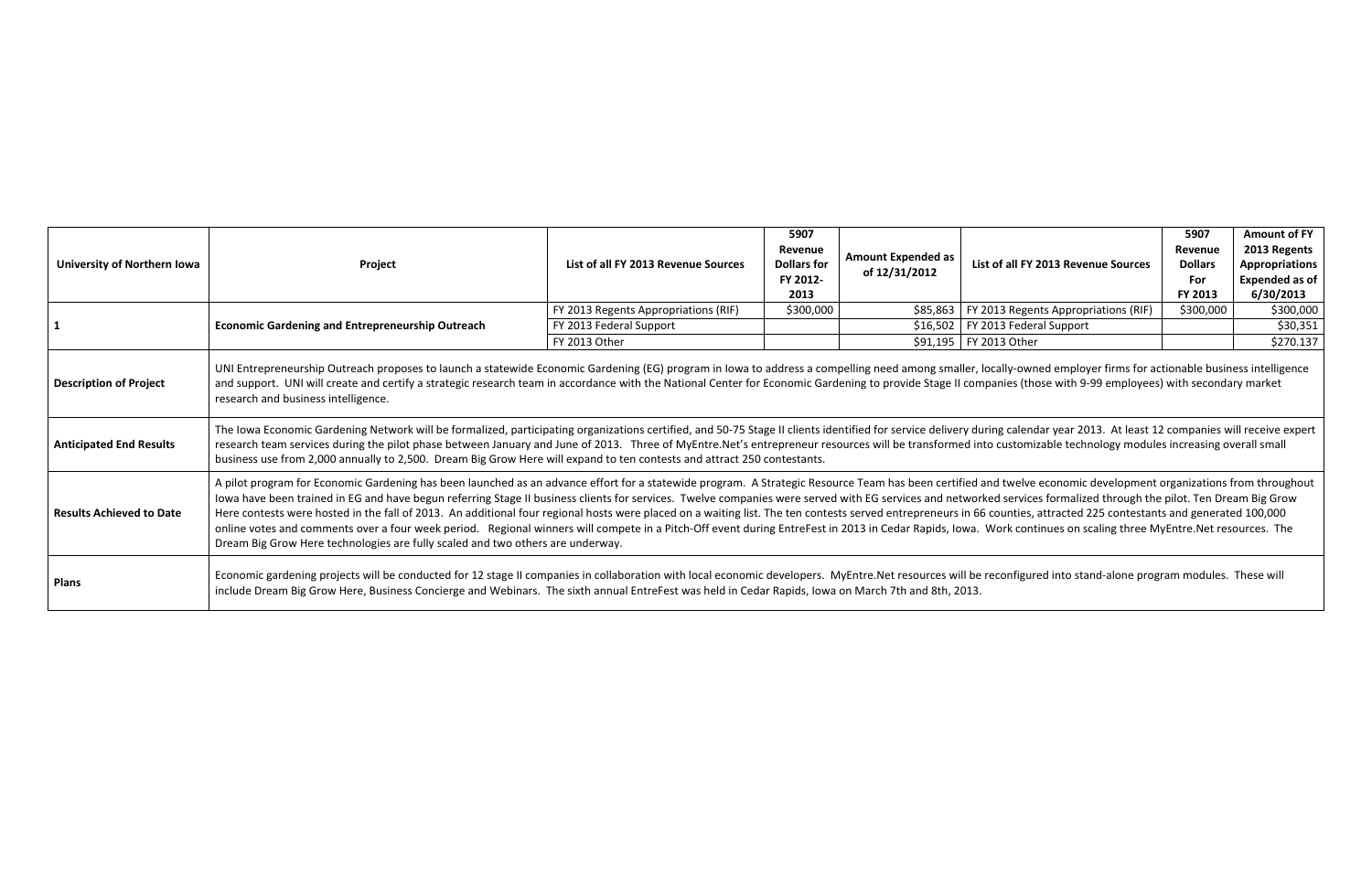| University of Northern Iowa     | Project                                                                                                                                                                                                                                                                                                                                                                                                                                                                                                                                                                                                                                                                                                                                                                                                                                                                             | List of all FY 2013 Revenue Sources | 5906<br>Revenue<br><b>Dollars for</b><br>FY 2012-2013 | <b>Amount Expended as</b><br>of 12/31/2012 | List of all FY 2013 Revenue Sources       | 5906<br>Revenue<br><b>Dollars</b><br>For<br>FY 2013 | <b>Amount of FY</b><br>2013 Regents<br>Appropriations<br><b>Expended as of</b><br>6/30/2013 |
|---------------------------------|-------------------------------------------------------------------------------------------------------------------------------------------------------------------------------------------------------------------------------------------------------------------------------------------------------------------------------------------------------------------------------------------------------------------------------------------------------------------------------------------------------------------------------------------------------------------------------------------------------------------------------------------------------------------------------------------------------------------------------------------------------------------------------------------------------------------------------------------------------------------------------------|-------------------------------------|-------------------------------------------------------|--------------------------------------------|-------------------------------------------|-----------------------------------------------------|---------------------------------------------------------------------------------------------|
|                                 |                                                                                                                                                                                                                                                                                                                                                                                                                                                                                                                                                                                                                                                                                                                                                                                                                                                                                     | FY 2013 Regents Appropriations      | \$300,000                                             |                                            | \$59,758   FY 2013 Regents Appropriations | \$300,000                                           | \$230,520                                                                                   |
|                                 | <b>Technology Transfer and Business Incubation</b>                                                                                                                                                                                                                                                                                                                                                                                                                                                                                                                                                                                                                                                                                                                                                                                                                                  | (RIF)                               |                                                       |                                            | (RIF)                                     |                                                     |                                                                                             |
|                                 |                                                                                                                                                                                                                                                                                                                                                                                                                                                                                                                                                                                                                                                                                                                                                                                                                                                                                     | FY 2013 Federal Support             |                                                       |                                            | FY 2013 Federal Support                   |                                                     |                                                                                             |
|                                 |                                                                                                                                                                                                                                                                                                                                                                                                                                                                                                                                                                                                                                                                                                                                                                                                                                                                                     | FY 2013 Other                       |                                                       |                                            | \$132,288   FY 2013 Other                 |                                                     | \$302,902                                                                                   |
| <b>Description of Project</b>   | UNI continues to advance intellectual property disclosures, protection and commercialization across campus. Strategies for commercialization include licensing, strategic partnerships and new business development.<br>The Innovation Incubator has created a hub facility, coalescing the existing strength of Intellectual Property disclosures and University research with quality business services to support business incubation and growth.<br>The incubator and support facilities offer a physical link between the lowa business community, campus innovators and faculty researchers to enhance technology transfer. UNI will be forging a formal agreement with<br>the ISU Research Foundation to assist and guide commercialization activities and starting discussions with the University of Iowa Research Foundation.                                             |                                     |                                                       |                                            |                                           |                                                     |                                                                                             |
| <b>Anticipated End Results</b>  | UNI expects ten disclosures, two patent applications and two license agreements. UNI's incubator will remain full and graduate 4-5 businesses into the regional economy and launch 15 student businesses in the JPEC<br>student Business Incubator. Five late stage faculty research projects will also be assisted. Formal agreements with ISURF and UIRF will be completed.                                                                                                                                                                                                                                                                                                                                                                                                                                                                                                       |                                     |                                                       |                                            |                                           |                                                     |                                                                                             |
| <b>Results Achieved to Date</b> | During FY 2013, 10 disclosures were received with three moving toward commercialization. Six faculty research grants were awarded for early-stage research with commercial potential. UNI has begun active<br>collaboration with the ISU Research Foundation, receiving due diligence technical assistance on five technologies. The Innovation Incubator is full and five companies have recently graduated into the regional economy<br>with one of the companies a former tenant in the Student Business Incubator. The Innovation Incubator conducted a regional BarCamp event, which attracted more than 100 participants to the incubator and led a joint<br>Cedar Valley/UNI Innovation Day with the announcement of the Dream Big Grow Here winner. Another faculty spin-off was started in the past 6 months and a license agreement has been signed with an Iowa company. |                                     |                                                       |                                            |                                           |                                                     |                                                                                             |
| <b>Plans</b>                    | UNI will continue to focus on commercialization initiatives, including license negotiations and business startups. At least ten intellectual property disclosures will be received with two licensing agreements executed<br>under patent or trade-secret provisions and UNI will conduct a faculty research grant competition. In addition, the Student Business Incubator and Innovation Incubator will remain full, generating spin-off companies for<br>the Iowa economy. UNI will also expand its corporate research and development program to assist existing businesses in Iowa.                                                                                                                                                                                                                                                                                            |                                     |                                                       |                                            |                                           |                                                     |                                                                                             |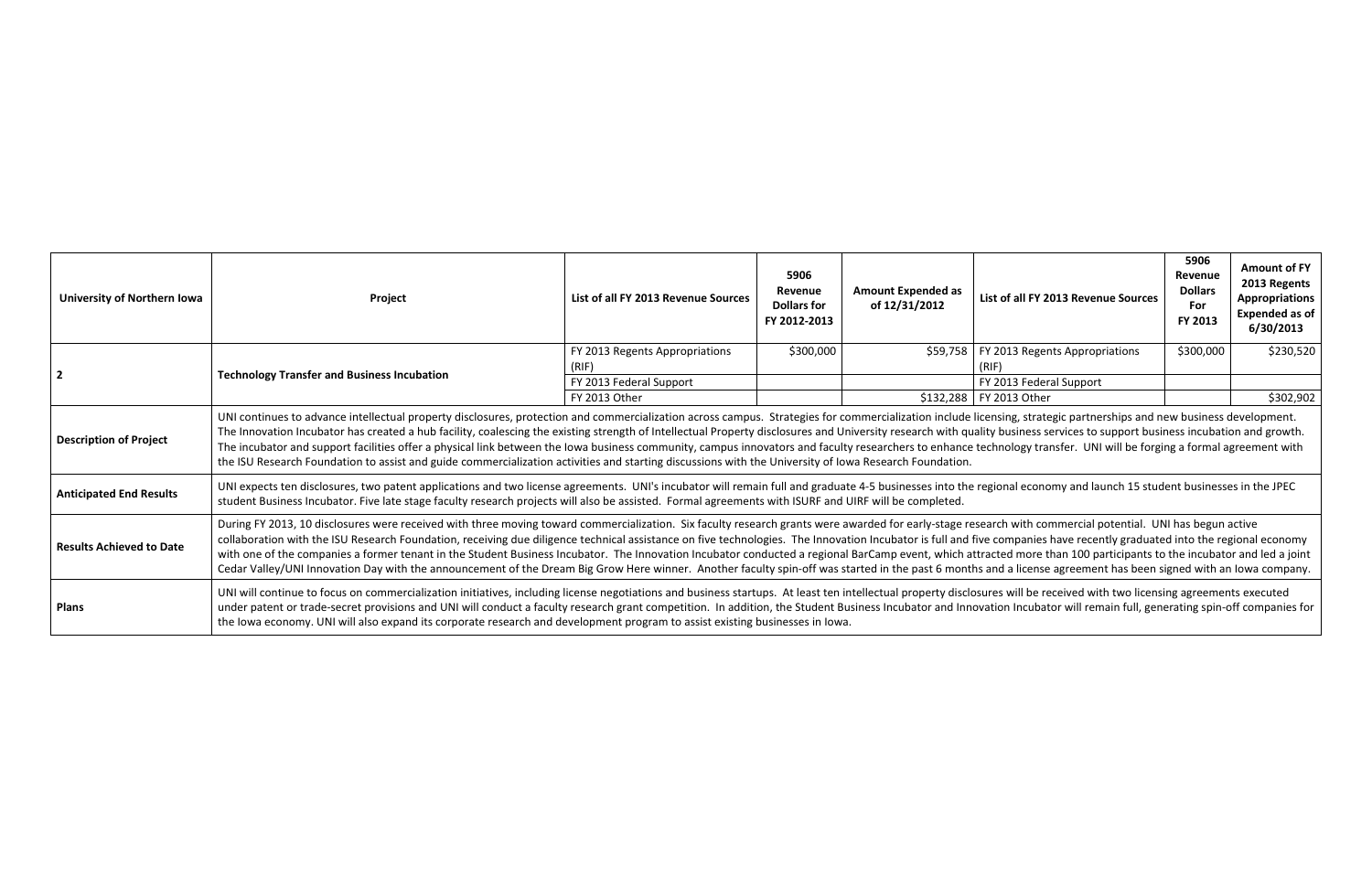| <b>University of Northern Iowa</b>                              | Project                                                                                                                                                                                                                                                                                                                                                                                                                                                                                                                                                                                                                                                                                                                                                | List of all FY 2013 Revenue Sources     | 5908<br>Revenue<br><b>Dollars for</b><br>FY 2012-2013 | <b>Amount Expended as</b><br>of 12/31/2012 | List of all FY 2013 Revenue Sources                | 5906<br>Revenue<br><b>Dollars</b><br>For<br>FY 2013 | <b>Amount of FY</b><br>2013 Regents<br><b>Appropriations</b><br><b>Expended as of</b><br>6/30/2013 |  |
|-----------------------------------------------------------------|--------------------------------------------------------------------------------------------------------------------------------------------------------------------------------------------------------------------------------------------------------------------------------------------------------------------------------------------------------------------------------------------------------------------------------------------------------------------------------------------------------------------------------------------------------------------------------------------------------------------------------------------------------------------------------------------------------------------------------------------------------|-----------------------------------------|-------------------------------------------------------|--------------------------------------------|----------------------------------------------------|-----------------------------------------------------|----------------------------------------------------------------------------------------------------|--|
|                                                                 |                                                                                                                                                                                                                                                                                                                                                                                                                                                                                                                                                                                                                                                                                                                                                        | FY 2013 Regents Appropriations<br>(RIF) | \$100,000                                             |                                            | \$57,912   FY 2013 Regents Appropriations<br>(RIF) | \$100,000                                           | \$100,000                                                                                          |  |
|                                                                 | <b>Regional Development</b>                                                                                                                                                                                                                                                                                                                                                                                                                                                                                                                                                                                                                                                                                                                            | FY 2013 Federal Support                 |                                                       |                                            | $$3,402$   FY 2013 Federal Support                 |                                                     | \$6,237                                                                                            |  |
|                                                                 |                                                                                                                                                                                                                                                                                                                                                                                                                                                                                                                                                                                                                                                                                                                                                        | FY 2013 Other                           |                                                       |                                            | \$45,158   FY 2013 Other                           |                                                     | \$101,166                                                                                          |  |
| <b>Description of Project</b><br><b>Anticipated End Results</b> | IDM will lead an effort to assess and structure Iowa's regions for economic growth. This will include asset mapping to determine regional strengths and linkages and thereby outline the most appropriate regional<br>boundaries. In partnership with the Iowa Economic Development Authority (IEDA), Regent universities, community colleges, utilities, Professional Developers of Iowa (PDI) and the Iowa Department of Education, IDM will<br>enhance the Business Expansion & Strategic Trends (BEST) of Iowa program.<br>Make recommendations for reorganizing Iowa's Regions, focusing on mapping regional strengths and linkages, propose new regional boundaries and suggest best practices for overall structure and leadership. Outline key |                                         |                                                       |                                            |                                                    |                                                     |                                                                                                    |  |
|                                                                 | benefits of regional development and assist Professional Developers of Iowa with communications and implementation.                                                                                                                                                                                                                                                                                                                                                                                                                                                                                                                                                                                                                                    |                                         |                                                       |                                            |                                                    |                                                     |                                                                                                    |  |
| <b>Results Achieved to Date</b>                                 | IDM has helped organize Regionalism 2.0 and conducted multiple planning meetings with PDI and steering committee members. IDM worked with IWD to complete regional asset maps for four regions. In addition, IDM<br>worked with a Geography Department professor to outline new regional boundary options for Iowa, ranging from 6 to 16 regions. IDM partnered with utility companies and economic development service providers to<br>update the Synchronist existing industry survey and helped local development organizations conduct more effective existing industry programs. Entrepreneurial community projects were launched in two regions to<br>integrate entrepreneurship into the regional economy.                                      |                                         |                                                       |                                            |                                                    |                                                     |                                                                                                    |  |
| <b>Plans</b>                                                    | IDM will lead the process for developing a new set of economic boundaries to help restructure and reenergize regions across the state and engage the economic development profession in the process. IDM will continue<br>supporting regional targeting, marketing, organizational management and planning efforts as requested. IDM will participate in the Business Expansion and Strategic Trends (BEST) of lowa program and expand the<br>Entrepreneurial Communities Project to enhance and increase entrepreneurship initiatives in regional economic development. Working with the BEST of Iowa Partnership, IDM will enhance the data collection and analysis<br>process.                                                                      |                                         |                                                       |                                            |                                                    |                                                     |                                                                                                    |  |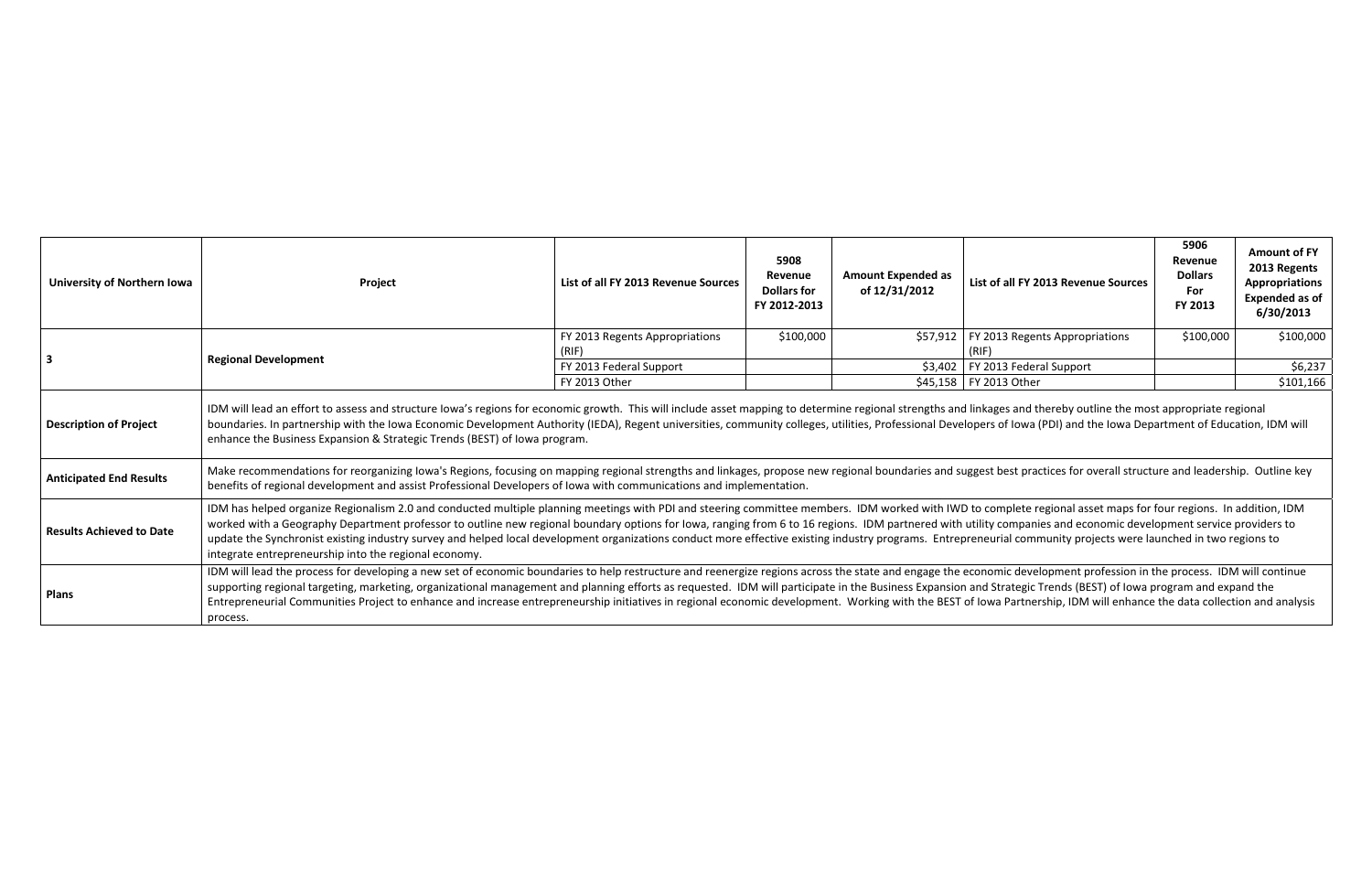| <b>University of Northern Iowa</b> | Project                                                                                                                                                                                                                                                                                                                                                                                                                                                                                                                                                                                                                                                                                                                                                                   | List of all FY 2013 Revenue Sources | 5908<br>Revenue<br><b>Dollars for</b><br>FY 2012-2013 | <b>Amount Expended as</b><br>of 12/31/2012 | List of all FY 2013 Revenue Sources | 5906<br>Revenue<br><b>Dollars</b><br>For<br>FY 2013 | <b>Amount of FY</b><br>2013 Regents<br>Appropriations<br><b>Expended as of</b><br>6/30/2013 |  |  |  |  |
|------------------------------------|---------------------------------------------------------------------------------------------------------------------------------------------------------------------------------------------------------------------------------------------------------------------------------------------------------------------------------------------------------------------------------------------------------------------------------------------------------------------------------------------------------------------------------------------------------------------------------------------------------------------------------------------------------------------------------------------------------------------------------------------------------------------------|-------------------------------------|-------------------------------------------------------|--------------------------------------------|-------------------------------------|-----------------------------------------------------|---------------------------------------------------------------------------------------------|--|--|--|--|
|                                    | <b>Competitive and Market Intelligence</b>                                                                                                                                                                                                                                                                                                                                                                                                                                                                                                                                                                                                                                                                                                                                | FY 2013 Regents Appropriations      | \$50,000                                              | \$25,339                                   | FY 2013 Regents Appropriations      | \$50,000                                            | \$50,000                                                                                    |  |  |  |  |
|                                    |                                                                                                                                                                                                                                                                                                                                                                                                                                                                                                                                                                                                                                                                                                                                                                           | (RIF)                               |                                                       |                                            | (RIF)                               |                                                     |                                                                                             |  |  |  |  |
|                                    |                                                                                                                                                                                                                                                                                                                                                                                                                                                                                                                                                                                                                                                                                                                                                                           | FY 2013 Federal Support             |                                                       |                                            | FY 2013 Federal Support             |                                                     |                                                                                             |  |  |  |  |
|                                    |                                                                                                                                                                                                                                                                                                                                                                                                                                                                                                                                                                                                                                                                                                                                                                           | FY 2013 Other                       |                                                       |                                            | \$25,410   FY 2013 Other            |                                                     | \$51,101                                                                                    |  |  |  |  |
| <b>Description of Project</b>      | Strategic Marketing Services (SMS) will develop and manage a competitive and market intelligence program for mid-sized Iowa companies. The purpose of devoting RIF investments to competitive and market intelligence<br>projects is to expand economic growth across lowa by stimulating business expansion opportunities. Accurate information is needed to make sound market entry or expansion decisions. Gathering and using data to make<br>decisions is what SMS provides. Established businesses will be required to pay at least one-half of their project cost. SMS expects to assist at least five lowa companies with advanced competitive and market intelligence<br>projects. Priority will be given to businesses in the state's target industry clusters. |                                     |                                                       |                                            |                                     |                                                     |                                                                                             |  |  |  |  |
| <b>Anticipated End Results</b>     | SMS will complete five competitive intelligence projects to expand market share, increase profitability and expand the workforce and market research projects for smaller lowa companies and new startups and conduct five<br>market feasibility assessments for technology transfer.                                                                                                                                                                                                                                                                                                                                                                                                                                                                                     |                                     |                                                       |                                            |                                     |                                                     |                                                                                             |  |  |  |  |
| Results Achieved to Date           | SMS has used RIF dollars to provide market research services for the following Iowa companies: Iowa Mold Tooling in Garner; Clean Water Technologies in Cedar Falls; i-Tracking in Cedar Falls; United Equipment Accessories<br>in Waverly; Casey's General Stores in Ankeny; Mid States Steel in Boone; and Plaid Swan in Dubuque. Market research and due diligence was provided to UNI's technology transfer program for five early-stage technologies.                                                                                                                                                                                                                                                                                                                |                                     |                                                       |                                            |                                     |                                                     |                                                                                             |  |  |  |  |
| <b>Plans</b>                       | SMS will continue to consult with lowa businesses, entrepreneurs, statewide associations and local governments to conduct competitive intelligence and develop market research plans. In some cases, the client may wish to<br>undertake some or all of the research activities on their own, utilizing the market research plan as a guide. The final piece of competitive and market intelligence assistance will be devoted to phase one market research<br>feasibility assessments for the technology transfer process.                                                                                                                                                                                                                                               |                                     |                                                       |                                            |                                     |                                                     |                                                                                             |  |  |  |  |